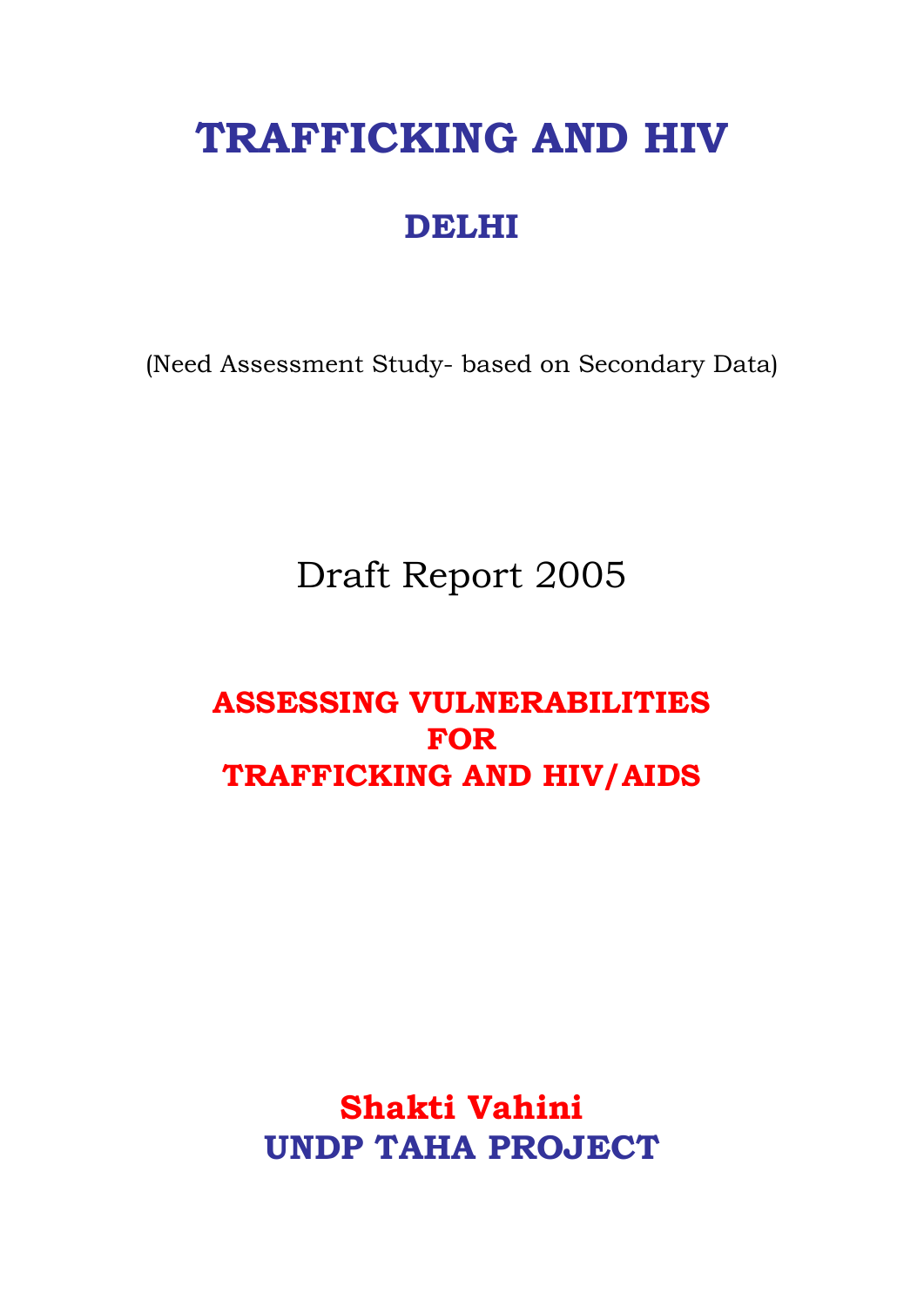# **Gujarat Map**

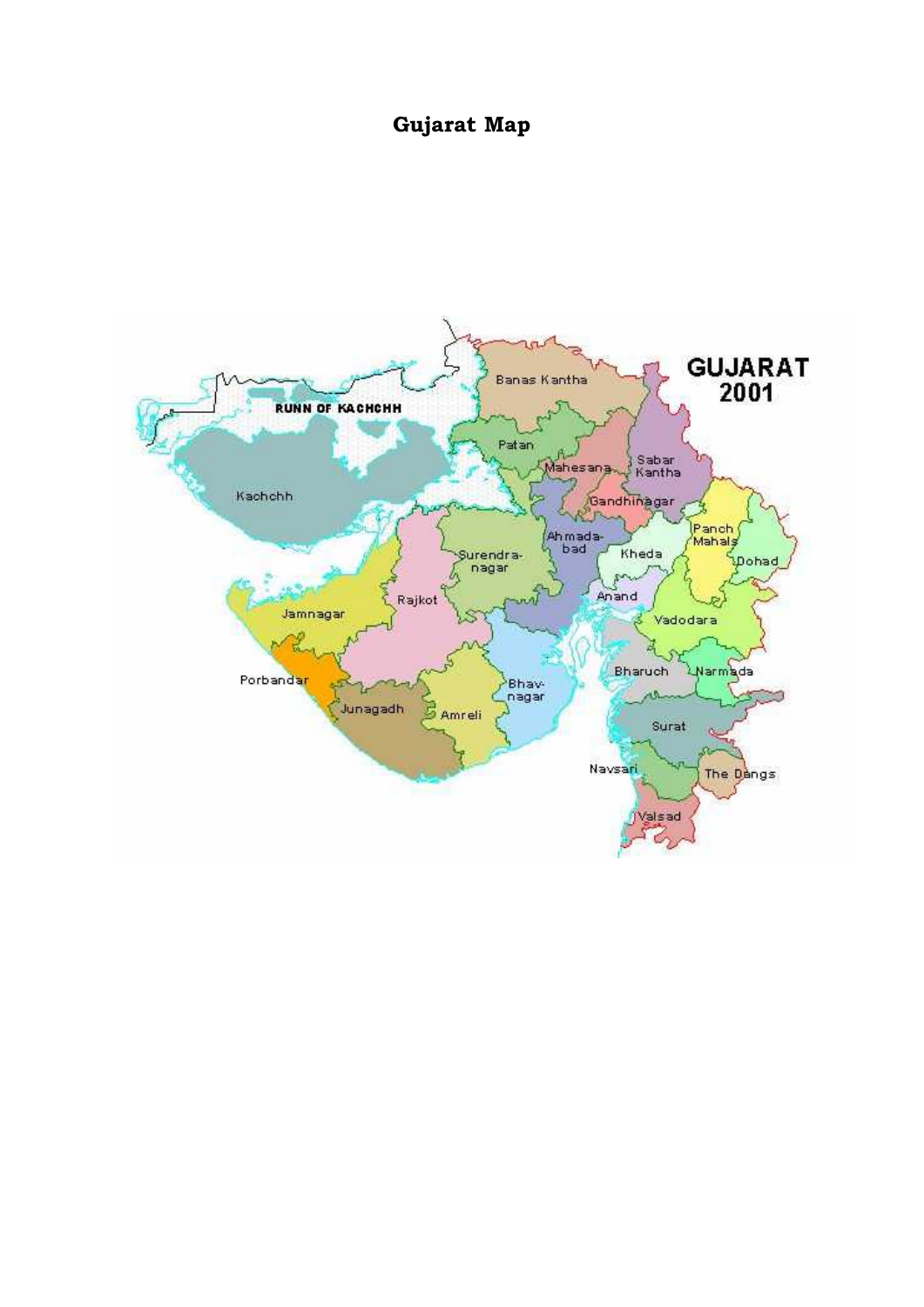#### Gujarat

Gujarat is the most industrialized [state](http://encyclopedia.thefreedictionary.com/States+and+territories+of+India) in [India](http://encyclopedia.thefreedictionary.com/India) after [Maharashtra](http://encyclopedia.thefreedictionary.com/Maharashtra) With about 38 per cent of population living in urban areas as against 27 per cent for the country. It is located in western [India.](http://encyclopedia.thefreedictionary.com/India) It is the westernmost state of India. It is bounded by the [Arabian Sea](http://encyclopedia.thefreedictionary.com/Arabian+Sea) to the west and has about 1600 km of coastline which is the longest coastline of all Indian states. This coastline includes the [Gulf of Kutch](http://encyclopedia.thefreedictionary.com/Gulf+of+Kutch) and [Gulf of Cambay.](http://encyclopedia.thefreedictionary.com/Gulf+of+Cambay) Gujarat is bordered by [Pakistan](http://encyclopedia.thefreedictionary.com/Pakistan) to the northwest, by the state of [Rajasthan](http://encyclopedia.thefreedictionary.com/Rajasthan) to the north and northeast, by [Madhya Pradesh](http://encyclopedia.thefreedictionary.com/Madhya+Pradesh) to the east, and by Maharashtra to the south and southeast. [Gandhinagar](http://encyclopedia.thefreedictionary.com/Gandhinagar), is the capital of state and is close to [Ahmedabad,](http://encyclopedia.thefreedictionary.com/Ahmedabad) the former state capital and the commercial center of Gujarat. Ahmedabad is the largest city in the state and the sixth largest in India.

Administratively Gujarat is divided into 25 districts namely [Ahmedabad,](http://encyclopedia.thefreedictionary.com/Ahmedabad) Amreli, Anand, [Banaskantha](http://encyclopedia.thefreedictionary.com/Banaskantha), [Bharuch](http://encyclopedia.thefreedictionary.com/Bharuch), [Bhavnagar](http://encyclopedia.thefreedictionary.com/Bhavnagar), [Dahod,](http://encyclopedia.thefreedictionary.com/Dahod) Dang, [Gandhinagar](http://encyclopedia.thefreedictionary.com/Gandhinagar), [Jamnagar](http://encyclopedia.thefreedictionary.com/Jamnagar), [Junagadh](http://encyclopedia.thefreedictionary.com/Junagadh), [Kheda,](http://encyclopedia.thefreedictionary.com/Kheda) [Kutch](http://encyclopedia.thefreedictionary.com/Kutch), [Mehsana,](http://encyclopedia.thefreedictionary.com/Mehsana) [Narmada,](http://encyclopedia.thefreedictionary.com/Narmada) Navsari, [Panchmahal](http://encyclopedia.thefreedictionary.com/Panchmahal), [Patan](http://encyclopedia.thefreedictionary.com/Patan,+Gujarat), [Porbandar,](http://encyclopedia.thefreedictionary.com/Porbandar) [Rajkot](http://encyclopedia.thefreedictionary.com/Rajkot), [Sabarkantha](http://encyclopedia.thefreedictionary.com/Sabarkantha), [Surat,](http://encyclopedia.thefreedictionary.com/Surat) Surendranagar, [Vadodara](http://encyclopedia.thefreedictionary.com/Vadodara) and [Valsad](http://encyclopedia.thefreedictionary.com/Valsad).

In 1997 [Anand](http://encyclopedia.thefreedictionary.com/Anand) district was split from Kheda, Dahod district was split from Panchmahal, [Narmada District](http://encyclopedia.thefreedictionary.com/Narmada+District) was split from Bharuch, Navsari District was split from Valsad, and [Porbandar](http://encyclopedia.thefreedictionary.com/Porbandar) district was split from Junagadh. In 2000 [Patan](http://encyclopedia.thefreedictionary.com/Patan,+Gujarat) District was formed from parts of Banaskantha and Mehsana.

The State has 40 minor and intermediate ports geographically dispersed across South Gujarat (13 ports), Saurashtra (23 ports) and Kachchh region (4 ports). There is one Major port of Kandla, under the administrative control of the Central Government. Kandla handles almost one third of the total state cargo the remaining two third is handled by the minor and intermediate ports. During the 2002-2003, the total cargo handled by major port Kandla was 406.33 lakh tonnes and intermediate and minor ports of Gujarat handled a total cargo of 841.24 lakh tonnes respectively.

In the year 2000-01 there were 14087 registered working factories in Gujarat State with a total fixed capital worth Rs. 71751 crores, provided gainful employment to 7.48 lakh persons. At the end of the year 2001-02, 40580 joint stock companies were registered with an authorized capital of Rs. 34269.37 crore.

The important minerals of the state are Bauxite, Maganese ore, Limestone and Lignite. The total value of all mineral products including Oil and Natural Gas was Rs. 4852 crore during the year 2001-02.

The total length of roads (except municipal roads) in the State was 74031 kms. at the end of March, 2002. Out of the total road length of 74031 kms. the length of surfaced roads was 70688 kms(95.48 per cent). Of the total roads 2362 Kms is national highways and another 19180 is marked as state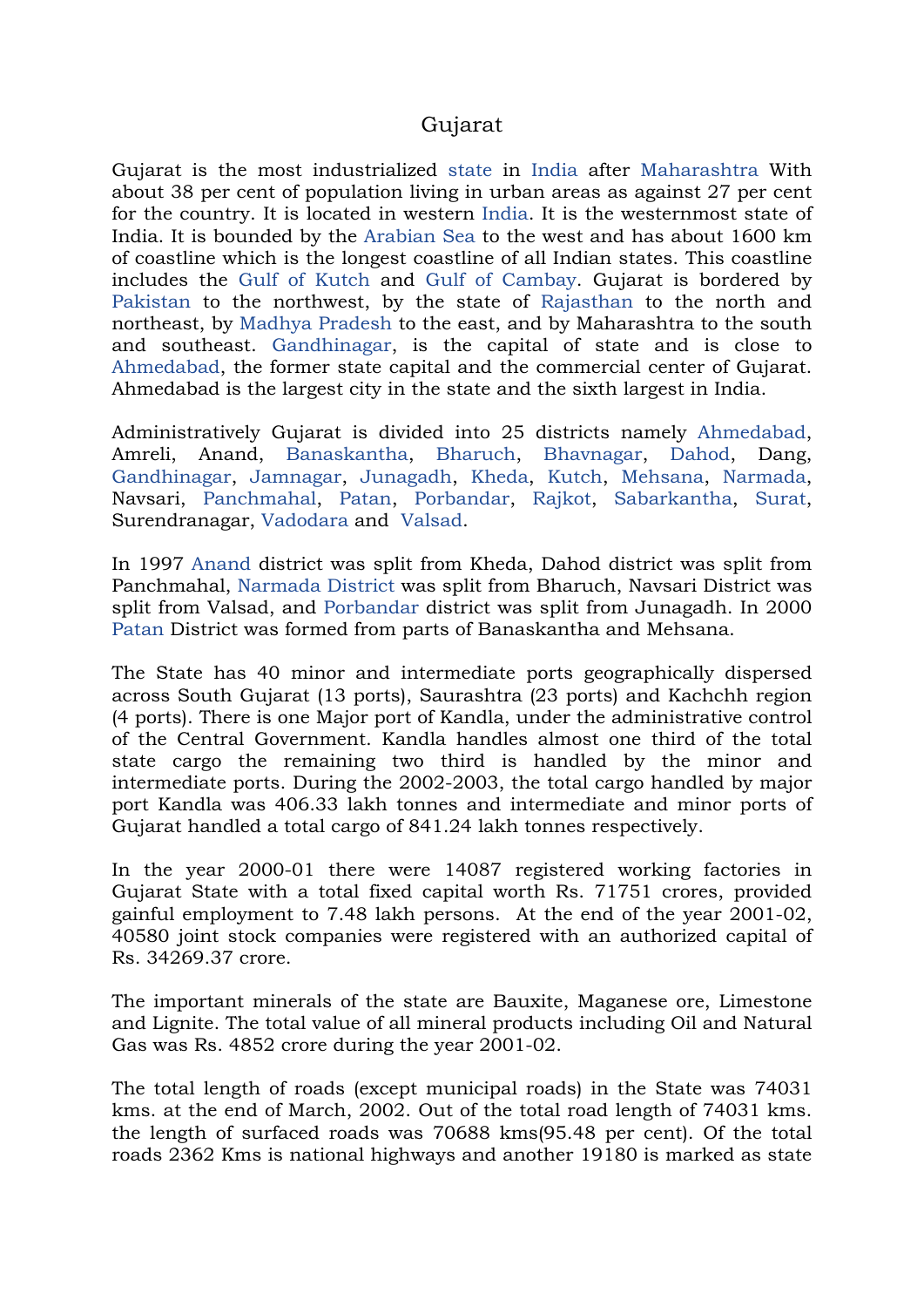highways. At the end of march, 2002 the total road length available per 100 sq. km. worked out to 37.77 km.

At the end of March 2003 the total no. of vehicles registered in the State were 65.08 lakh and vehicle density i.e. no. of vehicles per sq. km. worked out to 33. At the end of March, 2003, the total no. of telephones per 100 population in the State worked out to 5.89. All the 17940 feasible villages out of total 18028 (as per 1991 census) villages in the state have been electrified.

The number of commercial bank offices in the State was 3661 at the end of March, 2003. The aggregate deposit of these commercial bank offices amounted to Rs. 71767 crore at the end of March, 2003. The total credit advanced was of the order of Rs. 32469 crore. The Credit-Deposit Ratio (CDR) of the State was 45.24 per cent in March, 2003.

Economy:

Gujarat is one of the fastest-growing states in the country. In 2002, Gujarat had an average per capita income of Rs. 7500 (Current 1992 prices), compared to Rs. 6400, the average for all Indian states.

Gujarat is one of the developed states in India. The state has progressed to achieve the fourth rank in per capita income among major states in India and has maintained this rank for almost two decades. Today it is one of the prosperous states of India with about 50 million population (in 2001) spread over 196,000 sq. km. Though the state has less than 5 per cent of the population, it contributes about 7 per cent of the production and about 13 per cent of the industrial output. State's per capita income in 2000-01 was Rs. 12,975 (at 1993-94 prices), which was about 27 per cent higher than the national per capita income of Rs. 10,254 in the same year. The per capita monthly consumption expenditure in the state was Rs. 678.27 (in 1999-00), which was 25.4 per cent higher than the national average.

The state economy has diversified sources of income a diversified workforce. about 84.5 per cent of the state income comes from non-primary sources and, about 47.8 per cent of it work force is engaged in non-primary sectors. Major resources produced by the state include [cotton](http://encyclopedia.thefreedictionary.com/cotton), [peanuts,](http://encyclopedia.thefreedictionary.com/peanut) dates, [sugarcane](http://encyclopedia.thefreedictionary.com/sugarcane), and [petrol.](http://encyclopedia.thefreedictionary.com/gasoline) Surat, by the Gulf of Khambat, is a hub of global [diamond](http://encyclopedia.thefreedictionary.com/diamond) trade. Also on the Gulf of Khambat, 50 kilometers southeast of [Bhavnagar,](http://encyclopedia.thefreedictionary.com/Bhavnagar) is the Alang Ship Recycling Yard, the world's largest. [Anand](http://encyclopedia.thefreedictionary.com/Anand) is host to [Amul](http://encyclopedia.thefreedictionary.com/Amul) dairy, one of the largest milk product producers of the world. Gujarat is the largest producer of milk in India.

Gujarat's economy has shown a consistently increasing rate of growth during the past few decades. The Compound annual rate of growth has gone up from 4.88 per cent in the 1980s to 5.53 per cent in the 1990s. If the primary sector which lagged behind in growth is excluded, the state economy shows about 7.7 per cent growth during the past two decades. The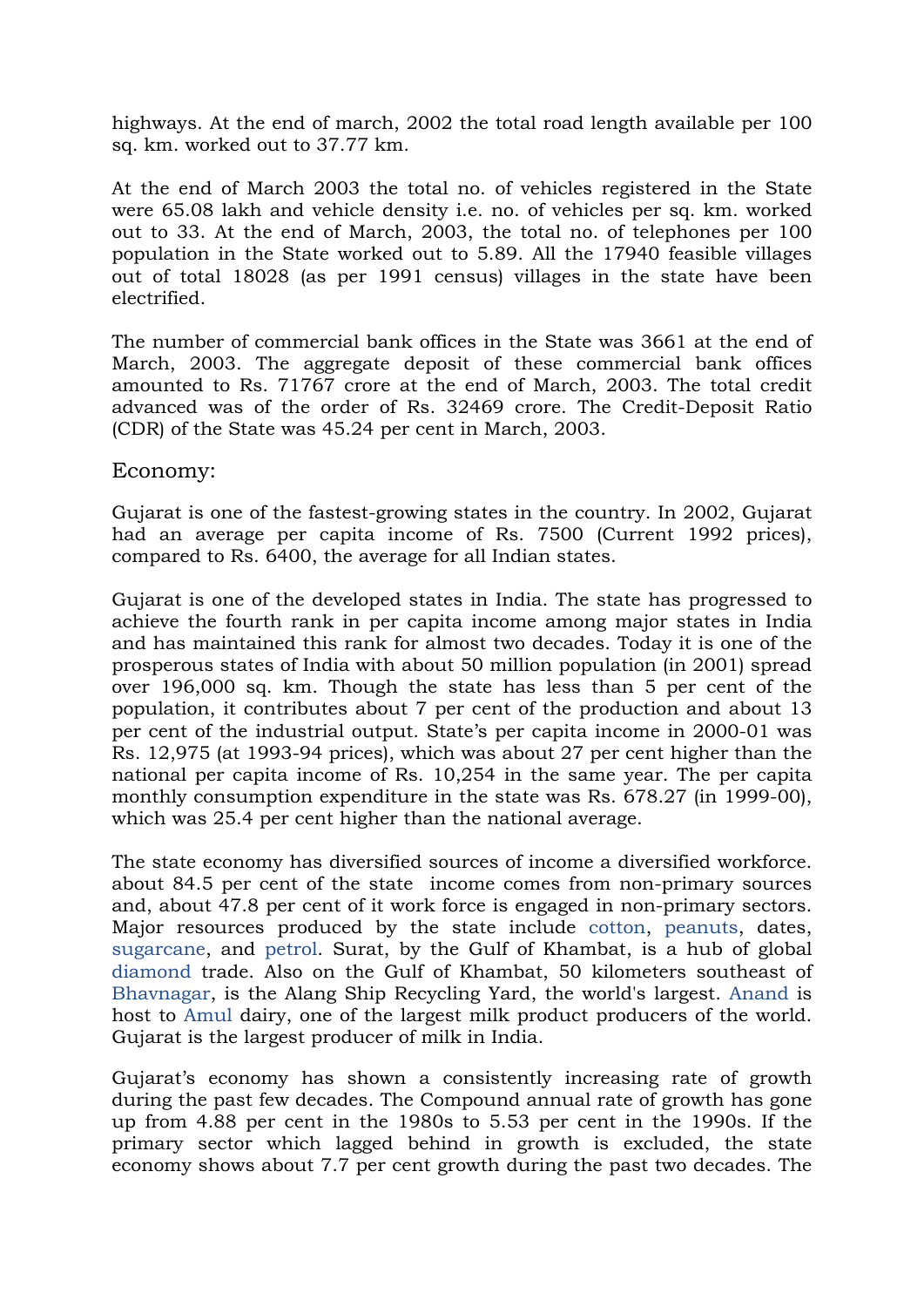Per capita income in the state has increased at the rate of 3.14 per cent in the 1980s and 4 per cent in the 1990s.

The rates of growth of the primary, secondary and tertiary sectors were between 4.15 percent and 5.80 per cent in the 1970s. The Sectoral balance in the 1970s indicates close linkages between agricultural and manufacturing sectors. The situation, however, changed since the 1980s with the primary sector, and particularly agriculture, lagging far behind other sectors.

The growth in agriculture in the state was almost stagnant in the 1980s and showed negative growth in the 1990s. Gujarat stands out from all other major states in this as it is the only major state reporting a negative growth rate in agriculture and allied sectors in the 1990s. Gujarat stands almost at the bottom with respect to growth in the primary sector among the major states of India. A striking feature of sectoral incomes in Gujarat is the highly fluctuating character of per capita income from the primary sector, which varies from Rs. 792 in 1980- 81 to Rs. 729 in 1990-91 to Rs. 896 in 1994- 95 and to Rs. 491 in 2000- 2001. According to Directorate of Economics and Statistics (2002), there are wide fluctuations in total agricultural income in the state (at 1993-94 prices), from Rs. 9,793.43 crore in 1993-94 to Rs. 16,846.18 crore in 1996-97, to Rs. 10,606.71 crore in 2000-2001, indicating a long term negative trend.

The growth of agriculture is very important for population of state as more than 50 per cent of the workforce in the state is still dependent on agriculture, who are mainly farmers and farm-labourers who have no other source of earnings and depends mainly on agriculture and allied activities for their livelihood. Non growth in agriculture strikes at the efforts of poverty reduction and also affects the overall growth of state economy as shown by a survey of National Council for Applied Economic Research (NCAER) that more than 60 per cent of demand for consumer non-durables comes from rural areas (NCAER 2003).

The primary sector, including agriculture, holds an important position in Gujarat's economy. About 15.52 per cent of the state income comes from this sector (three yearly average for 1999-2001) and about 52.05 per cent (Census of Population 2001) to 59.84 per cent (NSS 1999-00) of the workforce is engaged in this sector. The fact that more than half of the workforce (NSS data) is engaged in the primary sector and that they get only 15.52 per cent share of the state income indicates a low level of productivity and incomes of the people engaged in the primary sector. Two factors have affected the growth of firstly lack of a new approach based on new technology (Desai and Namboodiri 1997) and increasing intensity and frequency of droughts as 70 per cent of the cultivated area of the state is rain-fed.

Across the districts there are wide differences in the performance of agriculture. agricultural production per ha is highest in Surat (Rs. 15,661)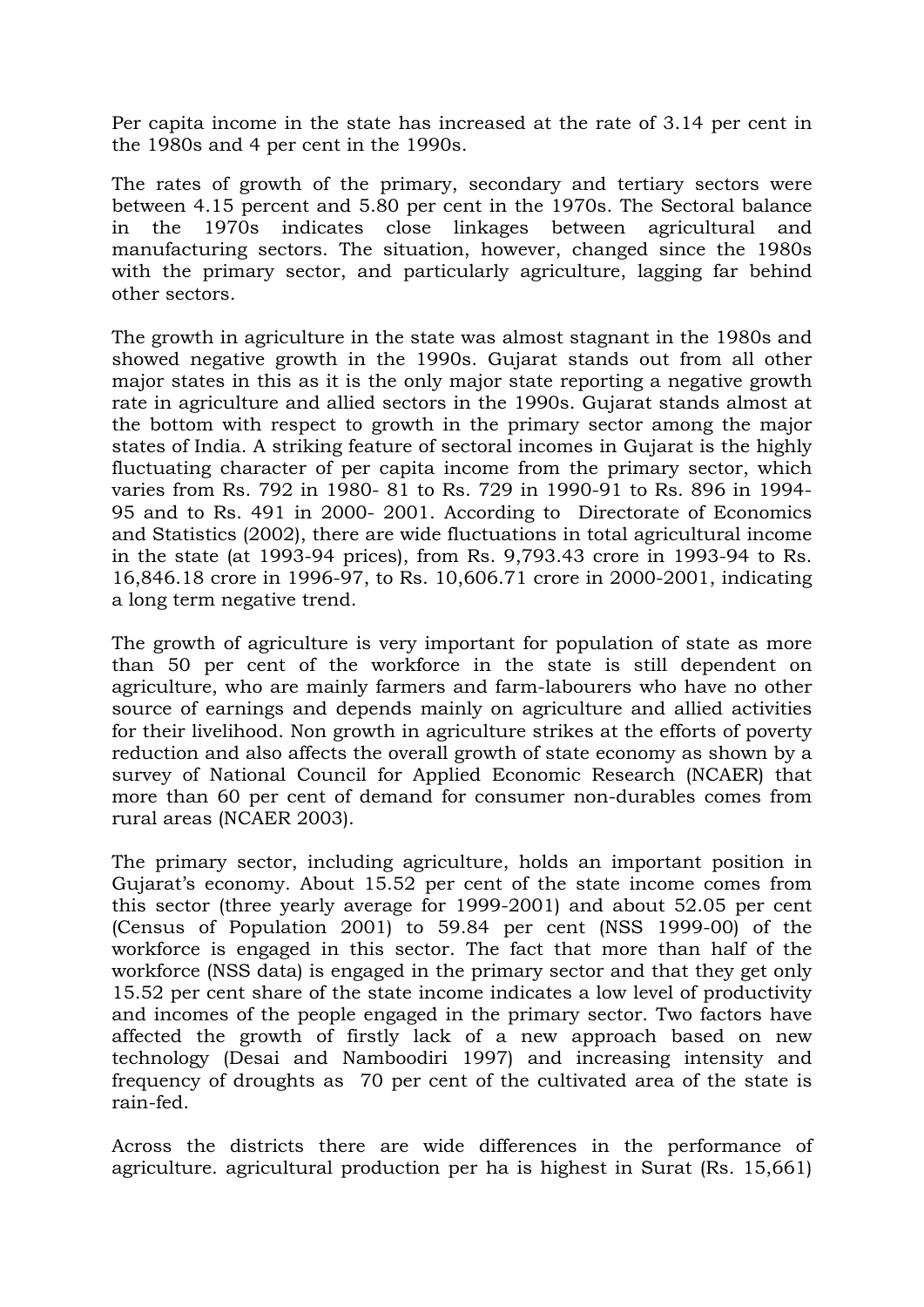and Junagadh (Rs. 15,241), which is almost five times the figure in Panchmahal and Kutch. Only seven districts have per ha value of output more than Rs. 10,000, while the rest have a value less than Rs. 7,000. Thus majority of districts suffer from low productivity and low income in agriculture.

In Gujarat animal husbandry and dairy development have emerged as an important sub-sector in the state. This sector contributes from 22 to 33 per cent (in drought years) to agricultural output. However the share of government expenditure on agricultural infrastructure has declined in the past decade.

| Sectoral Growth in Gujarat (at constant prices 1980-81) |                    |                    |  |  |  |
|---------------------------------------------------------|--------------------|--------------------|--|--|--|
|                                                         | 1990-91 to 1999-00 | 1993-94 to 1999-00 |  |  |  |
| Primary Sector                                          | 1.95               | $-0.68$            |  |  |  |
| <b>Secondary Sector</b>                                 | 7.25               | 6.09               |  |  |  |
| Tertiary                                                | 7.39               | 7.22               |  |  |  |
| Trade                                                   | 10.34              | 7.17               |  |  |  |
| Banking and Insurance                                   | 12.94              | 6.56               |  |  |  |
| Overall SDP                                             | 5.53               | 5.06               |  |  |  |
| Per capita Income                                       | 3.94               | 3.58               |  |  |  |

Source: EPW Research Foundation and Directorate of Economics & Statistics.

.

Gujarat is one of the most industrialized states in India. It contributes more than 13 per cent of national industrial production. The states economical growth is mainly in the industrial sector where it ranks 3rd and to an extent in the tertiary sector where it ranks 5th rank among the major Indian states.

In Gujarat, manufacturing sector contributes 32.6 per cent of the state income and employs about 16 per cent of the workforce. Gujarat state ranked 8th in industrial development among the major states in India when the state was formed in 1960 it has only improved further and the state is at the forefront of industrial development today. Over the decades the industrial base of Gujarat had increasingly diversified to include petrochemicals and fertilizers, pharmaceuticals and drugs, dyestuffs, as well as engineering and electronics industries.

There has been a quantum jump in industrial investment, from Rs. 2,672 crore a year in the pre-reforms period to Rs. Rs. 14,736 crore till January 2003) a year in the post reforms period. This is more than five times increase in annual investment in the post reforms period. 65 per cent of the share in total industrial investment took place in oil and refinery, petrochemicals, dyes and chemicals, pharmaceuticals and drugs, textiles, paper, cement, and mineral based industries. The new industries have also increased the export intensity in general, since many of them have a significant share in the national exports

Gujarat received 5991 IEMs (filed) and total investment of Rs. 168,186.00 crore between August 1991 and January 2003, which comes to about Rs. 14,736.00 crore/year as against Rs. 91,344.00 crore in India. That is,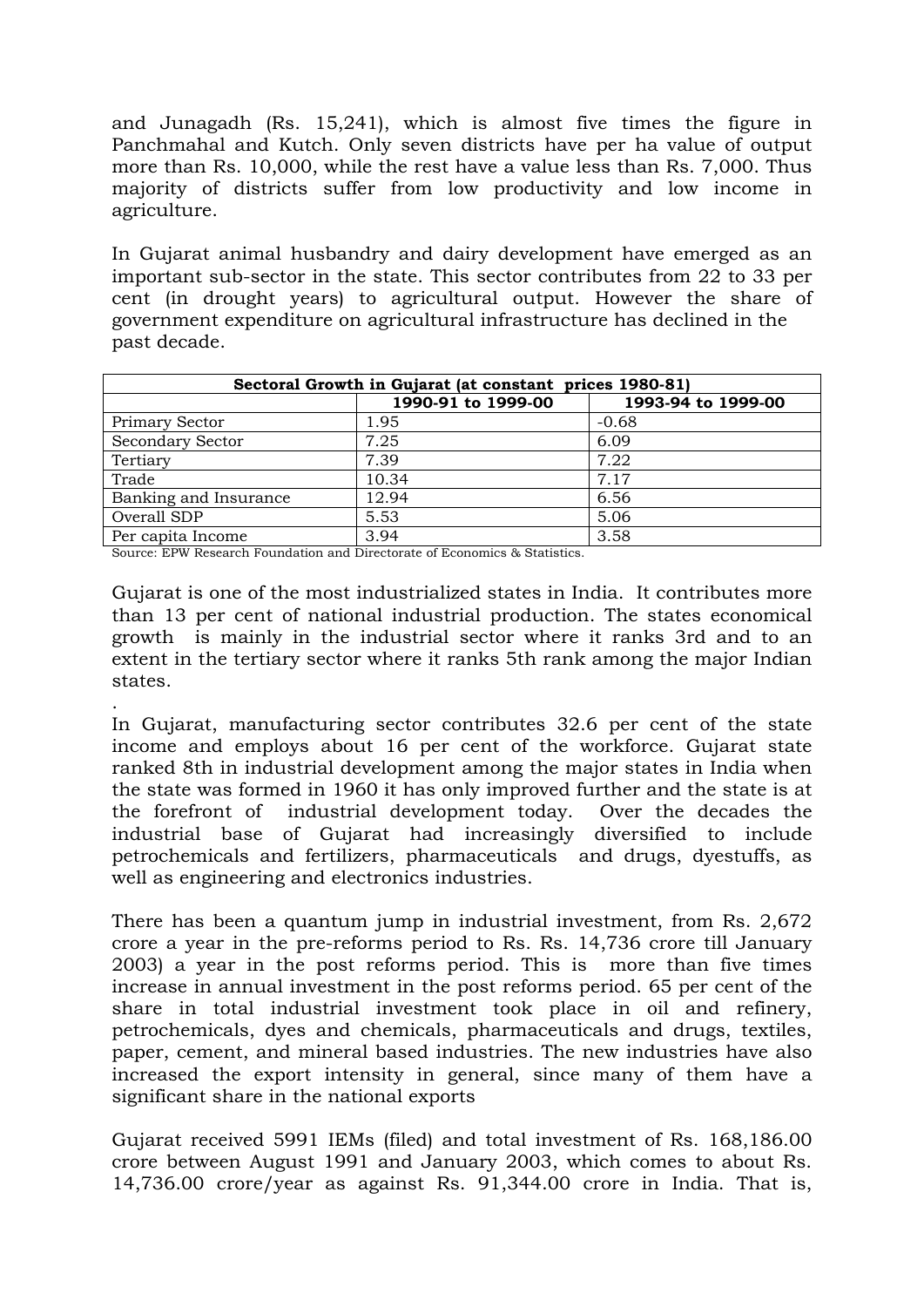Gujarat has received 16.13 per cent share of investment under IEMs in India. Thus Gujarat is second (next to Maharashtra) among the major states in terms of attracting industrial investment in the reforms period. According to the latest data available, 3316 projects with Rs. 87,098 crore of investment have already been implemented in the state in the reforms period, and 1988 projects with Rs. 88,839 crore investment are under implementation.

The growth in industrialization in state had also raised some concerns regarding the environment and people welfare. industrialization in the postreforms period in Saurashtra shows that new industries tend to exploit the region through distorted land and labour markets. Segmented and distorted labour markets allow industrialists to use cheap local labour as casual labour without giving them adequate wages or social protection. In lack of proper regulations and monitoring industries use natural resources at cheap rates and pollute land, water and air.

However in Gujarat small-scale sector shows a slightly different pattern of growth. No significant improvement in the rate of increase in the SSI units is observed in the post reform period. On the contrary, there is a slight deceleration in the growth rate.

Compound Annual Rate of Growth of the SSI sector was 10.19 per cent during 1980-90 and 8.09 per cent during 1990-95. SSI registration in the 1990s shows annual fluctuations, 13,027 in 1993-94, 14,437 in 1999-00 and 13,469 in 2000-01, with a CARG of 0.33 percent during the period 1993-2000 (Department of Economics and Statistics 2002).

CARG show negative growth in chemical and chemical products (-10.36), metal projects (-6.04), non-metallic mineral products (-9.06), basic metal industries (-8.44), transport equipments & parts (-6.77), tobacco and tobacco products (-7.95), wool, silk, and synthetic fibre textiles (-8.08), electrical machinery and appliances (-5.82) and miscellaneous manufacturing industries (-10.89). Increase rate has been observed only in 'other services' (16.96), cotton textiles (2.35), hosiery and garments (3.45) and repair services (3.84).

The cottage industry sector, consisting of handicrafts, handlooms, village industries and artisan groups, is another sector that is facing some problems in the post liberalization period. Its growth has been slow. This sector, as a whole, employs a large workforce, operates at a relatively low cost, and has a significant share in exports. But, it lacks in infrastructural facilities, access to credit, market linkages, ability to understand changing markets, and improved productivity and skills.

Even though the cottage industries are employment-intensive, contribute significantly to exports, and have good potential for growth, they are gradually getting marginalized. They are less professionally managed than what is required in a competitive environment. There is a need to protect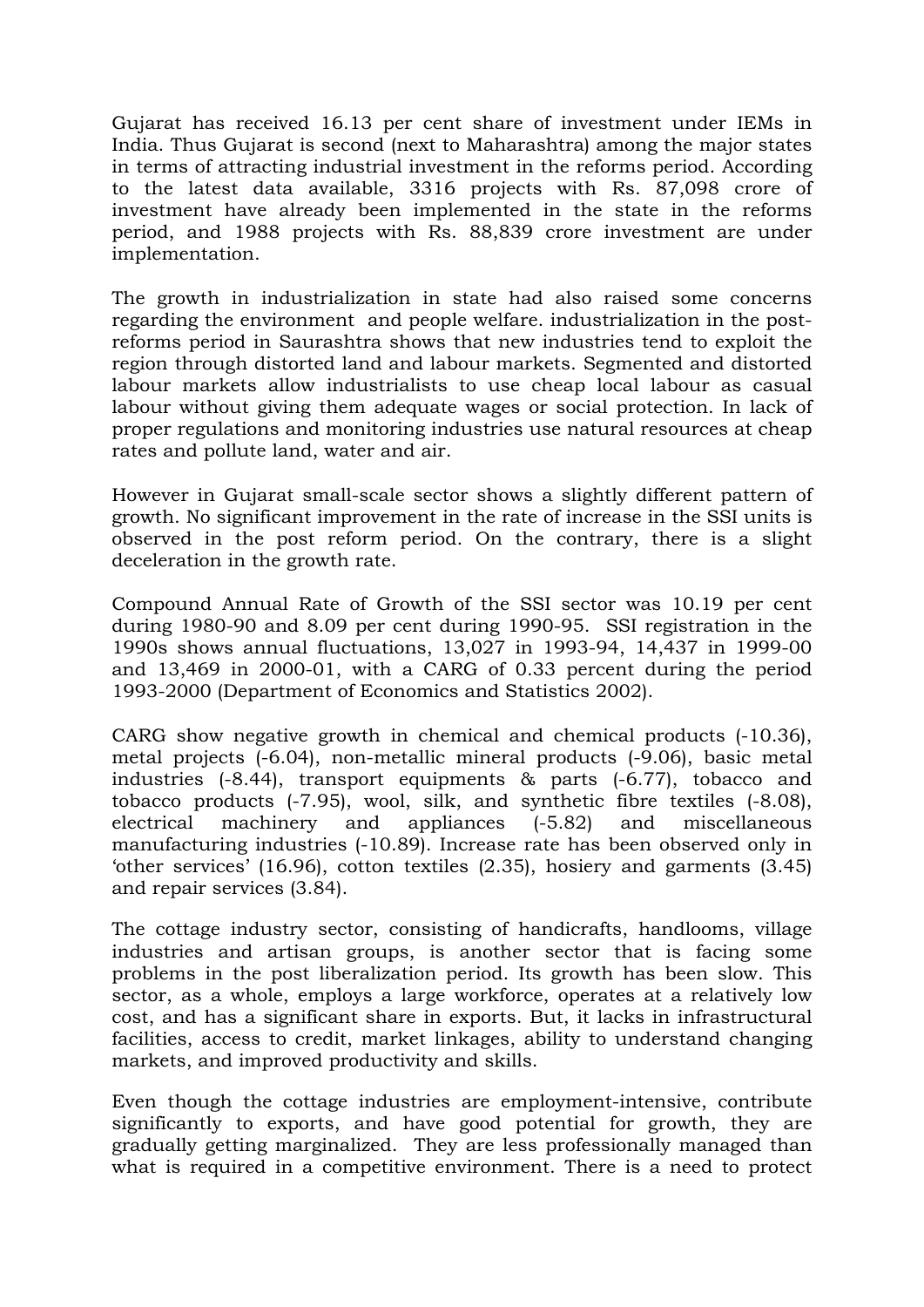and promote this sector, as it is a major sector, next to agriculture, in terms of providing employment.

Similarly, the micro, small and medium industry sector is also important from the point of human development. The importance of this sector has declined in the post reforms period in spite of its significant contribution to national production, employment and exports. There is a significant incidence of mortality and sickness in the SSI sector in the state. According to an official survey, about 27 per cent of SSI units closed down in the late 1990s and 9 per cent of units became sick.

| Work participation rate Gujarat 1998-99         |        |                       |       |        |       |       |        |       |
|-------------------------------------------------|--------|-----------------------|-------|--------|-------|-------|--------|-------|
|                                                 | Rural  | <b>Total</b><br>Urban |       |        |       |       |        |       |
| Male                                            | Female | <b>Total</b>          | Male  | Female | Total | Male  | Female | Total |
| 57<br>.10                                       | 35.50  | 46.40                 | 52.90 | 12.50  | 33.60 | 55.65 | 27.57  | 41.99 |
| $\sim$ $\sim$ $\sim$<br>$\sim$<br>$\sim$ $\sim$ |        |                       |       |        |       |       |        |       |

Work Participation, Employment and Unemployment:

Source: Saha-2003.

According to the Census 2001, there are 212.47 lakh workers in the state in a population of 506.56 lakh. Of these, 170 lakh are main workers (79.8 per cent) and 43 lakh (20.2 per cent) are marginal workers. The workforce participation rate (WPR) in the state has consistently increased from 37.24 per cent in 1981 to 40.23 per cent in 1991 to 41.99 per cent in 2001. Work participation rate for rural areas is 46.4 percent, which is higher than that for urban areas where the work participation rate in 2001 was 33.6 percent. Higher participation rates of workers in rural areas shows the dependency of state population in primary sector.

In general work participation rate for females is lower than work participation rates for males both in rural and urban areas. However the gender differential is much higher in urban areas than in rural areas. This shows that majority of female work force participation is confined to primary sector. Only 12.5 percent women in urban areas have opportunity to work in comparison to more than 35 percent of their rural counterparts.

| Distribution of work force in Gujarat 2001 |        |  |  |  |
|--------------------------------------------|--------|--|--|--|
| Total Work force                           | 41.99% |  |  |  |
| Main workers                               | 33.60% |  |  |  |
| <b>Marginal Workers</b>                    | 8.34%  |  |  |  |
| Non-Workers                                | 58.06% |  |  |  |
| Source: Census 2001                        |        |  |  |  |

The share of marginal workers in total workforce has also increased from 13.33 per cent in 1981 to 15.20 per cent in 1991 to 19.96 per cent in 2001, with the result that the WPR of main workers has declined marginally from 34.1 per cent in 1991 to 33.60 per cent in 2001.

| Distribution of main workers in Gujarat. |                  |        |  |  |  |  |  |
|------------------------------------------|------------------|--------|--|--|--|--|--|
| 1991<br>2001<br>Category                 |                  |        |  |  |  |  |  |
| Cultivators                              | 33.38%           | 27.56% |  |  |  |  |  |
| Agricultural labourers                   | 22.92%<br>24.49% |        |  |  |  |  |  |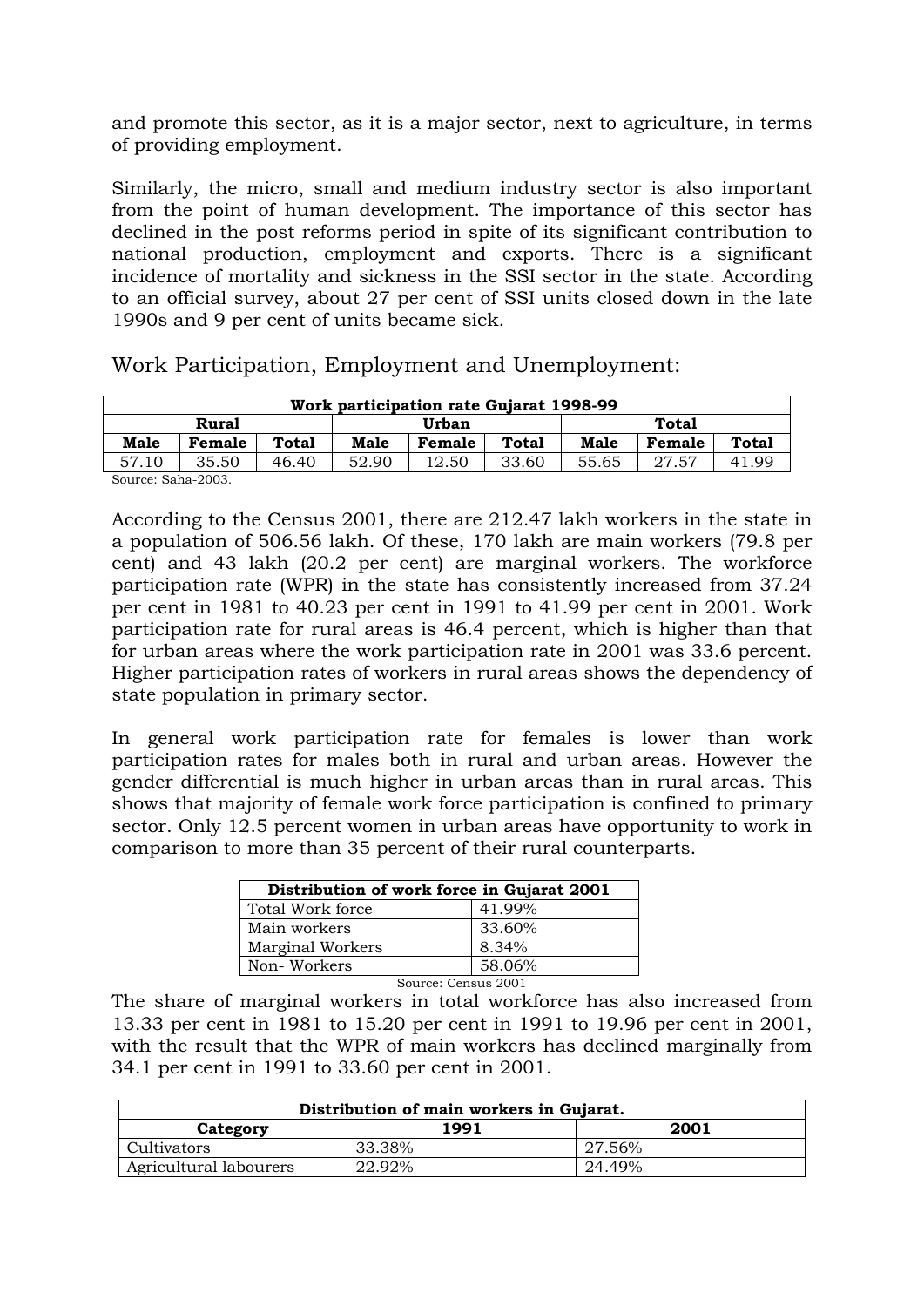| Household Industry | $4.40\%$ | 37%،   |
|--------------------|----------|--------|
| Other workers      | 42.30%   | 46.08% |
| Total              | .00%     | 100%   |

Source: Census 2001.

The share of agricultural employment (cultivators + agricultural labourers) has declined rapidly from 68.64 per cent in 1981 to 56.30 in 1991 to 52.05 per cent in 2001 a decline of 16.59 percentage points in two decades. The share of agricultural labourers in the agricultural workforce has increased from 37.68 per cent in 1981 to 40.71 per cent in 1991 to 46.97 per cent in 2001.

| Percentage distribution of workers to total workers in broad industrial categories by |                                 |       |        |  |
|---------------------------------------------------------------------------------------|---------------------------------|-------|--------|--|
|                                                                                       | sex and Residence, Gujarat 2001 |       |        |  |
| Category                                                                              | <b>Total</b>                    | Male  | Female |  |
| <b>CULTIVATORS</b>                                                                    |                                 |       |        |  |
| Total                                                                                 | 27.56                           | 27.43 | 27.83  |  |
| <b>Rural</b>                                                                          | 38.29                           | 43.01 | 31.19  |  |
| Urban                                                                                 | 2.02                            | 1.86  | 3.1    |  |
| <b>AGRICULTURAL LABOURER</b>                                                          |                                 |       |        |  |
| Total                                                                                 | 24.49                           | 17.33 | 39.76  |  |
| Rural                                                                                 | 33.58                           | 26.7  | 43.96  |  |
| Urban                                                                                 | 2.84                            | 1.96  | 8.81   |  |
| <b>HOUSEHOLD INDUSTRIES</b>                                                           |                                 |       |        |  |
| Total                                                                                 | 1.87                            | 1.6   | 2.45   |  |
| Rural                                                                                 | 1.56                            | 1.64  | 1.45   |  |
| Urban                                                                                 | 2.61                            | 1.55  | 9.8    |  |
| <b>OTHER WORKERS</b>                                                                  |                                 |       |        |  |
| Total                                                                                 | 46.08                           | 53.63 | 29.96  |  |
| Rural                                                                                 | 26.56                           | 28.66 | 23.4   |  |
| Urban                                                                                 | 92.52                           | 94.63 | 78.29  |  |

Source : Director of Census operations ,Gujarat Series 25

According to the latest agriculture census, about 55.3 per cent operational holdings are operated by small and marginal farmers who operate only 2.13 per cent of the cultivated area (Department of Economics and Statistics 2003). The share of small and marginal farmers in cultivation has been continuously declining over the past decades and more and more of small and marginal farmers are taking up to the work of wage labourers for their survival.

| <b>Employment status of workers in Gujarat 1999-00</b> |                |        |      |        |  |  |  |
|--------------------------------------------------------|----------------|--------|------|--------|--|--|--|
|                                                        | Urban<br>Rural |        |      |        |  |  |  |
|                                                        | Male           | Female | Male | Female |  |  |  |
| Self employed<br>50.5<br>59.8<br>43.5<br>40.5          |                |        |      |        |  |  |  |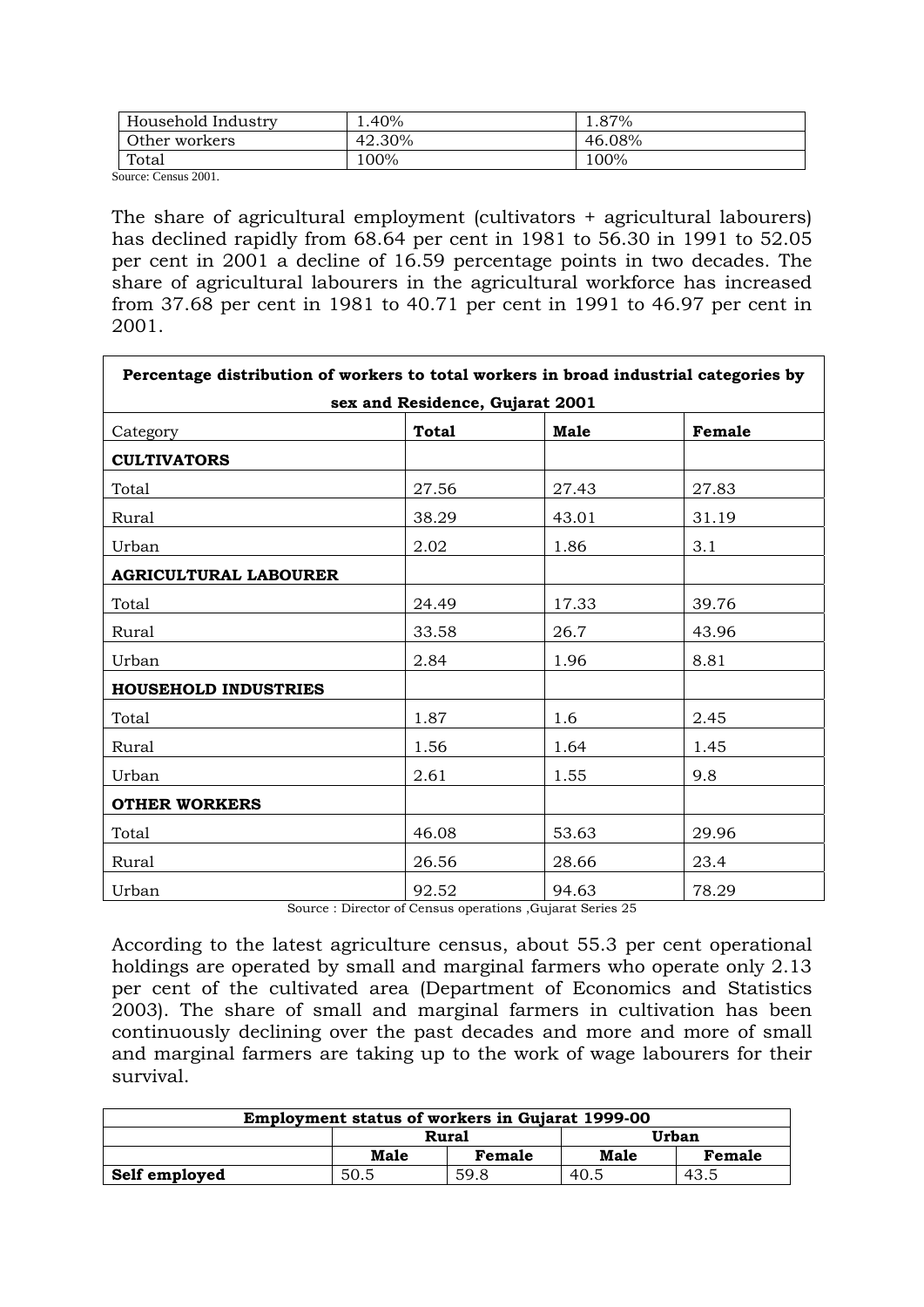| Regular employed | <i>,</i> | 1.0          | $\sim$ $-$<br>vv.u | ە (<br>י⊿ ב |
|------------------|----------|--------------|--------------------|-------------|
| Casual employed  | 30<br>U  | 38 5<br>∪∪.∪ | ∩∩<br>د. ٻ⊿        | ◡- ・        |

Source: National Sample Survey

The share of self-employed had also declined in the state during 1983- 1990/00 though there have been ups and down during this period. The share is about 55 per cent in rural areas and 41 per cent in urban areas (1999-00). The share of self employed women is higher in comparison to males both in rural and urban setups. However, the male female differential among the self employed in Gujarat is not much. There is an increase in self-employment among female workers from 1987-88 onwards in rural and urban areas. This engagement in self-employment shows a shift from primary sector and is accompanied by increase in occupational diversification, more in the tertiary sector than in the secondary sector.

| Distribution of employment Gujarat 1999-00 |                                     |      |  |  |  |  |
|--------------------------------------------|-------------------------------------|------|--|--|--|--|
| Urban<br><b>Rural</b>                      |                                     |      |  |  |  |  |
| Self Employment                            | 59.2                                | 41.0 |  |  |  |  |
| Regular salary employment                  | 6.3                                 | 34.1 |  |  |  |  |
| Casual Labourers                           | 34.5                                | 24.9 |  |  |  |  |
| Total                                      | 100                                 | 100  |  |  |  |  |
|                                            | Source: NSS 55 <sup>th</sup> Round. |      |  |  |  |  |

About 5.5 percent workers in rural areas and about 30 percent workers in urban areas are regularly employed in Gujarat. The rural urban differential among the regularly employed is very large and indicates the lack of employment or work opportunities for rural population. Both in rural and urban areas grater proportion of males than females are in regular employment. The gender differential is high in rural areas than in urban areas. In fact, in rural areas, there is hardly any regular employment among females. In urban areas, between 20 and 25 per cent of women are in the regular employed category. Among males in urban areas, the proportion of workers in regular employment has come down from 50 per cent to 36 percent over three decades. The share of regularly employed declined significantly during the 1990s in both rural and urban areas. While overall employment in the state has improved, the share of regular employment has declined, particularly in the 1990s, and the share of casual employment has increased.

The share of casual workers has increased from 18.3 per cent to 24.9 per cent in urban areas and has declined only marginally, from 34.8 per cent in 1983 to 34.5 per cent in 1999-00 in rural areas with the share fluctuating during the period. Compared to other states, the share of casual labour is much higher in Gujarat. In urban areas 26.6 percent of workers population is in casual employment. In rural areas the proportion of males in casual employment is higher than rural women but in the urban areas greater proportion of females is casually employed than the males.

| <b>Employment growth rate in Gujarat</b> |              |       |                |       |                      |       |
|------------------------------------------|--------------|-------|----------------|-------|----------------------|-------|
|                                          | Usual status |       | Current weekly |       | Current daily status |       |
|                                          |              |       | status         |       |                      |       |
|                                          | 1984-        | 1994- | 1984-          | 1994- | 1984-                | 1994- |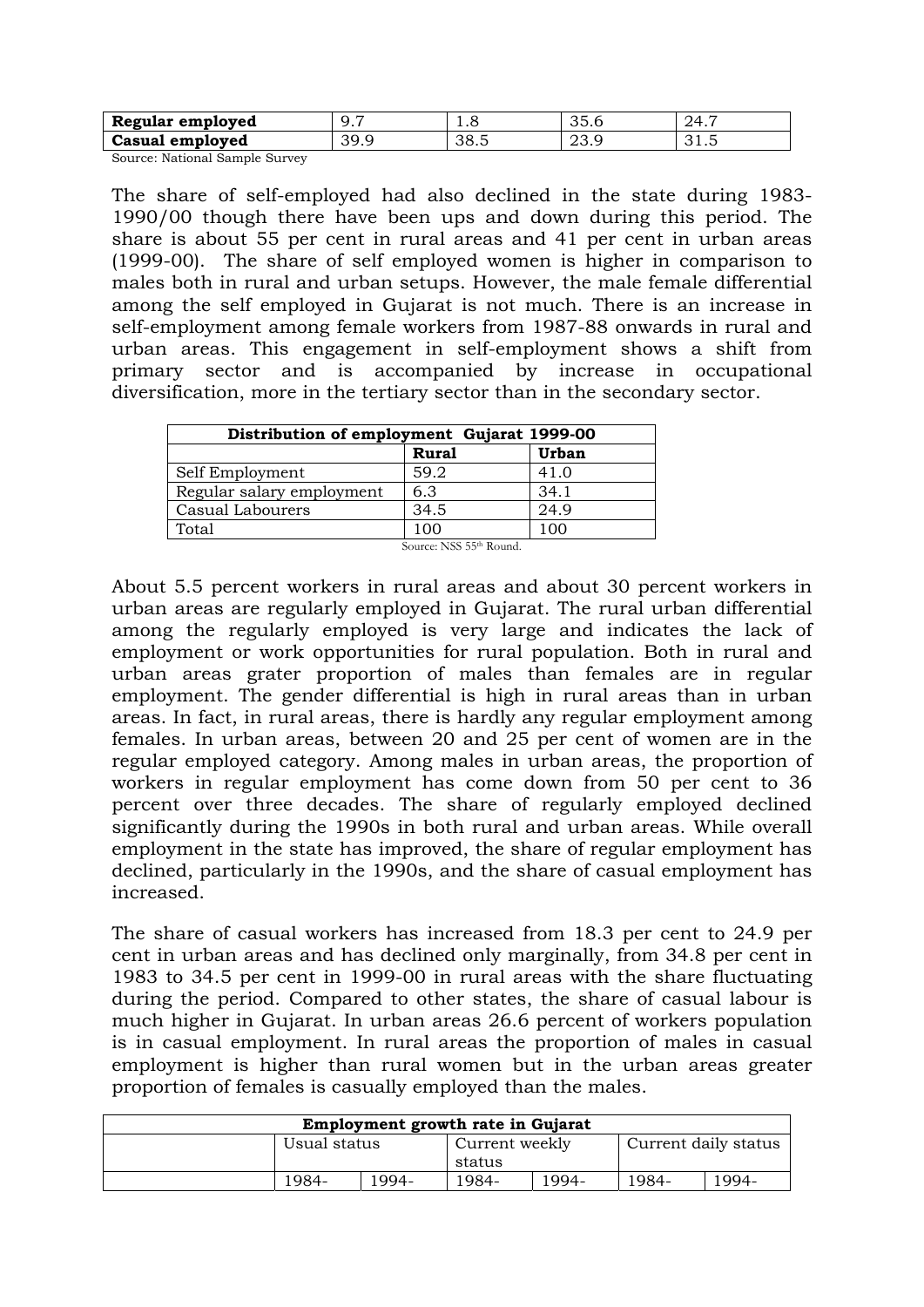|         | 1994   | 2000 | 1994 | 2000 | 1994                 | 2000                        |
|---------|--------|------|------|------|----------------------|-----------------------------|
| Gujarat | 4. L L | 2.28 | 2.49 | 2.45 | 2.55<br>$\sim$       | $\Omega$ $\Omega$ 1<br>4.JI |
| India   |        |      |      |      | 70<br>$\sim$<br>4.IV | $\sim$<br>1.VI              |

Source: NSS Rounds.

According to various NSS round surveys the employment in Gujarat for those usually employed, increased during the period of 1994 to 2000 at rate 2.28 which is greater than that for the period of 1984 to 1994. At the same time the employment growth rates for both current weekly status of employment as well as for current daily status decreased in the period 1994- 00 in comparison to 1984 -1994.

| Sector wise distribution of labour force in Gujarat |        |        |  |  |  |  |
|-----------------------------------------------------|--------|--------|--|--|--|--|
| Employment (Lakh) 1999-00<br>Growth rate % 1994-00  |        |        |  |  |  |  |
| Total Labour Force                                  | 207.36 | 3.9    |  |  |  |  |
| Total Employment                                    | 205.20 | 4.1    |  |  |  |  |
| Public Sector                                       | 9.32   | $-0.7$ |  |  |  |  |
| Private sector                                      | 7.95   | 1.7    |  |  |  |  |
| <b>Organized Sector</b>                             | 17.27  | 0.3    |  |  |  |  |

Source: NSS and Directorate of Employment and Training.

While in Gujarat the growth rate of employment had been higher that the growth rate in workforce growth rate in organized sector had been much slower in the post reform period. It is clear that almost all the growth in employment had been in unorganised sector, with organized sector contributing only 0.3 percent in total 4.1 percent growth rate in employment. The employment growth rate in public sector even dipped to negative0.7 percent during the period of 1994 to 2000 and primary sector too with only marginally better 1.7 percent growth rate of employment failed to compensate for the fall of public sector in respect to employment generation.

As most of the employment during the above said period was mainly in unorganised sector which, mostly is unregulated and to large part exploitative of poor workers. This calls for strengthening and broadening the social security network for marginal and non regular workers. Even in the organized sector the share of workers covered under social security schemes, is much less than 10 per cent.

| Female Work participation, Gujarat, 2001       |       |       |       |  |  |  |
|------------------------------------------------|-------|-------|-------|--|--|--|
| Male<br>Female<br>Persons                      |       |       |       |  |  |  |
| Total                                          | 42.10 | 55.02 | 28.03 |  |  |  |
| Rural                                          | 47.55 | 55.59 | 39.04 |  |  |  |
| Urban                                          | 33.07 | 54.12 | 9.11  |  |  |  |
| No of Female workers per 1000 male workers 469 |       |       |       |  |  |  |

Source: Director of Census operations, Gujarat

The female work participation rate (WPR) in Gujarat is 28.03 per cent (2001) in rural area which is much higher than that in rural India (39.09 per cent in 2001). The female WPR in urban Gujarat, however, is lower 9.11 percent than the all India rate of 13.9 per cent.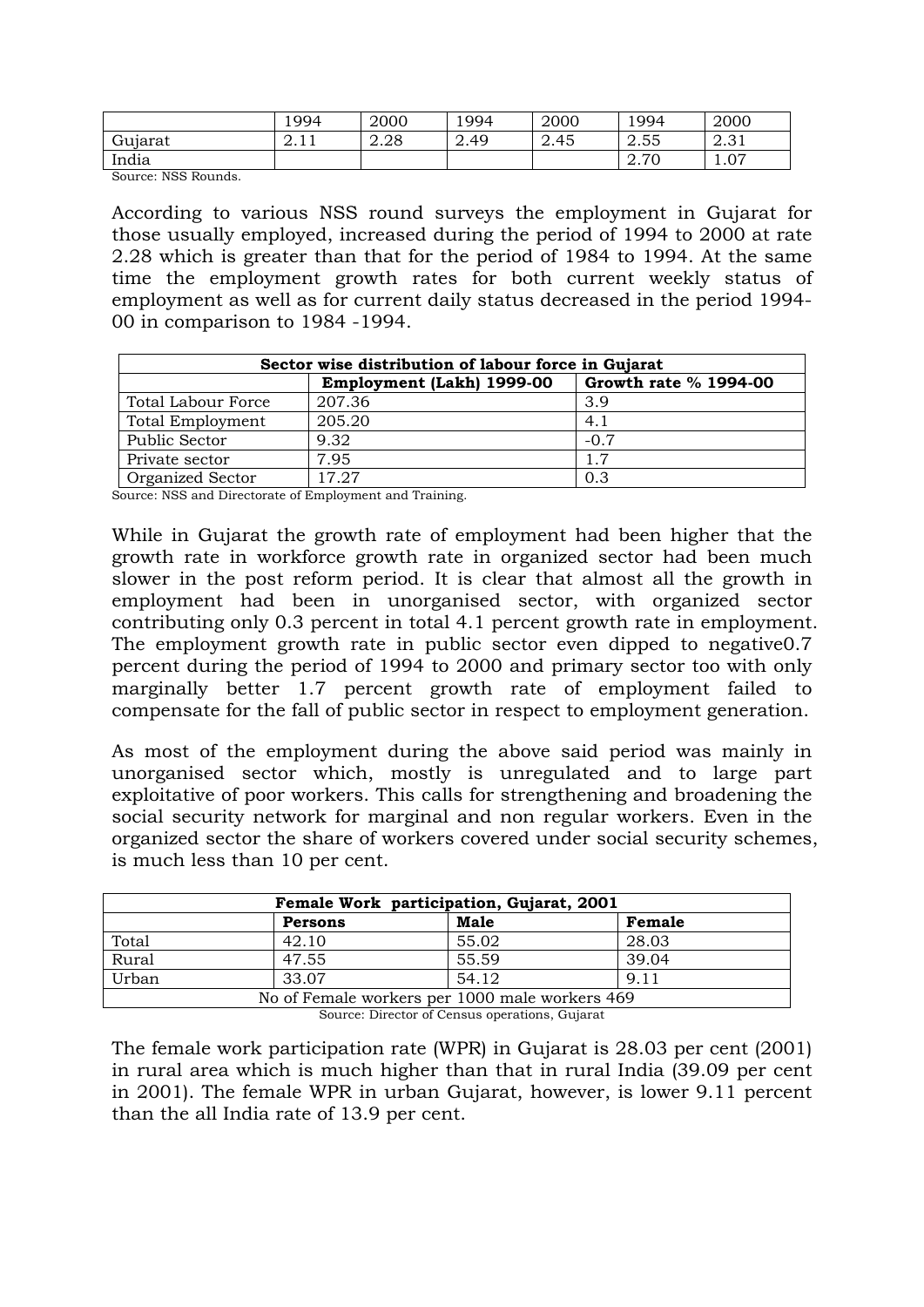|                 | Female Work Participation Rate in District of Gujarat 2001 |           |          |
|-----------------|------------------------------------------------------------|-----------|----------|
| <b>District</b> | Total                                                      | Rural     | Urban    |
| Ahmadabad       | 13.5                                                       | 32.5      | 8.7      |
| Amreli          | 30.9                                                       | 36.5      | 11.2     |
| Anand           | 28.0                                                       | 33.6      | 13.3     |
| Banas Kantha    | 35.4                                                       | 38.8      | 7.9      |
| Bharuch         | 25.2                                                       | 31.0      | 8.5      |
| Bhavnagar       | 21.9                                                       | 30.2      | 7.8      |
| Dohad           | 47.9                                                       | 51.5      | 13.3     |
| Gandhinagar     | 28.8                                                       | 38.6      | 10.1     |
| Jamnagar        | 21.0                                                       | 32.8      | 6.9      |
| Junagarh        | 26.5                                                       | 33.9      | 8.3      |
| Kachchh         | NA                                                         | <b>NA</b> | NA       |
| Kheda           | 33.6                                                       | 39.3      | 11.0     |
| Mahesana        | 35.7                                                       | 42.5      | 11.4     |
| Narmada         | 43.9                                                       | 47.6      | 10.6     |
| Navsari         | 31.5                                                       | 38.0      | 13.6     |
| Panch Mahals    | 42.7                                                       | 47.6      | 8.1      |
| Patan           | 36.3                                                       | 42.3      | 11.9     |
| Porbandar       | 23.3                                                       | 36.3      | 9.4      |
| Rajkot          | 20.6                                                       | 36.0      | 7.5      |
| Sabar Kantha    | 37.6                                                       | 40.8      | 11.3     |
| Surat           | 23.2                                                       | 43.0      | 8.4      |
| Surendranagar   | 30.4                                                       | 37.9      | 9.7      |
| The Dangs       | 47.2                                                       | 47.2      | $\Omega$ |
| Vadodara        | 26.2                                                       | 39.6      | 9.7      |
| Valsad          | 33.8                                                       | 41.1      | 12.4     |
| Gujarat         | 28.0                                                       | 39.0      | 9.1      |

Source: Director of Census operations, Gujarat Series 25

Participation rates of female main workers in urban areas have increased in all the districts except Bhavnagar, Dangs, Gandhinagar, and Porbandar. In rural areas there are many more districts where the female WPR as main workers declined in 2001 compared to 1991. These are: Ahmedabad, Bharuch, Bhavnagar, Dangs, Junagadh, Navsari, Rajkot, Sabarkantha, Surendranagar, Valsad, and Vadodara.

The status of women workers in the labour market in Gujarat is much lower than men workers. Women workers enjoy much lower occupational diversification as compared to men workers. Rural women workers are predominantly employed in the primary sector. Their share in secondary and tertiary sectors put together is less than 10 per cent. In urban areas, women workers are predominant in the tertiary sector (petty services, petty trade, retail, etc.) and one woman in every five employed is in the primary sector. The proportion of female workers in the primary sector in rural areas has not changed much over three decades. In 1993-94, the share reached 90.70 per cent. But, in 1999-00, there is once again, an increase of rural women workers in the primary sector (92.40 per cent). In essence, from about 94 per cent, rural female engagement in the primary sector has come down to 92 per cent in the three decades, which is not much of a change.

| Gender wise occupational diversification of workers in Gujarat 1999-00 |       |
|------------------------------------------------------------------------|-------|
| <b>Rural</b>                                                           | Urban |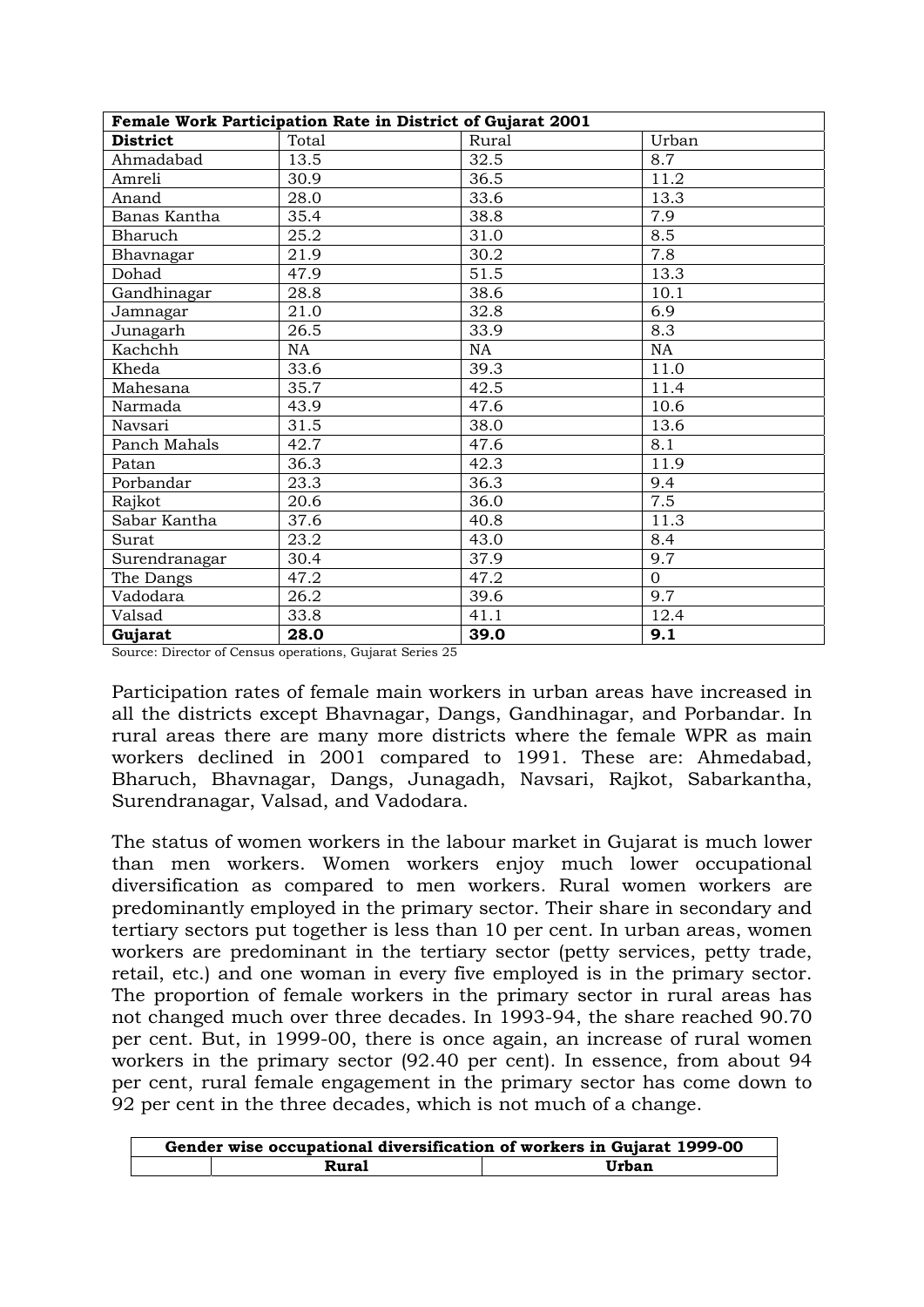|        | Primary | $\text{Secondary}$ | Tertiary | Primary | Secondary | <b>Tertiary</b> |
|--------|---------|--------------------|----------|---------|-----------|-----------------|
| Male   | 1.80    |                    | 14.50    | 7.91    | 35.51     | 56.59           |
| Female | 94.40   | 4.00               | 3.50     | 19.02   | 22.46     | 58.53           |

| Source: NSS data. |  |
|-------------------|--|
|                   |  |

Urban women workers are more diversified than rural female workers, with more than half the workers, (male as well as female workers), diversifying into the tertiary sector. Among the urban workers in 1999-00, 57 per cent of male workers and 59 per cent of female workers were in the tertiary sector.

Among the marginal workers in rural areas, especially women, there is fair amount of diversification into non-primary sectors. Further, women workers enjoy lower employment status in the labour market compared to men workers. As against 9.7 male workers (which is quite low) enjoying regular employment in rural areas only 1.8 per cent women workers enjoyed regular employment. In the case of urban areas, the figures are 35.6 per cent for men workers and 24.7 per cent for women workers (1999-00).

Women workers are predominantly self-employed; 60 per cent in rural areas and 44 per cent in urban areas. Further, quite a high proportion of women workers are casually employed in rural and urban areas. But, in urban areas a much higher proportion of women workers are casually employed (31.5 per cent) than men workers (23.6 per cent) in 1999-00.

The increase in women participation is mainly in the unorganized and informal sectors with low quality of employment. Women workers enjoy poorer occupational diversification and less favourable employment status in the labour market.

The time use survey, of CSO, shows that women who participate in economic activities spend, on an average, 17.6 hours on work per week and 39.08 hours on domestic work. The corresponding figures for men are 43.63 hours and 3.19 hours respectively. This means that women enter the labour market with a huge burden of domestic work and they are not able to compete with men on an equal footing.

In fact, this burden becomes a handicap for women while competing in the labour market (Hirway 2001).

The estimated economic value of unpaid domestic work done by women in the state comes to Rs. 21,922.21 crore or 21.45 per cent of the SDP. According to (Nath 2003) Women's contribution comes to about 18.14 per cent of SDP.

. The share of organized sector in total employment in the state has declined from 11.0 per cent in 1983 to 10.1 per cent in 1993-94 and to 8.3 per cent in 1999/00. That is, about 92 per cent of the workforce in the state is employed in the unorganized sector. In spite of the high rate of growth of the industrial sector, there has been a decline in the rate of growth of employment in organized industries, from 1.8 per cent during 1983- 1993/94 to 0.3 per cent in 1993/94 – 1999/00.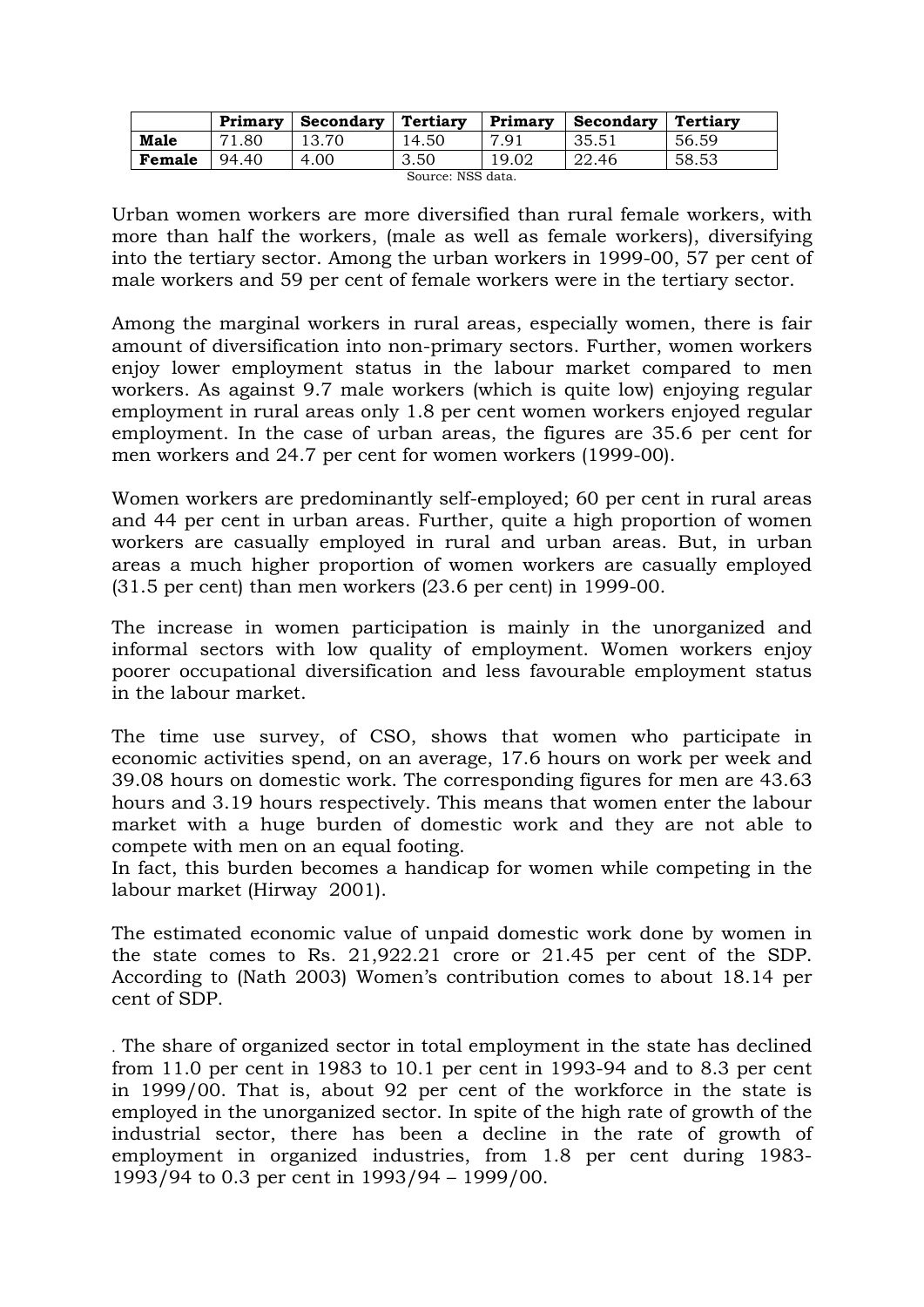| <b>Employment in Gujarat 1999-00</b> |                          |      |  |  |  |
|--------------------------------------|--------------------------|------|--|--|--|
|                                      | Unemployment<br>rate $%$ |      |  |  |  |
| Gujarat                              | 2.31                     | 4.55 |  |  |  |
| India                                | 1 ሰ7                     | 7.32 |  |  |  |

Unemployment rate in Gujarat is lower than that in the country. Unemployment was 4.55 per cent (Current Daily Status), in 1999-00 compared to 7.32 per cent for the country. Gujarat ranks tenth among major states of India with respect to unemployment rate. Gujarat, Haryana, and Karnataka are the only states where the incidence of unemployment declined in the 1990s. In the case of Gujarat the incidence declined from 5.70 per cent in 1993-94 to 4.55 per cent in 1999/00, whereas the country experienced an increase from 5.99 per cent in 1993/94 to 7.32 per cent in 1999/00.

| Unemployed Rates % based on CDS |               |         |  |
|---------------------------------|---------------|---------|--|
| Sl. No.                         | <b>States</b> | 1999-00 |  |
|                                 | Kerala        | 20.77   |  |
|                                 | Gujarat       | 4.63    |  |
|                                 | India         | 7.29    |  |

Source : National Sample Survey Reports

Though the usual status-based unemployment rate in the state is not very high (1.23 per cent), the incidence of unemployment according to current daily status, which is 4.63, is not very low. The incidence for the prime age group (15-29 years) is particularly high at 6.7 per cent in rural areas and 8.5 per cent in urban areas. Considering the fact that the labour force in the state is going to increase rapidly in the coming years, (the projected labour force is 244.64 lakh for 2007 and 260.08 lakh for 2012), the state will have to generate employment for additional 10.67 lakh persons according to CDS by 2012.

In Gujarat the number of factories increased from 17,561 in 1991 to 27,089 in 2001, an increase of more than 54 per cent. Employment in the factory sector has, however, increased only by 19 per cent during the decade, from 7.60 lakh in 1991 to 9.07 lakh in 2001. Again, about 20 per cent of the new factories employ less than 10 employees.

The share of skilled workforce (with some skills – not necessarily acquired formally) is less than 10 per cent in rural areas and less than 15 per cent in urban areas. Data on job seekers by level of education and registered with employment exchanges from 1980 to 2001 in Gujarat, indicate that there is a large number of educated job seekers who are either unemployed or employed in work or with wages lower than what is due to them according to their educational qualifications.

| Skilled and unskilled work force in Gujarat 1993-94 |                |  |        |        |  |
|-----------------------------------------------------|----------------|--|--------|--------|--|
|                                                     | Rural          |  | 'Jrban |        |  |
|                                                     | Male<br>Female |  | Male   | Female |  |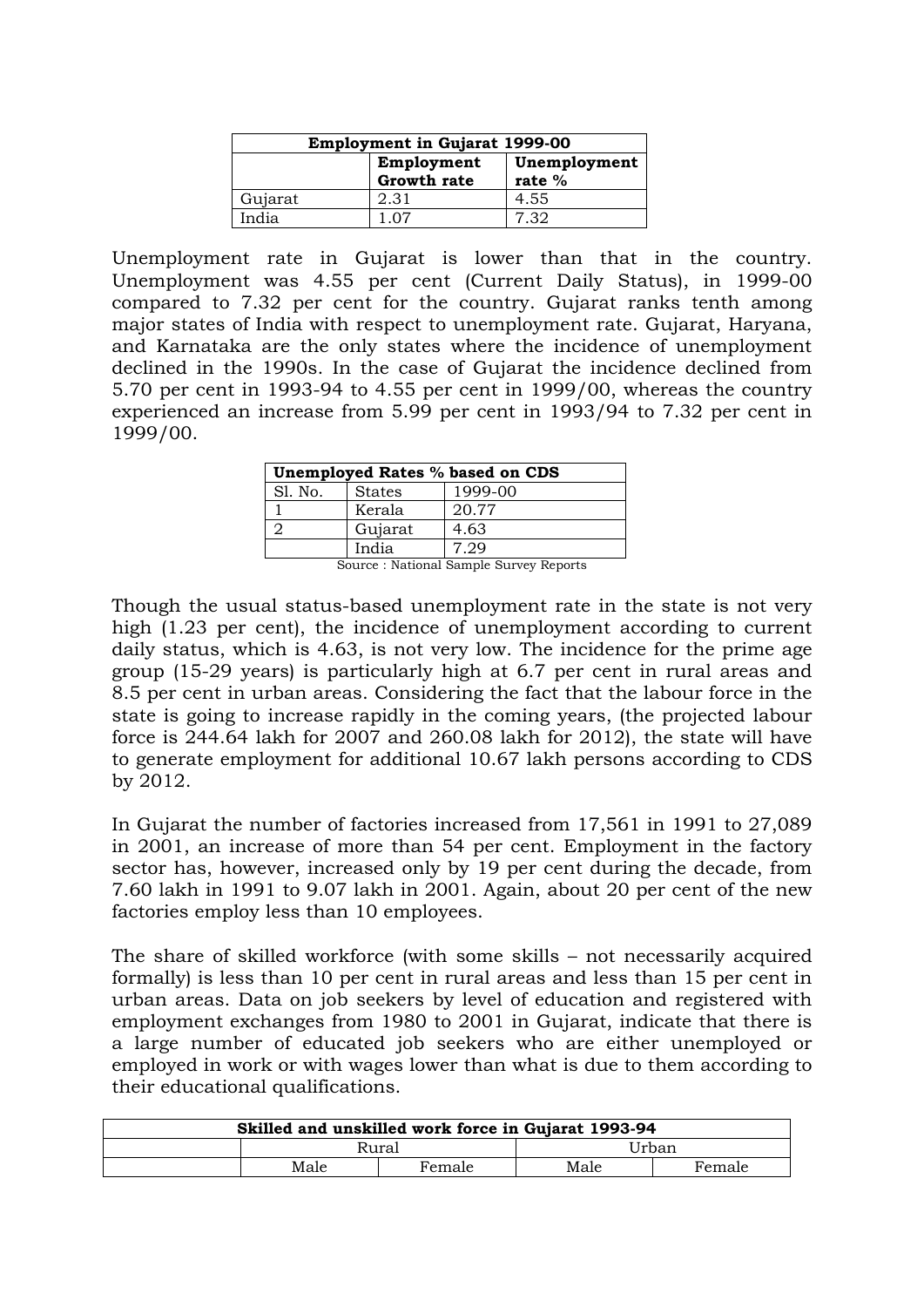| <br>Witl<br>some<br>SK111    | .v. 1         | ◡.◡                           | ີ<br>1, J . U | <u>، د</u>  |
|------------------------------|---------------|-------------------------------|---------------|-------------|
| With<br>$-11$<br>SK111<br>no | ◡<br><u>.</u> | $\overline{\phantom{a}}$<br>. | ד.∪           | າວ.<br>20.C |

Source: Department of Industries.

Gujarat has a heavy burden of educated unemployed on the one hand and shortage of skilled labour in certain fields on the other. The share of formally skilled labour is less than 5 per cent. There are more than 10 lakh educated persons on the live register of employment exchanges in the state. There has been more than two times increase during 1980-2001. Though the rate of the increase has declined in the 1990s, the number has increased by 3.7 per cent a year during the decade.

The number of diploma (engineering) holders seeking jobs has been increasing at almost 9 per cent CARG during the last four decades. Also, the number of engineering graduates seeking jobs is increasing at 7 per cent a year. This clearly reveals the high degree of mismatch between the supply and demand for technically qualified manpower in the state. A survey by ORG (1997) shows that 42 per cent of ITI trained students remained unemployed because their skills were not demanded. A study by MGLI (1996-97) showed that about 45 per cent of ITI trained students could not get employment in the labour market (Patel 2003).

Even if it is assumed that 56 per cent of the persons in the live register are unemployed and 12 per cent are students looking for work, (i.e. 68 per cent looking for work) and that the rest are looking for better employment (Gujarat, HDR).

Further the high drop-out of students in the secondary schools prohibits students from entering ITIs and technical schools. About 50 per cent of students drop out before they enter the secondary school and 33.33 per cent of those who do enter secondary school drop out between eight to tenth standard (1998/99) (Patel 2003). Another 60 per cent of students drop out after 10th standard, mainly because they fail (1998-99) (Patel 2003). As a result, there is a large army of youngsters with less than secondary education without any training in any specific skill.

About 20 per cent of the workforce in the state today consists of marginal workers, a majority of whom are likely to be underemployed. Many of them are engaged in low productivity, low-income jobs. Only a small fraction of the workforce in the state enjoys a minimum package of social security. The rest of the work force is served by scattered and isolated small social security schemes if at all. As a result, workers in the unorganized sector are without almost any social protection and social security A study of CFDA (Hirway et al 2002) has shown that the actual coverage of the social security schemes at present is very limited in the state

#### Child Labour

In 1993-94, about 5.9 per cent of children (age 6-14years) were engaged in economic activities in rural Gujarat. In 1999-00, this figure was 6.0 per cent,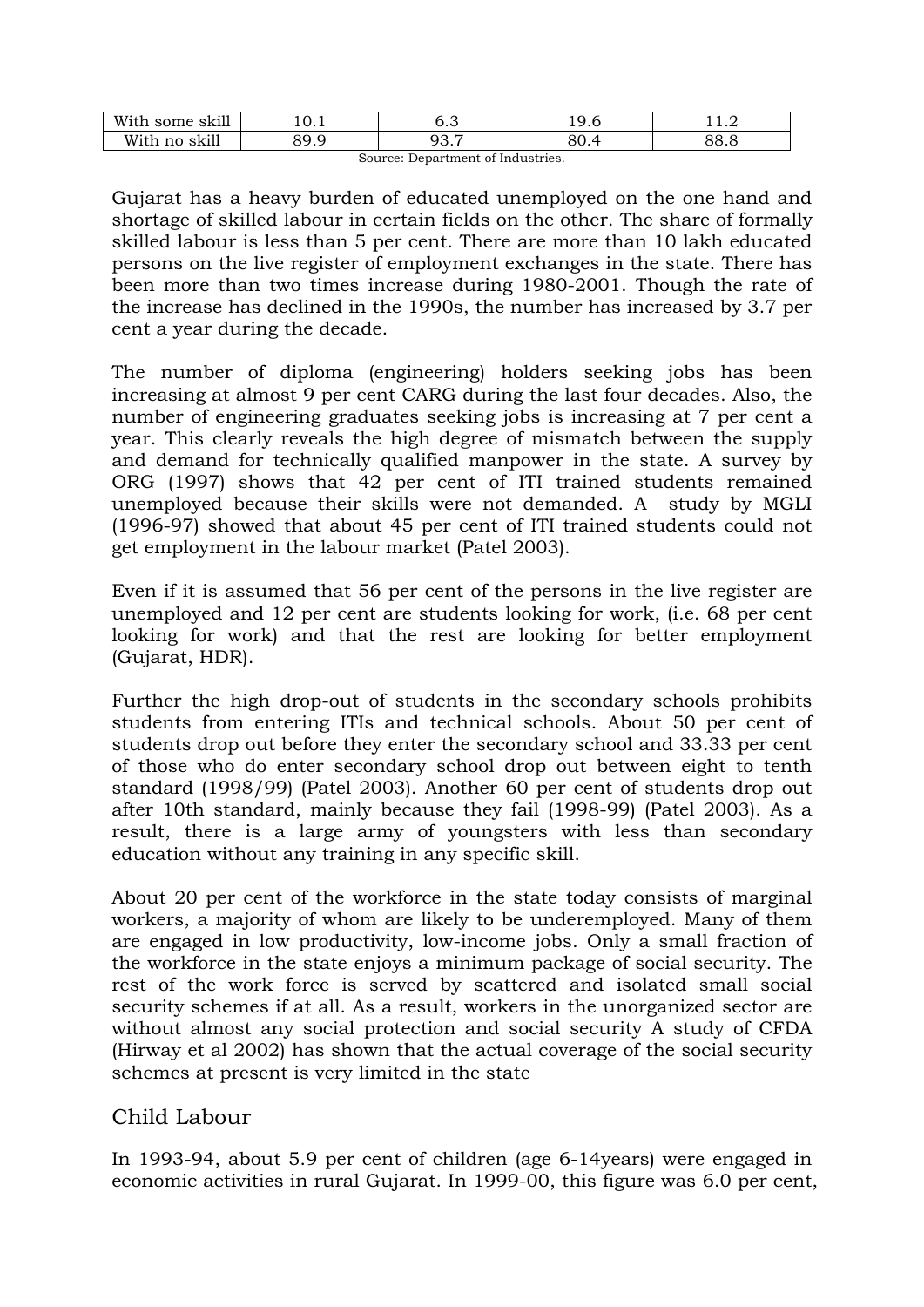nearly the same as in 1993-94. The corresponding figures for urban areas were only 2.8 per cent and 2.0 per cent in 1993-94 and 1999-00 respectively, indicating a decline in the incidence of child labour.

Higher incidence of child labour in rural areas compared to urban areas in the state matches with lower enrolment and higher drop-out rate in rural areas. Illiterate rural children reported much higher level of participation in work than those who had completed just pre-primary.

The percentage of children who were neither working nor studying was higher among females than among males. Incidence of child labour was high with families having low per capita income. The working status of female head also kept girls out of study looking after the household. Children in households with illiterate heads also report higher work participation than those where the household head are educated. Child labour is relatively high in casual labour or self-employed households. Wages are quite low in casual labour households which, tends to push children into the labour market. In self employed households, children tend to help around.

| Child labour in Gujarat 1999-00 |      |        |                   |      |        |       |  |  |
|---------------------------------|------|--------|-------------------|------|--------|-------|--|--|
| Urban<br>Rural                  |      |        |                   |      |        |       |  |  |
|                                 | Male | Female | Total             | Male | Female | Total |  |  |
| Gujarat                         | 6.1  | 6.0    | 6.0               |      | 2.3    | 2.0   |  |  |
| India                           | 5.2  | 5.4    | 5.3               | 3.0  | 2.0    | 2.5   |  |  |
|                                 |      |        | Source: NSS Data. |      |        |       |  |  |

Child labour in Gujarat is high in rural area in comparison to child labour in rural India. The incidence of child labour, in rural Gujarat was 6 percent against the all India figure of 5.3 percent for rural areas. The incidence of child labour in rural Gujarat was high for both male and female child.

Incidence of child labour in urban Gujarat was low by 0.5 percent in comparison to urban India. It was 1.7 percent, almost half of 3.00 percent in case of urban male child. However, incidence of child labour among the girl child in urban Gujarat was 2.3 percent which was higher than the corresponding all India figure of 2.0 percent. This shows the discrimination against girl child even in urban areas of Gujarat and the disability imposed upon her in comparison to male child.

| Economic activities of children in Gujarat 1999-00 (in percent) |               |        |       |                |        |       |  |  |
|-----------------------------------------------------------------|---------------|--------|-------|----------------|--------|-------|--|--|
| Activity                                                        | Age 6-9 years |        |       | Age 6-14 years |        |       |  |  |
|                                                                 | Male          | Female | Total | Male           | Female | Total |  |  |
| Crop farming, kitchen                                           | 2.04          | 1.55   | 1.82  | 4.86           | 3.53   | 4.27  |  |  |
| gardening, etc                                                  |               |        |       |                |        |       |  |  |
| Animal husbandry                                                | 5.70          | 9.28   | 7.28  | 8.89           | 14.43  | 11.36 |  |  |
| Fishing,                                                        | 0.41          | 0.26   | 0.34  | 0.34           | 0.31   | 0.32  |  |  |
| forestry, horticulture, gardening                               |               |        |       |                |        |       |  |  |
| Collection of                                                   | 1.63          | 5.15   | 3.19  | 3.35           | 9.45   | 6.08  |  |  |
| fruit, water, plants, etc., storing                             |               |        |       |                |        |       |  |  |
| and hunting                                                     |               |        |       |                |        |       |  |  |
| Processing and storage                                          | 13.18         | 13.62  | 13.40 | 7.65           | 6.83   | 6.97  |  |  |
| Mining, quarrying and                                           | 0.00          | 0.00   | 0.00  | 0.00           | 0.00   | 0.00  |  |  |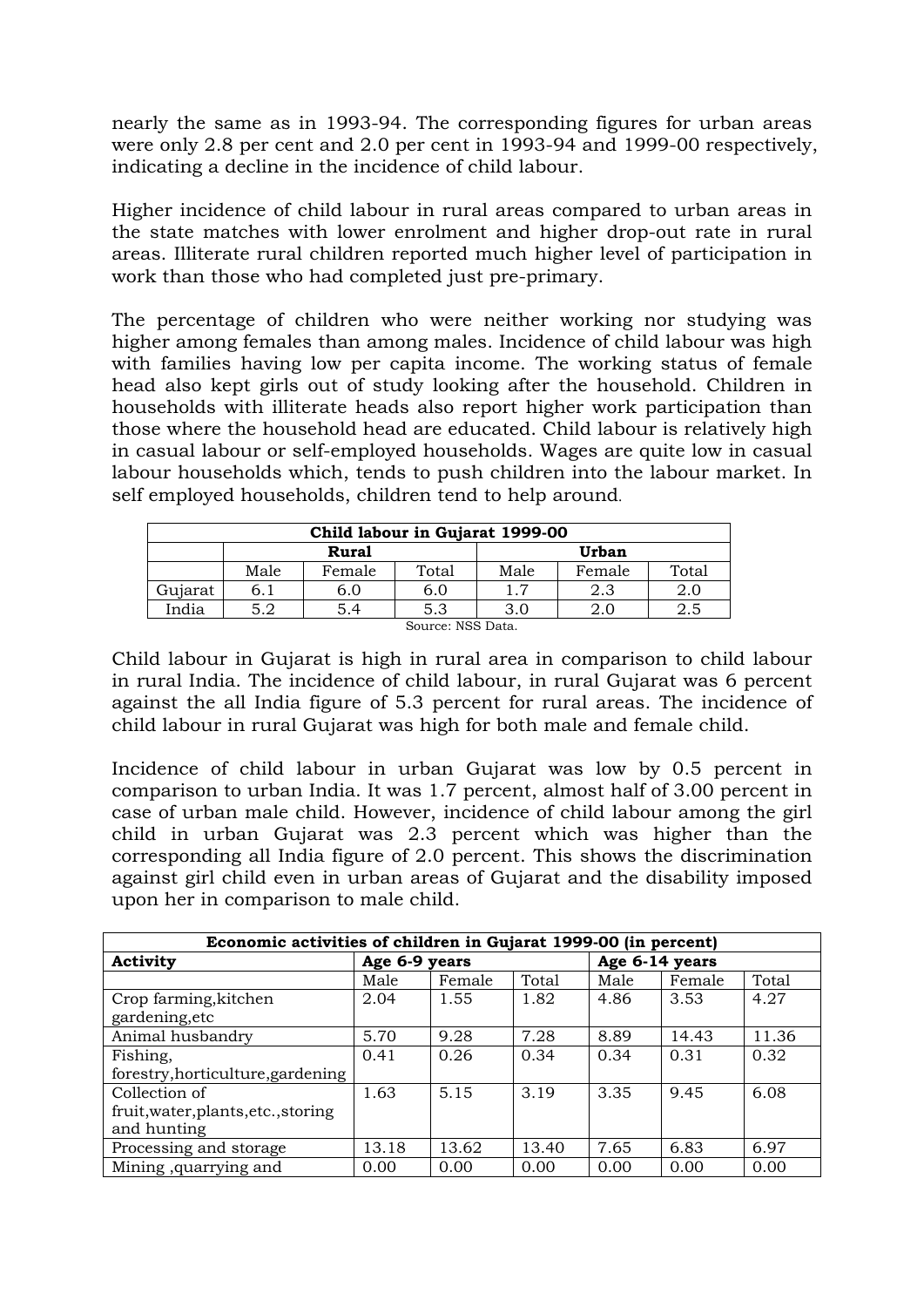| digging, cutting, etc.       |       |       |       |      |       |       |
|------------------------------|-------|-------|-------|------|-------|-------|
| Construction activities      | 0.00  | 0.00  | 0.0   | 0.25 | 0.21  | 0.23  |
| Manufacturing activities     | 0.00  | 0.26  | 0.11  | 1.17 | 3.01  | 1.99  |
| Trade, business and services | 0.41  | 0.00  | 0.23  | 0.84 | 0.62  | 0.74  |
| <b>Services</b>              | 0.61  | 0.00  | 0.34  | 1.59 | 1.35  | 1.48  |
| Community services and help  | 0.00  | 0.00  | 0.00  | 0.00 | 0.00  | 0.00  |
| in other households          |       |       |       |      |       |       |
| Maximum in any of the SNA    | 13.18 | 13.62 | 13.40 | 8.89 | 14.43 | 11.36 |
| activities                   |       |       |       |      |       |       |

Source: Hirway et al 2002

In of the total children engaged in child labour 0.23 percent in the age group of 9-14 years was engaged in construction works. However, highest number 11.36 percent of children in this age group was engaged in animal husbandry, it also engaged 7.28 percent children in the age group of 6-9 years. Another 6.97 percent children were in processing and storing activities. In the age group of 6-9 years processing and storing engaged the highest 13.4 percent children.

| Average hours per week spend by children in Gujarat 1999-00 |               |        |       |                |        |       |  |  |
|-------------------------------------------------------------|---------------|--------|-------|----------------|--------|-------|--|--|
| Activity                                                    | Age 6-9 years |        |       | Age 6-14 years |        |       |  |  |
|                                                             | Male          | Female | Total | Male           | Female | Total |  |  |
| Crop farming, kitchen                                       | 4.28          | 5.52   | 4.67  | 18.54          | 22.33  | 19.70 |  |  |
| gardening, etc                                              |               |        |       |                |        |       |  |  |
| Animal husbandry                                            | 15.12         | 10.86  | 12.80 | 18.63          | 11.67  | 14.73 |  |  |
| Fishing,                                                    | 7.93          | 10.50  | 8.49  | 3.84           | 7.49   | 5.38  |  |  |
| forestry, horticulture, gardening                           |               |        |       |                |        |       |  |  |
| Collection of                                               | 13.41         | 8.83   | 10.20 | 9.34           | 11.12  | 10.55 |  |  |
| fruit, water, plants, etc., storing                         |               |        |       |                |        |       |  |  |
| and hunting                                                 |               |        |       |                |        |       |  |  |
| Processing and storage                                      | 22.14         | 22.88  | 22.50 | 12.85          | 11.47  | 11.71 |  |  |
| Mining, quarrying and                                       | 0.00          | 0.00   | 0.00  | 0.00           | 0.00   | 0.00  |  |  |
| digging, cutting, etc.                                      |               |        |       |                |        |       |  |  |
| Construction activities                                     | 0.00          | 0.00   | 0.00  | 61.65          | 60.53  | 61.16 |  |  |
| Manufacturing activities                                    | 0.00          | 1.75   | 1.75  | 43.00          | 20.28  | 27.31 |  |  |
| Trade, business and services                                | 6.64          | 0.00   | 6.64  | 13.66          | 7.75   | 10.65 |  |  |
| <b>Services</b>                                             | 25.10         | 0.00   | 25.10 | 28.58          | 40.39  | 33.83 |  |  |
| Community services and help                                 | 0.00          | 0.00   | 0.00  | 0.00           | 0.00   | 0.00  |  |  |
| in other households                                         |               |        |       |                |        |       |  |  |
| Maximum in any of the SNA                                   | 16.45         | 13.61  | 15.00 | 22.20          | 20.42  | 21.28 |  |  |
| activities                                                  |               |        |       |                |        |       |  |  |

Source: Hirway et al 2002

# Poverty:

According to the latest data (Planning Commission 2001), the incidence of poverty in Gujarat is 13.17 per cent in rural areas and 15.59 per cent in urban areas. In both rural as well as urban poverty Gujarat ranked 5th among major states of India. Punjab has the lowest poverty (6.35 per cent and 5.75 per cent in rural and urban areas respectively), followed by Haryana (8.27 per cent and 9.99 per cent respectively) and Kerala (9.38 and 20.27 per cent respectively).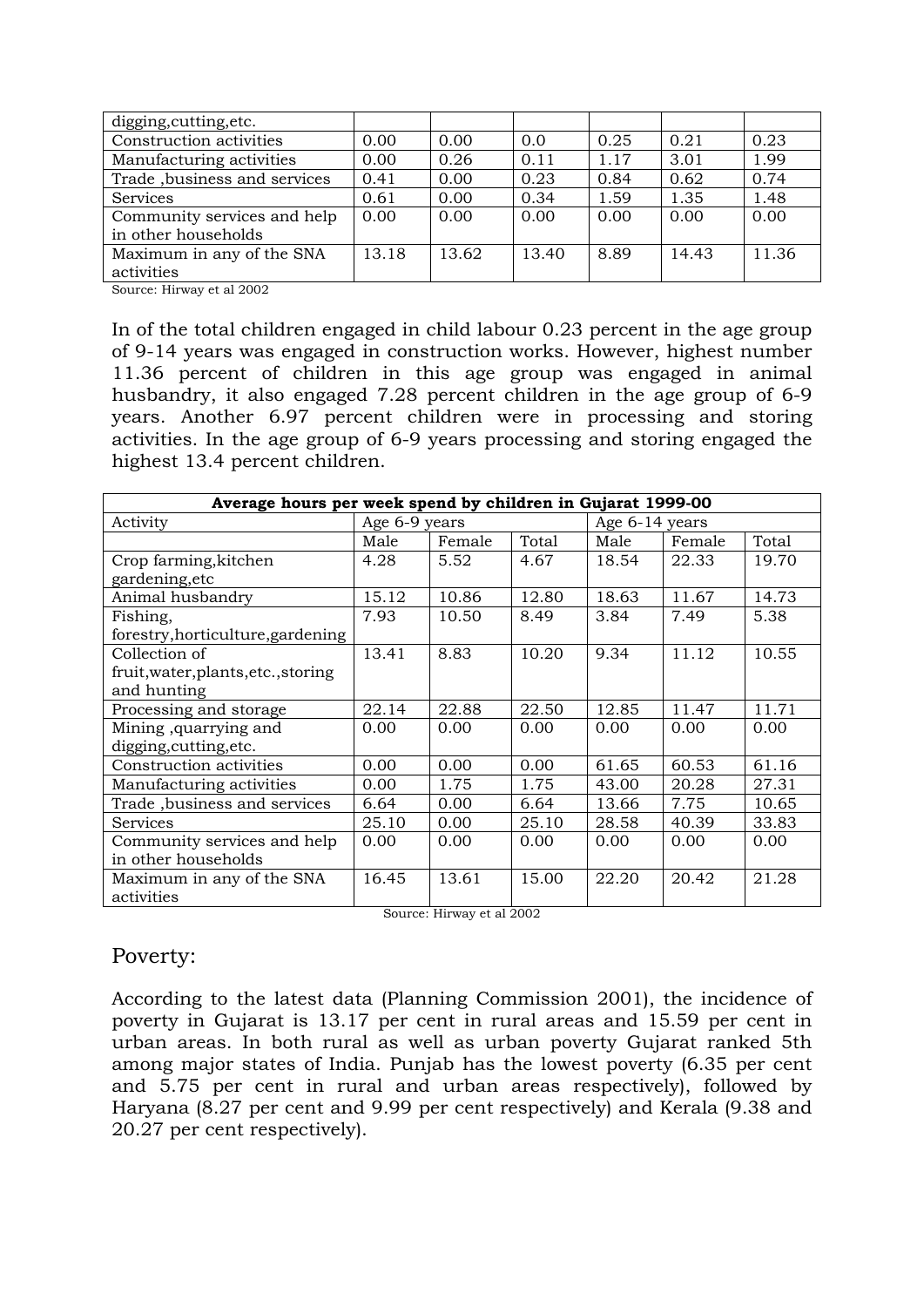The incidence of poverty in Gujarat has declined by 29.5 per cent during 1973-1983 and by 28.10 per cent during 1983-1993/94. The state ranks third in poverty reduction for the period 1973/94 – 1993/94 with Punjab at the top.

| <b>Poverty Estimates 1999-2000</b> |               |      |               |               |      |  |  |  |
|------------------------------------|---------------|------|---------------|---------------|------|--|--|--|
| <b>States</b>                      | <b>Rural</b>  |      | <b>States</b> | <b>Urban</b>  |      |  |  |  |
|                                    | Poverty Ratio | Rank |               | Poverty Ratio | Rank |  |  |  |
| Punjab                             | 6.35          |      | Punjab        | 5.75          |      |  |  |  |
| Haryana                            | 8.27          |      | Assam         | 7.47          |      |  |  |  |
| Kerala                             | 9.38          |      | Haryana       | 9.99          |      |  |  |  |
| Andhra Pradesh                     | 11.05         |      | West Bengal   | 14.84         |      |  |  |  |
| Gujarat                            | 13.17         |      | Gujarat       | 15.59         |      |  |  |  |

Source: Planning Commission of India.

There is considerable decline in income poverty during the past few decades in rural and urban areas. the incidence of rural poverty declined by 16.55 per cent between 1972/73 and 1983 (from 46.35 percent to 29.8 per cent) and by 7.62 per cent points between 1983 and 1993/94 (from 29.8 per cent to 22.18 per cent); while the incidence of urban poverty declined by 8.68 per cent between 1972/73 and 1973 (from 49.31 per cent to 40.63 per cent), and by 13.56 per cent between 1983-1993/94 (from 40.63 per cent to 27.07 per cent).

The above figures show that there has been a deceleration in the rate of decline in rural poverty due to the negative agricultural growth rate during the 1980s and the early part of the 1990s. However there had been acceleration in the rate of decline in urban poverty during 1983-1993 due to the high growth rates of secondary and tertiary sectors during this period.

Rural poor constitute the major chunk of the poor by most estimates. The incidence of rural poverty is higher than the incidence of urban poverty in the state. According to the Planning Commission's the rural poor constitute 64 per cent of the total poor in the state. Among the rural poor, the poorest are agricultural and rural labourers, particularly those belonging to SC and ST communities. In fact, agricultural and rural labourers belonging to scheduled tribes are the poorest in the state. Other poor groups in rural areas are marginal farmers and artisans, followed by small farmers mainly in arid areas.

The poor in urban areas are mainly casual unskilled workers and selfemployed in the informal sector. Also, the incidence of poverty is higher in smaller towns, and incidence declines with the increase in the size of the urban centre (Dubey and Gangopadhyay 1998).

Saurashtra and Kutch are the least poor regions with 18.80 per cent incidence of poverty. The incidence of rural poverty in this region is 10.03 percent, mainly because of high wage rates (predominantly cash crops), low population density, and 'money order economy', i.e. incomes received from migrant workers in distant urban centres like Surat, Mumbai, Ahmedabad, and so on, and countries in Africa, America, and Europe.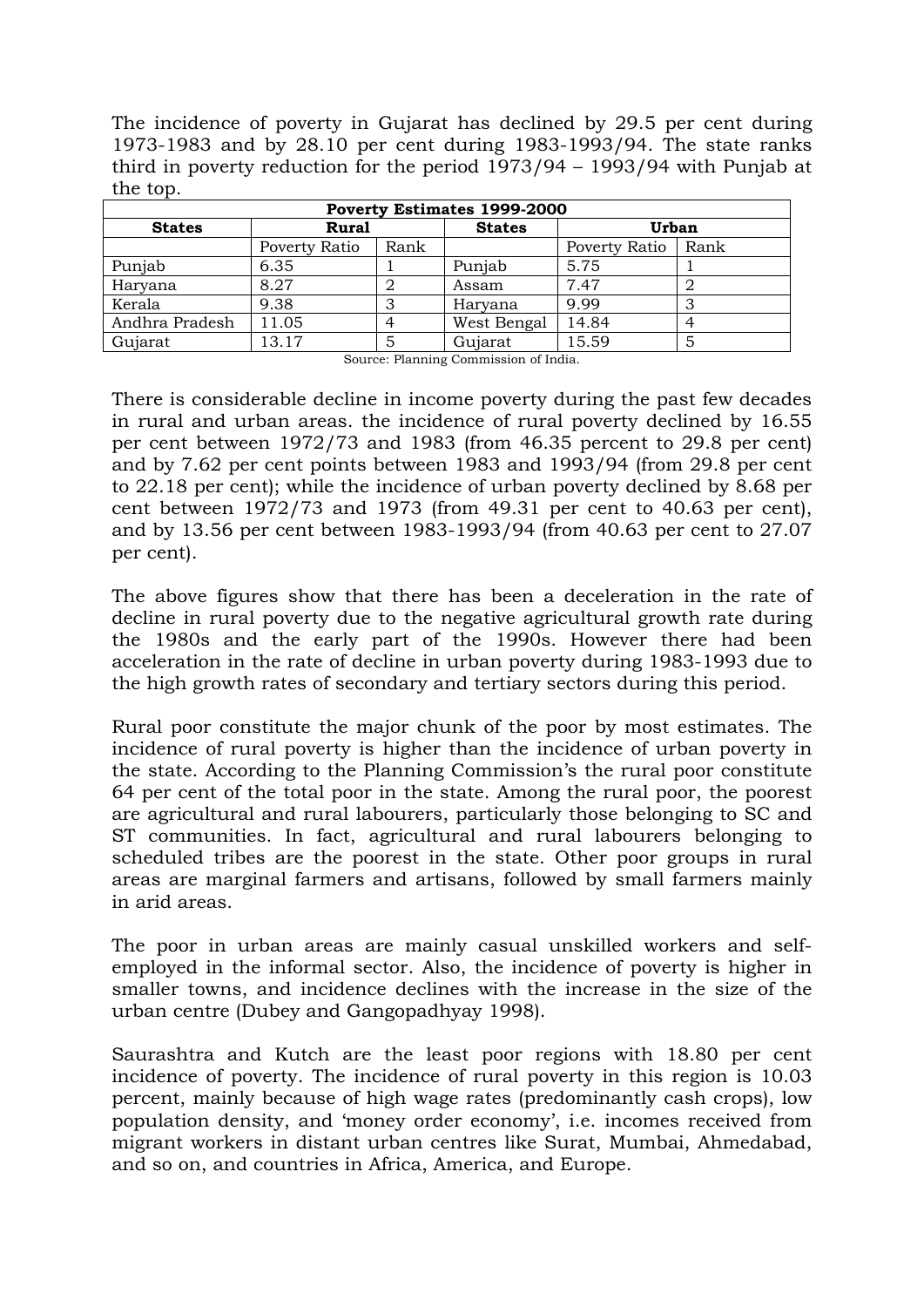Incidence of urban poverty is quite high (34.04 per cent) in Saurashtra as it is dominated by small size towns and urban centres. The highest incidence of urban poverty is of course in the tribal region. As far as the regional dimension of poverty is concerned, the tribal region is the poorest in the state (1993-94). This is followed by the dry region in the north. In the dry regions the wages are low and there is massive seasonal/temporary out migration from this region to other regions.

Since agriculture has grown at a negative rate and the primary sector has grown at less than one per cent CARG in the 1990s, the rate of decline in rural poverty has been much less than the rate of decline in urban poverty. That the majority of the poor are in the primary sector is also a consequence of almost stagnant agriculture in the state.

Migration is emerging as a major coping strategy of people living in environmentally degraded regions with poor non-farm employment opportunities (Hirway et al 2002). Out migration is taking place from tribal regions, dry regions, coastal saline region, and even from small urban centres. Migrant population includes small and marginal farmers, landless labourers, casual workers, households engaged in animal husbandry, and rural artisan households. This migration helps enable migrant households to survive in the lean season but has decelerated human development achievements, as it has affected health and nutrition as well as education and literacy status in the state.

The reduction in income poverty in the state has not been accompanied by commensurate decline in human poverty. According to the BPL survey conducted by the government of Gujarat (1998-2000), there are 31.54 lakh BPL households (rural) in the state, which comes to 52 percent of the rural population.

| Region wise Incidence of Poverty 1993-94 (in Percent) |       |       |       |  |  |  |  |  |
|-------------------------------------------------------|-------|-------|-------|--|--|--|--|--|
| Region                                                | Total | Rural | Urban |  |  |  |  |  |
| Eastern Gujarat                                       | 25.06 | 24.12 | 34.33 |  |  |  |  |  |
| Northern Plains                                       | 24.58 | 20.52 | 30.05 |  |  |  |  |  |
| Southern Plains                                       | 22.45 | 23.51 | 20.89 |  |  |  |  |  |
| Dry Regions                                           | 23.30 | 22.52 | 27.03 |  |  |  |  |  |
| Saurashtra                                            | 18.80 | 10.03 | 34.04 |  |  |  |  |  |

Human poverty is another important dimension of poverty defined as "absence of certain basic capabilities needed for human functioning". Gujarat ranks sixth among major states in terms of the incidence of human poverty (1991). Gujarat ranks 3rd among major states in incidence of income poverty, 4th in per capita income, and 6th in human poverty. Compared to other states, the relation between economic growth and human poverty reduction is weak in Gujarat.

About 28 per cent to 29 per cent of the population in the state lived in human poverty in 1991 as against 23.92 per cent living in income poverty.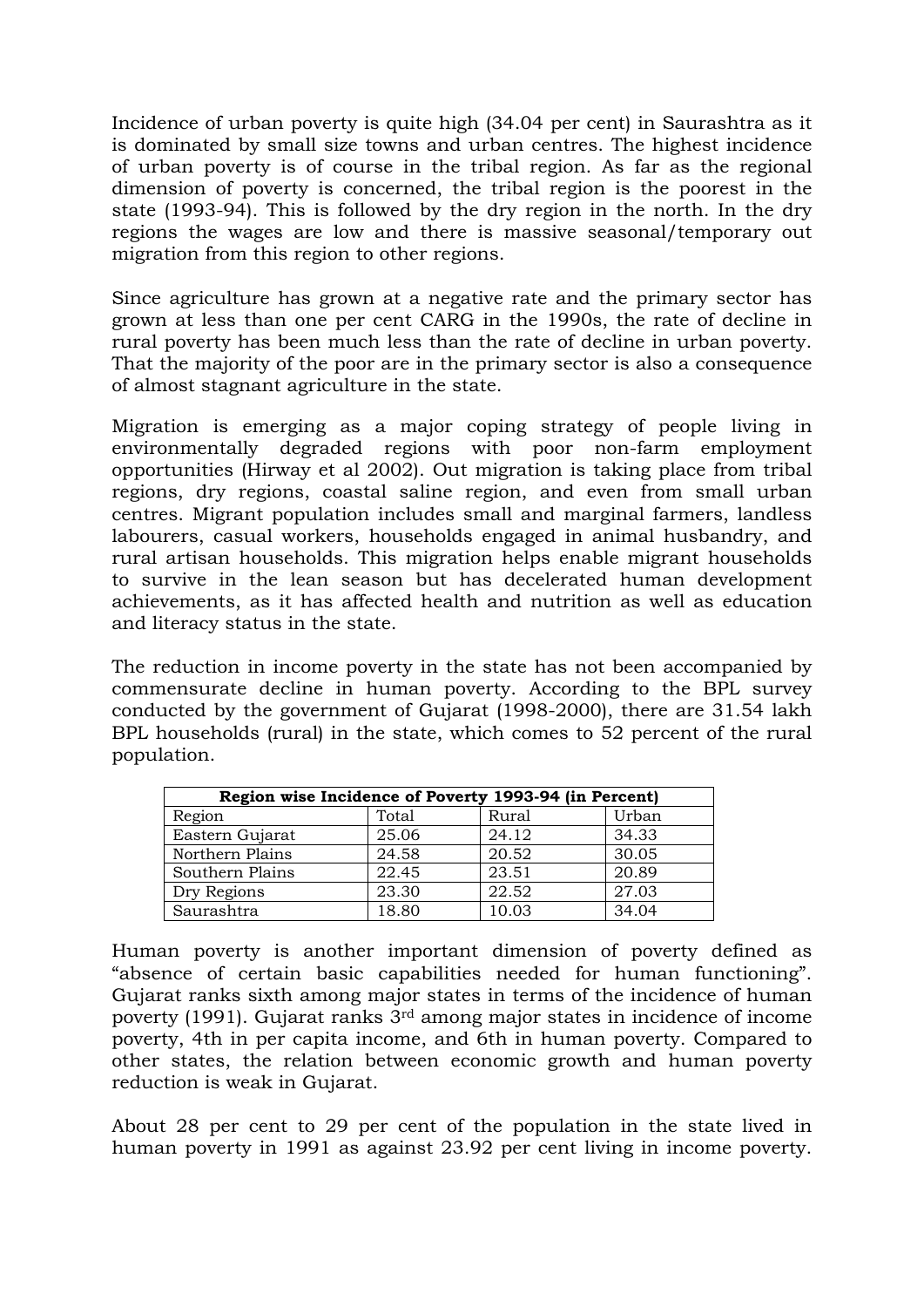| <b>Human Poverty Index</b> |             |       |                |       |                |          |      |  |  |
|----------------------------|-------------|-------|----------------|-------|----------------|----------|------|--|--|
|                            |             | Rural |                | Urban |                | Combined |      |  |  |
|                            |             | Value | Rank           | Value | Rank           | Value    | Rank |  |  |
|                            | Kerala      | 34.20 |                | 22.80 | 3              | 32.10    |      |  |  |
|                            | Maharashtra | 47.29 | 5              | 20.53 |                | 38.63    | 4    |  |  |
| 3                          | Punjab      | 37.33 | $\overline{2}$ | 21.73 | $\overline{2}$ | 33.00    | 2    |  |  |
| $\overline{4}$             | Tamil Nadu  | 49.23 | 6              | 25.28 | $\overline{ }$ | 42.05    | 6    |  |  |
| 5                          | Karnataka   | 50.11 | ⇁              | 27.40 | 8              | 43.96    | 7    |  |  |
| 6                          | Gujarat     | 42.46 | 3              | 24.71 | 6              | 37.31    | 3    |  |  |
|                            | India       | 53.28 |                | 27.21 |                | 47.33    |      |  |  |

Gujarat's rank in human poverty has declined between 1981 and 1991, from 3rd to 6th among 15 major states in India

The gap between income poverty and human poverty is more in rural areas than in urban areas in Gujarat. Incidence of human poverty was 31.83 per cent (in 1991) and that of income poverty was 22.18 per cent (in 1993/94) for rural Gujarat, and while the corresponding rates for urban areas were 27.07 per cent and 20.87 per cent respectively.

Reduction in income poverty in state has not achieved corresponding reduction in human poverty also. On the whole, the state's performance with respect to human poverty appears to be lower in the 1990s compared to the 1980s.

The eastern tribal belt seems to be a major problem region, followed by the northern dry region. Both regions suffer from a high incidence of income poverty and human poverty. Also, these regions have poor agricultural development and poor industrial investment. They are also at the bottom in terms environmental depletion and degradation.

Gujarat is a highly drought prone state. Out of 184 talukas (old talukas), 52 talukas are under DPAP and 47 talukas under the DDP. That is, about 99 talukas having more than 60 per cent of the area are subjected to frequent droughts. The incidence of droughts is quite high in the state. Two to three years out of every five are drought years and every ten years there are 2-3 severe and widespread droughts, which are frequently consecutive. In normal years also about 10 to 15 per cent of talukas are declared drought affected.

Revenue Department in 2002 drafted a new policy for drought. The policy enhances the powers of District Collectors and other functionaries for sanctioning and spending on scarcity works. It also provides for minimum days and wages, working hours, rest and allowances for workers in drought areas employed in relief work. The policy ensures a minimum financial help to Old, Disabled and Pregnant Women.

| In migration to Gujarat 2001 |            |          |  |    |  |                                       |                  |  |         |
|------------------------------|------------|----------|--|----|--|---------------------------------------|------------------|--|---------|
|                              | Total      | Total    |  |    |  | In $\frac{1}{2}$ in migrants Share of |                  |  | total - |
|                              | Population | migrants |  | to |  |                                       | total population |  |         |

Migration: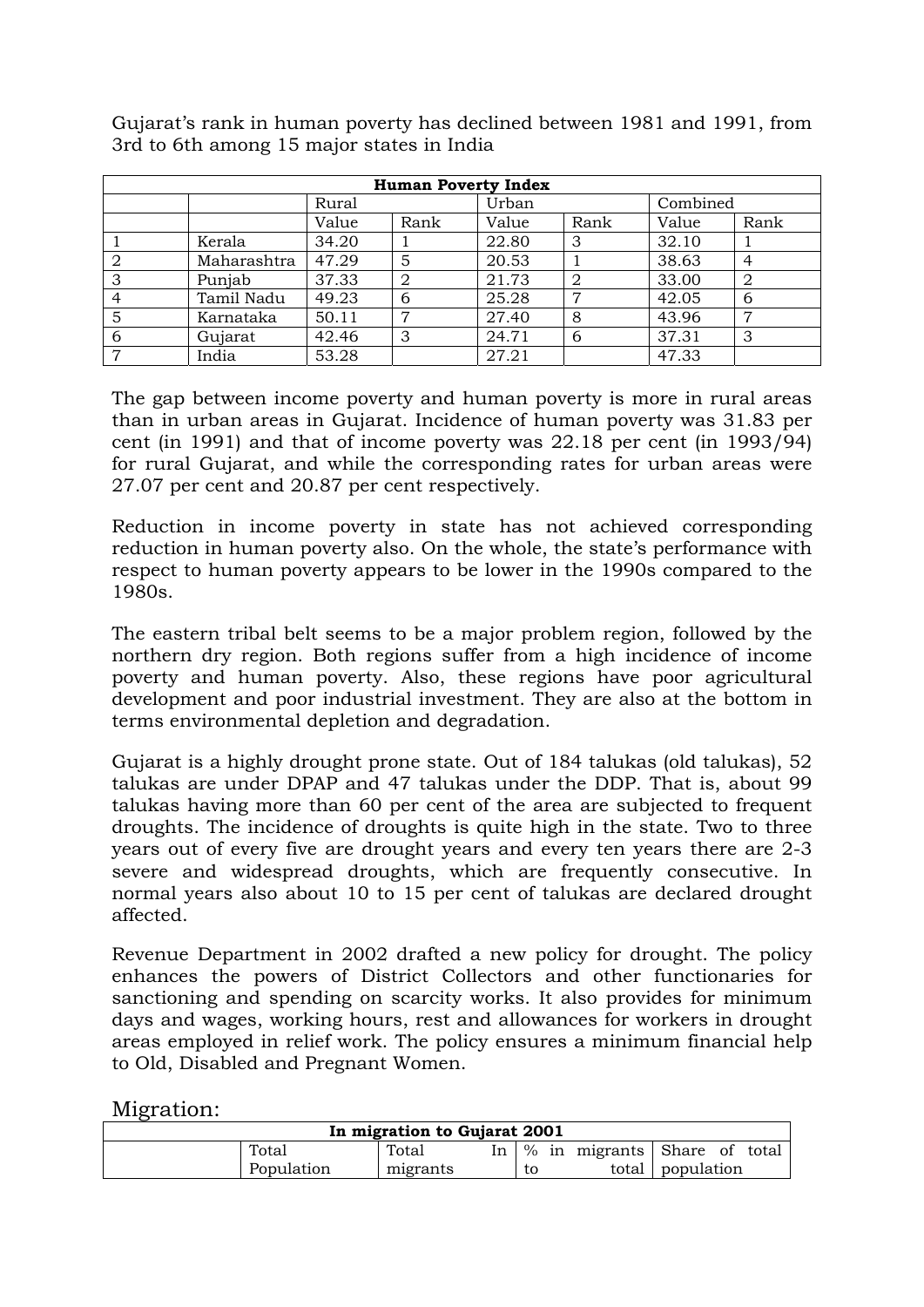|         |              |            | population            |       |
|---------|--------------|------------|-----------------------|-------|
| Gujarat | 50.671.017   | 2,602,631  | 5.1                   |       |
| India   | ,028,610,328 | 48,508,633 | $\overline{ }$<br>4., | 100.0 |

Migrants constitute 5.1 percent of the total population in Gujarat and the share of in migrating population in Gujarat to total population is 5.4 percent. The percent of migrants to total population was 4.7 at all India level. The migration rate for Gujarat during the period of 1991-01 was 1.7 percent according to the census 2001.

| Variation in Migration 1991-2001 |         |        |                |  |  |  |
|----------------------------------|---------|--------|----------------|--|--|--|
|                                  | 2001    | 1991   | Variation in % |  |  |  |
| In migrants from other states    | 1125818 | 700060 | 60.8           |  |  |  |
| In migrants from aboard          | 14800   | 14810  | $-0.1$         |  |  |  |
| Total in migrants                | 1140618 | 714870 | 59.6           |  |  |  |
| Out migrants                     | 451458  | 305738 | 47.7           |  |  |  |
| Net migrants                     | 689160  | 409132 | 68.4           |  |  |  |

Source: census 2001 & 1991

Gujarat is an in migrant state where the net in migration was higher to net out migration by 68.4percent in 2001. There has been seen a continuous increase in both total out migration from the state and total in migration into the state. The out migration increased by 47.7 percent during the period of 1991-2001. Total in migration to state increased much in comparison to out migration from the state. The increase in total in migration in state was 59.6 percent during the period of 1991-01.

Almost all the increase in migration to state of Gujarat during 1991-01 was due to increase in interstate migration. Actually the immigration to state from aboard showed a decline by small percent of 0.1percent during the decade 1991-01. The immigration to Gujarat from other states of India increased by 60.8 percent during the same period.

In Gujarat the main stream of migration is rural to urban migration which constitutes 25.9 percent of the total interstate migration. Urban to urban migration constitutes another 14.6 percent of total interstate migration in Gujarat.

| <b>Inter State Migration to Gujarat</b> |                |                       |  |  |  |
|-----------------------------------------|----------------|-----------------------|--|--|--|
| S1 No                                   | <b>State</b>   | <b>No of Migrants</b> |  |  |  |
|                                         | Andhra Pradesh | 51300                 |  |  |  |
| 2                                       | Assam          | 9100                  |  |  |  |
| 3                                       | Bihar          | 52200                 |  |  |  |
| 4                                       | Haryana        | 0                     |  |  |  |
| 5                                       | Karnataka      | 4600                  |  |  |  |
| 6                                       | Kerala         | 9000                  |  |  |  |
| 7                                       | Madhya Pradesh | 61300                 |  |  |  |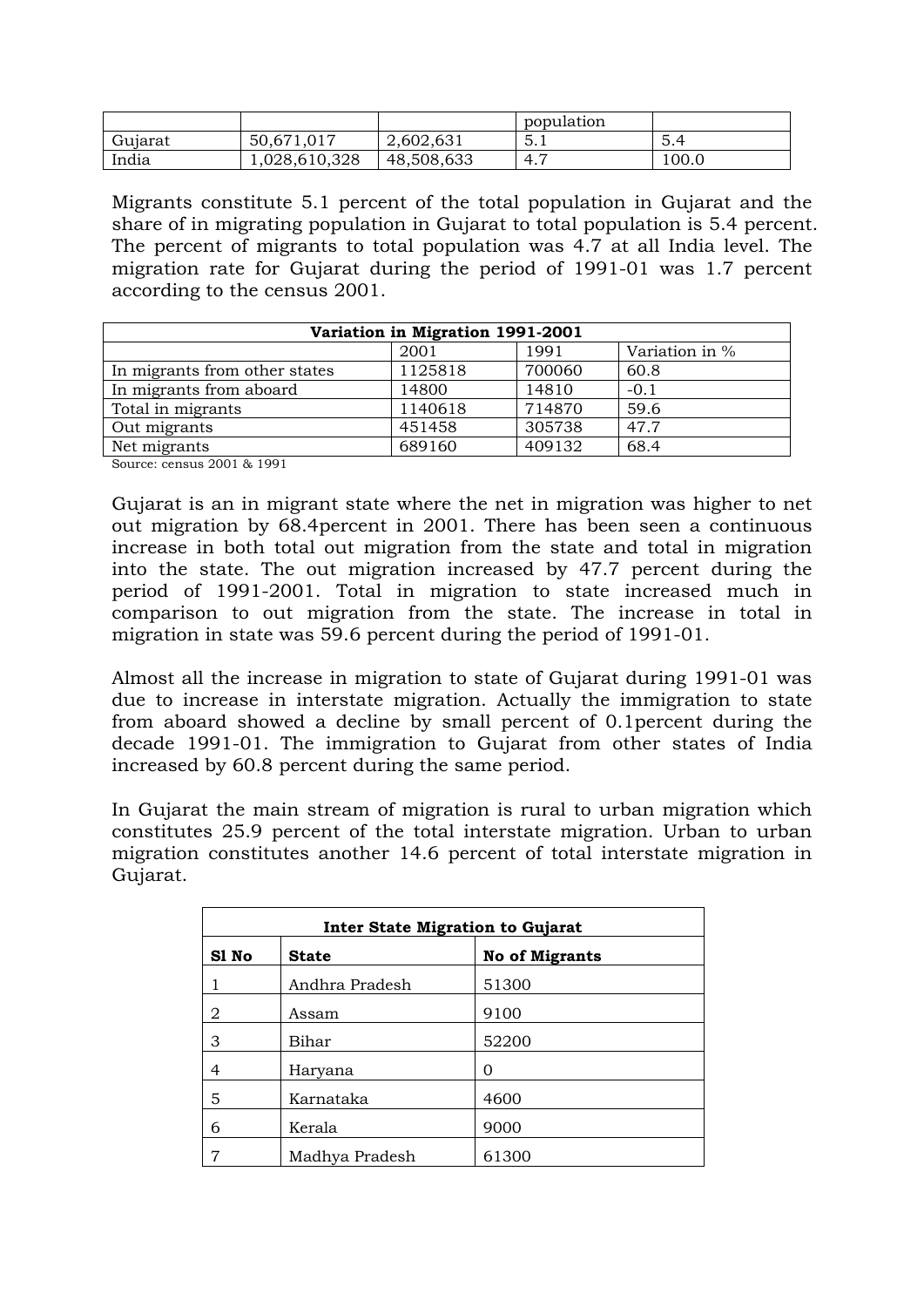| 8  | Maharashtra           | 674600  |
|----|-----------------------|---------|
| 9  | Orissa                | 700     |
| 10 | Punjab                | 1900    |
| 11 | Rajasthan             | 295700  |
| 12 | Tamil Nadu            | 6800    |
| 13 | <b>Uttar Pradesh</b>  | 333900  |
| 14 | West Bengal           | 12200   |
| 15 | All India<br>$Q_{21}$ | 1809800 |

Source: census 2001 & 1991

People migrate to Gujarat from Andhra, Assam, Bihar, Karnataka, Kerala, Madhya Pradesh, Maharastra, Orissa, Punjab, Rajasthan, Tamil Nadu, Uttar Pradesh and west Bengal. The maximum immigration to Gujarat are from Maharastra. Uttar Pradesh ranks second followed by Rajasthan as contributing to majority of in migrants to Gujarat.

| <b>Inter State Migration from Gujarat</b> |                      |                                  |  |  |  |
|-------------------------------------------|----------------------|----------------------------------|--|--|--|
| S1 No                                     | <b>State</b>         | <b>No of Migrants</b>            |  |  |  |
| 1                                         | Andhra Pradesh       | 12700                            |  |  |  |
| 2                                         | Assam                | 1200                             |  |  |  |
| 3                                         | Bihar                | 15400                            |  |  |  |
| $\overline{4}$                            | Haryana              | 4700                             |  |  |  |
| 5                                         | Karnataka            | 10800                            |  |  |  |
| 6                                         | Kerala               | 25200                            |  |  |  |
| 7                                         | Madhya Pradesh       | 54500                            |  |  |  |
| 8                                         | Maharashtra          | 604700                           |  |  |  |
| 9                                         | Orissa               | 33900                            |  |  |  |
| 10                                        | Punjab               | 6900                             |  |  |  |
| 11                                        | Rajasthan            | 160800                           |  |  |  |
| 12                                        | Tamil Nadu           | 0                                |  |  |  |
| 13                                        | <b>Uttar Pradesh</b> | 311                              |  |  |  |
| 14                                        | West Bengal          | 57                               |  |  |  |
| 15                                        | All India            | 999500<br>$\sim$ $\sim$<br>0.001 |  |  |  |

Census 2001

The major out migration from Gujarat is to Maharastra. During the period of 1991-01, 245,968 persons migrated to Maharastra from Gujarat. Of these 40,217 were rural people and 205,751belonged to urban areas. More females 132,038 than males 113,930 migrated to Maharastra from Gujarat. Among females 22,647 belong to rural areas against 17,570 rural males and 109,391 females belonged to urban areas against 96,360 urban males.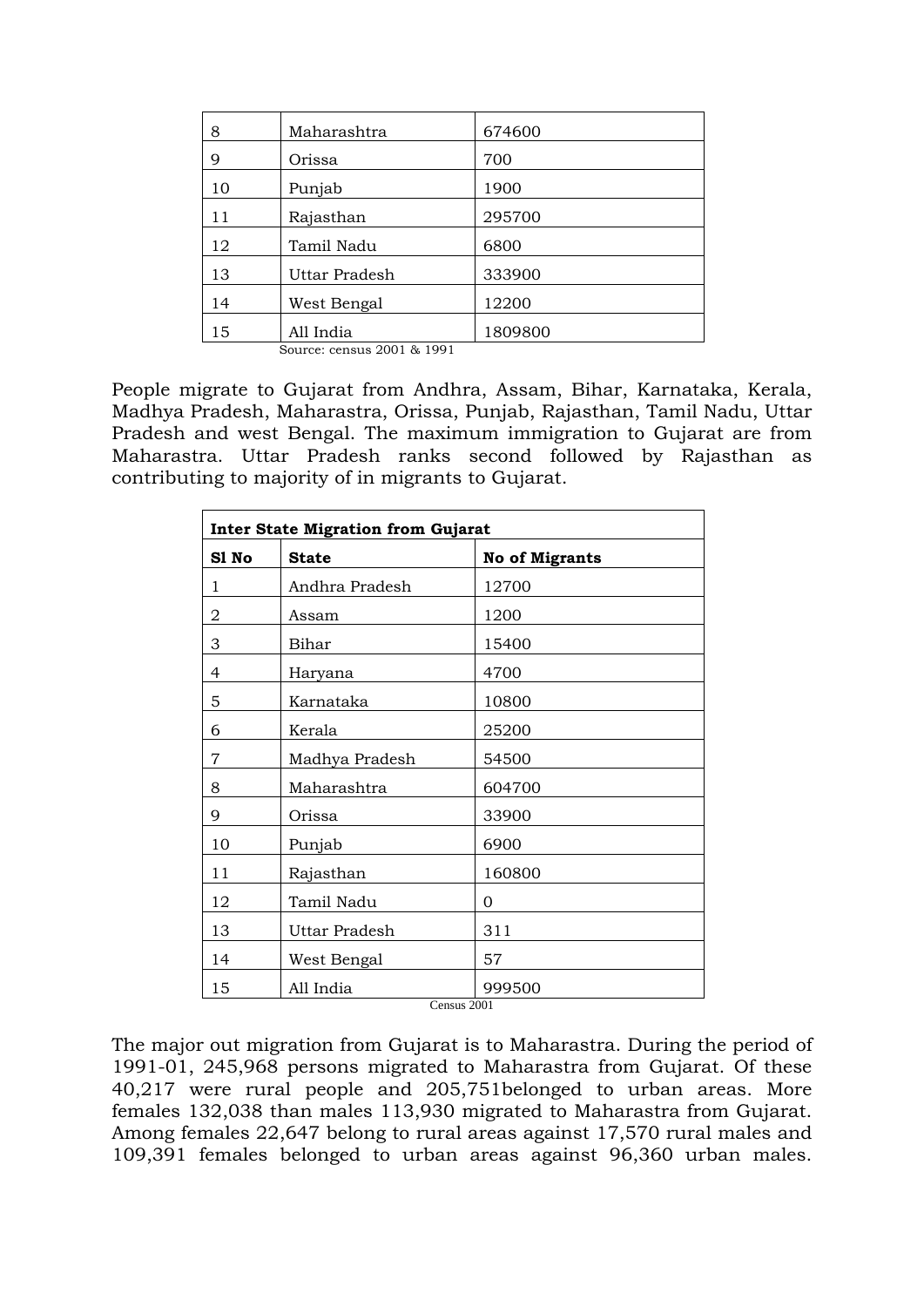Rajasthan follows Maharastra as favoured destination for people migrating out from Gujarat.

| Foreign in migrants to Gujarat |                        |             |  |  |  |
|--------------------------------|------------------------|-------------|--|--|--|
| S1 No                          | <b>Countries</b>       | In Migrants |  |  |  |
|                                | Bangladesh             |             |  |  |  |
| 2                              | Nepal                  | 3000        |  |  |  |
| 3                              | Pakistan               | 10500       |  |  |  |
| $\overline{4}$                 | Sri Lanka              | 1000        |  |  |  |
| 5                              | Bhutan                 |             |  |  |  |
| 6                              | <b>Gulf Countries</b>  | 20000       |  |  |  |
| 7                              | Other Asian Countries  | 0           |  |  |  |
| 8                              | <b>USA</b>             | 2300        |  |  |  |
| 9                              | <b>Other Countries</b> |             |  |  |  |
| 10                             | Total                  | 47100       |  |  |  |

The in migration to Gujarat from aboard, is maximum from the Gulf countries followed by Pakistan. Gulf along with Pakistan together contributes to around 64 percent of total in migrants from aboard to Gujarat.

#### Education:

| <b>States</b> | Literacy Rate for the age group |           |      |           |  |
|---------------|---------------------------------|-----------|------|-----------|--|
|               |                                 | $10 - 14$ |      | $(15-19)$ |  |
|               | Male                            | Female    | Male | Female    |  |
| Kerela        | 98.7                            | 98.5      | 98.3 | 977       |  |
| Gujarat       | 88.1                            | 81.8      | 81.8 | 64.9      |  |
| India         | 77 በ                            | 75.3      | 75.3 | 54.9      |  |

Registrar General Census

There is a marked improvement in literacy rates in the state, up from 43.70 per cent in 1981 to 61.29 per cent in 1991, to 69.57 in 2001. This increase has been observed for both males and females, in rural as well as urban areas. The female literacy rate has increased from 38.46 per cent in 1981 to 58.60 per cent in 2001, and the male literacy rate has increased from 65.14 per cent to 80.50 per cent. According to the Population Census 2001, the literacy rate in the state increased by a mere 8.38 per cent, while the all India literacy rate increased by 13.17 per cent.

Between 1993-94 and 1999-00, the overall literacy rate increased only marginally, by 3.0 percentage points in the tribal region and it declined by almost 4 percentage points in the dry region. The increase achieved in other regions is quite low and not very impressive.

| <b>Effective literacy rates in Gujarat 2001</b> |        |       |       |        |       |       |        |
|-------------------------------------------------|--------|-------|-------|--------|-------|-------|--------|
| Rural                                           |        |       | Urban |        |       | Total |        |
| Male                                            | Female | Total | Male  | Female | Total | Male  | Female |
| 74.95                                           | 48.50  | 60.06 | 89.01 | 75.30  | 82.57 | 80.50 | 58.60  |
| Source: Census 2001                             |        |       |       |        |       |       |        |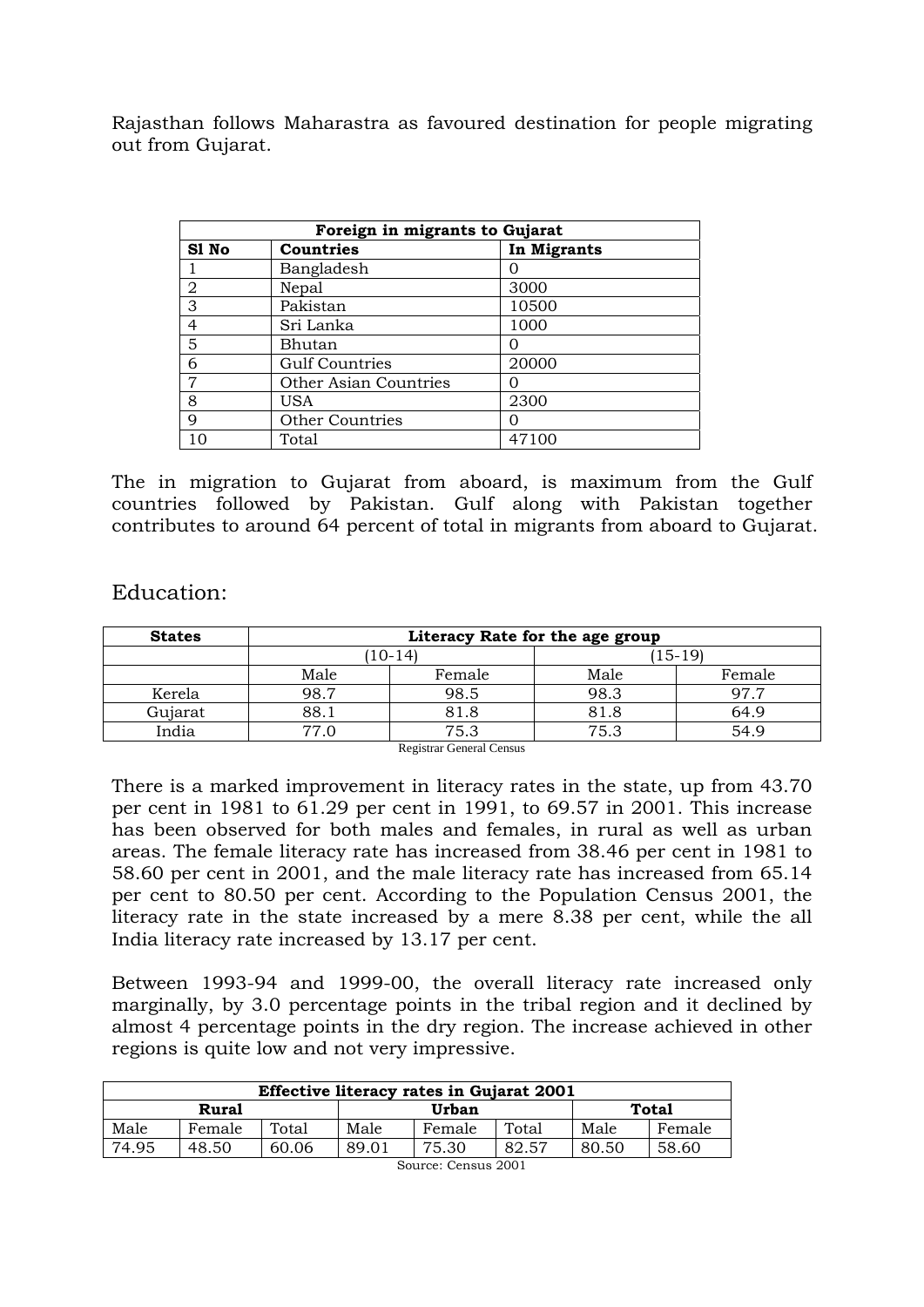The overall effective literacy rate (population 7+) in 2001 was 69.67 per cent in Gujarat against 65.38 per cent in India. The effective female literacy rate was 58.60 per cent as against 54.16 per cent in India. However, the state is far behind the top ranking state, Kerala, where the effective literacy rates are 90.92 per cent for the whole population - 94.20 per cent for males, and 87.86 per cent for females.

Gujarat's rank in the literacy rate declined during the 1990s: it is ranked sixth among the 15 large states in India in 2001 as against the fourth rank in 1991; in female literacy too it is ranked sixth, down from fifth position in 1991. In male literacy the state has just maintained its fourth position.

The literacy rates of SC and ST population in the state are higher than those for the country. The male literacy rate for SC in the state in 1999-2000 (55th NSS Round) is 79.92 per cent, which is more or less at par with that for the whole population in 2001 (80.23 per cent). The female literacy rate of SC is quite low, but has improved almost five times between 1961 and 1999-00, reaching 55.48 per cent in 1999-00. The literacy rate for the scheduled tribe population is far from satisfactory, though it is higher than the average literacy rate of the ST population in India. The literacy rates for ST are 62.58 per cent for males, 40.45 per cent for females and 51.78 per cent for males and females combined. The literacy rate among tribal women is the lowest among all the rates in the state. Since the ST population comprises 15 per cent of the state population, their low literacy rate is a matter of serious concern.

In Gujarat, the difference between the general literacy rate (69.34 per cent) and ST literacy rate (51.78 per cent) is about 18 per cent, which is quite high. This is also the case when the literacy rates are disaggregated by sex. The state is sixth among 15 large states in India with regard to overall ST literacy rate, sixth in ST female literacy rate, and fifth in the ST male literacy rate.

By contrast, the literacy rate of SC (67.96 per cent) in the state is just two percentage points behind the general population. The SC male literacy rate has reached the average male literacy rate in the state, while the SC female literacy rate is just 2 percentage points behind that the average female literacy rate. The state stands 3rd in overall SC literacy, 3rd in SC female literacy and 1st in SC male literacy.

There are regional variations in educational attainment in Gujarat according to the latest NSS data (1999-00). The dry region located in the north and northwest and the eastern tribal belt are the two main problem regions. Literacy rates in the dry region (comprising the districts of Banaskantha, Kutch, and Surendranagar, and Sami, Harij and Chanasma talukas in Mehsana) are the lowest, 41.30 per cent for females, 69.89 per cent for males, and 56.11 per cent for both. Then follows the eastern region, which is the tribal region. The literacy rates are 45.60 per cent for females, 67.38 per cent for males, and 56.50 per cent for both (1999-00).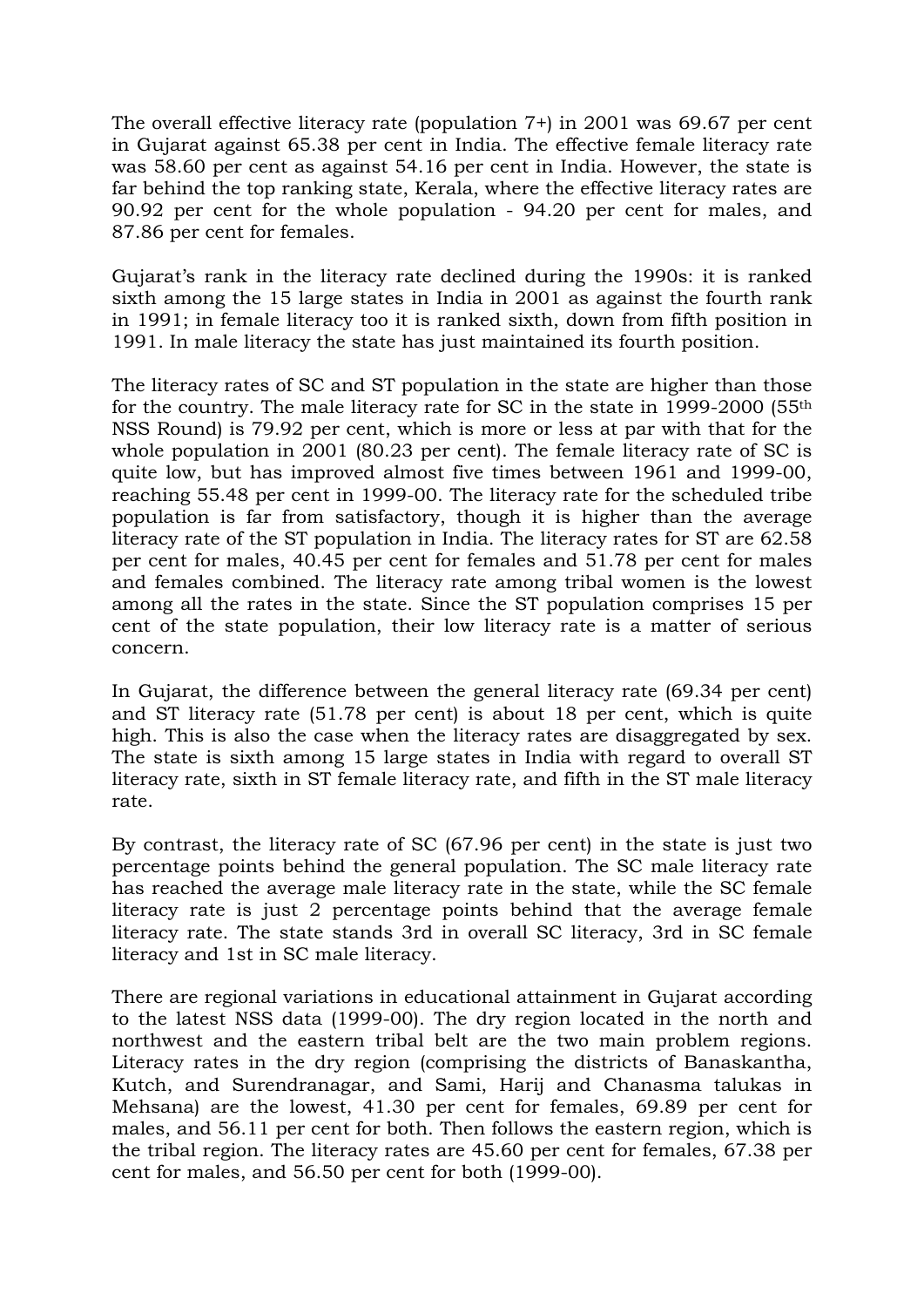| Region wise literacy rates in Gujarat 1999-00 (NSS) |       |       |       |  |  |  |  |
|-----------------------------------------------------|-------|-------|-------|--|--|--|--|
| Male<br>Female<br>Total                             |       |       |       |  |  |  |  |
| Eastern Region                                      | 67.38 | 45.60 | 56.50 |  |  |  |  |
| Northern plains                                     | 85.17 | 62.82 | 74.21 |  |  |  |  |
| Southern plains                                     | 88.74 | 70.96 | 80.24 |  |  |  |  |
| Dry Regions                                         | 69.89 | 41.30 | 56.11 |  |  |  |  |
| Saurashtra                                          | 79.50 | 59.60 | 69.57 |  |  |  |  |
| Gujarat                                             | 80.19 | 57.96 | 69.34 |  |  |  |  |

In the dry districts Dahod has the lowest literacy rate (31.7 per cent for females, 55.9 per cent for males, and 45.6 per cent for both) in 2001, followed by Banaskantha (34.5 per cent for females, 66.9 per cent for males, and 51.3 per cent for both) and Dangs (49.0 per cent for females, 71.3 per cent for males, and 60.0 per cent for both).

|               |      | District wise effective literacy rate 2001 |                   |
|---------------|------|--------------------------------------------|-------------------|
|               | Male | Female                                     | Total             |
| Ahmedabad     | 87.8 | 71.1                                       | 79.9              |
| Gandhinagar   | 87.9 | 64.8                                       | $\overline{76.8}$ |
| Rajkot        | 83.7 | 67.6                                       | 75.9              |
|               | 82.9 | 68.7                                       | 76.0              |
| Navsari       |      |                                            |                   |
| Surat         | 81.8 | 66.7                                       | 75.0              |
| Bharuch       | 83.4 | 65.4                                       | 74.8              |
| Valsad        | 78.1 | 59.9                                       | 69.4              |
| Porbandar     | 78.9 | 58.8                                       | 69.1              |
| Junagadh      | 79.4 | 59.6                                       | 68.3              |
| Jamnagar      | 77.0 | 56.9                                       | 67.2              |
| Vadodara      | 80.7 | 61.2                                       | 71.3              |
| Kheda         | 86.6 | 57.8                                       | 72.7              |
| Anand         | 86.3 | 62.5                                       | 75.0              |
| Mehsana       | 86.5 | 64                                         | 75.5              |
| Amreli        | 77.7 | 57.8                                       | 67.7              |
|               | 78.8 | 54.5                                       | 67.0              |
| Bhavnagar     |      |                                            |                   |
| Sabarkantha   | 81.2 | 52.9                                       | 67.3              |
| Kutch         | 71.0 | 49.1                                       | 60.4              |
| Narmada       | 72.9 | 47.2                                       | 60.4              |
|               | 74.1 | 46.4                                       | 60.6              |
| Patan         |      |                                            |                   |
| Surendranagar | 73.5 | $48.\overline{7}$                          | 62.5              |
| Panchmahals   | 76.6 | 45.4                                       | 61.5              |
| Banaskantha   | 66.9 | 34.5                                       | 51.3              |
| Dangs         | 71.3 | 49.0                                       | 60.2              |
| Dahod         | 55.9 | 41.7                                       | 45.6              |
| Gujarat       | 80.2 | 58.3                                       | 69.7              |

Source: census 2001

The factors leading to poor performance of the environmentally degraded regions in literacy are the time spent by children collecting fuel wood, fodder and water, time spent by children grazing animals, and massive seasonal out-migration from these regions, frequently with family, in search of work.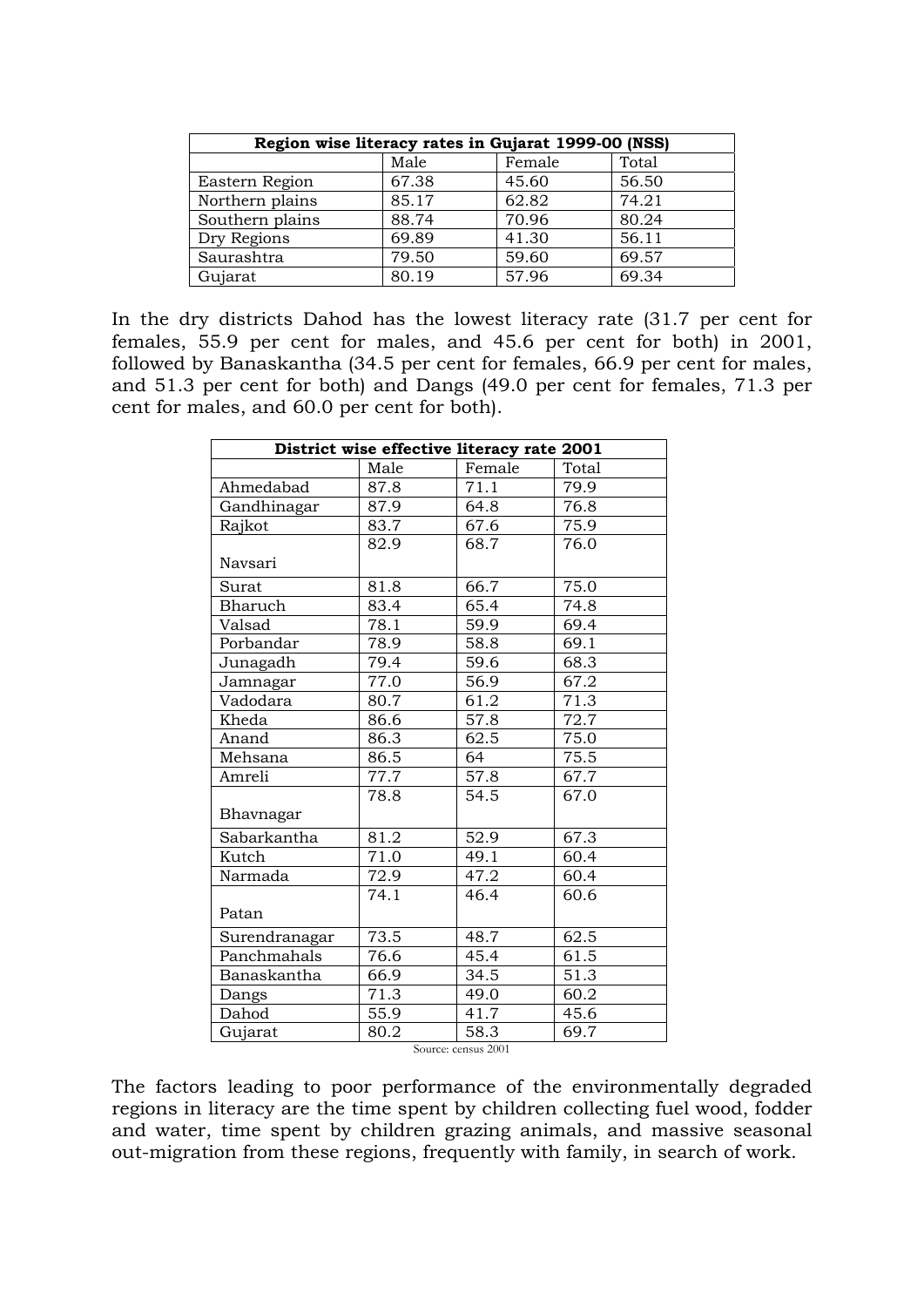Gandhinagar district has the highest literacy rate of 87.9 per cent for males, followed by Ahmedabad (87.8 per cent) and Kheda (86.6 per cent). In female literacy, Ahmedabad district leads with 71.1 per cent, and Gandhinagar comes at fourth with 64.8 percent. Navsari is in second position and Surat third. In overall literacy Ahmedabad leads followed by Gandhinagar and Navsari. The best district in Gujarat is, however, still quite far from the achievement of Kerala. Literacy rate of Ahmedabad is 1.75 times that of Dahod. This suggests that there are very high intra-state inequalities with respect to literacy achievements.

With regard to achievement levels in education, a very large proportion of the population identified as literate has studied only up to primary level or below. About 48 per cent of the literate population in the state has studied up to class IV or below. However the situation in Gujarat is better than all India figures where 58 per cent of the literates have studied up to primary level. Among females, this percentage is 53 in Gujarat and 63 in India. The proportion of literates who have achieved education up to graduation and above is very low in Gujarat (6.37 per cent).

Gujarat has made remarkable progress in Enrolment of children in schools. According to the Sixth Educational Survey, 95.76 per cent of the rural population had a primary school within one km. radius (NCERT 1998, Volume 1). The extent, to which children actually enroll, however, is a function of the social demand for education. The net enrolment rate of children in classes I-V is therefore only 76 per cent, in spite of the availability of primary school facilities. However, drop out rate are also high in Gujarat and only 53.75 per cent of the enrolled children in the age group 6-14 years continued after class V. In India, the retention rate is much higher, at 67.45 per cent

The Sixth All-India Education Survey by NCERT (1998) shows that the net enrolment rates in Gujarat for boys and girls were 81 per cent and 71 per cent respectively whereas the corresponding rates were 71 per cent and 57 per cent in India. Net enrolment in elementary education was also 69 per cent in Gujarat compared to 58 per cent in India.

Directorate of Primary Education's data on annual enrolment in class I show that the number of children, boys as well as girls, enrolled in class I improved consistently in Gujarat till 1993-94. Enrolment of children in class I fell in 1994-95. This decline continued till 1996-97. Thereafter, the number of children enrolled in class I has increased, but has not yet reached the level of 1993-94.

According to 55th Round of the NSSO (1999-00) about 12.82 per cent of the children did not enroll in school in 1999-00. This percentage among girls was 16.68. Another 6.67 per cent children enrolled but soon dropped out. This figure among girls is 8.26 per cent.. The net enrolment rate for elementary education in the state is 72.66 per cent for all children and 67.80 per cent for female children.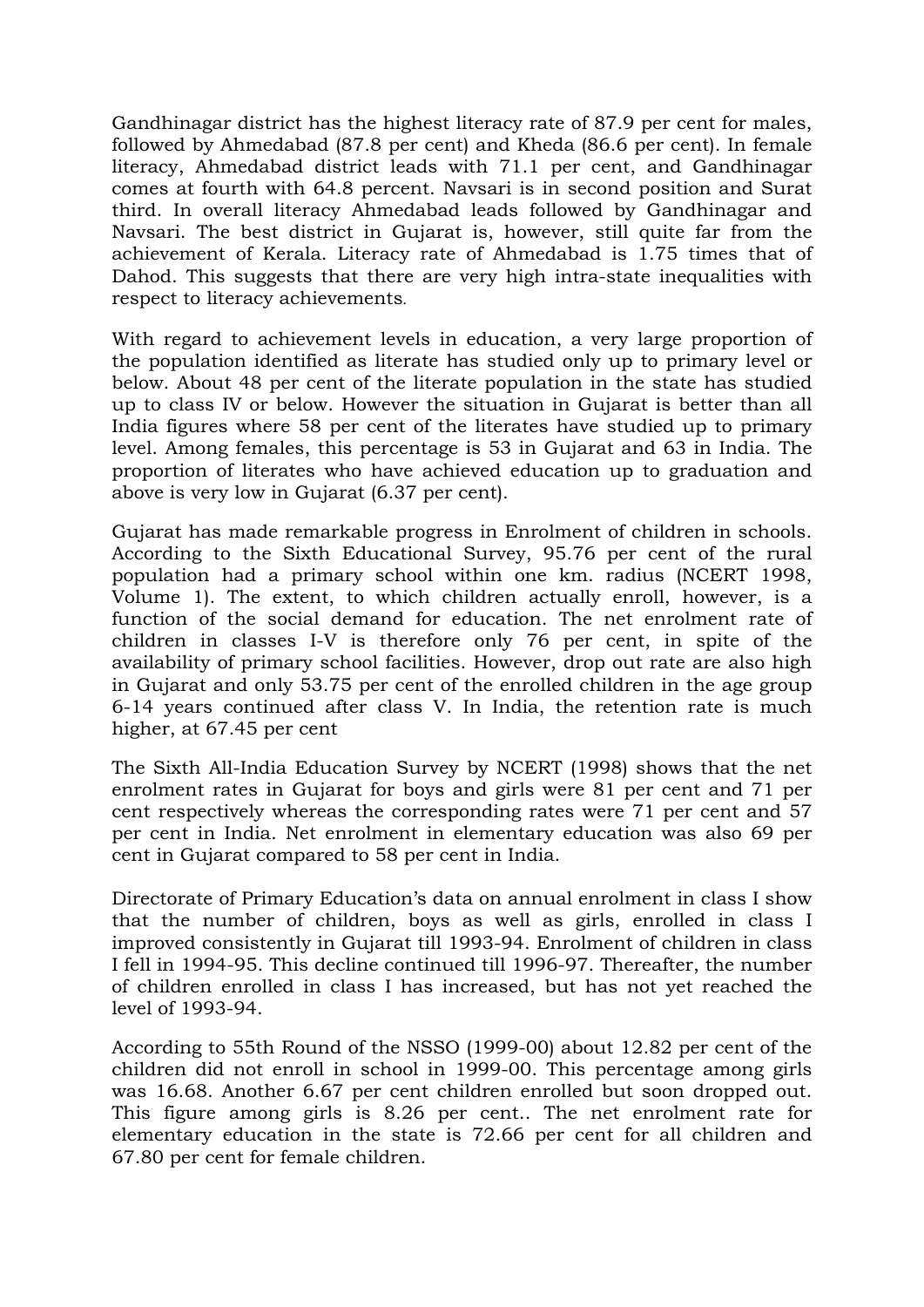In 1999-00 the state stood  $6<sup>th</sup>$  among the major states in percentage of children attending school (6-14 years) and 4th in net enrolment in elementary school for the entire child population. For the female children, however, the state ranks much lower, at 8th position in percentage children going to school and at 6th position in net enrolment in elementary education (1999-00).

The dry region of the state, which witnessed decline in literacy rates during this period, has the lowest net enrolment rates in elementary education (57.46 per cent on the whole, 48.66 per cent for females, and 64.37 per cent for males) and the lowest percentage of children in age 6-14 years (73.22 per cent on the whole, 60.45 per cent for females, and 83.24 per cent for males) attending school in 1999-00. In fact, this region's performance is worse than the tribal regions.

| District wise enrolment in elementary education-2000 |                 |                 |                  |  |
|------------------------------------------------------|-----------------|-----------------|------------------|--|
|                                                      | Male            | Female          | <b>Total</b>     |  |
| Ahmedabad                                            | 100             | 63              | 87               |  |
| Gandhinagar                                          | 138             | 124             | 132              |  |
| Rajkot                                               | 77              | 73              | 75               |  |
|                                                      | 78              | $\overline{77}$ | 78               |  |
| Navsari                                              |                 |                 |                  |  |
| Surat                                                | 85              | 76              | 81               |  |
| Bharuch                                              | 159             | 156             | 158              |  |
| Valsad                                               | 78              | 75              | 76               |  |
| Porbandar                                            | 73              | 69              | $\overline{71}$  |  |
| Junagadh                                             | 76              | $\overline{72}$ | $\overline{74}$  |  |
| Jamnagar                                             | $\overline{71}$ | 65              | 68               |  |
| $\overline{\text{V}}$ adodara                        | 89              | 66              | 78               |  |
| Kheda                                                | 93              | 81              | 88               |  |
| Anand                                                | 94              | 82              | 89               |  |
| Mehsana                                              | 101             | 92              | $\overline{97}$  |  |
| Amreli                                               | 92              | 80              | 86               |  |
|                                                      | 84              | 73              | 79               |  |
| Bhavnagar                                            |                 |                 |                  |  |
| Sabarkantha                                          | 89              | 79              | 84               |  |
| Kutch                                                | 91              | 77              | 85               |  |
| Narmada                                              | 97              | 86              | 92               |  |
|                                                      | 114             | 94              | $10\overline{5}$ |  |
| Patan                                                |                 |                 |                  |  |
| Surendranagar                                        | 87              | 74              | 81               |  |
| Panchmahals                                          | 99              | 88              | 93               |  |
| Banaskantha                                          | 99              | 72              | 86               |  |
| Dangs                                                | 123             | 129             | 126              |  |
| Dahod                                                | 124             | 93              | 109              |  |
| Gujarat                                              | 94              | 78              | 86               |  |

Source: Directorate of Primary Education

Net enrolment in elementary school in the eastern region, which is the tribal region, is 72.19 per cent. This rate among males was 75.87 per cent and among females 68.20 per cent. In this region, just 74.53 per cent of children in age 6-14 go to school, 77.33 per cent among male children and 71.49 per cent among female children.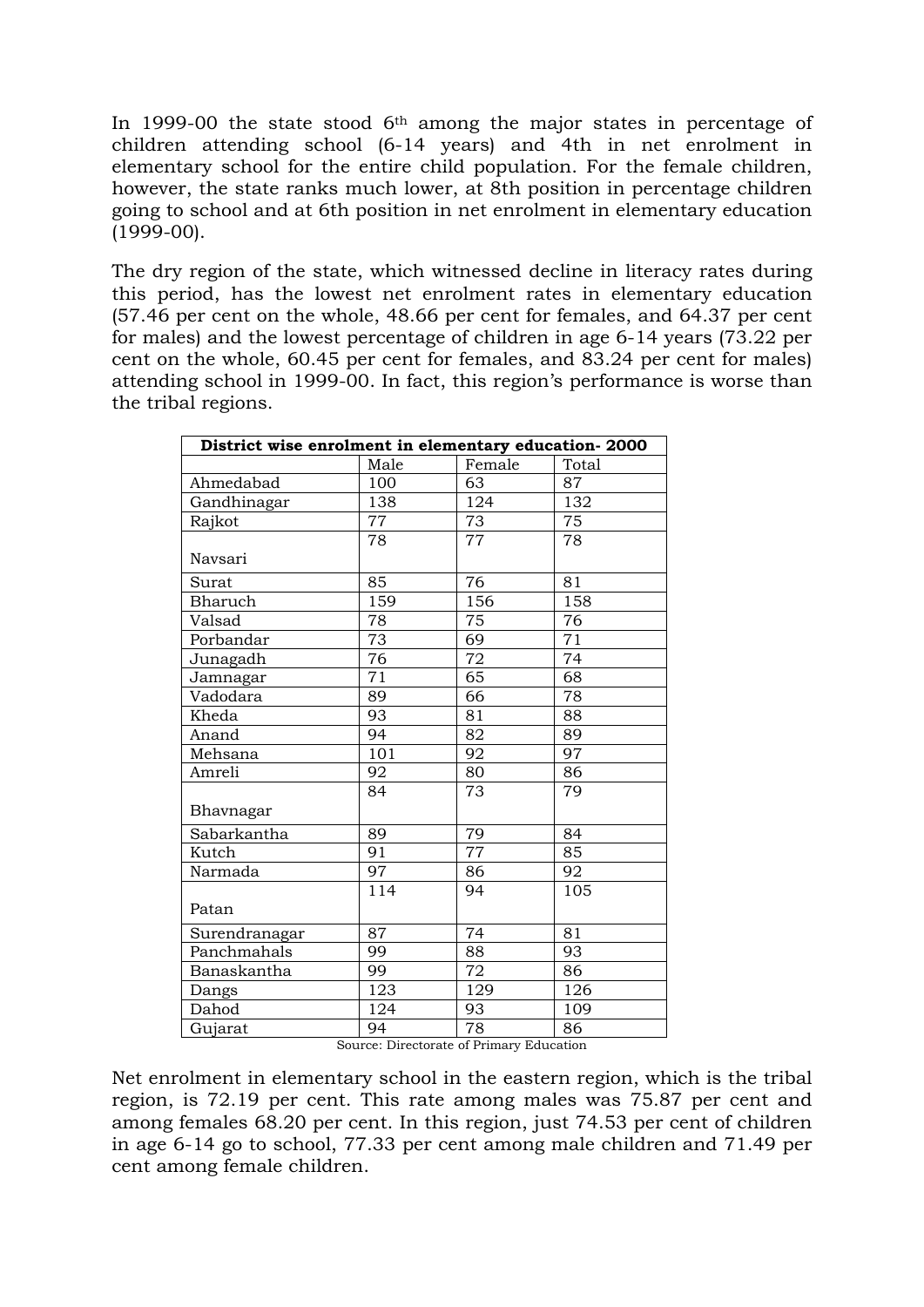The highest net enrolment rate in elementary education is in the southern plains and the highest percentage of children going to school in age 6-14 is in Saurashtra. The northern plain region, which has two large metropolises, Ahmedabad and Vadodara, is not at the top either with respect to net enrolment in elementary education or with respect to children in age group 6-14 going to school.

Among the SC and ST population, a continuous increase in the number of students enrolled in class I has been registered.

According to the NSS data (1993-94 and 1999-00), the net enrolment rate of children in elementary school in the state has increased only marginally, from 69.56 per cent in 1993-94 to 72.66 per cent in 1999- 00, implying an increase of 3.1per cent while that of girls increased by 4.98 percent. Gujarat's rank has moved from 4th in 1993-94 to 6th in 1999-00 with respect to net enrolment of children (6-14 years).

Drop-out rates have declined in Gujarat in recent years. As against 45 per cent of boys and 53 percent of girls dropping out of the school (after class V) in 1990-91, today (1999-00) about 21.05 per cent boys and 19.12 per cent girls are dropping out. The dropout rate after class VII still remains high, at 37 per cent for girls and 41 per cent for boys in 2000-01. The inequality between boys and girls with regard to retention in schools after class V has declined but continues to remain high after class VII.

Drop-out rates in Gujarat are lower than in India according to the NCERT survey (1998), which also shows a decline in the drop-out rate between 1990-91 and 1998. About 66 per cent of the children who were enrolled in class I in Gujarat completed primary education and reached class V, whereas the all India figure was 55 per cent3. About 70 per cent of boys and 61per cent of girls completed primary education in the state. The corresponding figures for India were 57 per cent and 52 per cent.

Drop-out rates for girls are higher than that for boys at the state level as well as in districts. Again, the dry region and the tribal region perform poorly. Dangs, Banaskantha, and Panchmahals particularly have very high dropout rates between class I and IV. About 60 per cent of the children who enrolled dropped out after class IV in these districts.

About 90 per cent of the villages in the state had a primary school within the habitation. This compares very well against just 78 per cent of the rural population in India having access to a primary school located within the village itself (NCERT 1998). According to the latest data of the state government, 100 per cent of the population has access to primary school in Gujarat, 97.83 per cent having them within the village, 99.45 per cent having them within 1 km distance 99.8 per cent having them within 2 km distance and only 0.2 per cent having a school beyond 2 km.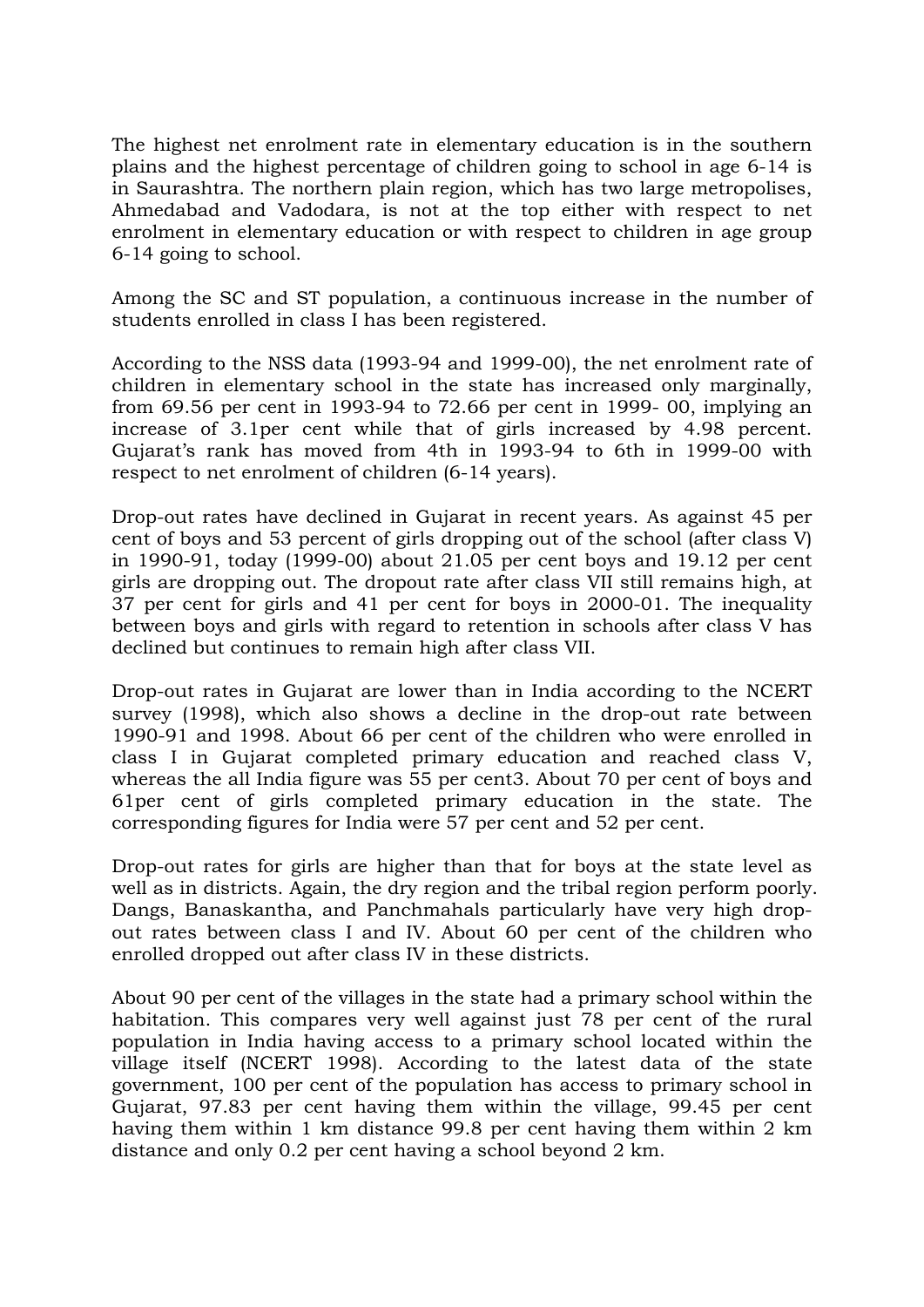This shows that the geographical coverage of the primary school network is good. With respect to pre-primary schools, Gujarat has a higher number of schools per lakh population compared to India. There are 5.70 preprimary schools per lakh population in Gujarat as compared to 1.89 for the country as a whole. In terms of geographical coverage, 30 per cent of villages in India and 63 per cent of villages in Gujarat have a pre-primary school (NCERT 1998).

| <b>District</b> | <b>Primary Schools</b> | Middle and High<br><b>Schools</b> |
|-----------------|------------------------|-----------------------------------|
| Ahmedabad       | 22.31                  | 27.01                             |
| Gandhinagar     | 11.12                  | 57.18                             |
| Rajkot          | 11.65                  | 56.09                             |
| Navsari         |                        |                                   |
| Surat           | 28.20                  | 33.22                             |
| Bharuch         | 46.26                  | 47.43                             |
| Valsad          | 35.55                  | 37.59                             |
| Porbandar       |                        |                                   |
| Junagadh        | 20.11                  | 51.64                             |
| Jamnagar        | 15.81                  | 61.17                             |
| Vadodara        | 41.33                  | 36.76                             |
| Kheda           | 37.88                  | 39.22                             |
| Anand           |                        |                                   |
| Mehsana         | 20.32                  | 38.85                             |
| Amreli          | 17.08                  | 47.16                             |
| Bhavnagar       | 15.92                  | 39.04                             |
| Sabarkantha     | 72.99                  | 55.44                             |
| Kachchh         | 21.21                  | 79.15                             |
| Narmada         |                        |                                   |
| Patan           |                        |                                   |
| Surendranagar   | 24.41                  | 45.42                             |
| Panchmahals     | 58.31                  | 41.96                             |
| Banaskantha     | 36.36                  | 42.46                             |
| Dangs           | 173.96                 | 60.19                             |
| Dahod           |                        |                                   |
| Gujrat          | 31.14                  | 42.39                             |

| Source: Education Statistics |  |
|------------------------------|--|

According to the latest data available from the Directorate of Economics and Statistics, about 16,200 villages have a pre-primary school, but only 7,844 schools have their own building (Directorate of Economics and Statistics 2000). Considering the fact that there are 30,000 habitations in Gujarat and each needs a pre-primary school, these numbers are far from satisfactory.

With respect to middle schools too, the level of facilities in Gujarat is good as compared to that for the country. There are 42.48 middle schools per lakh population in Gujarat compared to the all-India figure of 18.06.

Gujarat's performance with regard to the teacher-pupil ratio in the primary school was quite good, above the specified norm of 1:40, till the end of the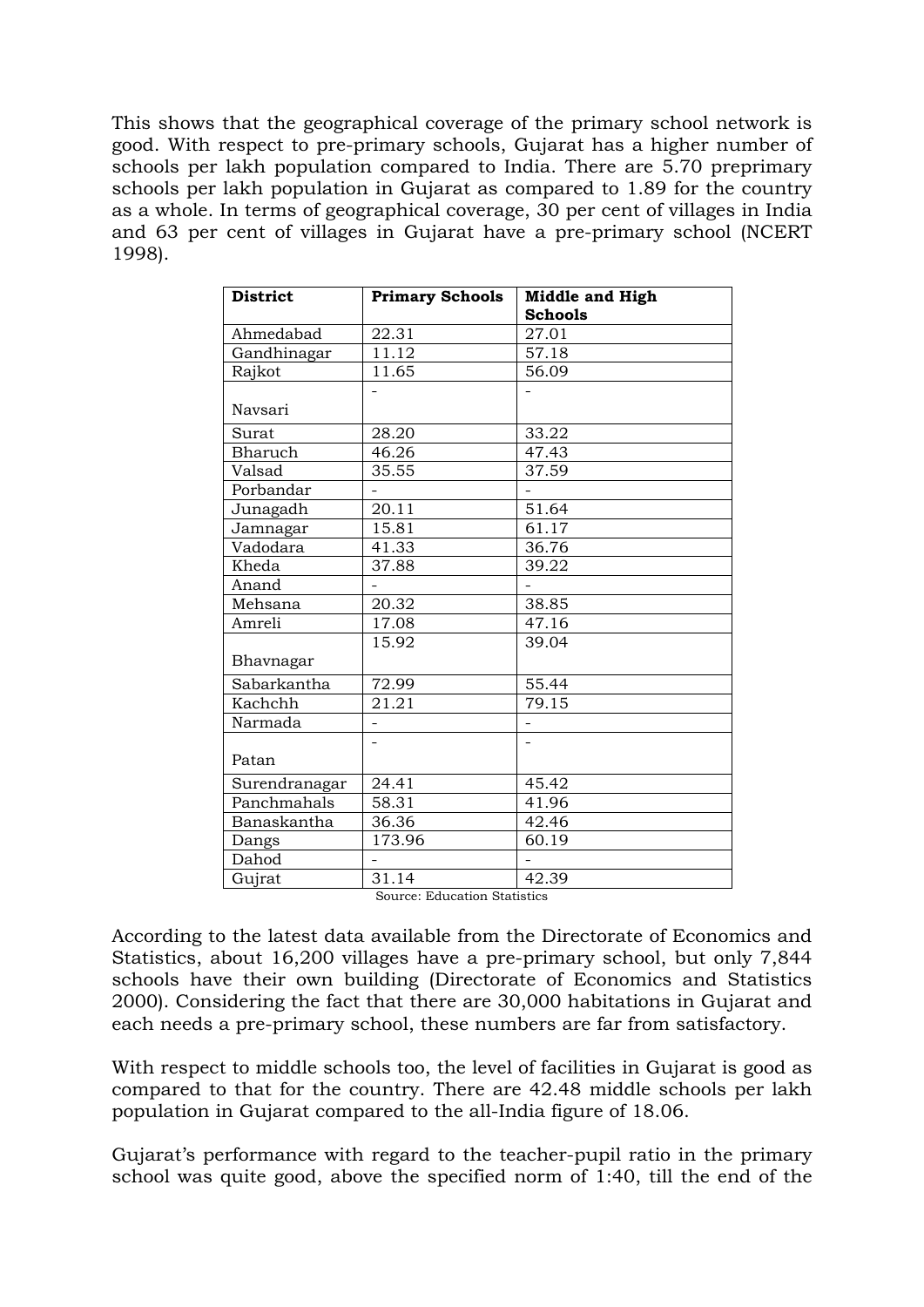1980s. Since the beginning of 1990s, this ratio has moved above 40, reaching 43 in 1994-95 and 44 in 2000-01. However the Sixth Educational Survey gives different results. According to this survey, the teacher-pupil ratio was 1:36 in Gujarat against 1:40 for the country. Gujarat stood third with respect to the teacher-pupil ratio at the primary level.

|                  |                 | District Wise Schools, Students, Teacher Pupil Ratio |                     |
|------------------|-----------------|------------------------------------------------------|---------------------|
|                  | No of Schools   | No of Students                                       | Teacher Pupil Ratio |
| Ahmedabad        | 471             | 23962                                                | 47                  |
| Gandhinagar      | 191             | 14129                                                | 79                  |
| Rajkot           | 68              | 4047                                                 | 39                  |
|                  | 38              | 2293                                                 | 59                  |
| <b>Navsari</b>   |                 |                                                      |                     |
| Surat            | 263             | 32199                                                | 67                  |
| Bharuch          | $\overline{35}$ | 1595                                                 | 15                  |
| Valsad           | 54              | 2538                                                 | 62                  |
| Porbandar        | 160             | 11690                                                | 45                  |
| Junagadh         | 17              | 1051                                                 | 48                  |
| Jamnagar         | 63              | 8255                                                 | 40                  |
| Vadodara         | 154             | 11237                                                | 39                  |
| Kheda            | 202             | 14083                                                | 36                  |
| Anand            | 24              | 2819                                                 | 39                  |
| Mehsana          | 302             | 10485                                                | 38                  |
| Amreli           | $\overline{75}$ | 3089                                                 | 41                  |
|                  | 60              | 5340                                                 | 23                  |
| <b>Bhavnagar</b> |                 |                                                      |                     |
| Sabarkantha      | 252             | 8014                                                 | 29                  |
| Kutch            | $\overline{47}$ | 7612                                                 | 78                  |
| Narmada          | $\overline{5}$  | 210                                                  | 11                  |
|                  | 106             | 5221                                                 | 97                  |
| Patan            |                 |                                                      |                     |
| Surendranagar    | 31              | 2008                                                 | 38                  |
| Panchmahals      | 80              | 3057                                                 | 57                  |
| Banaskantha      | 204             | 6152                                                 | 30                  |
| Dangs            | $\overline{a}$  |                                                      |                     |
| Dahod            | 21              | 1420                                                 | 26                  |
| Gujarat          | 2923            | 182,506                                              | 44                  |

Source: Education Statistics

But, the teacher-pupil ratio is not relevant if the enrolment as well as retention rates are low. For example, it has been observed that in tribal areas the number of pupils per teacher is very low as the attendance rate of children is low. On the whole Gujarat is better in parameters like geographical distribution of schools and teacher-pupil ratio. In term of the availability of primary schools also, the state is better placed than the country.

There are regional disparities in the levels of pre-primary and primary school facilities provided by the government. In the tribal districts or tribal dominated districts of Dangs, Sabarkantha, Panchmahals, Bharuch, and Kachchh, provision of primary schools and pre-primary schools per lakh population is quite high compared to other districts. Dangs district, which is at the top, had 262 primary schools per lakh population in 1990-91 and 244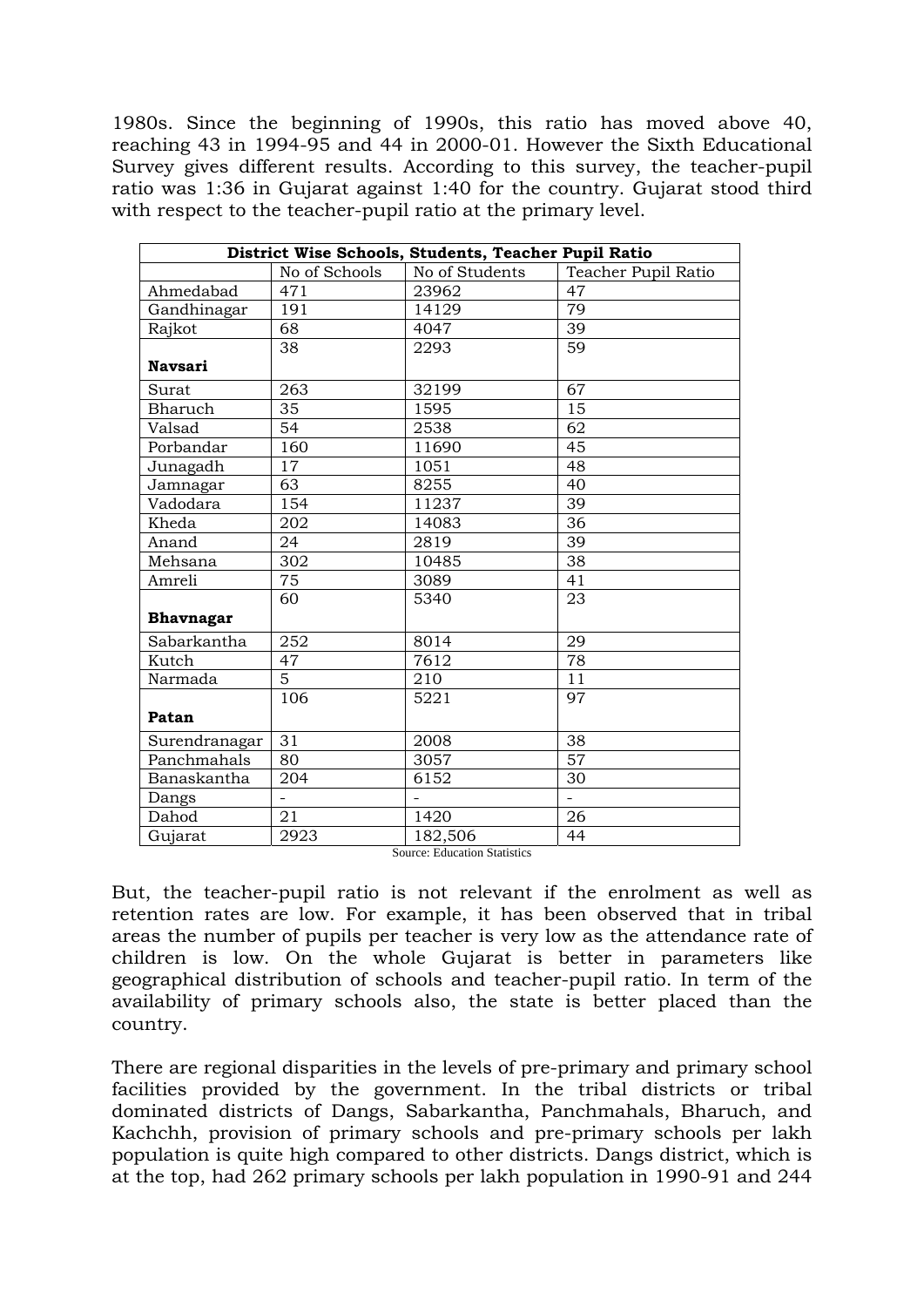primary schools per lakh population in 1994-95 and 220 in 2000-01. Sabarkantha district had 129 primary schools per lakh population in 1994- 95 and was second after Dangs. This district was second in the teacherpupil ratio with a figure of 36.8 in 1996, Bharuch was at the top with a ratio of 30.1. Gandhinagar is at top with respect to pre-primary facilities (18.73) followed by Sabarkantha (15.4), against the state average of 5.5. Ahmedabad had only 48 primary schools and 9 pre-primary schools per lakh population in 1994-95, mainly because the data refer to government/local body schools.

Gujarat ranked third among the major 15 states in India in 1975-76 in per capita social expenditure (Rs. 111) as well as in per capita expenditure on education. In education, the state's rank has slipped to fourth in 1990-91. In the education sector, the largest share goes to elementary education, around 53 per cent. This share, which was 60.70 per cent in 1985- 86, declined over time and reached 53.86 per cent in 2001-02.

The Gujarat government spent Rs. 3,263.55 crore on the education sector in 2001-2002. This is less than the Rs. 3684.77 crore (by 11.43 percent) spent the previous year (2000-01) and Rs. 3,412.01 spent in 1999-00, all at current prices. The amount comes to about 3.0 per cent to 4.0 per cent of SDP, which is much less than the norm of 6 per cent set by the NPE 1986.

Expenditure on education in the state has increased over the past decades in absolute as well as relative terms. As a proportion of social services, expenditure on education has increased from 48 per cent in 1986-87 to 60 per cent in 1996-97, after which there is a decline to 42 per cent in 2001-02. On the capital account, funds allocated to education fluctuated greatly in the 1990s, reaching an all time low of 0.63 per cent in 2001-02. From 1995- 96 onwards, there has been a continuous decline in the proportion of social services expenditure spent on education on the capital account. Therefore no new capital expenditure has been incurred in the education sector in recent years. Thus, the overall increase is mainly owing to increased revenue expenditure.

# Health:

Gujarat's rate of population growth during the last decade has been higher than that in India. The population of Gujarat has increased from 9.1 million in 1901 to 50.05 million in 2001. The compound annual rate of growth of population continuously fell through decades to reach the minimum of 1.9 per cent in between 1981-1991. This raised the hopes that the state was fast proceeding towards population stabilization. However, this declining rate of population growth could not be sustained and it increased to 2.05 between 1991 and 2001. The main reason for the rapid decline in population in the state before 1991 was the decline in CBR (crude birth rate) which declined by 14 percent in two decade in rural areas and more than 10 percent in urban areas. However the decline in CBR remained almost stagnant in 90's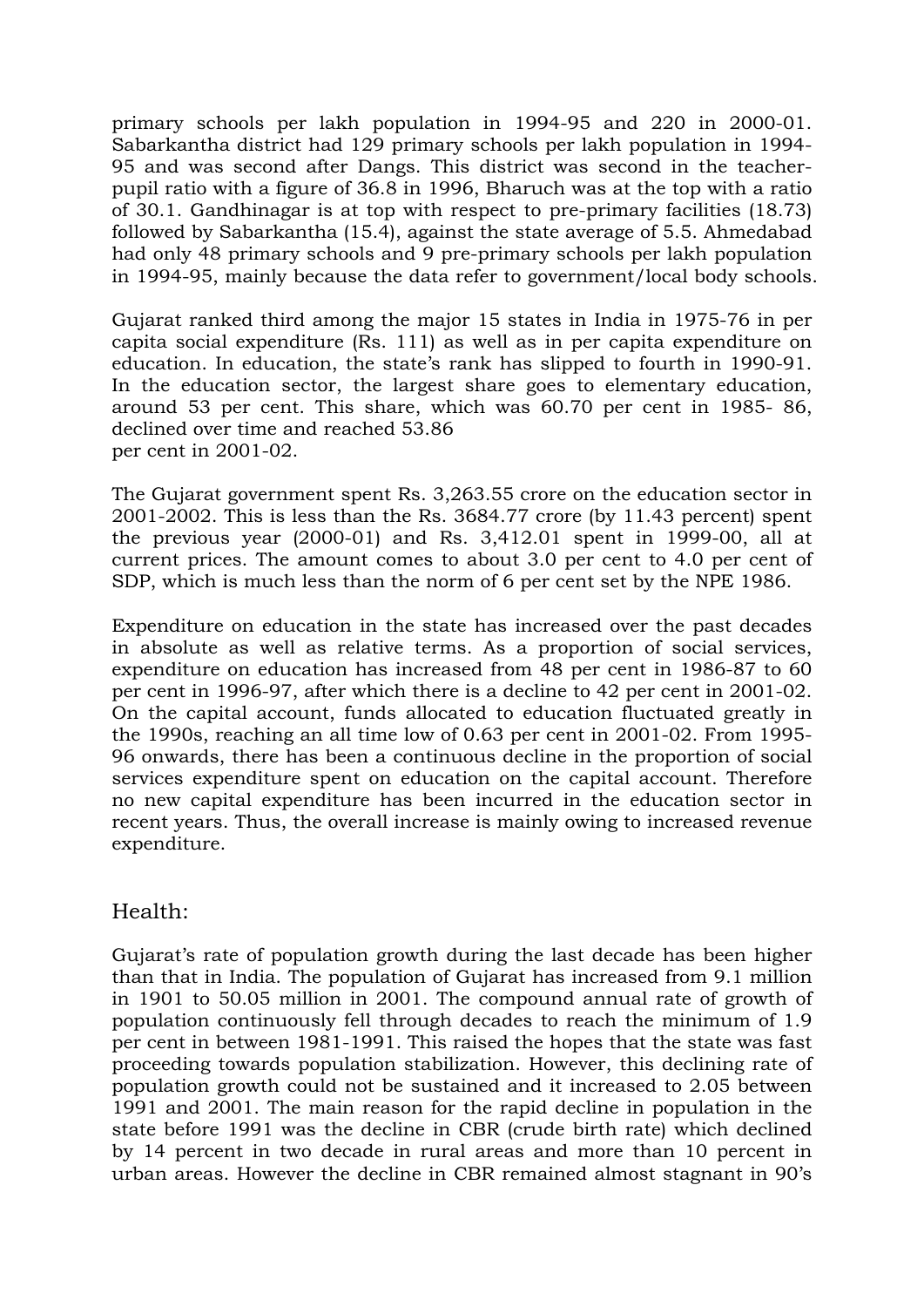leading to reversal in population trend. The population growth rate in Gujarat is 17.2 per cent (SRS Bulletin October 2002), as against 17.0 in India.

| <b>Major Population characteristics 2001</b> |         |       |         |              |              |              |
|----------------------------------------------|---------|-------|---------|--------------|--------------|--------------|
|                                              | Gujarat |       |         | India        |              |              |
|                                              | Rural   | Urban | Total   | <b>Rural</b> | <b>Urban</b> | <b>Total</b> |
| Population                                   |         |       | 50.05   |              |              | 1027         |
|                                              |         |       | million |              |              | million      |
| Decadal growth                               |         |       | 2.05    |              |              | 2.1          |
| Density                                      |         |       | 258     |              |              | 324          |
| Sex ratio                                    |         |       | 921     |              |              | 927          |
| Crude Birth Rate                             | 26.9    | 21.5  | 24.9    | 27.1         | 20.2         | 25.4         |
| Crude Death Rate                             | 8.8     | 5.6   |         | 9            | 6.3          |              |

Source: Census 2001.

In respect to Health conditions in state, Gujarat ranks 9th in 2001 among the major Indian states. The value of Health Index for Gujarat is 0.710. Maharastra with Heath Index 0.799 ranks fifth. Kerala with 0.977 ranked first among the major Indian states.

| Health Index - Rank Districts Gujarat 2001 |                  |       |                         |  |  |
|--------------------------------------------|------------------|-------|-------------------------|--|--|
| $HDM-1$                                    | <b>Districts</b> |       | <b>Health</b>           |  |  |
| Rank                                       |                  |       |                         |  |  |
|                                            |                  | Index | Rank                    |  |  |
| 1                                          | Ahmedabad        | 0.738 | 7                       |  |  |
| $\frac{2}{3}$                              | Gandhinagar      | 0.674 | 14                      |  |  |
|                                            | Rajkot           | 0.829 | $\overline{1}$          |  |  |
| $\overline{4}$                             | Navsari          | 0.812 | $\overline{\mathbf{2}}$ |  |  |
| 5                                          | Surat            | 0.724 | $\overline{8}$          |  |  |
| $\overline{6}$                             | Bharuch          | 0.763 | $\overline{5}$          |  |  |
| $\overline{7}$                             | Valsad           | 0.742 | $\overline{6}$          |  |  |
| $\overline{8}$                             | Porbandar        | 0.713 | 10                      |  |  |
| $\overline{9}$                             | Junagadh         | 0.700 | 12                      |  |  |
| $\overline{1}0$                            | Jamnagar         | 0.770 | 3                       |  |  |
| 11                                         | Vadodra          | 0.770 | $\overline{4}$          |  |  |
| 12                                         | Kheda            | 0.625 | $\overline{17}$         |  |  |
| 13                                         | Anand            | 0.652 | 16                      |  |  |
| 14                                         | Mehsana          | 0.631 | 18                      |  |  |
| 15                                         | Amreli           | 0.710 | $\overline{11}$         |  |  |
| 16                                         | Bhavnagar        | 0.676 | 13                      |  |  |
| 17                                         | Sabarkantha      | 0.615 | 19                      |  |  |
| 18                                         | Kach             | 0.531 | 21                      |  |  |
| 19                                         | Narmada          | 0.722 | 9                       |  |  |
| 20                                         | Patan            | 0.664 | $\overline{15}$         |  |  |
| 21                                         | Surendranagar    | 0.535 | 20                      |  |  |
| 22                                         | Panchmahals      | 0.517 | 22                      |  |  |
| 23                                         | Banskantha       | 0.440 | 24                      |  |  |
| 24                                         | Dangs            | 0.447 | 23                      |  |  |
| 25                                         | Dahod            | 0.406 | 25                      |  |  |

The districts which were at the top with respect to their performance in health in 2001 are Rajkot, Navsari, Jamnagar, Vadodara and Bharuch.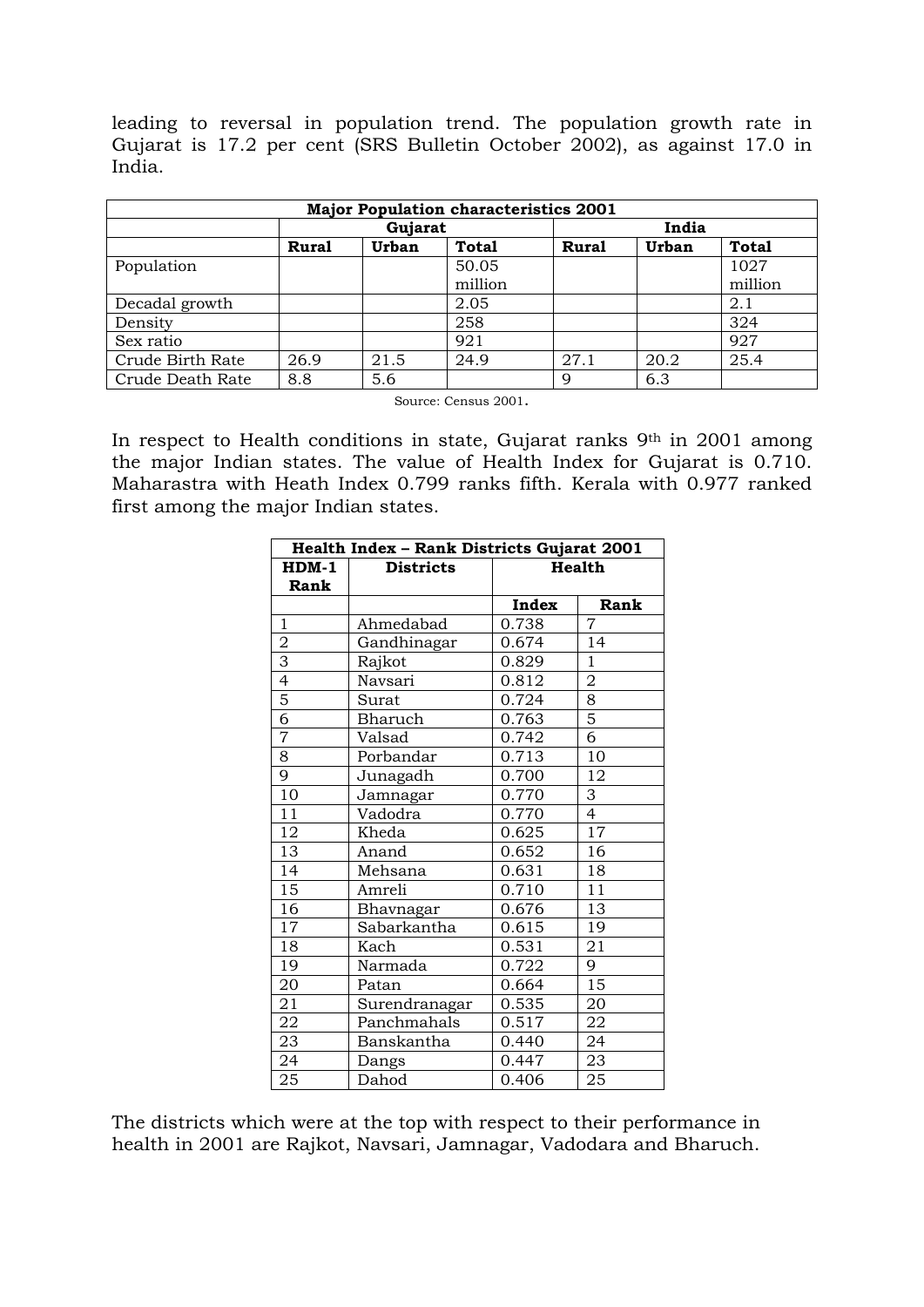| Districts at Top in HDM 2001.                                           |          |             |               |            |             |  |
|-------------------------------------------------------------------------|----------|-------------|---------------|------------|-------------|--|
| <b>HDM</b><br>Education<br>Health<br>Participation<br>Housing<br>Income |          |             |               |            |             |  |
| Ahmedabad                                                               | Rajkot   | Ahmedabad   | Sabarkantha   | Kaach      | Ahmedabad   |  |
| Gandhinagar                                                             | Navsari  | Surat       | Narmada       | Gandhinagr | Gandhinagar |  |
| Navsari                                                                 | Jamnagar | Rajkot      | Surendranagar | Ahmedabad  | Rajkot      |  |
| Mehsana                                                                 | Vadodra  | Gandhinagar | Mehsana       | Navsari    | Navsari     |  |
| Anand                                                                   | Bharuch  | Vadodra     | Kheda         | Valsad     | Surat       |  |
|                                                                         |          |             |               |            |             |  |

Dahod, Banskantha, Dangs and Panchmahal were at the bottom among the districts with respect to their health measures.

| Districts at Bottom in HDM 2001. |             |             |               |            |               |  |  |
|----------------------------------|-------------|-------------|---------------|------------|---------------|--|--|
| <b>Education</b>                 | Health      | Housing     | Participation | Income     | <b>HDM</b>    |  |  |
| Banskantha                       | Dahod       | Dahod       | Ahmedabad     | Banskantha | Dahod         |  |  |
| Kacch                            | Banskantha  | Dangs       | Dangs         | Dangs      | Banaskantha   |  |  |
| Dahod                            | Dangs       | Panchmahals | Navsari       | Panchmahal | Dangs         |  |  |
| Dangs                            | Panchmahals | Banaskantha | Surat         | Dahod      | Panchmahals   |  |  |
| Pachmahals                       |             |             | Rajkot        |            | Surendranagar |  |  |

On gender account the performance in health was same with the health index value of 0.71. However the value improved from 1991 when it was measured 0.634. On gender equality scale, with respect to health performance, Gujarat ranked 8th among the major India states. Punjab with the value index of 3.488 stood at rank one. The Index value for Gujarat was 1.055 for 2001.

| Districts at Top in GDM-1 |               |             |               |           |           |             |  |
|---------------------------|---------------|-------------|---------------|-----------|-----------|-------------|--|
| <b>Education</b>          | <b>Health</b> | Housing     | Participation | Income    | $GDM-1$   | <b>GEI</b>  |  |
| Ahmedabad                 | Rajkot        | Ahmedabad   | Surendranagar | Porbandar | Rajkot    | Gandhinagar |  |
| Gandhinagar               | Navsari       | Surat       | Narmada       | Junagadh  | Junagadh  | Dangs       |  |
| Navsari                   | Jamnagar      | Rajkot      | Mehsana       | Rajkot    | Porbandar | Navsari     |  |
| Surat                     | Bharuch       | Gandhinagar | Kheda         | Kaach     | Ahmedabad | Valsad      |  |
| Bharuch                   | Vadodra       | Vadodra     | Sabarkantha   | Amreli    | Jamnagar  | Bharuch     |  |
|                           |               |             |               |           |           |             |  |

At the district level with respect to health on gender account the districts which stood at the top due to their performance within the state are Rajkot, Navsari, Jamnagar, Bharuch and Vadodara.

The districts at the bottom of list on account of their gender based health performance are Banaskantha, Dangs, Dahod, Patan and Panchmahal.

| Districts at Bottom in GDM-1 |             |             |               |             |             |
|------------------------------|-------------|-------------|---------------|-------------|-------------|
| <b>Education</b>             | Health      | Housing     | Participation | Income      | $GDM-1$     |
| Banaskantha                  | Banaskantha | Dahod       | Ahmedabad     | Bharuch     | Dhod        |
| Dahod                        | Dangs       | Dangs       | Jamnagar      | Narmada     | Dangs       |
| Kaacch                       | Dahod       | Panchmahals | Porbandar     | Surat       | Banaskantha |
| Dangs                        | Patan       | Banaskantha | Junagadh      | Sabarkantha | Panchmahal  |
| Panchmahals                  | Panchmahals | Narmada     | Gandhinagar   | Dahod       | Patan       |

The life expectancy at birth for both male and females remained stagnant in Gujarat during the period of 1996-2001. The LEB for male during this period was 61.7 years and for females it was 62.77 years. At the all India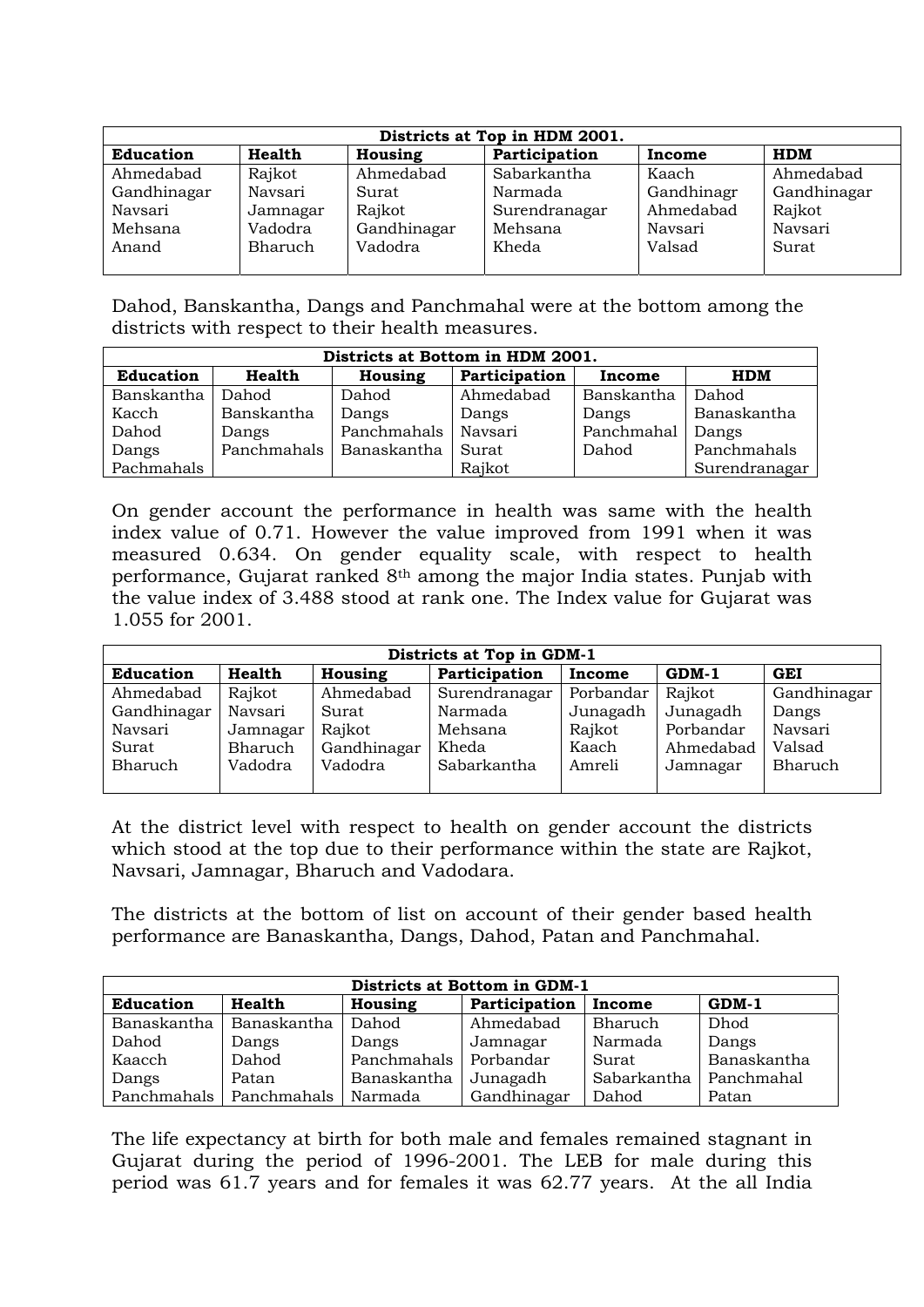level the life expectancy figures during same period show, a marginal increase and stood at 62.4 years for males and 63.4 years for females.

The total fertility rate (TFR) in the state also remained almost stagnant in the 1990s and showed only a dismissal decline from 3.2 in 1991 to 3.0 in 2000. The districts showing high population growth rates during 1991-01 also show very high fertility rates e.g. Dahod -3.9, Banaskantha-3.5, Dangs -3.8, and Surendranagar -3.4. Government of Gujarat declared a Population Policy in May 2000 with a main objective of this policy is to achieve replacement level of fertility, i.e. TFR of 2.1 by 2010.

.

| <b>Districts</b> | <b>IMR</b>      | <b>TFR</b> |
|------------------|-----------------|------------|
|                  | 1991            | 2001       |
| Ahmedabad        | 64              | 2.30       |
| Gandhinagar      | 78              | 2.40       |
| Rajkot           | 54              | 1.90       |
|                  | 55              | 2.00       |
| <b>Navsari</b>   |                 |            |
| Surat            | 60              | 2.50       |
| Bharuch          | 49              | 2.50       |
| Valsad           | 55              | 2.50       |
| Porbandar        | $\overline{63}$ | 2.50       |
| Junagadh         | 63              | 2.60       |
| Jamnagar         | 51              | 2.40       |
| Vadodara         | $\overline{51}$ | 2.40       |
| Kheda            | 84              | 2.60       |
| Anand            | 84              | 2.40       |
| Mehsana          | 89              | 2.50       |
| Amreli           | 64              | 2.50       |
|                  | $\overline{54}$ | 3.00       |
| <b>Bhavnagar</b> |                 |            |
| Sabarkantha      | $\overline{75}$ | 2.90       |
| Kachchh          | $\overline{79}$ | 3.40       |
| Narmada          | 49              | 2.80       |
|                  | $\overline{54}$ | 3.10       |
| Patan            |                 |            |
| Surendranagar    | 78              | 3.40       |
| Panchmahals      | 79              | 3.50       |
| Banaskantha      | 85              | 3.90       |
| Dangs            | 87              | 3.80       |
| Dahod            | 79              | 4.30       |
| Gujrat           | 78              | 2.60       |

There was large variation among the districts with respect to total fertility rates. Among the districts the total fertility rate was highest 4.30 in Dahod followed by Banaskantha 3.9 and the lowest TFR 1.90 was for Rajkot followed by the Navsari TFR 2.00. Other districts having TFR above three were Dangs, Panchmahal, Surendranagar, Patan and Bhavnagar. Only two districts with lowest TFR mentioned above have the value below 2.1 essential for population stabilization. Thirteen districts in 2001 have TFR lower than the state average of 2.60.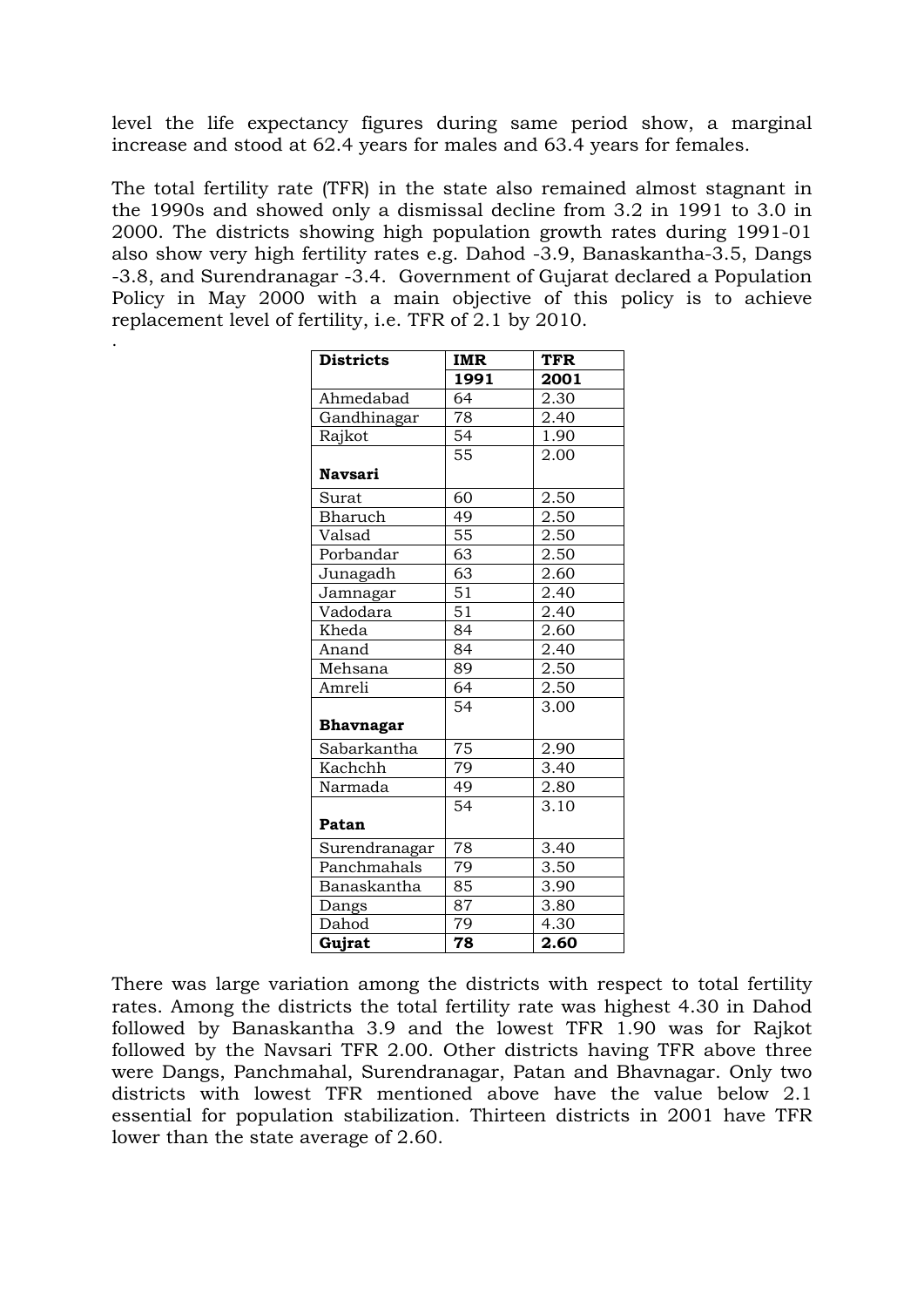Gujarat stands ninth with respect to CBR (24.9) with Kerala on top (17.2). There is a big gap between the rural CBR (26.6) and urban CBR (21.5) in the state. The crude birth rate in Gujarat fell from 42.1 in 1971 to 28.2 in 1991 in rural areas and from 36.1 to 25.9 in 1991 in urban areas. In the 1990s the state suffered deceleration in the decline in the CBR. The rural CBR fell only marginally, by 2 percentage points, while the urban CBR fell by 4 percentage points. In 2001 the CBR for rural Gujarat was 26.6 and for urban area it stood at 21.5. The crude birth rate (CBR) in Gujarat was 25.2 in 1999-00 and 24.9 in 2001. The lowest CBR in 2001 was in Kerala (17.2).

| <b>States</b>                | Crude Birth Rate- SRS 2001 |              |              |  |  |
|------------------------------|----------------------------|--------------|--------------|--|--|
|                              | <b>Total</b>               | <b>Rural</b> | <b>Urban</b> |  |  |
| Kerala                       | 17.2                       | 17.4         | 16.6         |  |  |
| Gujarat                      | 24.9                       | 26.6         | 21.5         |  |  |
| India<br>25.4<br>271<br>20.2 |                            |              |              |  |  |
|                              | Source SRS Bulletin        |              |              |  |  |

There is a high disparity among the districts in each of the vital statistics. CBR (1991) is highest in Dangs (39.19), followed by Banaskantha (38.22), Vadodara (35.27), Bhavnagar (34.98), Sabarkantha (34.72) Kutch (34.37), Panchmahals (34.37) and Mehsana (34.31). Birth rates are high even in an industrialized district such as Vadodara, the relatively more urbanized district of Bhavnagar, and the agriculturally advanced district such as Mehsana. Valsad, part of which has a high tribal population and part of which is industrialized, has the lowest CBR. Bharuch has the second lowest CBR and Ahmedabad the third lowest. In all tribal dominated or tribal majority districts high CBR is reported.

| <b>States</b> | <b>Crude Death Rate-2001</b> |       |       |  |  |
|---------------|------------------------------|-------|-------|--|--|
|               | Total                        | Rural | Urban |  |  |
| Kerela        | .h                           | 6.8   |       |  |  |
| Gujarat       | '.8                          | 8.8   | 5.6   |  |  |
| India         |                              |       |       |  |  |

Source SRS Bulletin

The state stands eighth with respect to CDR (2001), which is 7.8, as against 8.4 in India. It ranks tenth in rural CDR and first in urban CDR along with Andhra Pradesh. It is worth noting that though the state is at the top on urban CDR, it ranks far below in the urban IMR among the large states. CDRs are highest in Ahmedabad, Vadodara, and Kheda districts. Amreli, Sabarkantha, and Panchmahals have lowest CDRs but, not all these three districts have low IMR.

Gujarat's performance is better than all India aggregates with regard to all vital statistics. The crude birth rate (CBR) is 24.9 in Gujarat against 25.4 in India (2001) crude death rate (CDR) is 7.8 against 8.4 in India, the infant mortality rate (IMR) is 60 against 66 in India, and the child mortality rate (CMR) is 85.1 as against 94.9 in India. Interstate comparison puts Gujarat in the middle order among the major 15 states as far as vital statistics are concerned.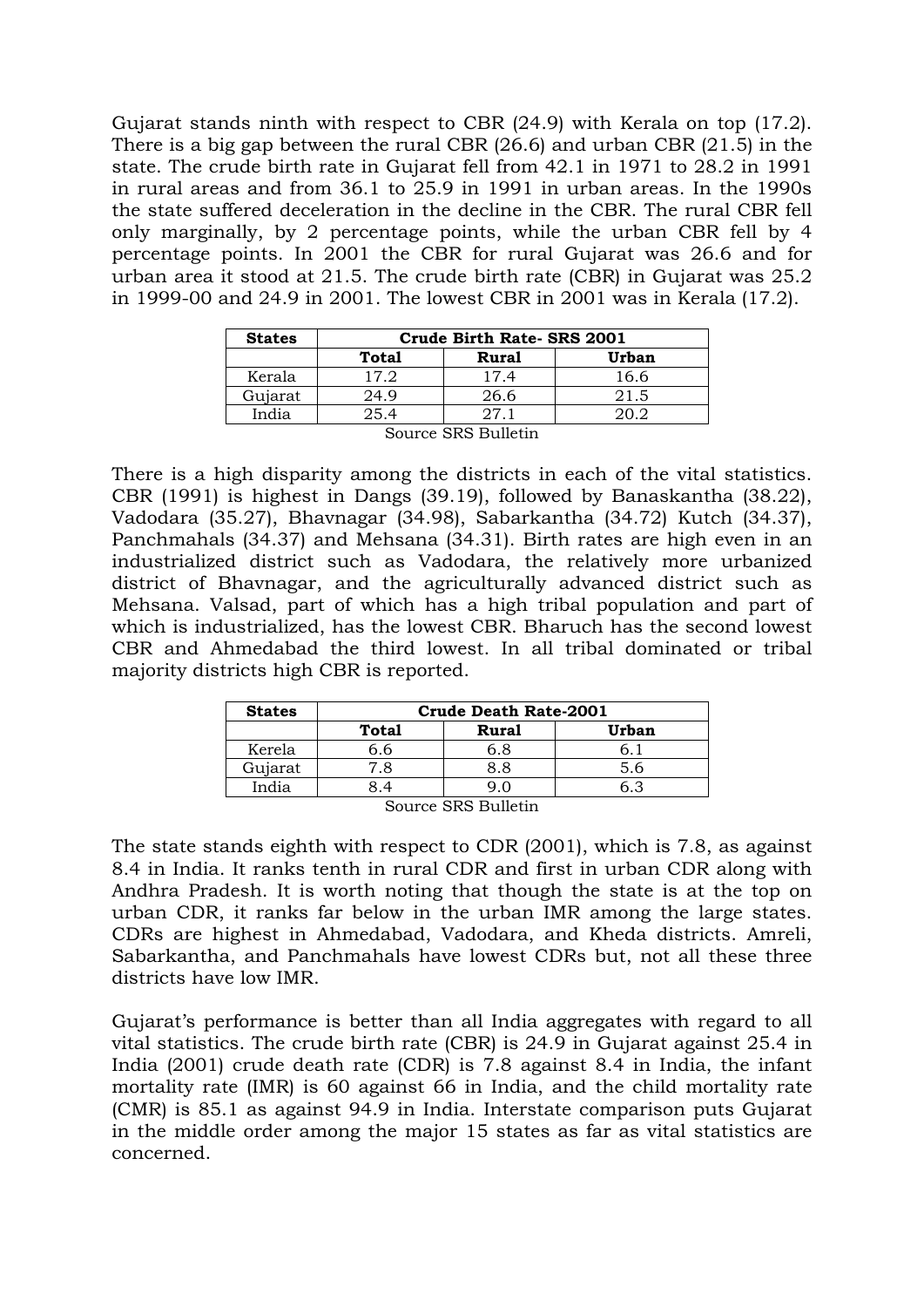|         | IMR  | TFR     |
|---------|------|---------|
|         | 1999 | 1996-98 |
| Kerala  | 16.4 | 1.80    |
| Gujarat | 44.6 | 3.00    |
| India   | 43.8 | 3.30    |

There was a small improvement in infant mortality rates in Gujarat during 1991 to 2001. It declined by 4 per cent during 1991-01. However, the declined in IMR in rural Gujarat was only 3 per cent while the same at all India level was of 12 per cent. Though there was a decline in IMR in state but still the progress was not commensurate with the performance of other major performing states and the rank of state fell from fifth in 1991-93 to seventh rank in 2001 with respect to infant mortality.

| <b>States</b>     | <b>Infant Mortality Rate-2001</b> |              |              |  |  |
|-------------------|-----------------------------------|--------------|--------------|--|--|
|                   | <b>Total</b>                      | <b>Rural</b> | <b>Urban</b> |  |  |
| Kerala            |                                   |              |              |  |  |
| Gujarat           | оU                                | 67           |              |  |  |
| India<br>66<br>72 |                                   |              |              |  |  |
|                   | Source SNS Bulletin               |              |              |  |  |

The IMR for Gujarat was 60 in 2001, which was lower than the all India average of 66. Kerala with IMR 11 topped the list on this account among the states in India. The rural IMR in Gujarat was 67 and for urban it was 42. there is a huge rural urban gap in this respect in Gujarat while the gap in the Kerala which tops the rank is only of 1 point.

In Gujarat IMR has declined much faster, from 145 in 1971 to 60 in 2001. This decline has been brought about by the decline in neonatal mortality (NNM), achieved by widespread immunization programmes in the country. However the state is far behind Kerala where IMR measure is 14.

In 1990s, there has been deceleration in the decline (with almost stagnant IMR between 1995 and 2002) with the decline being only 9 points in the decade. By contrast, the decade of the 1990s witnessed a very rapid decline in IMR in India. Gujarat ranks seventh in the overall IMR, with IMR at 60 in 2001. It ranks seventh in rural IMR and ninth in urban IMR. State ranks tenth in child mortality (1-4 years) and eighth in under 5 years mortality.

Panchmahals has high IMR of 79 but Amreli has low IMR of 64. Mehsana (89), Dangs (87), Banaskantha (85), and Kheda (84) have high IMRs. Dangs is a tribal district. Banaskantha is an environmentally degraded district. Kheda and Mehsana are agriculturally developed and prosperous districts. Bharuch (49), Jamnagar (51), Vadodara (51), Bhavnagar (54) and Rajkot (54) have lowest IMRs. Ahmedabad and Gandhinagar, the most developed districts, do not have low IMRs. Districts with lowest IMRs are the ones in the Saurashtra region.

With regard to under-five mortality, Mehsana (122) is the worst, followed by Kheda (117), Banaskantha (116), Dangs (112), and Panchmahals (111). Districts that have high IMR as well has high under-five mortality are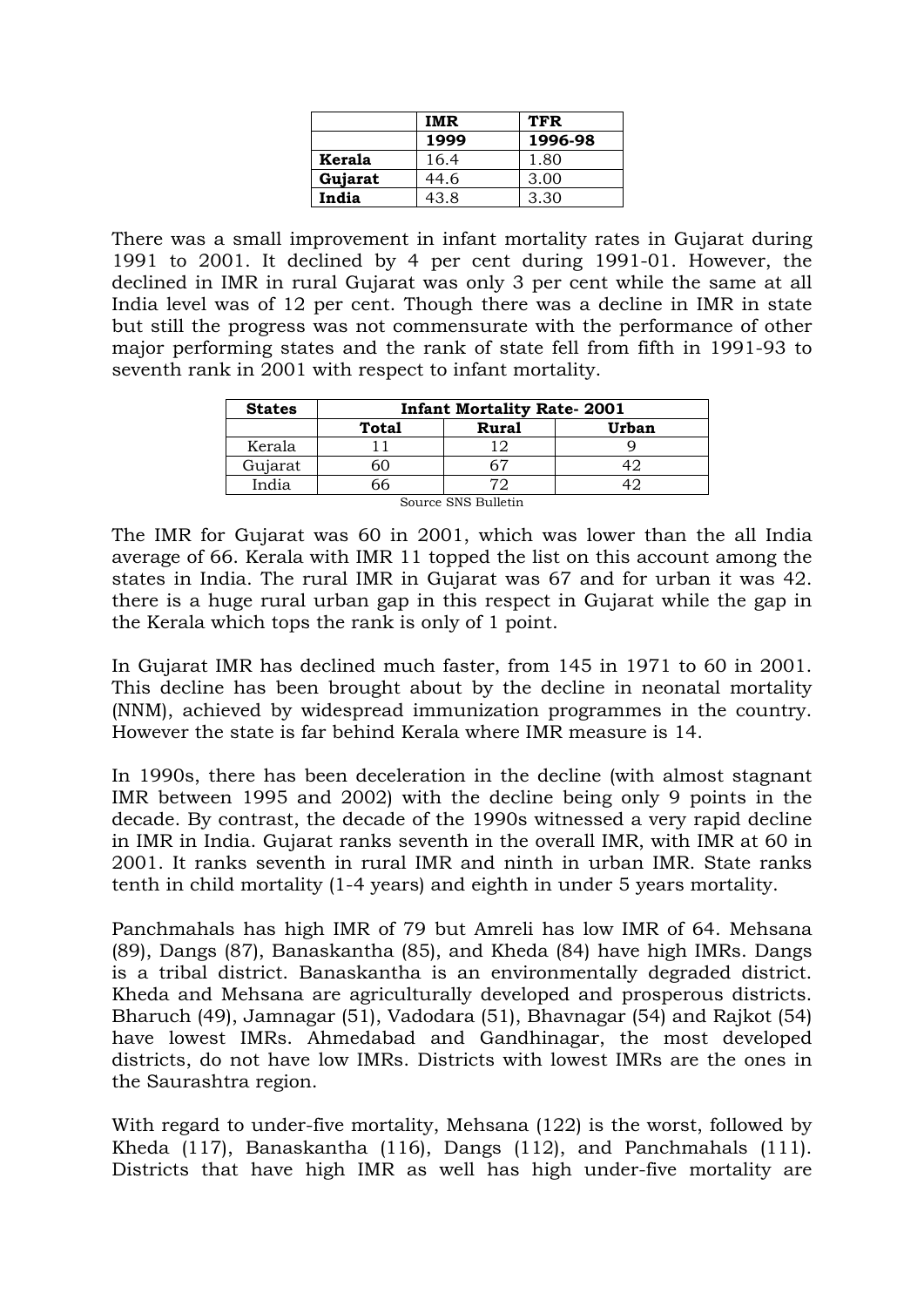common. Among the five worst districts, two are agriculturally developed districts, two are tribal districts, and one is an environmentally stressed district. The best ones are those in Saurashtra.

MMR in the state was 3.89 in 1992-93, which is high as compared to Kerala's figure (0.87) per 1000. The couple protection rate (CPR) has increased from 10.4 per cent to 44 per cent in 1999.

With respect to NNM, the state ranks eighth among the 15 large states surveyed by NFHS-2. The state ranks ninth in PNNM. The NNM and PNNM rates have improved from NFHS-1 to NFHS-2 in urban areas but not in rural areas. The neo-natal mortality (NNM), post neo-natal mortality (PNNM) and perinatal mortality rates are also lower in Gujarat than in India according to the National Family Health Survey (NFHS)-2 conducted in 1998-99. According to the SRS data MMR for Gujarat has reduced to 2.9 in 1997 (SRS bulletin, April 1999). The only vital statistics where Gujarat falls behind the all-India average is the Life Expectancy at Birth (LEB).

| <b>ANC Care (NFHS-2)</b> |                                                                     |             |  |  |
|--------------------------|---------------------------------------------------------------------|-------------|--|--|
|                          | % of Birth Delivered in a Medical<br>% of who received all types of |             |  |  |
|                          | <b>ANC</b>                                                          | Institution |  |  |
| Kerala                   | 649                                                                 | 93.0        |  |  |
| Gujarat                  | 25.0                                                                | 46.3        |  |  |
| India                    | 20 Q                                                                | 33.6        |  |  |

Source: Indian Institute of Population Studies, 2002

According to the statistics provided by Indian Institute of Population Studies for 2002 only 25 percent of women in state received full ante natal care. This was only marginally better than the all India percent of 20. Gujarat is far behind the Kerala which tops in country with respect o ante natal care services available to women. The corresponding figure for Kerala was 64.9 percent.

Similarly though the level of institutional deliveries in Gujarat at 46.3 percent is better than all India level figures of 33.6 percent yet it is far behind top ranking state Kerala where the achievement in institution delivery stood at 93 percent.

|                 | District wise achievements in ANC in Gujarat-NHFS 2 |                 |                          |         |                               |              |
|-----------------|-----------------------------------------------------|-----------------|--------------------------|---------|-------------------------------|--------------|
|                 |                                                     |                 |                          |         | <b>Institutional delivery</b> |              |
| <b>District</b> | <b>No ANC</b><br>Check                              | <b>Full ANC</b> | Visited by<br><b>ANM</b> | Private | Govt                          | <b>Total</b> |
| Ahmedabad       | 8.2                                                 | 28.3            | 14.1                     | 60.7    | 11.0                          | 71.7         |
| Amreli          | 3.8                                                 | 19.3            | 18.6                     | 24.6    | 15.6                          | 40.2         |
| Anand           | 6.6                                                 | 39.2            | 9.2                      | 41.0    | 28.2                          | 69.2         |
| Banaskantha     | 26.5                                                | 8.4             | 9.8                      | 44.9    | 8.8                           | 53.7         |
| Bharuch         | 5.8                                                 | 31.9            | 19.2                     | 32.2    | 6.5                           | 38.7         |
| Bhavnagar       | 6.4                                                 | 29.0            | 6.0                      | 31.7    | 11.9                          | 43.6         |
| Dahod           | 16.4                                                | 12.8            | 14.9                     | 33.6    | 12.9                          | 46.5         |
| Gandhinagar     | 4.0                                                 | 22.0            | 9.5                      | 51.7    | 21.9                          | 73.6         |
| Jamnagar        | 17.6                                                | 30.4            | 7.9                      | 29.3    | 20.4                          | 49.7         |
| Junagadh        | 9.5                                                 | 19.9            | 9.4                      | 22.2    | 14.9                          | 37.1         |
| Kutch           | 21.5                                                | 16.0            | 3.4                      | 26.3    | 14.0                          | 40.3         |
| Kheda           | 8.1                                                 | 36.8            | 17.0                     | 41.5    | 11.9                          | 53.4         |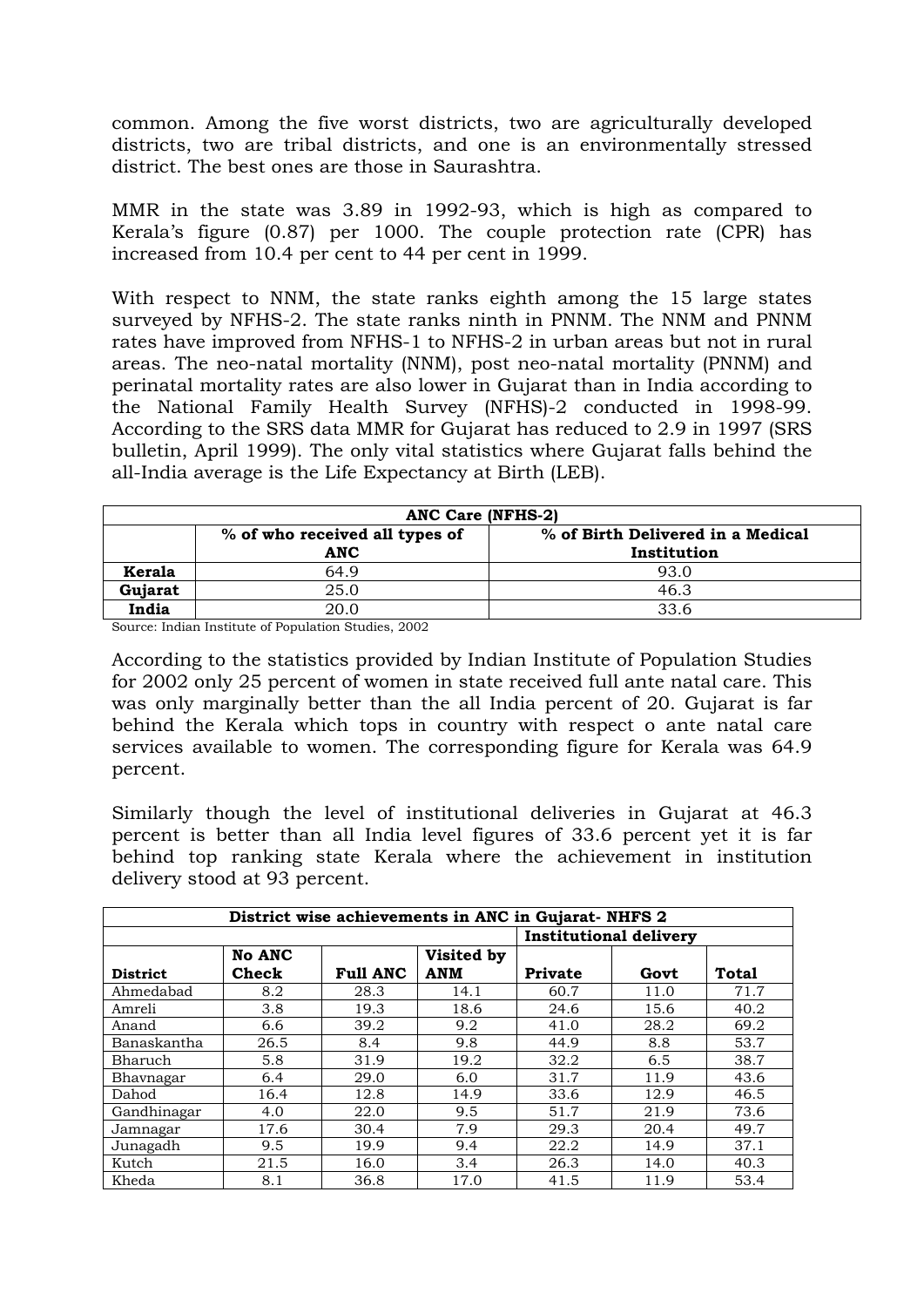| Mehsana       | 16.3 | 27.6 | 8.5  | 64.8 | 9.9  | 74.6 |
|---------------|------|------|------|------|------|------|
| Narmada       | 10.8 | 35.8 | 16.4 | 20.6 | 6.3  | 26.9 |
| Navsari       | 2.8  | 54.2 | 28.6 | 56.5 | 15.9 | 72.4 |
| Panchmahal    | 12.5 | 22.7 | 13.9 | 34.9 | 5.2  | 40.2 |
| Patan         | 15.1 | 26.6 | 11.1 | 45.5 | 7.4  | 53.0 |
| Porbandar     | 3.2  | 34.9 | 7.0  | 32.5 | 17.9 | 50.4 |
| Rajkot        | 13.4 | 28.0 | 6.0  | 35.1 | 20.6 | 55.7 |
| Sabarkantha   | 15.2 | 23.0 | 12.5 | 54.0 | 8.6  | 62.6 |
| Surat         | 6.3  | 30.4 | 17.1 | 44.8 | 11.8 | 56.5 |
| Surendranagar | 10.2 | 8.8  | 11.5 | 31.0 | 9.8  | 40.7 |
| Dangs         | 27.3 | 16.1 | 16.2 | 4.7  | 6.0  | 10.7 |
| Vadodara      | 7.5  | 46.5 | 8.4  | 39.0 | 16.8 | 55.8 |
| Valsad        | 13.7 | 34.8 | 18.3 | 49.3 | 7.9  | 57.2 |
| Gujarat       | 12.4 | 25.8 | 12.8 | 39.5 | 12.7 | 52.2 |
| India         | 26.5 | 20.0 | 10.0 | 21.8 | 18.7 | 40.5 |

There are wide disparities in the level of full ANC available to women among the districts. It is lowest 8.4 percent in Banaskantha and highest 54.2 percent in Navsari. Amereli, Dohad, Junagarh, Kutch, Sundernagar and Dangs are worst and fare even below the all India average of 20 percent.

In visit by heath worker to pregnant women Gujarat fare only marginally better than the all India Average of 10 percent. While Navsari with 28.6 percent tops on this account to among the districts, Kutch 3.4 stood at the bottom. In this account to the variations among the districts are very large and Vadodara, Porbandar, Mehsana, Junagadh, Jamnagar, Gandhinagar, Bhavnagar, Banaskantha and Anand show poor performance and achievement levels.

Though in institutional deliveries the state fares well in comparison to country as a whole the the performance of two district Dangs and Narmada is very poor. Institutionalised deliveries, in government hospital are poor in state with respect to country as a whole. The lowest level is found in District Panchmahal and the highest is in 28.2 percent in Anand.

| Health Indicator in districts. |                  |            |                           |                        |                                             |
|--------------------------------|------------------|------------|---------------------------|------------------------|---------------------------------------------|
|                                | <b>Awareness</b> |            |                           |                        |                                             |
| <b>District</b>                | RTI/STI          | <b>HIV</b> | <b>RTI</b> among<br>Women | Condom<br><b>Usage</b> | Women<br>accessing<br>Govt inst.<br>for RTI |
| Ahmedabad                      | 36.6             | 59.8       | 50.5                      | 8.7                    | $13.8*$                                     |
| Amreli                         | 64.3             | 47.3       | 23.3                      | 2.4                    | 34.4                                        |
| Anand                          | 51.6             | 52.2       | 37.7                      | 3.3                    | 28.9                                        |
| Banaskantha                    | 18.2             | 34.8       | 50.4                      | 2.2                    | 14.4                                        |
| Bharuch                        | 75.5             | 48.8       | 25.3                      | 3.5                    | 13.4                                        |
| Bhavnagar                      | 59.7             | 44.2       | 23.7                      | 5.6                    | 23.5                                        |
| Dahod                          | 45.0             | 29.9       | 29.4                      | 3.2                    | 21.5                                        |
| Gandhinagar                    | 42.9             | 66.4       | 49.7                      | 5.7                    | 15.7                                        |
| Jamnagar                       | 26.5             | 42.0       | 38.8                      | 7.3                    | 41.2                                        |
| Junagadh                       | 30.6             | 41.9       | 40.7                      | 5.4                    | 25.7                                        |
| Kutch                          | 22.1             | 33.6       | 43.2                      | 5.8                    | $44.1*$                                     |
| Kheda                          | 70.5             | 41.3       | 26.8                      | 4.0                    | 12.5                                        |
| Mehsana                        | 25.9             | 46.7       | 46.5                      | 5.2                    | 23.9                                        |
| Narmada                        | 65.2             | 33.8       | 31.1                      | 2.4                    | 18.8                                        |
| Navsari                        | 67.3             | 57.4       | 19.9                      | 3.8                    | 30.9                                        |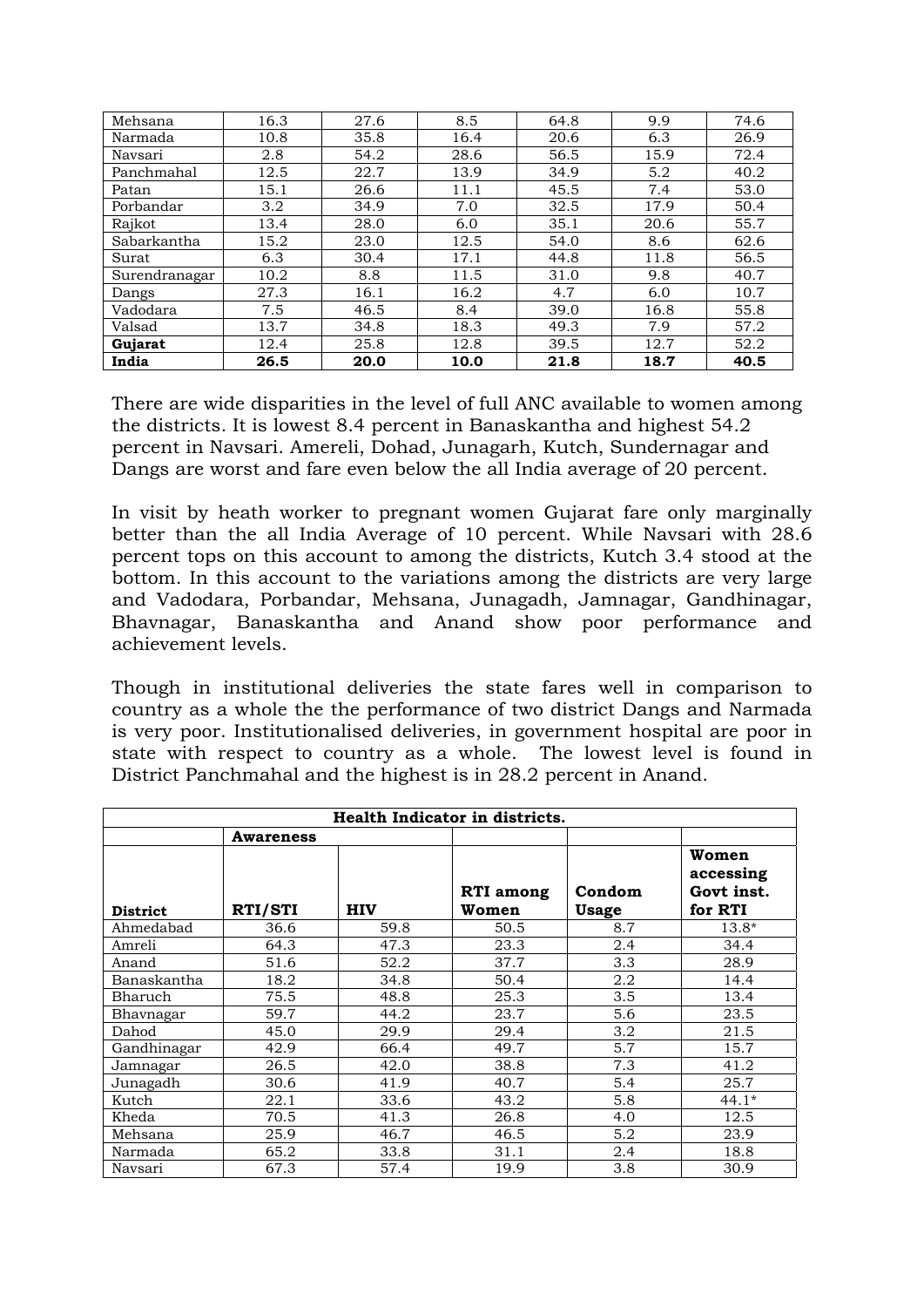| Panchmahal    | 57.3 | 31.7 | 26.7 | 2.2 | 9.0       |
|---------------|------|------|------|-----|-----------|
| Patan         | 51.1 | 44.8 | 31.7 | 3.7 | 11.7      |
| Porbandar     | 52.6 | 48.9 | 21.4 | 5.8 | 21.3      |
| Rajkot        | 29.8 | 45.5 | 32.0 | 8.1 | 11.5      |
| Sabarkantha   | 27.1 | 48.1 | 44.2 | 5.0 | 27.1      |
| Surat         | 37.6 | 64.8 | 45.5 | 4.7 | 6.8       |
| Surendranagar | 25.9 | 40.6 | 42.0 | 5.8 | 26.3      |
| Dangs         | 9.9  | 12.7 | 52.9 | 0.7 | $39.2*$   |
| Vadodara      | 57.0 | 46.0 | 26.3 | 5.9 | 18.0      |
| Valsad        | 45.4 | 51.9 | 31.1 | 2.4 | 23.3      |
| Gujarat       | 41.3 | 45.2 | 37.6 | 4.8 | <b>NA</b> |
| India         | 44.2 | 53.6 | 32.3 | 4.8 | <b>NA</b> |

Source: RHC 2002.

Prevalence of RTI among the married women in Gujarat is higher than at all India level. According to latest data with RCH survey it was 37.6 percent in Gujarat against 32.3 percent in India. However, the awareness level of RTI/STI in Gujarat at 41.3 percent was less than 44.2 at all India level.

 There are high level of disparities among the district of Gujarat both with respect to prevalence of RTI/STI and awareness level regarding it. Prevalence was more than 50 percent in Ahmedabad, Banaskantha and Dangs but the awareness level was very poor in all the three districts. In Dangs it was worst with only about 9 percent of awareness level. Other districts with high RTI prevalence were Gandhinagar, Junagadh, Kutch, Sabarkantha, Mehsana, Surat and Surendranagar. The districts where the awareness level is very poor are Kutch, Banaskantha and Surendranagar.

| Anaemia among Children(NFHS-2) |               |                |  |  |
|--------------------------------|---------------|----------------|--|--|
|                                | % of children | Severe anaemia |  |  |
| with anaemia                   |               |                |  |  |
| Kerala                         | 43.9          | 0.5            |  |  |
| Gujarat                        | 74.5          | 6.7            |  |  |
| India<br>74.3                  |               | 54             |  |  |

Source Indian Institute of Population Studies, 2002

 A state government document shows that more than 60 per cent of children under the age of 5 are either moderately or severely malnourished. About half of them are in the moderate category and 12 per cent are severely malnourished. The proportion of malnourished children is higher in Gujarat than in India. Also, severe malnourishment is higher among girls than boys. About 45 per cent of children in the state are underweight, and of these 16 per cent are severely underweight. Percentages for female children are 50 and 18 and for rural population 49 and 20 respectively. In Gujarat, 44 per cent of children under age of 3 years are stunted, and 23 per cent are severely stunted. About 16 per cent of children under age of 3 years are wasted in Gujarat and in them 2 per cent are severely wasted. There is hardly any change between NFHS-1 and NFHS-2 with regard to the extent of underweight and severely underweight, stunting and severe stunting. What has declined is prevalence of wasting and severe wasting among children. Poor nutritional status is more among the rural population than the urban population, among female children than male children, among children whose mothers are illiterate and among ST and SC households. In inter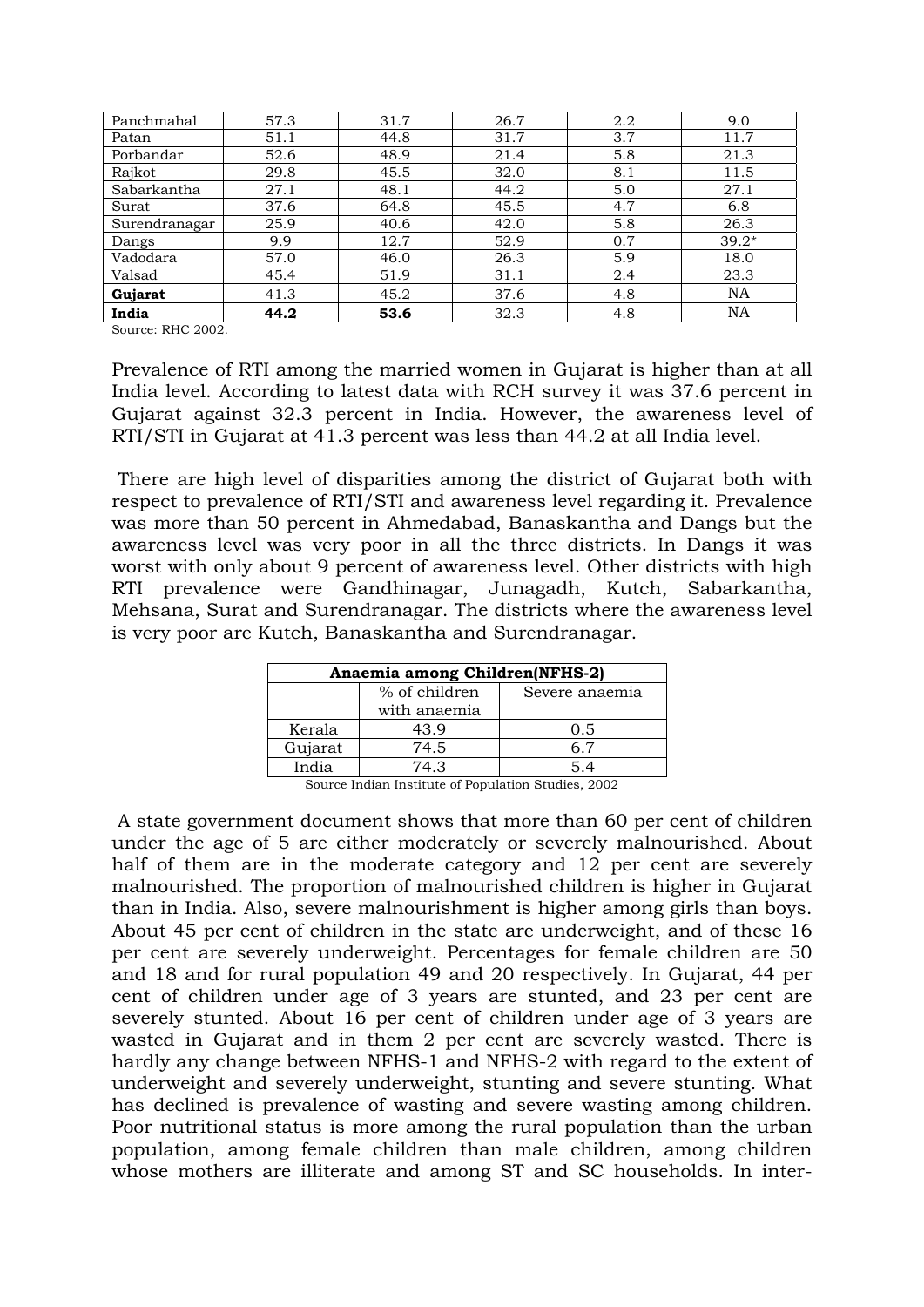state comparison, Gujarat's position among the 15 large states with regard to nutrition status is in the middle. The state ranks eighth in undernourishment, seventh in severe undernourishment, eighth in stunting, and ninth in severe stunting. Even in the case of wasting and severe wasting, the state is placed at ninth and eighth positions respectively in spite of an improvement. About 75 per cent of children in the age group 6-35 months have anaemia; 7 percent of the children in this age group are severely anaemic 44 per cent are moderately anaemic and 24 per cent are mildly anaemic. Gujarat is placed eighth with regard to presence of any anaemia among children in this age group.

| Anaemia among Women (NFHS-2) |              |         |  |  |  |  |  |
|------------------------------|--------------|---------|--|--|--|--|--|
|                              | Severe       |         |  |  |  |  |  |
|                              | with anaemia | anaemia |  |  |  |  |  |
| Kerela                       | 22.7         | 0.5     |  |  |  |  |  |
| Gujarat                      | 46.3         | 2.5     |  |  |  |  |  |
| India                        | 51.8         | 1 Q     |  |  |  |  |  |

Source Indian Institute of Population Studies, 2002

The mean BMI for women in Gujarat is 20.7, which is above the norm of 18.5. In Gujarat, 37 per cent of women have a BMI below 18.5. Among SC women, 55 per cent and among rural women 48 per cent are severely undernourished, having BMI less than 18.5. The NFHS-2 shows that 46 per cent women in the state had any anaemia, but just 2.5 per cent of women were severely anaemic. Another 14.4 per cent were moderately anaemic and 29.5 per cent were mildly anaemic. Gujarat is fourth among the 15 large states with respect to percentage of women with any anaemia. But it is placed thirteenth with regard to percentage women with severe anaemia and sixth with regard to percentage of women with moderate anaemia.

Of the reported (diagnosed) tuberculosis cases, 86.7 per cent are medically treated in urban areas as against 79.6 per cent for rural areas. While all reported cases of tuberculosis among children are treated, only about 61.3 per cent cases (67.0 per cent in urban areas and 59.6 per cent in rural areas) are treated in the case of the age group 60+ years. There is slightly higher proportion of treatment of reported tuberculosis cases among males (82.3 per cent on the whole, 91.5 per cent in urban and 79.9 per cent in rural areas) than females (80.1 per cent on the whole, 81.6 per cent in urban and 78.8 per cent in rural areas). Prevalence rate of tuberculosis has increased from 3.1 to 4.38 between the NFHS-1 and NFHS-2. The corresponding rates for women and children are 1.9 and 2.49 (for women) and 0.40 and 0.62 (for children). Of great concern is the high increase in prevalence of tuberculosis among children and the elderly (60+) and females in urban areas.

In the case of jaundice and tuberculosis, the state comes in the middle five, for jaundice it is placed 7th and for tuberculosis it is at 6th position. The State is at the 7th position with regard to prevalence of medically treated tuberculosis. For asthma and tuberculosis, Gujarat's rural areas rank 7th and 8th among 15 major states.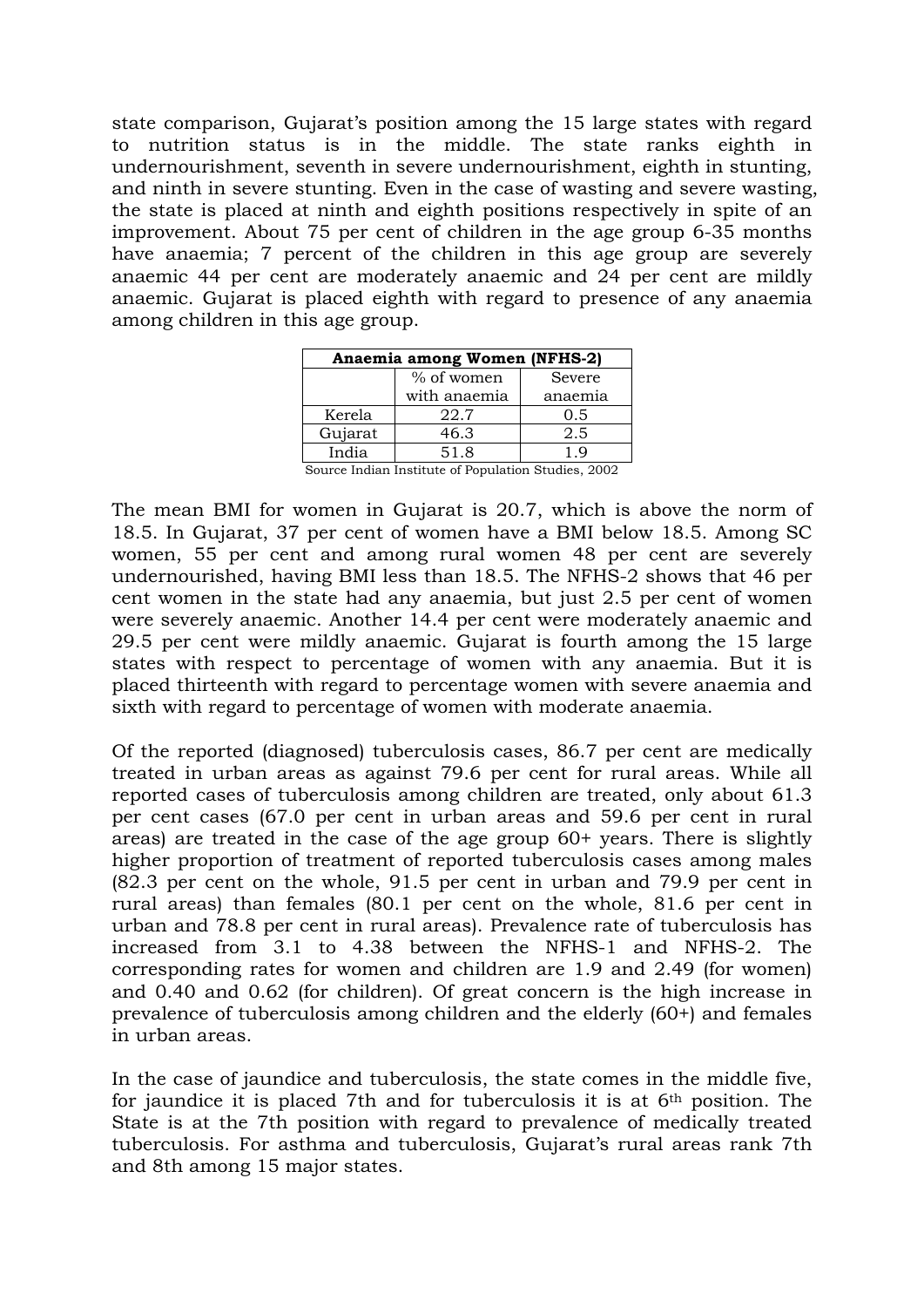According to the data on diseases collected by the Health Commissionerate, malaria is the most widely prevalent disease in Gujarat. Its incidence is high in tribal districts. The second most prevalent disease is tuberculosis. As per the NFHS-2 data, Gujarat comes in bottom five (at 12th position) among the 15 large states in India with regards to prevalence of malaria. This is true for both rural and urban areas.

Prevalence of blindness due to vitamin A deficiency and prevalence of goitre owing to iodine deficiency are observed to be high in Gujarat. Gujarat forms part of the endemic goitre belt (National Foundation of India 1983, as quoted by Ali 1992). Prevalence of blindness due to Vitamin A deficiency is the highest in Gujarat among all the states in India as per the NFHS-1 data (based on PRC and IIPS 1994). 7 out of 1,000 children in urban areas and 10 out of 1,000 children in rural areas suffered from partial or complete blindness, caused by Vitamin A deficiency. According to data available for 1994, about 30 per cent did not use iodized salt at all, and 14 per cent used inadequately iodized salt. The use of iodized salt is relatively low in scheduled caste households (30 per cent), scheduled tribe households (54 per cent), and other backward caste households. Eleven districts of the state have endemic prevalence of goitre arising from iodine deficiency. Three districts out of the eleven surveyed by the health department - the Dangs, Valsad and Bharuch - have severe goiter problem in Tribal areas.

About 20 to 25 villages in Lathi and Lilya talukas of Amreli district have a high rate of fluorosis among the inhabitants.

Gujarat's performance with respect to morbidity fares well in comparison to all India performance in all accounts both for males and females in rural as well as urban areas. However the prevalence of serious communicable diseases in state is much higher than all India level both in rural and urban areas. More than 25 per cent of deaths in rural areas of Gujarat are caused by respiratory diseases. According to National Council of Applied Economic Research (NCAER) the prevalence rates of serious communicable diseases were higher and that of chronic diseases were lower than the respective rates for rural and urban areas in India as a whole.

The morbidity rate in state in1995 was 75.8 against Indian 106.7 n rural area. It was 71.6 for males and 80.8 for females. The corresponding figures for males and females at all India level were 105.5 and 108.1 respectively. In urban areas it was 84.3 against Indian level 103. For males the morbidity rates in urban area was 95.0 much higher to that among the females 74.5.

Surat had a very high morbidity rate (of 123.60) in the early 1990s, followed by Panchmahals with a morbidity rate of 97.85 and Dangs with morbidity rate of 83.77 per 1000 population. The lowest morbidity rate was in Mehsana (20.12 per 1000 population), followed by Jamnagar (20.97 per 1000 population) and Bhavnagar (22.00). Banaskantha too has low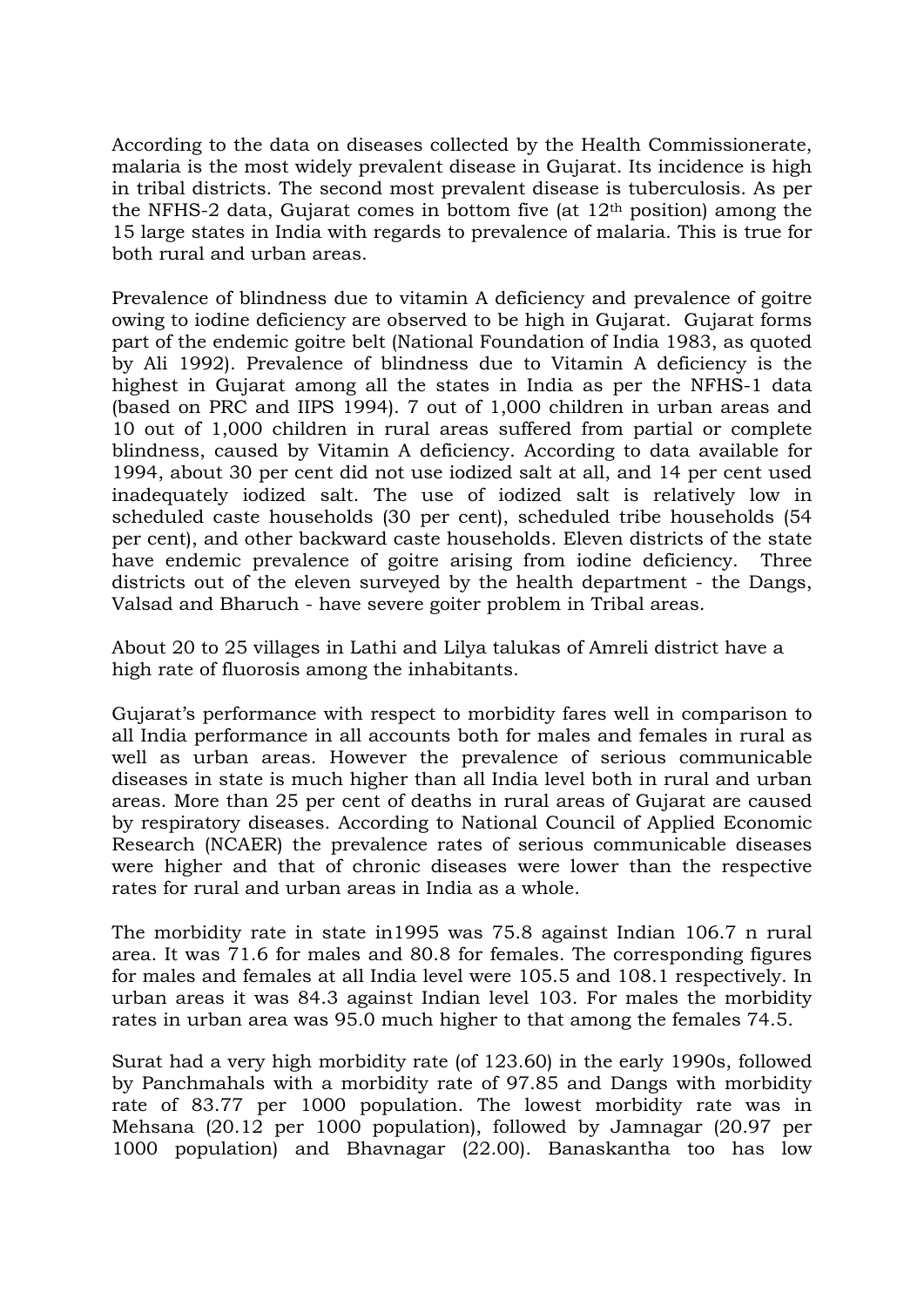morbidity rate. Some of the districts that had high infant and child mortality rates in 1991 had low morbidity rate in the early 1990s.

Also, Gujarat ranked third among the 15 large states, with respect to per capita expenditure on nutrition, eighth with respect to expenditure on medical & public health, and water supply and sanitation, and ninth in family welfare. Whole, Gujarat ranked sixth among the 15 large states. Tamil Nadu was at the top with per capita expenditure of Rs. 77.18. Gujarat incurred only 75 per cent of the per capita expenditure incurred by Tamil Nadu

Gujarat spent about 8 per cent of the state budget and 2.16 percent of NSDP on the health sector in the mid-80s. By the mid-1990s, the figure came down to about 6 per cent. From 1997-98 onwards, the share of health in the total budget has increased, reaching about 9 per cent in 2000-01 before dropping to 5.3 per cent in 2001-02. Though per capita healthcare expenditure in the state is much lower than that for the country, the state has much higher level of health facilities. In Gujarat the health sector expenditure, which includes expenditure on health and family welfare, social welfare, and nutrition, shows a consistent decline in terms of its percentage share between the mid-1980s and mid-1990s. The percentage share has declined from 30.66 per cent in 1986-87 to 22.07 per cent in 1996-97 on revenue account and from 3.94 per cent in 1986-87 to 2.62 per cent in 1995-96 on capital account.

The number of hospitals and dispensaries per lakh population is more than three times the national average. But the difference between Gujarat and India is not high when the health sub-centres, beds per lakh population and doctors and nurses per lakh population are considered. With respect to primary health centres (PHCs), Gujarat's performance is lower. Thus Gujarat's performance is better in high order health facilities, which are generally located in urban areas. Urban-rural difference in high order health facilities is quite high in the state compared to all-India figures the number of hospitals per lakh population in urban areas for Gujarat is 16 times higher than in rural areas. For India the difference is only six times. With respect to beds per lakh population, urban-rural difference is 11 for Gujarat as well as for India. Gujarat stands second (after Kerala) among 15 large states with respect to hospitals per lakh population (based on Duggal et al, 1995) and first with respect to dispensaries per lakh population. Once again, the share is higher in urban areas than in rural. Gujarat ranks tenth among the 15 major states in PHC facilities and ranks seventh and fifth respectively with regard to number of doctors and nurses per lakh population (Duggal et al 1995).

Distribution of health facilities across the districts is highly uneven. Dangs has the lowest percentage of villages having health centres. The second lowest is Kutch, followed by Bhavnagar, Surendranagar, and Sabarkantha.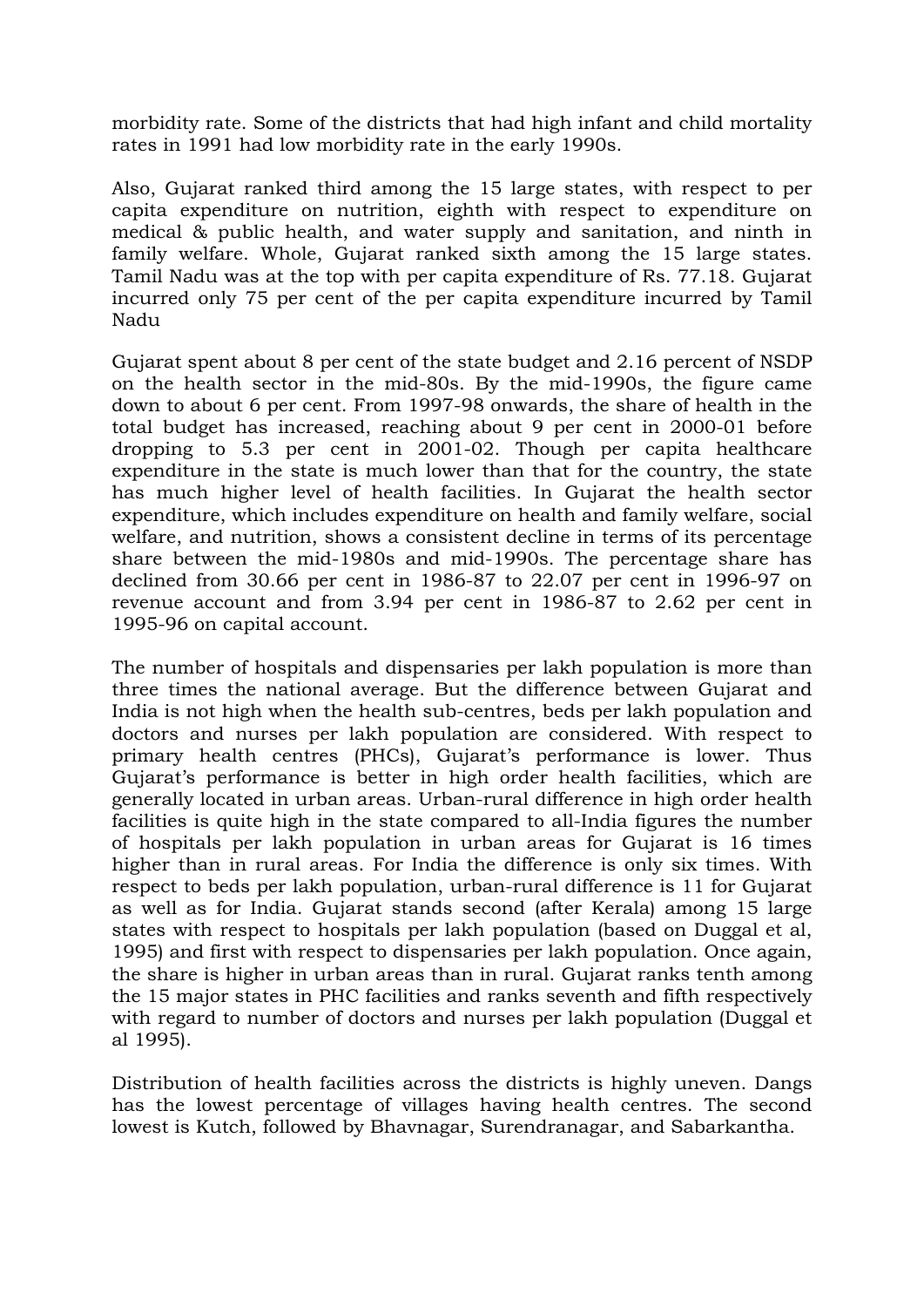Utilization of public health facilities is usually higher in rural areas than in urban areas as private facilities are less developed in rural areas. One reason for the low utilization of public health care facilities in Gujarat is the large number of staff vacancies in CHCs, PHCs, and SCs. However the utilisation of public health facility in rural Gujarat is much lower in comparison to Rural India. It is 36.8 percent for males and 36.7 percent for females against the Indian figures of 40.2 percent and 43.3 percent respectively for males and females. In urban area males utilize the public facility more than females in the state and the difference is 7.7 percent points, much higher in comparison two Indian figures of 1.5 percent points. For the purpose of hospitalization also the use of public health facilities is very low in Gujarat in comparison to national figure and it is almost half of that utilized at all India level.

# HIV/AIDS

| AIDS cases in Gujarat as on 31 <sup>st</sup> July 2005 |        |  |  |  |  |  |
|--------------------------------------------------------|--------|--|--|--|--|--|
| Gujarat                                                | 5636   |  |  |  |  |  |
| India                                                  | 111608 |  |  |  |  |  |

According to latest figures available with NACO 5636 cases of AIDS have been reported from Gujarat as against 11608 cases in India by year 2005. It means that about 4.8 percent of the total AIDS cases in India are from Gujarat.

Based on the number of AIDS cases in state, Gujarat is behind only to Tamil Nadu, Maharastra and Andhra Pradesh.

| AIDS cases by 2005 |                                                                           |                             |  |  |  |  |
|--------------------|---------------------------------------------------------------------------|-----------------------------|--|--|--|--|
| <b>S1. No.</b>     | <b>State</b>                                                              | <b>Number of AIDS cases</b> |  |  |  |  |
|                    | Tamil Nadu                                                                | 52036                       |  |  |  |  |
| 2.                 | Maharastra                                                                | 13747                       |  |  |  |  |
| 3.                 | Andhra Pradesh                                                            | 12349                       |  |  |  |  |
| 4.                 | Mumbai                                                                    | 7484                        |  |  |  |  |
| $\overline{5}$     | Gujarat                                                                   | 5636                        |  |  |  |  |
|                    | $C_{\text{outmax}}$ $N_{\text{A}}$ $C_{\text{A}}$ $\Omega_{\text{A}}$ $C$ |                             |  |  |  |  |

Source: NACO 2005

There are in total 8 STD sites for HIV/AIDS testing in Gujarat. Among the STD sites in state, sites at Ahmedabad, Bhavnagar and Surat clearly show the High prevalence rate of HIV prevalence i.e. above 5 percent. Two other sites at Jamnagar and Vadodara also show prevalence rates which are only marginally below the level of 5 percent.

| Gujarat Sentinel sites and HIV prevalence |            |                            |             |                         |  |  |  |  |
|-------------------------------------------|------------|----------------------------|-------------|-------------------------|--|--|--|--|
| <b>Sites</b>                              | Type       | Percent<br><b>Positive</b> | <b>Type</b> | <b>Percent Positive</b> |  |  |  |  |
| Ahmedabad                                 | <b>STD</b> | 5.76                       | ANC         | 0.75                    |  |  |  |  |
| Bhuj                                      |            |                            | ANC         | 0.5                     |  |  |  |  |
| Bhavnagar                                 | <b>STD</b> | 6.73                       |             |                         |  |  |  |  |
| Godhra                                    | <b>STD</b> | 2.4                        |             |                         |  |  |  |  |
| Himmatnagar                               |            |                            | ANC         | 0.25                    |  |  |  |  |
| Jamnagar                                  | <b>STD</b> | 4.4                        |             |                         |  |  |  |  |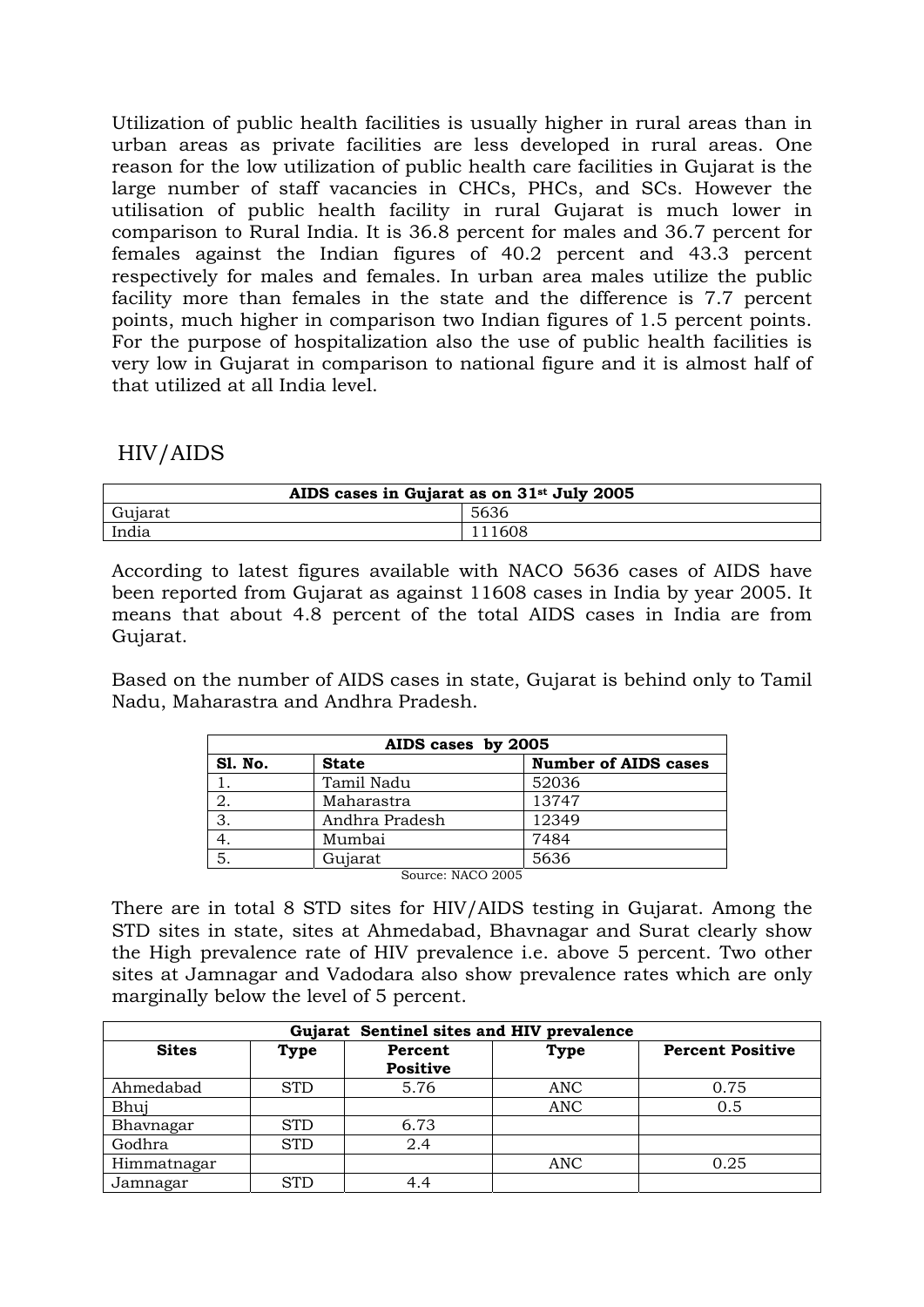| Junagadh      |            |      | ANC        | 0.25 |
|---------------|------------|------|------------|------|
| Palampur      | <b>STD</b> | 0.81 |            |      |
| Mehsana       |            |      | <b>ANC</b> |      |
| Surat         | <b>STD</b> | 6.28 | <b>ANC</b> |      |
| Rajkot        |            |      | ANC        |      |
| Surendranagar | <b>STD</b> | 2.31 |            |      |
| Vadodara      | <b>STD</b> | 4.55 | ANC        |      |

Source: NACO.

There are also 8 sites for testing HIV prevalence among the pregnant mothers coming for Ante Natal Care. Of the eight ANC sites in state two sites at Mehsana and at Surat show the prevalence rate of 1 percent, which can be said to be high prevalence rate. The ANC site at Ahmedabad also show the prevalence rate of 0.75 percent which is only marginally below the high prevalent category of 0.8%.

| <b>Gujarat Significant Change</b> |                     |      |       |      |             |  |  |  |
|-----------------------------------|---------------------|------|-------|------|-------------|--|--|--|
| Year                              | $\tau_{\text{vpe}}$ | 1998 | 1999  | 2003 | $^n$ hange  |  |  |  |
| Ahmedabad                         | <b>STD</b>          | ◡.∠  | J.4   | 5.8  |             |  |  |  |
| Surat                             | STD                 | 70   | 13.04 | 6.3  | Significant |  |  |  |

The STD site at Ahmedabad has been show considerable increase in the reported cases of HIV infections. The prevalence rate at this site was 0.4 percent in 1999 which grew to 5.8 percent in 2003. However the another STD site showing High prevalence rate of 6.3 has shown a decrease in reported HIV cases from 13.04 percent in 1999 to 6.3 percent in 2003.

| Profile of HIV +ve, STD Patients Gujarat |      |        |       |  |  |  |  |
|------------------------------------------|------|--------|-------|--|--|--|--|
|                                          | Male | Female | Total |  |  |  |  |
| Migratory                                | 7.25 | 0.5    | 15.58 |  |  |  |  |
| population                               |      |        |       |  |  |  |  |
| Non Migratory                            | 6.69 |        | 12.91 |  |  |  |  |
| population                               |      | 2.72   |       |  |  |  |  |
| Urban                                    | 7.05 | 2.11   | 11.49 |  |  |  |  |
| Rural                                    | 6.19 | 2.7    | 14.56 |  |  |  |  |
| Illiterate                               | 6.78 | 3.3    | 4.16  |  |  |  |  |
| Literate                                 | 5.52 | 1.02   | 3.25  |  |  |  |  |

Source: NACO

The prevalence rates of HIV infection are high in rural areas than in urban areas both among the males and females tested in STD sites. However the difference is not very large between the rural and urban area showing that rural areas are equally in grip of HIV problem in Gujarat. The prevalence rates among the urban and rural males are 7.05 percent and 6.19 percent respectively. Among the female it is 2.11 percent and 2.7 percent in urban and rural areas respectively. Rural women are more infected than urban women. In total 14.56 percent of infected cases were from rural areas against the 11.49 percent in urban areas. Both among the males and females illiterates have higher prevalence rates than the literates. The prevalence rate among the literate males was 5.52 percent and among the illiterate males was 6.78 percent. Among the females those who tested them selves at STD sites 3.3 percent of illiterate were infected against the 1.02 percent literates.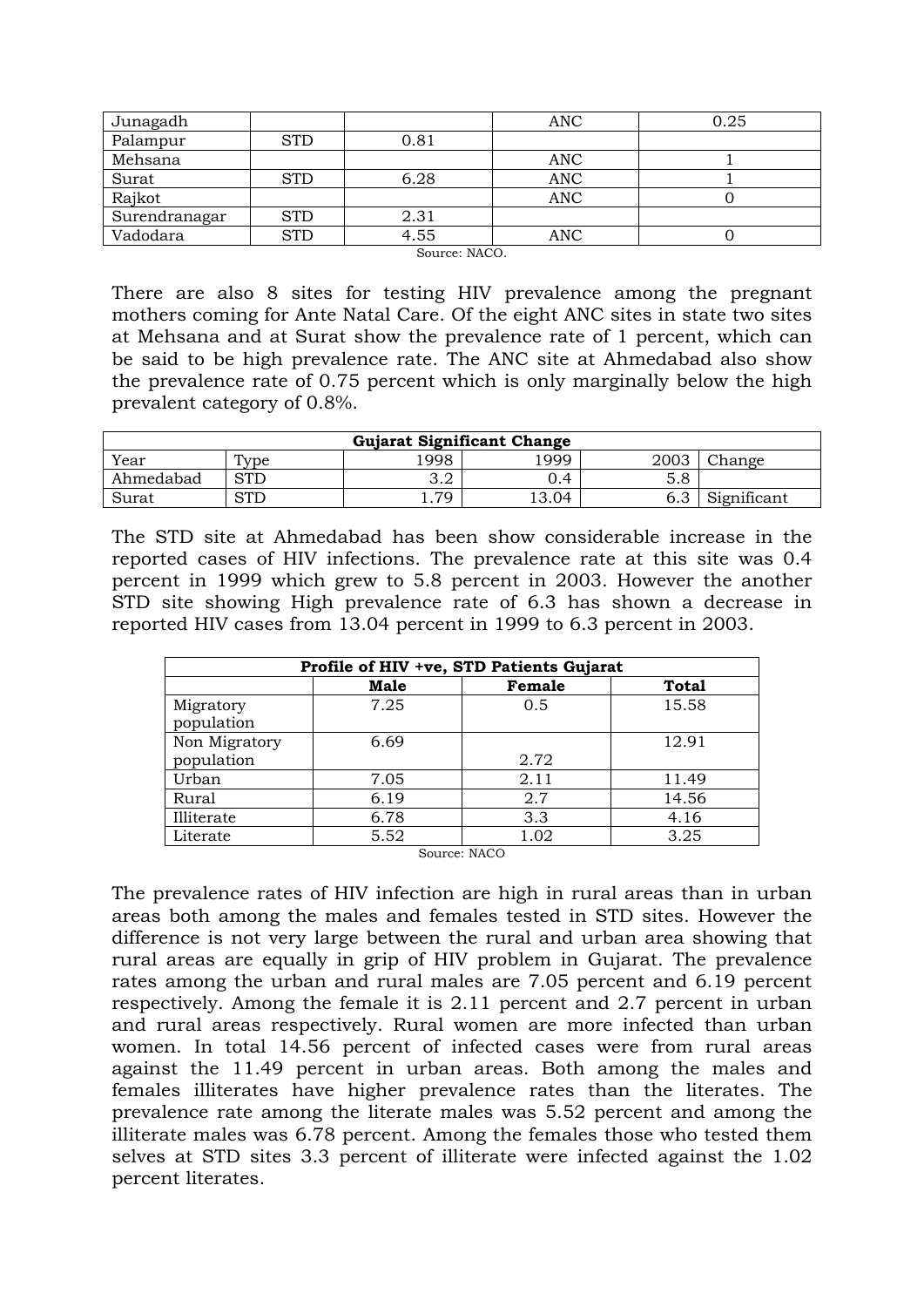| Profile of HIV +ve, ANC Patients Gujarat |                                                |              |              |  |  |  |  |  |
|------------------------------------------|------------------------------------------------|--------------|--------------|--|--|--|--|--|
|                                          | <b>Urban</b>                                   | <b>Rural</b> | <b>Total</b> |  |  |  |  |  |
| Migratory population                     | O                                              |              |              |  |  |  |  |  |
| Non Migratory                            | 0.46                                           | 0.56         | 0.49         |  |  |  |  |  |
| population                               |                                                |              |              |  |  |  |  |  |
| Illiterate                               | 0.72                                           | 0.65         | 0.69         |  |  |  |  |  |
| Literate                                 | 0.2                                            | 0.31         | 21.6         |  |  |  |  |  |
| Total                                    | 0.45                                           | 0.52         | 0.47         |  |  |  |  |  |
|                                          | $\alpha$ <sub>a</sub> , $\alpha$ , MA $\alpha$ |              |              |  |  |  |  |  |

Source: NACO

Among the pregnant women visiting ANC sites all tested positive were nonmigratory women. The prevalence among the ANC sites was 0.46 percent for urban women and 0.56 percent for rural women. The prevalence was high among the illiterates both in urban and rural areas than the literates.

| Health Indicator in districts. |                  |            |                           |                        |                                             |  |  |  |
|--------------------------------|------------------|------------|---------------------------|------------------------|---------------------------------------------|--|--|--|
|                                | <b>Awareness</b> |            |                           |                        |                                             |  |  |  |
| <b>District</b>                | RTI/STI          | <b>HIV</b> | <b>RTI</b> among<br>Women | Condom<br><b>Usage</b> | Women<br>accessing<br>Govt inst.<br>for RTI |  |  |  |
| Ahmedabad                      | 36.6             | 59.8       | 50.5                      | 8.7                    | $13.8*$                                     |  |  |  |
| Amreli                         | 64.3             | 47.3       | 23.3                      | 2.4                    | 34.4                                        |  |  |  |
| Anand                          | 51.6             | 52.2       | 37.7                      | 3.3                    | 28.9                                        |  |  |  |
| Banaskantha                    | 18.2             | 34.8       | 50.4                      | 2.2                    | 14.4                                        |  |  |  |
| Bharuch                        | 75.5             | 48.8       | 25.3                      | 3.5                    | 13.4                                        |  |  |  |
| Bhavnagar                      | 59.7             | 44.2       | $\overline{23.7}$         | 5.6                    | 23.5                                        |  |  |  |
| Dahod                          | 45.0             | 29.9       | 29.4                      | 3.2                    | 21.5                                        |  |  |  |
| Gandhinagar                    | 42.9             | 66.4       | 49.7                      | $\overline{5.7}$       | 15.7                                        |  |  |  |
| Jamnagar                       | 26.5             | 42.0       | 38.8                      | 7.3                    | 41.2                                        |  |  |  |
| Junagadh                       | 30.6             | 41.9       | 40.7                      | 5.4                    | 25.7                                        |  |  |  |
| Kutch                          | 22.1             | 33.6       | 43.2                      | $\overline{5.8}$       | $44.1*$                                     |  |  |  |
| Kheda                          | 70.5             | 41.3       | 26.8                      | 4.0                    | 12.5                                        |  |  |  |
| Mehsana                        | 25.9             | 46.7       | 46.5                      | $\overline{5.2}$       | 23.9                                        |  |  |  |
| Narmada                        | 65.2             | 33.8       | 31.1                      | 2.4                    | 18.8                                        |  |  |  |
| Navsari                        | 67.3             | 57.4       | 19.9                      | 3.8                    | 30.9                                        |  |  |  |
| Panchmahal                     | 57.3             | 31.7       | 26.7                      | 2.2                    | 9.0                                         |  |  |  |
| Patan                          | 51.1             | 44.8       | 31.7                      | $\overline{3.7}$       | 11.7                                        |  |  |  |
| Porbandar                      | 52.6             | 48.9       | 21.4                      | 5.8                    | 21.3                                        |  |  |  |
| Rajkot                         | 29.8             | 45.5       | 32.0                      | 8.1                    | 11.5                                        |  |  |  |
| Sabarkantha                    | 27.1             | 48.1       | 44.2                      | 5.0                    | 27.1                                        |  |  |  |
| Surat                          | 37.6             | 64.8       | 45.5                      | 4.7                    | 6.8                                         |  |  |  |
| Surendranagar                  | 25.9             | 40.6       | 42.0                      | 5.8                    | 26.3                                        |  |  |  |
| Dangs                          | 9.9              | 12.7       | 52.9                      | 0.7                    | $39.2*$                                     |  |  |  |
| Vadodara                       | 57.0             | 46.0       | 26.3                      | $\overline{5.9}$       | 18.0                                        |  |  |  |
| Valsad                         | 45.4             | 51.9       | 31.1                      | 2.4                    | 23.3                                        |  |  |  |
| Gujarat                        | 41.3             | 45.2       | 37.6                      | 4.8                    | NA                                          |  |  |  |
| India                          | 44.2             | 53.6       | 32.3                      | 4.8                    | NA                                          |  |  |  |

According to RCH survey the HIV/AIDS awareness in state is less in comparison to all India level of awareness. The awareness among married women was 45.2 percent in Gujarat against the Indian figure of 53.6 percent. However there are huge variations among the districts with respect to Awareness level. It was highest 66 percent in Gandhinagar followed by 64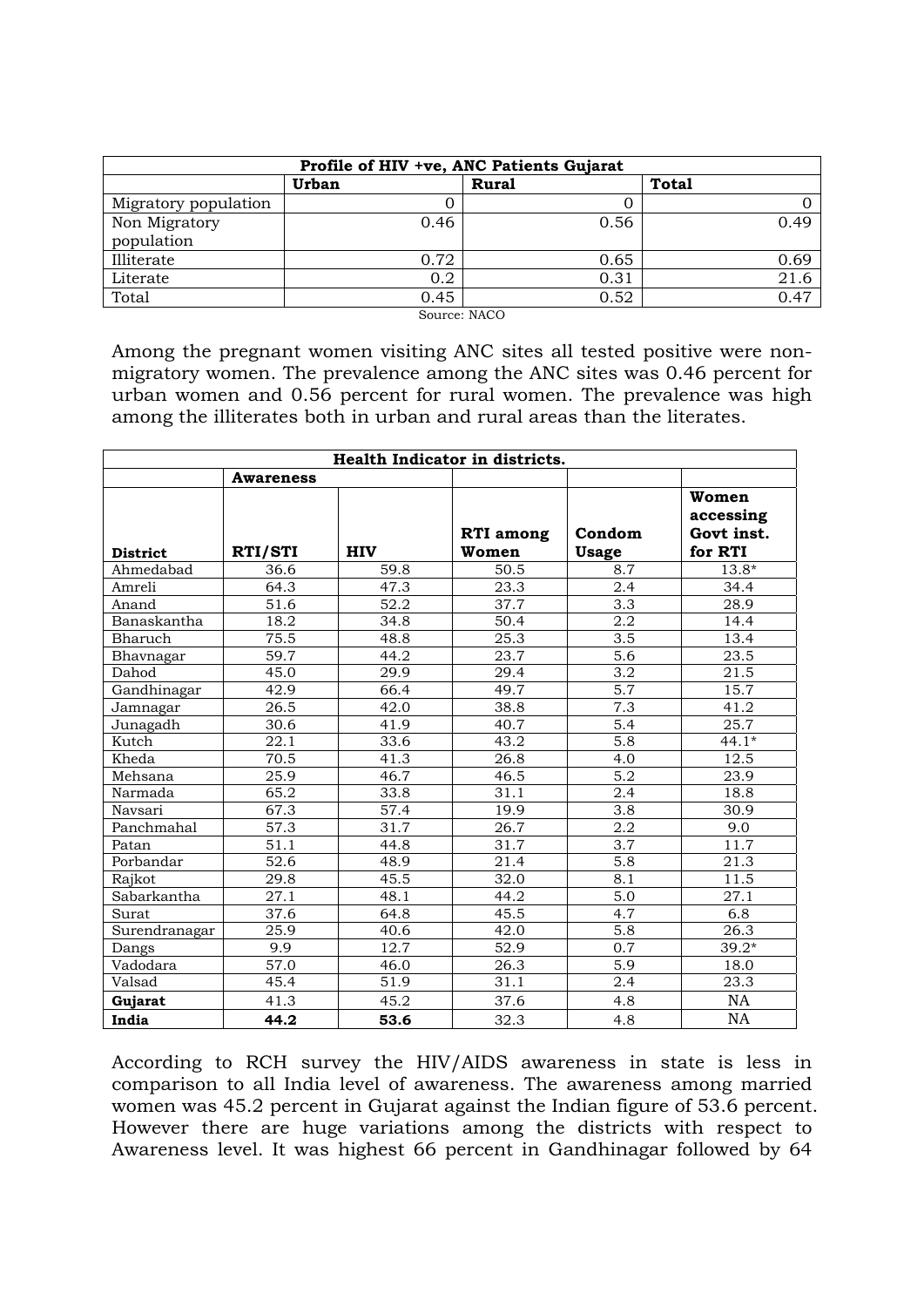percent in Surat. The lowest awareness was 12.7 percent in Dangs and 29.9 percent in Dahod.

The level of Condom usage in Gujarat was same as in all India 4.8 percent. In condom usage wide differences are reported among the districts. Condom usage was highest in Ahmedabad followed by Jamnagar. District reporting lowest condom use was Dangs followed by Panchmahal and Banaskantha.

| Year                      | 2002         |            |              | 2003       | 2004         |            |  |
|---------------------------|--------------|------------|--------------|------------|--------------|------------|--|
| Sentinel Surveillance     | No. of       | Prevalence | No. of       | Prevalence | No. of       | Prevalence |  |
| <b>Sites</b>              | <b>Sites</b> | rate       | <b>Sites</b> | rate       | <b>Sites</b> |            |  |
| <b>STD</b> Sites          |              | 4.96       | 8            | 4.16       | 8            | 3.6        |  |
| <b>ANC Sites</b>          | 8            | 0.41       | 8            | 0.44       | 8            | 0.13       |  |
| Sero – Surveillance Sites | Number       | Prevalence | Number       | Prevalence | Number       | Prevalence |  |
|                           |              | rate       |              | rate       |              | rate       |  |
| <b>Blood Banks</b>        | 160          | 0.39       | 162          | 0.36       | 164          | 0.35       |  |
| <b>VCTCs</b>              | 31           | 6.62       | 31           | 7.78       | 33           | 11.17      |  |
| <b>STD Clinics</b>        | 35           | 8.83       | 35           | 10.73      | 35           | 6.3        |  |

#### **Sero Surveillance Data in Gujarat**

Source : Gujarat SACS

#### **Persons tested for HIV in VCTCs (Districts wise)**

| S1.             | <b>NAME OF</b>   | 2002                     |                          |                          | 2003   |                | 2004          |        |                | Jan. to Mar'05      |        |                |                   |
|-----------------|------------------|--------------------------|--------------------------|--------------------------|--------|----------------|---------------|--------|----------------|---------------------|--------|----------------|-------------------|
|                 | <b>DISTRICTS</b> | Units                    | Servo                    | $\overline{\%}$ Age      | Units  | Servo          | $\frac{0}{0}$ | Units  | Servo          | $\overline{\%}$ Age | Units  | Servo          | % Age             |
|                 |                  | tested                   | $+ve$                    |                          | tested | $+ve$          | Age           | tested | $+ve$          |                     | tested | $+ve$          |                   |
| $\mathbf{1}$    | Ahmedabad        | 36450                    | 1588                     | 4.36                     | 41136  | 1792           | 4.36          | 23002  | 1533           | 6.66                | 10658  | 512            | 4.80              |
| $\overline{2}$  | Amreli           | $\equiv$                 | ÷.                       |                          | 114    | 33             | 28.95         | 351    | 72             | 20.51               | 101    | 28             | 27.72             |
| 3               | Anand            | $\sim$                   | $\blacksquare$           | $\overline{\phantom{a}}$ | 15     | $\overline{2}$ | 13.33         | 104    | 19             | 18.27               | 30     | 4              | 13.33             |
| $\overline{4}$  | Banaskantha      | 689                      | 49                       | 7.11                     | 818    | 72             | 8.80          | 878    | 89             | 10.14               | 240    | 32             | 13.33             |
| 5               | Bharuch          | 140                      | 20                       | 14.29                    | 169    | 26             | 15.38         | 166    | 25             | 15.06               | 28     | $\mathbf{1}$   | 3.57              |
| 6               | Bahvnagar        | 43                       | 21                       | 48.84                    | 319    | 105            | 32.92         | 553    | 171            | 30.92               | 164    | 47             | 28.66             |
| $\overline{7}$  | Dahod            | ٠                        | ÷.                       | $\sim$                   | 238    | 22             | 9.24          | 404    | 36             | 8.91                | 104    | 3              | 2.88              |
| 8               | Dang             | $\overline{\phantom{a}}$ | $\overline{\phantom{a}}$ |                          | 57     | 8              | 14.04         | 72     | $\overline{7}$ | 9.72                | 37     | $\overline{2}$ | 5.41              |
| 9               | Gandhinagar      | 60                       | 9                        | 15.00                    | 154    | 24             | 15.58         | 303    | 41             | 13.53               | 92     | 5              | $\overline{5.43}$ |
| 10              | Jamnagar         | 1888                     | 253                      | 13.40                    | 1839   | 292            | 15.88         | 1892   | 282            | 14.90               | 509    | 60             | 11.79             |
| 11              | Junagarh         | 175                      | 55                       | 31.43                    | 240    | 72             | 30.00         | 291    | 100            | 34.36               | 108    | 34             | 31.48             |
| 12              | Kheda            | 106                      | 31                       | 29.25                    | 150    | 36             | 24.00         | 205    | 33             | 16.10               | 63     | 18             | 28.57             |
| 13              | Kutch            |                          | $\overline{\phantom{a}}$ |                          | 79     | 18             | 22.78         | 212    | 50             | 23.58               | 79     | 26             | 32.91             |
| 14              | Mehsana          | 85                       | 12                       | 14.12                    | 64     | 17             | 26.56         | 177    | 29             | 16.38               | 86     | 12             | 13.95             |
| 15              | Narmada          |                          |                          |                          | 27     | $\Omega$       | 0.00          | 65     | $\mathbf{1}$   | 1.54                | 3      | $\mathbf{0}$   | 0.00              |
| 16              | Navsari          | 123                      | 37                       | 30.08                    | 315    | 97             | 30.79         | 532    | 105            | 19.74               | 150    | 25             | 16.67             |
| $\overline{17}$ | Panchmahal       | $\overline{70}$          | 13                       | 18.57                    | 124    | 11             | 8.87          | 482    | 15             | 3.11                | 130    | $\overline{2}$ | 1.54              |
| 18              | Patan            | 150                      | 29                       | 19.33                    | 339    | 45             | 13.27         | 352    | 42             | 11.93               | 78     | 6              | 7.69              |
| 19              | Porbandar        | 108                      | 3                        | 2.78                     | 86     | 13             | 15.12         | 281    | 38             | 13.52               | 78     | $\overline{7}$ | 8.97              |
| 20              | Rajkot           | 483                      | 144                      | 29.81                    | 1886   | 289            | 15.32         | 2316   | 383            | 16.54               | 538    | 98             | 18.22             |
| 21              | Sabarkantha      | 80                       | 13                       | 16.25                    | 113    | 32             | 28.32         | 206    | 18             | 8.74                | 38     | 14             | 36.84             |
| 22              | Surat            | 1569                     | 430                      | 27.06                    | 3999   | 750            | 18.75         | 4750   | 927            | 19.52               | 856    | 214            | 25.00             |
| 23              | Suren'agar       | 53                       | 8                        | 15.09                    | 114    | 19             | 16.67         | 239    | 18             | 7.53                | 48     | $\overline{7}$ | 14.58             |
| 24              | Vadodara         | 385                      | 86                       | 22.34                    | 931    | 205            | 22.02         | 1583   | 342            | 21.60               | 586    | 103            | 17.58             |
| 25              | Valsad           | 209                      | 40                       | 19.14                    | 410    | 58             | 14.15         | 278    | 56             | 20.14               | 83     | 13             | 15.66             |
| Total           |                  | 42886                    | 2841                     | 6.62                     | 53736  | 4038           | 7.51          | 39694  | 4432           | 11.17               | 14887  | 1273           | 8.55              |

Source : Gujarat SACS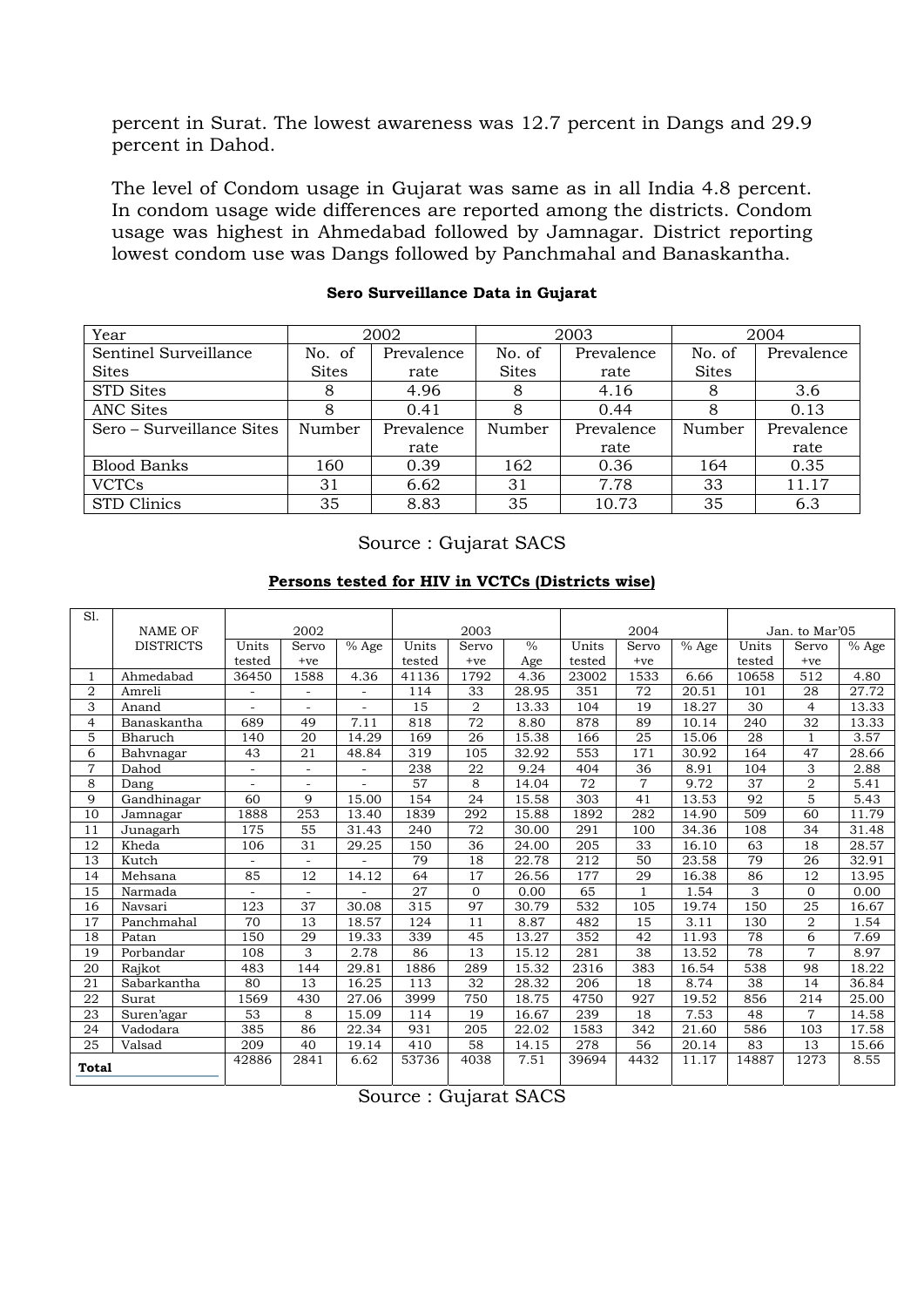| Sr.            | <b>Districts</b> | Year - 2004 |         |        |          |        |                          |  |
|----------------|------------------|-------------|---------|--------|----------|--------|--------------------------|--|
| No.            |                  | Vol.        |         | Rep.   |          |        | Total                    |  |
|                |                  | Coll        | $%$ age | Coll   | $\%$ age | Coll   | %age                     |  |
|                |                  |             | HIV     |        | HIV      |        | HIV                      |  |
| $\mathbf{1}$   | Ahmedabad        | 67211       | 0.46    | 54997  | 0.37     | 122208 | 0.42                     |  |
| $\overline{2}$ | Amreli           | 3123        | 0.06    | 2261   | 0.13     | 5384   | 0.09                     |  |
| $\overline{3}$ | Anand            | 5334        | 0.28    | 4645   | 0.22     | 9979   | 0.25                     |  |
| $\overline{4}$ | Banaskantha      | 3757        | 0.24    | 5736   | 0.14     | 9493   | 0.18                     |  |
| $\overline{5}$ | Bharuch          | 3465        | 0.23    | 3561   | 0.31     | 7026   | 0.27                     |  |
| $\overline{6}$ | Bahvnagar        | 10328       | 0.20    | 10654  | 0.40     | 20982  | 0.31                     |  |
| $\overline{7}$ | Dahod            | 273         | $\Box$  | 634    |          | 907    | $\overline{\phantom{a}}$ |  |
| 8              | Dang             | $\Omega$    |         | 6      |          | 6      |                          |  |
| 9              | Gandhinagar      | 2917        | 0.21    | 6540   | 0.23     | 9457   | 0.22                     |  |
| 10             | Jamnagar         | 5562        | 0.18    | 8927   | 0.31     | 14489  | 0.26                     |  |
| 11             | Junagarh         | 9665        | 0.43    | 1712   | 0.00     | 11377  | 0.37                     |  |
| 12             | Kheda            | 5061        | 0.10    | 7515   | 0.16     | 12576  | 0.14                     |  |
| 13             | Kutch            | 3739        | 0.05    | 9958   | 0.34     | 13697  | 0.26                     |  |
| 14             | Mehsana          | 10951       | 0.19    | 8331   | 0.42     | 19282  | 0.29                     |  |
| 15             | Narmada          |             |         |        |          |        |                          |  |
| 16             | Navsari          | 7062        | 1.73    | 939    | 1.06     | 8001   | 0.67                     |  |
| 17             | Panchmahal       | 2537        | 0.02    | 1796   | 0.11     | 4333   | 0.07                     |  |
| 18             | Patan            | 4853        | 0.31    | 5831   | 0.17     | 10684  | 0.18                     |  |
| 19             | Porbandar        | 2914        | 0.01    | 2931   | 0.14     | 5845   | 0.12                     |  |
| 20             | Rajkot           | 46638       | 5.14    | 7019   | 0.50     | 53657  | 0.39                     |  |
| 21             | Sabarkantha      | 3365        | 0.01    | 5603   | 0.30     | 8968   | 0.26                     |  |
| 22             | Surat            | 56024       | 22.61   | 18645  | 0.31     | 74669  | 0.33                     |  |
| 23             | Suren'agar       | 836         | 0.00    | 5584   | 0.27     | 6420   | 0.23                     |  |
| 24             | Vadodara         | 17411       | 0.32    | 13783  | 0.48     | 31194  | 0.42                     |  |
| 25             | Valsad           | 20041       | 0.04    | 1806   | 0.22     | 21847  | 0.54                     |  |
|                | Total            | 293067      | 0.36    | 189414 | 0.33     | 482481 | 0.35                     |  |

**Blood Units Tested – District wise (year 2004 )** 

Source : Gujarat SACS

#### **Blood Units Tested – Jan to March'2005**

| Sr.            | Districts   | Year - 2005 |            |      |         |       |      |  |  |
|----------------|-------------|-------------|------------|------|---------|-------|------|--|--|
| No.            |             | Vol.        |            | Rep. |         | Total |      |  |  |
|                |             | Coll        | $%$ ag     | Coll | $%$ age | Coll  | %age |  |  |
|                |             |             | e          |      | HIV     |       | HIV  |  |  |
|                |             |             | <b>HIV</b> |      |         |       |      |  |  |
| 1              | Ahmedabad   | 14713       | 0.82       | 6147 | 0.34    | 20860 | 0.68 |  |  |
| 2              | Amreli      | 994         | 0.20       | 382  | 0.00    | 1376  | 0.15 |  |  |
| 3              | Anand       | 2147        | 0.28       | 1336 | 0.22    | 3483  | 0.26 |  |  |
| $\overline{4}$ | Banaskantha | 1283        | 0.39       | 811  | 0.25    | 2094  | 0.33 |  |  |
| 5              | Bharuch     | 998         | 0.10       | 1154 | 0.09    | 2152  | 0.09 |  |  |
| 6              | Bahvnagar   | 4080        | 0.07       | 2348 | 0.68    | 6428  | 0.30 |  |  |
| 7              | Dahod       | 166         |            | 71   |         | 237   |      |  |  |
| 8              | Dang        | 0           |            | 7    |         | 7     |      |  |  |
| 9              | Gandhinagar | 754         | 0.00       | 1328 | 0.08    | 2082  | 0.05 |  |  |
| 10             | Jamnagar    | 1236        | 0.24       | 2061 | 0.19    | 3297  | 0.27 |  |  |
| 11             | Junagarh    | 1996        | 0.30       | 836  | 0.24    | 2832  | 0.28 |  |  |
| 12             | Kheda       | 1524        | 0.07       | 1332 | 0.38    | 2856  | 0.21 |  |  |
| 13             | Kutch       | 552         | 0.00       | 2332 | 0.17    | 2884  | 0.14 |  |  |
| 14             | Mehsana     | 2114        | 0.14       | 1613 | 0.31    | 3727  | 0.21 |  |  |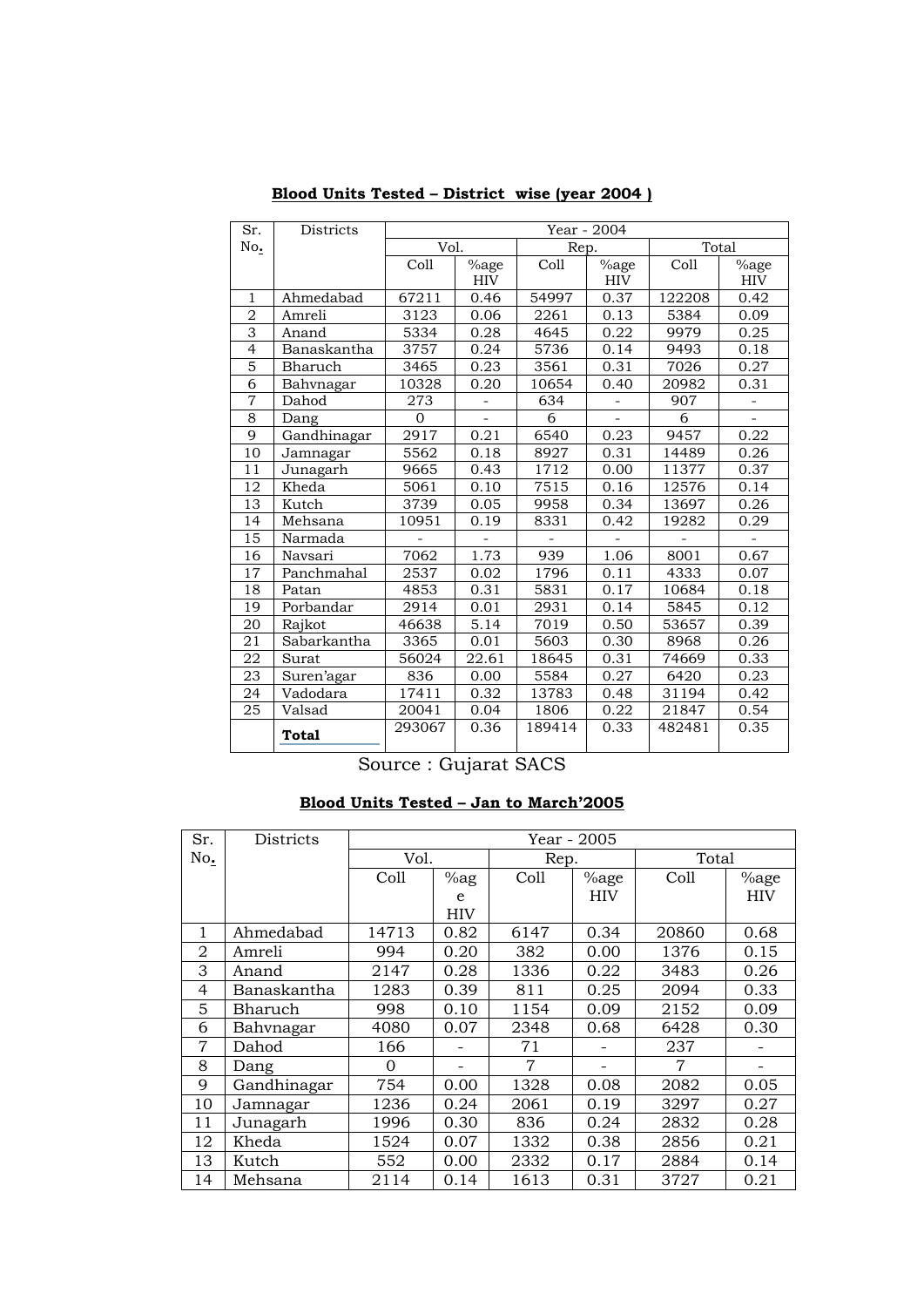| 15 | Narmada      | 0     |      | 0     |      | $\Omega$ |      |
|----|--------------|-------|------|-------|------|----------|------|
| 16 | Navsari      | 2448  | 0.53 | 356   | 0.56 | 2804     | 0.53 |
| 17 | Panchmahal   | 824   | 0.12 | 352   | 0.00 | 1176     | 0.09 |
| 18 | Patan        | 1070  | 0.19 | 1192  | 0.17 | 2262     | 0.18 |
| 19 | Porbandar    | 561   | 0.18 | 1070  | 0.09 | 1631     | 0.12 |
| 20 | Rajkot       | 12184 | 0.54 | 1308  | 0.38 | 13492    | 0.53 |
| 21 | Sabarkantha  | 1125  | 0.53 | 770   | 0.91 | 1895     | 0.69 |
| 22 | Surat        | 15876 | 0.33 | 3004  | 0.33 | 18880    | 0.33 |
| 23 | Suren'agar   | O     |      | 0     |      | 0        |      |
| 24 | Vadodara     | 2091  | 0.22 | 2650  | 0.49 | 7741     | 0.31 |
| 25 | Valsad       | 5088  | 0.61 | 68    | 0.00 | 5156     | 0.60 |
|    | <b>Total</b> | 76824 | 0.43 | 32528 | 0.33 | 109352   | 0.40 |

Source : Gujarat SACS

# State Initiatives

Presently 81 NGOs are running Targeted Interventions in state covering about 9,23,472 targeted population. For Condom Promotion an innovative programme named KALYAN CHHAB (welfare basket) has been adopted to make condoms available in all the villages of the state. There are 31 STD clinics, 2800 trained doctors, Vatsayan centres at 7 medical colleges functioning in the state. Folk forms like Bhavai, street plays and puppet shows etc. are used to raise awareness about HIV/AIDS among the people in semi-urban and rural areas. . "1097" toll-free telephone counseling services have been implemented in Rajkot, Surat, Bhavnagar, Jamnagar and Vadodara. There are 20 VCTCs located in 7 medical college and 13 districts hospitals in the state.

#### Human and Gender Development:

Gujarat is one of the prosperous states of India. It ranks 4th in per capita income among major 15 states in the country. Its per capita income is 27 per cent higher than the national per capita income (2000-01), and its per capita consumption expenditure is 26 per cent higher than the national per capita expenditure. It has highly diversified sources of income with about 85 per cent NSDP coming from non-primary sectors and a diversified workforce with about 48 per cent of workers engaged in non-primary sectors. The state is more urbanized than India, with 38 per cent of the population living in urban areas. It has well developed capital and money markets, backed by a highly enterprising population. Gujarat has done well in the economic reforms period by taking advantage of the new environment. It has attracted more than 16 per cent of the investments in the country in this period and shown a high growth rate of about 6 per cent in the 1990s, with 7.25 per cent and 7.39 per cent CARG in secondary and tertiary sectors. Gujarat stands 3rd among major states with respect to industrial growth.

In spite of these achievements, there are several distortions in the growth path that are not conducive to human development. The primary sector, particularly agriculture, is lagging behind with unstable incomes and almost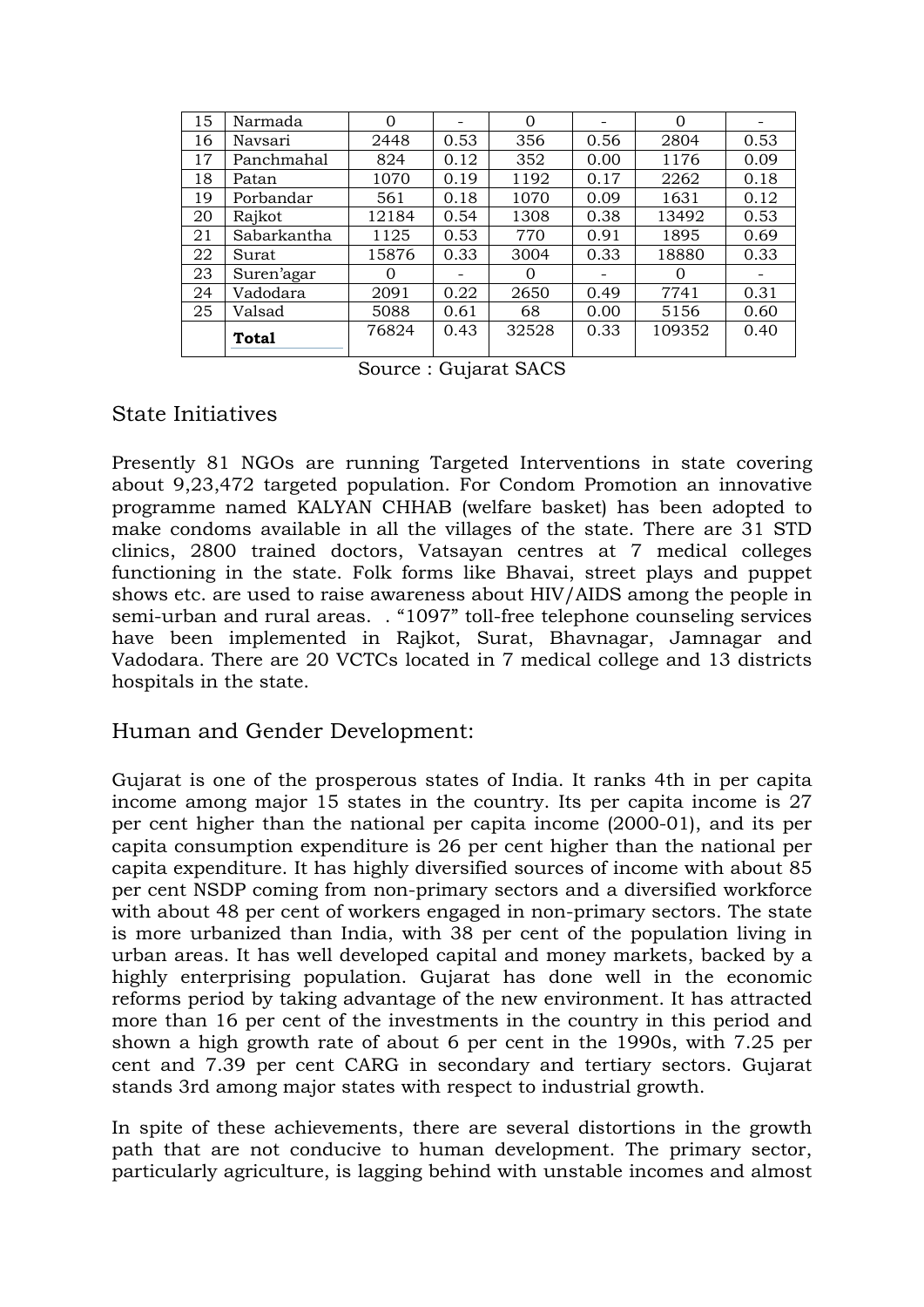stagnant – if not negative – growth rate. The state has experienced severe depletion and degradation of its environmental resources in the past decades. There is deceleration

in poverty reduction, particularly human poverty reduction in the 1990s, indicating a weakening relationship between economic growth and poverty reduction.

The state's performance in human development slowed down considerably in the 1990s.

The improvement in the literacy rate in the state during 1991-01 was 8.38 percentage points (7.37 and 9.96 percentage points for men and women respectively) against an increase of 17.59 percentage points (7.99 and 20.18 percentage points for men and women respectively) during 1981-91. Similarly life expectancy stagnated in the 1990s as against an increase of 2.9 years in the 1980s (3.1 years in rural areas and 2.6 years in urban areas). IMR in the state declined by a mere 9 percentage points (3 and 41 percentage points in rural and urban areas respectively) as against the decline of 32 percentage points one-third of the decline in the 1980s.

With respect to regional disparities in human development the tribal districts of Dangs, Dahod, Panchmahal, Narmada, and others are all at the bottom with respect to the HDI and the HDM-1, as well as with respect to economic growth including agricultural growth, income poverty and human poverty. The other region lagging behind is the northern dry region, consisting of Banaskantha, Patan, Western Mehsana, Surendranagar and Kutch. This arid region also is very badly environmentally depleted resulting in poor growth and poor human development.

On gender equality tribal districts like Dangs, Narmada, Bharuch, Valsad, and Navsari are in a better position than the rest.

Mahadevia and Sarkar (2003),using NSS data, observe that in 1998 (NSS 54th Round), 17.4 per cent of households in urban areas in the state had no access to drainage facility, while this figure for all India was 20.6 per cent. Also 58.1 per cent of the households had connection to *pucca* covered drains, as against just 31.2 per cent at all India level. According to this data, 21.1 per cent of households did not have latrine facilities in urban Gujarat whereas this figure for all India was 25.5 per cent. Thus, 78.9 per cent of households in urban Gujarat had access to latrines in 1998. Of these, 73.8 per cent of households had individual access and 89 per cent households had latrines. According to the latest data (Census of Population 2001), only 21 percent of rural households and 82 percent of urban households have an access to sanitation

Gujarat ranked third among the 15 large states, with respect to per capita expenditure on nutrition, eighth with respect to expenditure on medical & public health, and water supply and sanitation, and ninth in family welfare. On whole, Gujarat ranked sixth among the 15 large states.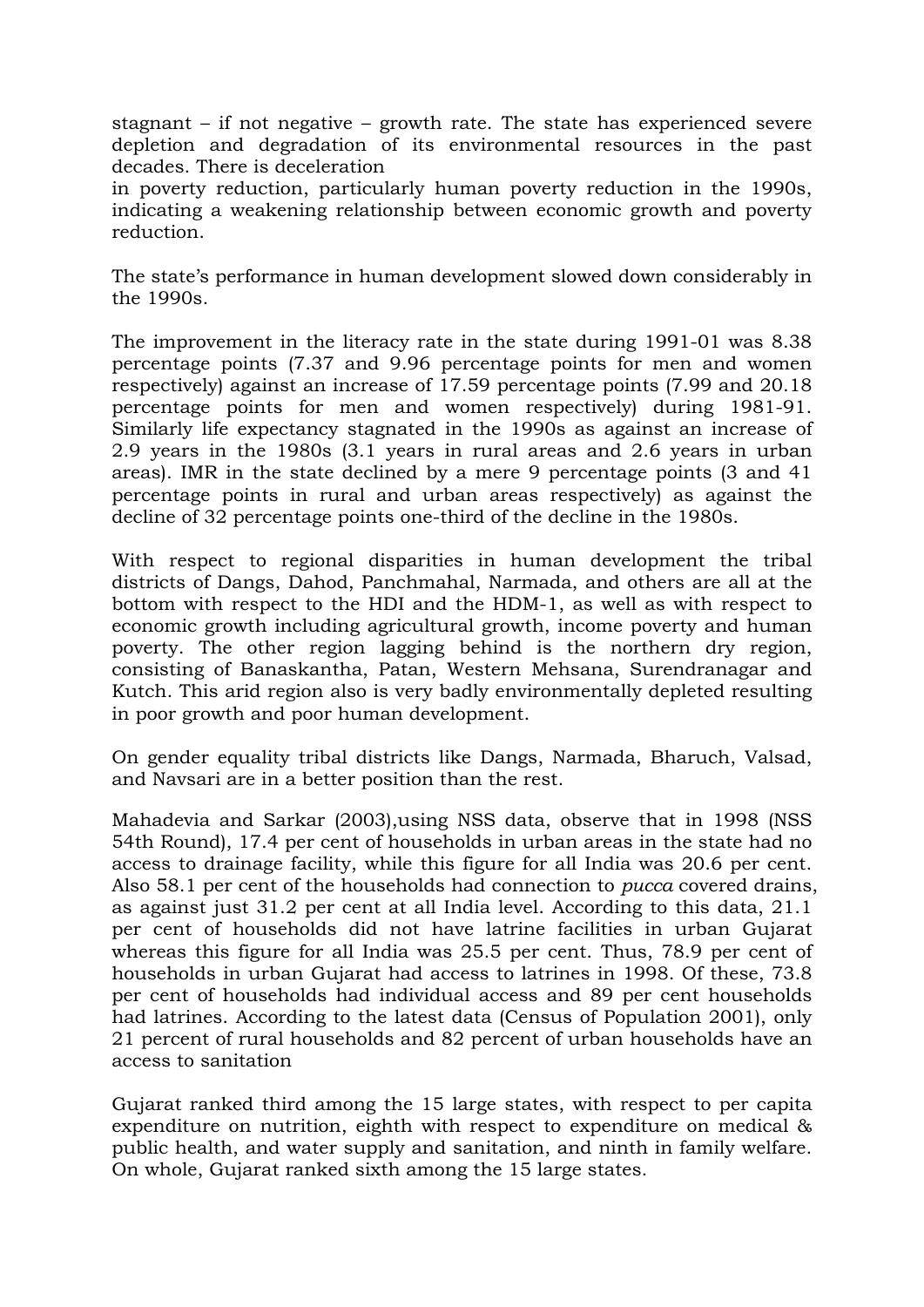Considering all aspects of human development, Gujarat stands sixth among 15 large states of India in HDM-1 in 2001. In 2001, the state's rank is the same in per capita income as well. However, in 2000, the state stood fourth with respect to per capita income. The state stood fifth in HDM-1 ranking even in 1991, fourth in per capita income and second in urbanization level. Hence, Gujarat was one of those states that fell behind in human development in the 1990s. The state stands third in urbanization level and continues to remain second in industrialization. In HDI also, the state stands sixth in 2001 as against fifth in 1991. In terms of index value of HDM-1, the state improved from 0.426 in 1991 to 0.479 in 2001. The state's HDM-1 rank is sixth because of its good performance in the housing index, in which it stands second. In the income index, the state is at the sixth position as also in the education index and in the health index it is at the ninth position. In the participation index it is at the tenth position. In each of the indices the state has lost one or two ranks. In income and health indices the state has moved down two ranks and in education and participation indices the state has moved down one rank, in all moving down one rank in the overall HDM-1 and HDI.

In gender development (GDM-1), Gujarat is sixth, the state maintaining the same position in HDM-1 and in per capita income. In GDI also, the state is sixth. Compared to its position in 1991, the state moved down two ranks in 2001. Hence, a state that had better ranking in GDM-1 than in HDM-1 in 1991 reaches a situation where its ranking on both indices goes down and levels at sixth. Thus, compared to overall human development, in gender development there was much more slowing down of progress during the 1990s.

In GDM-1, like HDM-1, Gujarat has fallen behind in income, education, health and participation indices in 2001 compared to 1991. On the income index in 2001, the state is fourth in GDM-1, which indicates comparatively better wages and better participation of women in the economy compared to other states. In 1991, in income index in GDM-1, the state was in second position. But, the state is 6th in the education index, 9th in the health index, and 12th in the participation index in GDM-1. Compared to 1991, the state slips down on all the component indices of GDM-1. In the income index it moves down from second in 1991 to fourth in 2001. In the education index it moves down from 5th to 6th. In the health index it moves down from 7th to 9th position and in the participation index it moves down from 11th to 12th position.

In Gujarat, in 2001, the aggregate value of the GDM-1 index is 0.454, which is lower than the HDM-1 index value by 5.2 per cent. In 1991, the value of HDM-1 was 0.426 whereas that of GDM-1 was 0.398, or 6.47 per cent lower. In GEI Gujarat is at eighth position in 2001, the same rank as in 1991. The state is in the middle in GEI, and two ranks behind its rank in HDM-1 and GDM-1. This implies that the performance of the state is worse in gender equality than in gender development. In the macro capabilities for human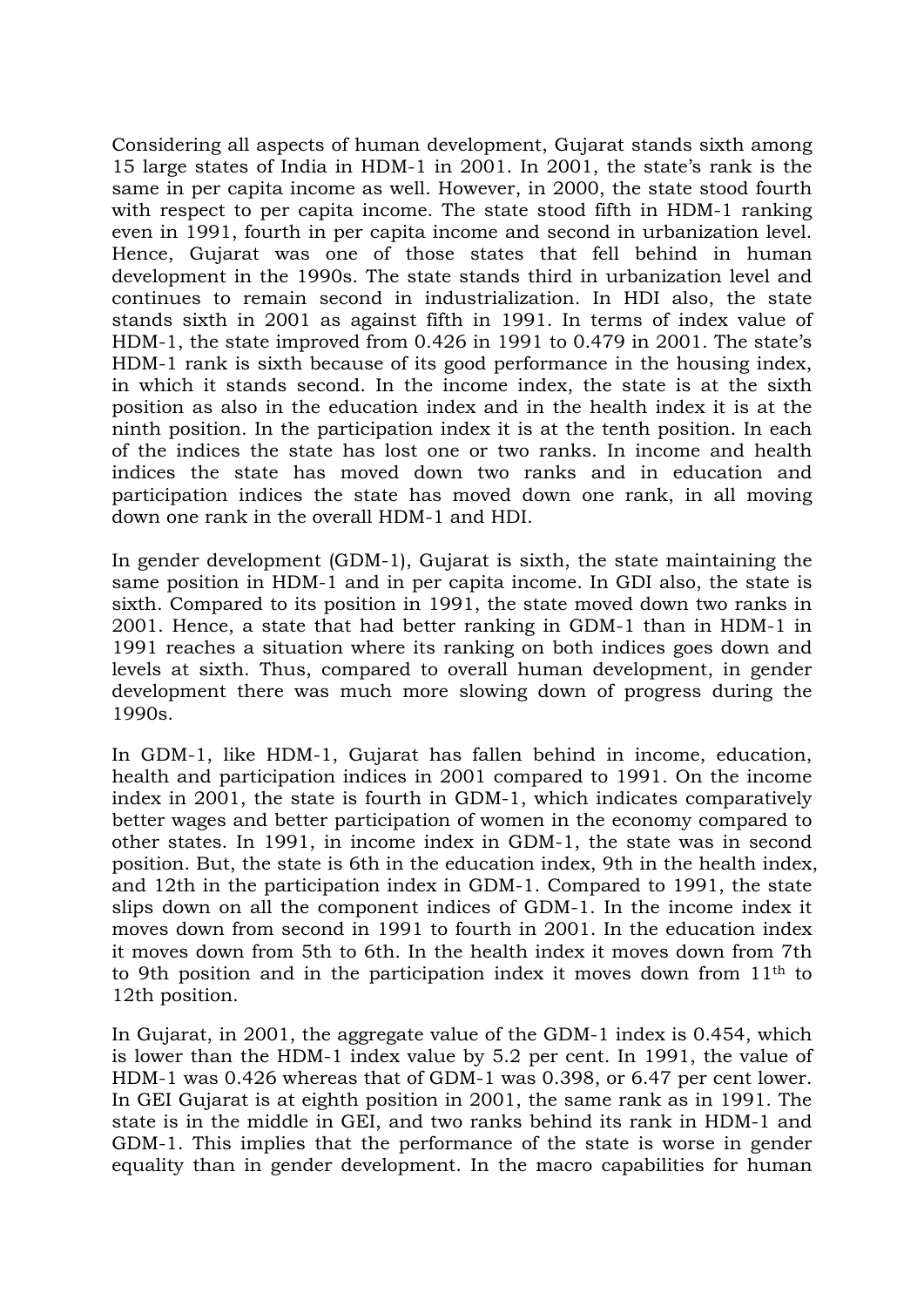development, represented by HDM-2, Gujarat ranks sixth. In the environment index, the state is 13th and in regional equality index 9th. In the patriarchy (non- patriarchy) index, the state is 9th.

In the basic service index, the state is 2nd and because of this, the state has reached the sixth place in the overall HDM-2 in spite of the poor performance on the environment index. Lastly, there is a wide gap in the index values of Gujarat and Karnataka, which is just one rank above Gujarat in HDM-2.

In HDM-1, Ahmedabad district stands at the top, followed by Gandhinagar, which houses the state capital and is adjacent to Ahmedabad, Rajkot, Navsari and Surat (the second most urbanized district of the state). At the bottom are Dahod, Dangs, Banaskantha, Panchmahal, Surendranagar and Patan, in that order, with Dahod placed at twenty-fifth rank. While the districts at the top are urbanized and/or industrialized districts, the districts at the bottom either have high concentration of tribals or are environmentally degraded and in the grip of drought, whether it rains or not. Kutch is at the top of the income index. Kutch being a "money order economy", has high per capita bank deposit. Gandhinagar and Ahmedabad come next in the income index. Ahmedabad tops in the education and housing indices, Rajkot in the health index, and Sabarkantha in the participation index. Second and third in the education index are Gandhinagar and Navsari and in the health index are Navsari and Jamnagar. Districts that are at the bottom in the education index are Banaskantha, Dahod and Kutch. Those at the bottom in the health index are Dahod, Banaskantha and Dangs. Dahod, Dangs and Panchmahal are at the bottom in the housing index. In the income index, districts at the bottom are Banaskantha, Dangs and Panchmahal. Achievement of Dahod, which is at the bottom in HDM-1 is just half of the achievement of Ahmedabad. The index value of HDM-1 of Dahod is lower than the index value of HDM-1 of Bihar.

|                | <b>Index Values - Rank Districts Gujarat 2001</b> |        |                |                  |                |        |                |  |  |  |  |
|----------------|---------------------------------------------------|--------|----------------|------------------|----------------|--------|----------------|--|--|--|--|
| $HDM-1$        | <b>Districts</b>                                  | Income |                | <b>Education</b> |                | Health |                |  |  |  |  |
| Rank           |                                                   |        |                |                  |                |        |                |  |  |  |  |
|                |                                                   | Index  | Rank           | Index            | Rank           | Index  | Rank           |  |  |  |  |
| 1              | Ahmedabad                                         | 0.217  | 3              | 0.761            | 1              | 0.738  | 7              |  |  |  |  |
| $\overline{2}$ | Gandhinagar                                       | 0.298  | $\overline{2}$ | 0.756            | $\overline{2}$ | 0.674  | 14             |  |  |  |  |
| 3              | Rajkot                                            | 0.131  | 6              | 0.656            | 13             | 0.829  |                |  |  |  |  |
| 4              | Navsari                                           | 0.202  | $\overline{4}$ | 0.733            | 3              | 0.812  | $\overline{2}$ |  |  |  |  |
| 5              | Surat                                             | 0.116  | 10             | 0.713            | 7              | 0.724  | 8              |  |  |  |  |
| 6              | Bharuch                                           | 0.066  | 14             | 0.715            | 6              | 0.763  | 5              |  |  |  |  |
| 7              | Valsad                                            | 0.202  | 5              | 0.700            | 10             | 0.742  | 6              |  |  |  |  |
| 8              | Porbandar                                         | 0.106  | 12             | 0.689            | 11             | 0.713  | 10             |  |  |  |  |
| 9              | Junagadh                                          | 0.106  | 11             | 0.685            | 12             | 0.700  | 12             |  |  |  |  |
| 10             | Jamnagar                                          | 0.129  | $\overline{7}$ | 0.619            | 19             | 0.770  | 3              |  |  |  |  |
| 11             | Vadodara                                          | 0.021  | 21             | 0.646            | 14             | 0.770  | $\overline{4}$ |  |  |  |  |
| 12             | Kheda                                             | 0.118  | 9              | 0.705            | 8              | 0.625  | 17             |  |  |  |  |
| 13             | Anand                                             | 0.118  | 8              | 0.716            | 5              | 0.652  | 16             |  |  |  |  |
| 14             | Mehsana                                           | 0.037  | 16             | 0.721            | $\overline{4}$ | 0.631  | 18             |  |  |  |  |
| 15             | Amreli                                            | 0.037  | 17             | 0.646            | 15             | 0.710  | 11             |  |  |  |  |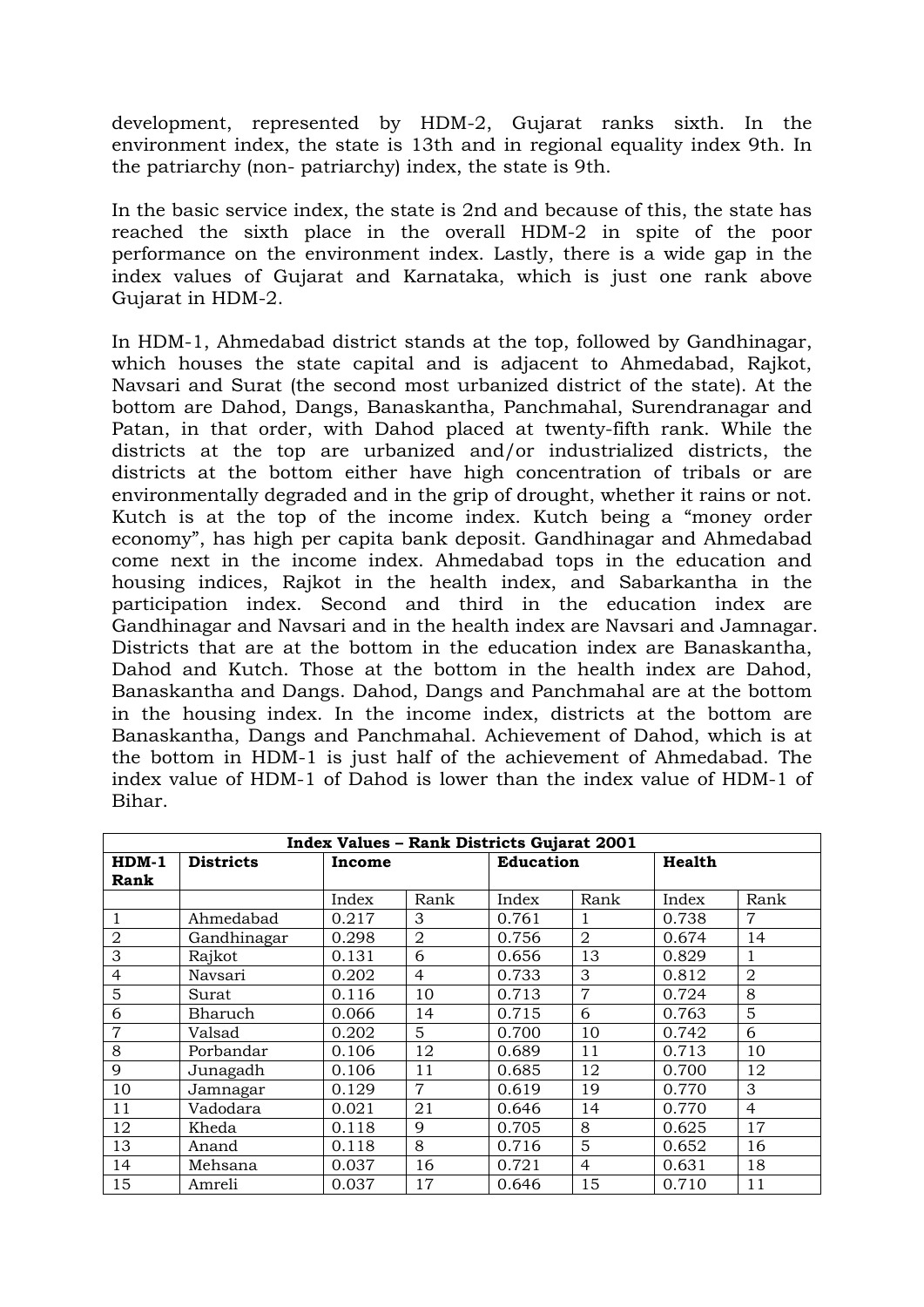| 16 | Bhavnagar     | 0.066 | 13 | 0.646 | 16 | 0.676 | 13 |
|----|---------------|-------|----|-------|----|-------|----|
| 17 | Sabarkantha   | 0.021 | 20 | 0.702 | 9  | 0.615 | 19 |
| 18 | Kutch         | 0.308 |    | 0.547 | 23 | 0.531 | 21 |
| 19 | Narmada       | 0.061 | 15 | 0.637 | 17 | 0.722 | 9  |
| 20 | Patan         | 0.032 | 18 | 0.630 | 18 | 0.664 | 15 |
| 21 | Surendranagar | 0.032 | 19 | 0.615 | 20 | 0.535 | 20 |
| 22 | Panchmahal    | 0.018 | 23 | 0.582 | 21 | 0.517 | 22 |
| 23 | Banaskantha   | 0.011 | 25 | 0.484 | 25 | 0.440 | 24 |
| 24 | Dangs         | 0.013 | 24 | 0.561 | 22 | 0.447 | 23 |
| 25 | Dahod         | 0.018 | 22 | 0.502 | 24 | 0.406 | 25 |

By and large, a distinct pattern of development is visible. The central Gujarat region where Ahmedabad and Gandhinagar are located shows a relatively better performance in almost all the components of HDM-1. Thereafter is Rajkot, then the districts of South Gujarat, Navsari, Surat and Bharuch and then the districts of Saurashtra, Porbandar, Junagadh and Jamnagar. Interestingly, Vadodara district, which had an enlightened princely ruler and was known as an education centre, performs rather badly in the overall HDM-1 (11th rank) and is sixteenth in the education index.

In gender-related development, rankings of districts have changed compared to rankings in HDM-1. Rajkot district is at the top, followed by Junagadh, Porbandar, Ahmedabad and Jamnagar. Except for Ahmedabad, all other districts belong to the Saurashtra region. In HDM-1, the districts at the top are those of central Gujarat, then Rajkot, followed by districts of South Gujarat. At the bottom are Dahod, Dangs, Banaskantha, Panchmahal, and Patan. While the districts at the bottom of GDM-1 are the same as those at the bottom in HDM-1, those at the top for both indices are different. Rajkot tops in GDM-1 because it tops in the health index and is in third position in income and housing indices. In the income index, Porbandar tops. Ahmedabad tops in education and housing indices. Surendranagar is at top in the participation index. Dahod, which is at the bottom in overall GDM-1, is 25th in the housing index, 24th in the health and education index, and 21st in the income index. Only in the participation index the district ranks 11th. At the bottom of the income index is Bharuch, in education and health indices Banaskantha is at the bottom and in the participation index Ahmedabad is at the bottom. On the whole, other districts move up and down in the component indices of GDM-1. In the income index calculations of Gujarat in HDM-1 is based on per capita deposit and in GDM-1, it is based on agricultural wages.

| HDM-           | District    |       | Housing        |       | Participation | $HDM-1$ |                | HDI   |                |
|----------------|-------------|-------|----------------|-------|---------------|---------|----------------|-------|----------------|
|                |             |       |                |       |               |         |                |       |                |
| Rank           |             |       |                |       |               |         |                |       |                |
|                |             | Index | Rank           | Index | Rank          | Index   | Rank           | Index | Rank           |
|                | Ahmedabad   | 0.682 |                | 0.416 | 25            | 0.563   |                | 0.572 | 3              |
| $\overline{2}$ | Gandhinagar | 0.498 | $\overline{4}$ | 0.442 | 19            | 0.533   | 2              | 0.576 | $\overline{2}$ |
| 3              | Rajkot      | 0.546 | 3              | 0.429 | 21            | 0.518   | 3              | 0.539 | 5              |
| $\overline{4}$ | Navsari     | 0.407 | 13             | 0.424 | 23            | 0.515   | $\overline{4}$ | 0.582 | 1              |
| 5              | Surat       | 0.550 | 2              | 0.426 | 22            | 0.506   | 5              | 0.517 | 6              |
| 6              | Bharuch     | 0.471 | 7              | 0.472 | 7             | 0.497   | 6              | 0.515 | 7              |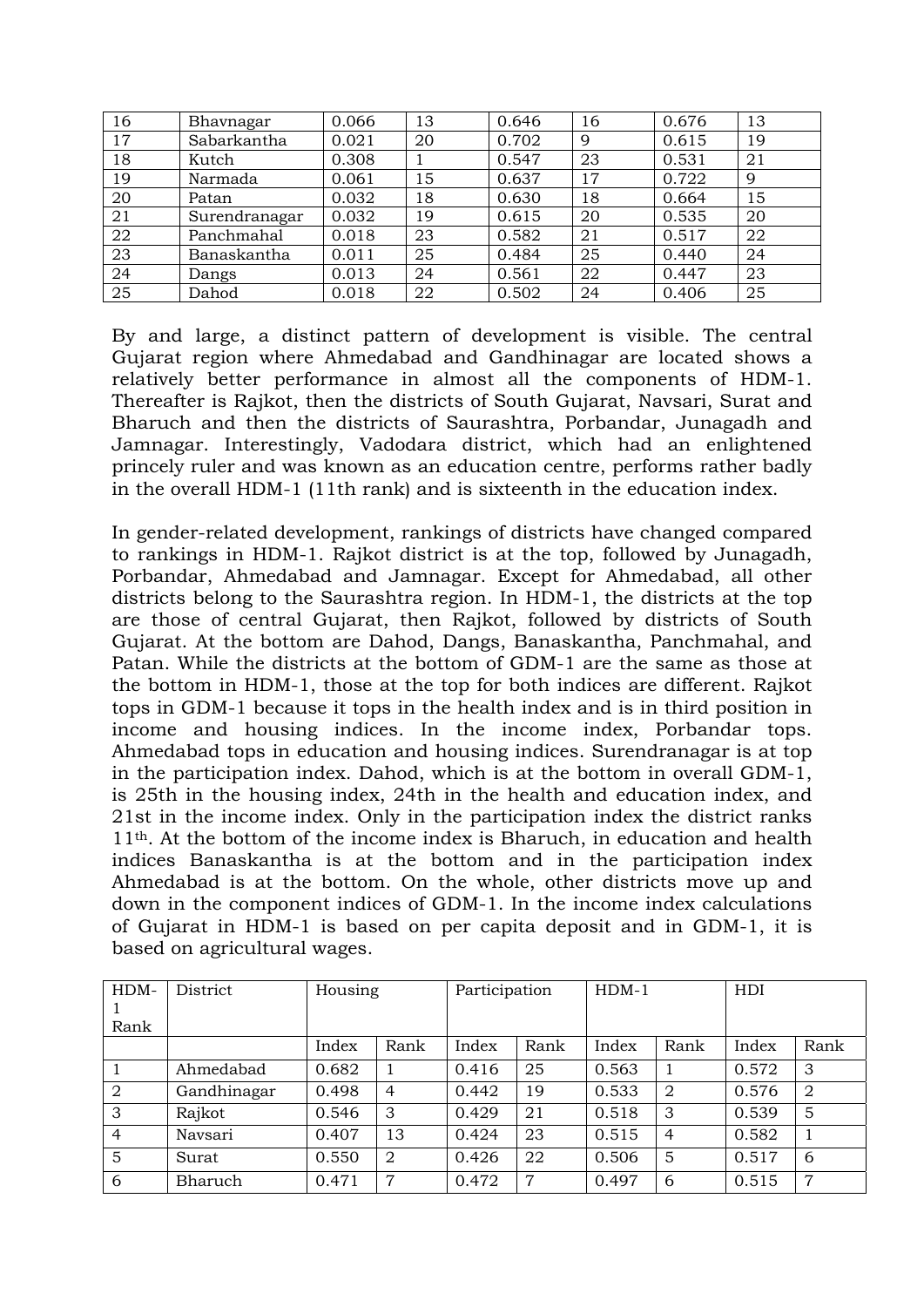| $\overline{7}$ | Valsad        | 0.374 | 16 | 0.468 | 11             | 0.497 | $\overline{7}$ | 0.548 | $\overline{4}$ |
|----------------|---------------|-------|----|-------|----------------|-------|----------------|-------|----------------|
| 8              | Porbandar     | 0.464 | 8  | 0.472 | 8              | 0.489 | 8              | 0.503 | 9              |
| 9              | Junagadh      | 0.484 | 6  | 0.445 | 18             | 0.484 | 9              | 0.497 | 10             |
| 10             | Jamnagar      | 0.447 | 9  | 0.438 | 20             | 0.481 | 10             | 0.506 | 8              |
| 11             | Vadodara      | 0.487 | 5  | 0.454 | 15             | 0.476 | 11             | 0.479 | 13             |
| 12             | Kheda         | 0.420 | 10 | 0.481 | 5              | 0.470 | 12             | 0.483 | 12             |
| 13             | Anand         | 0.379 | 15 | 0.469 | 9              | 0.467 | 13             | 0.496 | 11             |
| 14             | Mehsana       | 0.397 | 14 | 0.496 | $\overline{4}$ | 0.454 | 14             | 0.459 | 18             |
| 15             | Amreli        | 0.414 | 11 | 0.465 | 13             | 0.454 | 15             | 0.464 | 15             |
| 16             | Bhavnagar     | 0.412 | 12 | 0.446 | 17             | 0.449 | 16             | 0.463 | 16             |
| 17             | Sabarkantha   | 0.291 | 19 | 0.526 | 1              | 0.431 | 17             | 0.446 | 19             |
| 18             | Kutch         | 0.296 | 18 | 0.467 | 12             | 0.430 | 18             | 0.462 | 17             |
| 19             | Narmada       | 0.184 | 21 | 0.508 | 2              | 0.422 | 19             | 0.473 | 14             |
| 20             | Patan         | 0.278 | 20 | 0.468 | 10             | 0.414 | 20             | 0.442 | 20             |
| 21             | Surendranagar | 0.357 | 17 | 0.499 | 3              | 0.408 | 21             | 0.394 | 21             |
| 22             | Panchmahal    | 0.150 | 23 | 0.461 | 14             | 0.346 | 22             | 0.372 | 22             |
| 23             | Banaskantha   | 0.169 | 22 | 0.473 | 6              | 0.316 | 23             | 0.312 | 24             |
| 24             | Dangs         | 0.050 | 24 | 0.422 | 24             | 0.299 | 24             | 0.340 | 23             |
| 25             | Dahod         | 0.028 | 25 | 0.448 | 16             | 0.280 | 25             | 0.309 | 25             |

In the education index, the ratio of values in GDM-1 to that in HDM-1 varies from 0.903 to 0.996, not much of gender inequality. In the health index however, the ratio of index value of female achievement to male achievement varies from 0.772 to 1.015. For Rajkot district, which tops in GDM-1, the ratio of female to male achievement in education is 0.994 and in health the ratio is 1.002. For Dahod, which is at the bottom in GDM-1, the ratios are 0.938 and 0.999 respectively. The districts that led in GDM-1 in 1991 were Porbandar, Rajkot, Navsari, Bharuch and Junagadh, quite a different set of districts compared to 2001. Districts at the bottom in 1991 were Banaskantha, Dahod, Panchmahals, Dangs and Patan, the same districts that are at the bottom in 2001. While there is quite a change in the ranks of top districts, at the bottom, there is hardly any change in the position between 1991 and 2001. The ranks of the districts in the GEI differ significantly from those of GDM-1. Rajkot, which was at the top in GDM-1 in 2001, is eighth in GEI. The districts at the top in GEI in 2001 are Bharuch, Dangs, Narmada, Gandhinagar and Navsari. Districts at the bottom are Banaskantha, Bhavnagar, Anand, Patan and Jamnagar. Ahmedabad, which is 4th in GDM-1, is 12th in GEI. Surat, another urbanized district, has lower gender inequality than Ahmedabad. Vadodara has much higher gender inequality than Surat and Ahmedabad.

The districts that are high on gender development but low on gender equality are Rajkot, Ahmedabad, Junagadh, Porbandar, Jamnagar, Amreli, Bhavnagar, Kheda and Anand. Most of these districts have large urban centres. Dangs, Panchmahal, Dahod, Narmada, Sabarkantha, Kutch, Valsad, Surendranagar, Gandhinagar and Navsari are districts that have high gender equality at low level of gender development. Many of these districts have a high proportion of tribal population. Gandhinagar and Navsari have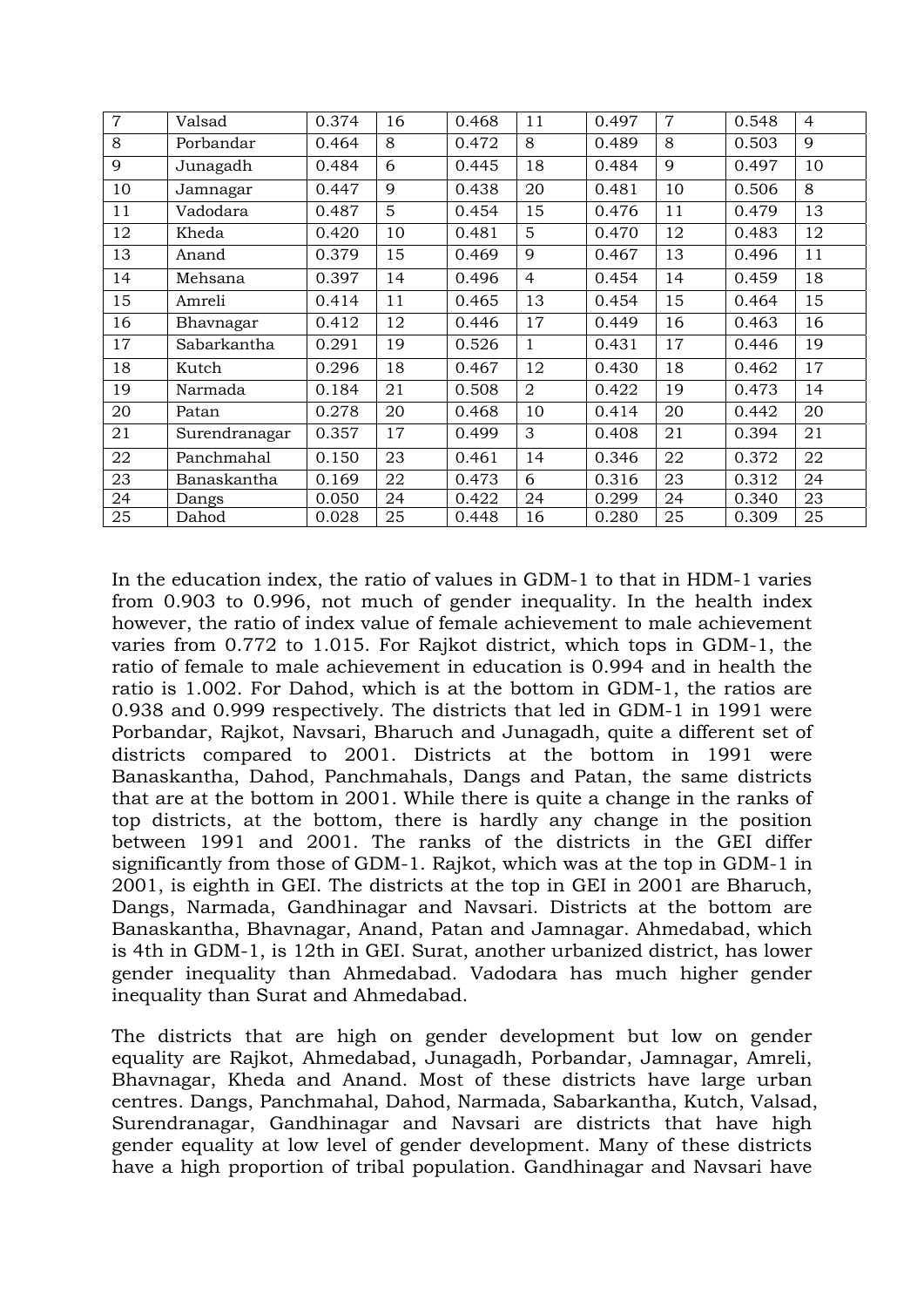high gender equality at somewhat high level of gender development but these two districts are not in the top five of gender development. In Patan, Banaskantha and Dahod gender inequality is high at low level of gender development while Jamnagar, Porbandar and Junagadh are districts which have high gender inequality at high level of gender development.

Districts that are at the top in macro capabilities (HDM-2) are Narmada, Gandhinagar, Surat, Bharuch and Mehsana in that order. Narmada district is at the top because of it tops in environment and patriarchy (no patriarchy) indices. It is 3rd in regional equality index and 8th in the basic services index. Gandhinagar, 2nd in HDM-2, tops the basic services index and is 2nd in the environment index.

Districts at the bottom in HDM-2 are Jamnagar, Junagadh, Kutch, Porbandar and Banaskantha, all of which are doing badly in the environment index. Jamnagar is at the bottom in basic services and regional equality indices, and Porbandar is at the bottom in the environment index. Gandhinagar, which is doing well in overall HDM-2, is at the bottom in the patriarchy index. The district ranking in HDM-1/ GDM-1 does not therefore tally with district ranking in HDM-2.

In the basic services index, Gandhinagar, Mehsana, Surat, Surendranagar and Ahmedabad are at the top while in the regional equality index, Dahod, Porbandar, Narmada, Bhavnagar and Surendranagar lead. The urbanized districts are in the bottom half of this index. Districts with best performance in the patriarchy index (no patriarchy) are Narmada, Valsad, Kutch, Dangs, and Navsari; all except one (Kutch) are either fully tribal districts or have high proportion of tribal population. Some of these districts are doing well in GEI.

Districts that are not doing well in the basic services index are Vadodara, Bhavnagar, Dangs, and Panchmahals. Districts that have high regional disparity are Mehsana, Kheda, Anand, and Navsari. Districts where patriarchy is strong are Anand, Mehsana, Kheda, and Patan. Only a few districts show consistent performance. For example, Gandhinagar tops all the indices except that of patriarchy (non-patriarchy). The ranking of districts in HDM-1 in 1991 and 2001 remains same for 10 of the 25 districts. In the remaining 8 districts, the ranking has changed by one or two positions.

Districts whose position has worsened in 2001 compared to 1991 are Narmada, Kutch, Vadodara, Valsad, Surat, Dangs and Dahod in that order. Districts whose position has improved in 2001 compared to 1991 are Junagadh, Rajkot, Amreli, Porbandar, Mehsana, Anand, Banaskantha and Sabar-kantha. In both sets of districts, there are districts which are in the top half and districts in the bottom half of the ranking. Hence, there does not emerge any pattern out of the HDM-1 index at the district level, either across regions or at temporal level.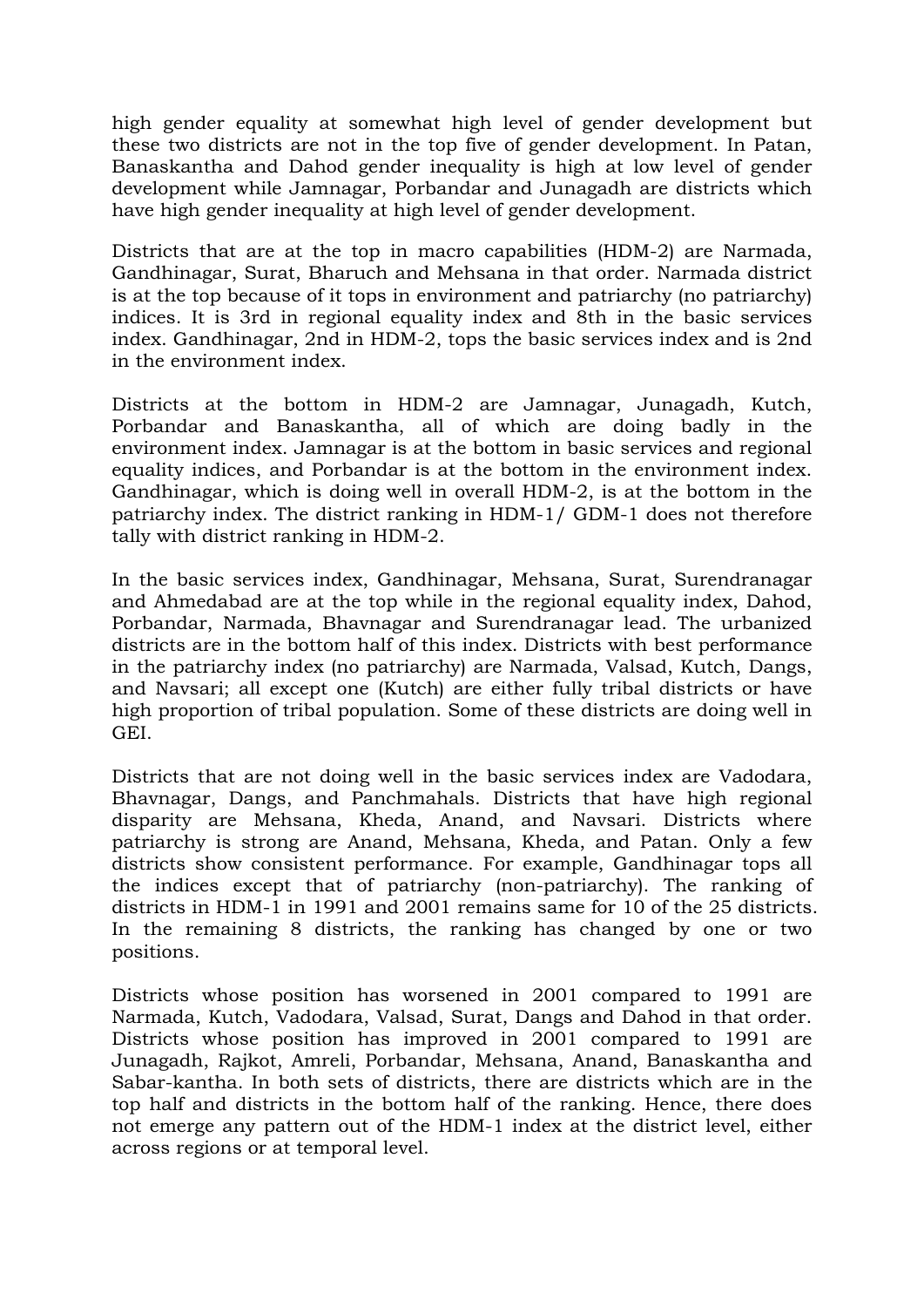GDM-1 also shows a similar pattern. The movement of districts in ranking is quite large. Except for three districts, all have either moved up or down. There is no pattern in their movement. The changes in ranking in GDM-1 are much larger than the changes in ranking in HDM-1 in the 1990s. Bharuch district has moved down by 12 ranks, Narmada has moved down by 11 ranks, Kheda has improved by 9 ranks, and Anand and Jamnagar have improved by 7 ranks.

The performance of Gujarat with respect to public expenditure ratio (PER) has been less than satisfactory with the ratio increasing from 18.23 in 1974- 75 to 22.18 in 1990-91, moving from better than the national average to worse than the national average. The state's relative position has declined over the years, from being at the top in 1974-75 to going down to the 10th place among the major states in India in 1990-91. In 1990-91, about eight states met the target of 25.00. In the post-reforms period, these ratios do not show any radical improvement. PER shows wide year-to-year fluctuations and a long term increasing trend from 22.18 in 1990-91 to 62.78 in 2001-02. In two years, 2000-01 and 2001-02, the ratio exceeded 25 per cent.

On account of social priority ratio Gujarat's performance has been slightly better than that of the country, the value increasing from 31.26 in 1974-75 to 38.79 in 1990-91. The rank has improved from 11th position in 1974-75 to 7th in 1990- 91 among the 15 major states. In post reform period SPR shows an increasing trend up to 1996-97. In fact, the ratio reached the norm of 50.00 in 1996-97. Since then, the ratio has declined sharply to 46.95 in 1997-98.

On Human Expenditure ratio Gujarat shows much less improvement than at national level, with the ratio moving up from 1.91 to just 2.70, a 42 per cent improvement, and its rank moves down from 4th in 1974-75 to 10th in 1990-91. In 2000-01, the ratio moved to 3.39 and

then plunged to 2.05 in 2001-02.

In post reform periods the social allocation ratio declined from 31.70 in 1990-91 to 13.02 in 2001-02. The ratio remained at around 30 per cent till 1999- 00, and since then there is a very rapid decline.

#### Gender and Gender Violence:

The sex ratios Gujarat's was even worse, 921 in 2001. The sex ratio has declined drastically by 15 points between 1991 and 2001. In 1952 the sex ratio increased to 952, after which there has been a constant decline in sex ratio in state. In Gujarat, there has been a constant decline from 1981 onwards. Only three states – Gujarat, Haryana, and Maharashtra – have observed a fall in the overall sex ratio during 1991-2001. Gujarat's position among 15 states fell from 7th in 1981 to 10th in 2001.

All but eight (Dangs, Dahod, Vadodara, Panchmahals, Kheda, Anand, Amreli and Junagadh) of the 25 districts of the state have experienced a decline in the sex ratio during 1981-2001 and all but seven districts have experienced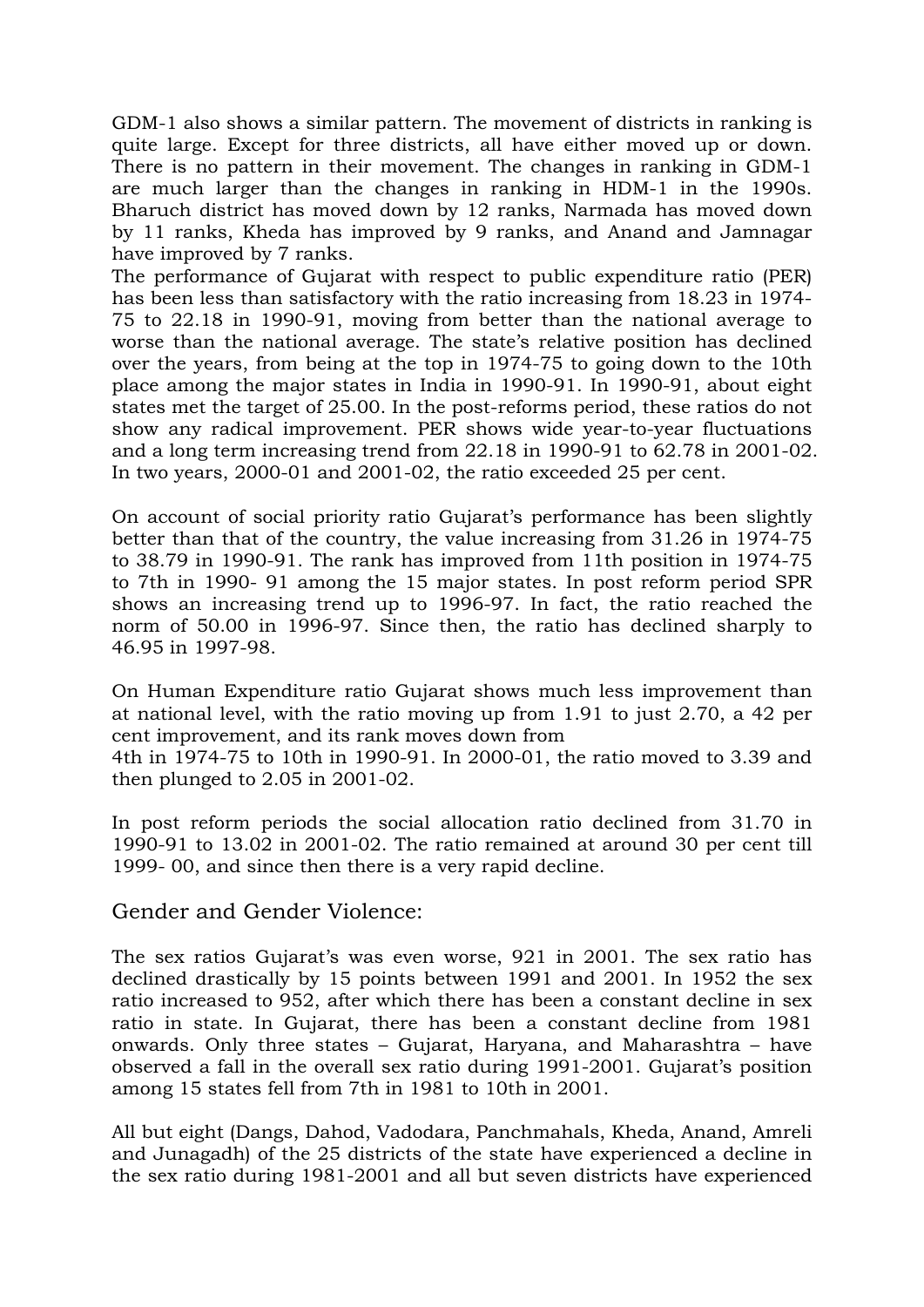a decline during 1991-2001. The seven districts that have not experienced a decline during 1991-01 are Amreli, Dangs, Dahod, Narmada, Panchmahals, Surendranagar, and Vadodara. Districts with a relatively high sex ratio in 2001 are: Amreli, Dangs, Dahod, Junagadh, Navsari, Narmada, Sabarkantha, Porbandar and Panchmahals. These are either dominated by tribals or with substantial population of tribals or are districts in Saurashtra. Expectedly, districts with urban centres such as Surat, Ahmedabad, Anand, Vadodara, and Valsad have the lowest overall sex ratio in 2001.

In Gujarat the child sex ratio in 2001 was 878. Gujarat is third from the bottom among 15 states in India, with regard to the juvenile sex ratio in 2001. Its position in 1991 was also not good and was 5th from the bottom. The juvenile sex ratio has declined by a staggering 50 points from 928 in 1991 to 878 in 2001. States ranked below Gujarat are Punjab (793) and Haryana (820).

In most districts in 2001, the juvenile sex ratio was lower than the overall sex ratio. The exceptions are Narmada, Surat and Valsad. In Surat, the juvenile sex ratio is higher than the overall sex ratio because the overall sex ratio is influenced by single male migrants to Surat city. The important concern is that the juvenile sex ratio in all other districts are lower than the overall sex ratio, when in an urbanized state as Gujarat, it should have been higher.

Mehsana had the lowest juvenile sex ratio in 2001 (798), followed by Ahmedabad (814) and Gandhinagar (816), all three being prosperous and highly urbanized districts. 14 districts have the juvenile sex ratio less than 900. In general, relatively prosperous districts have lower juvenile sex ratio than backward districts.

Four districts of Gujarat figure in the bottom 10 per cent of 573 districts in India in the 2001 census (excluding the union territories) with respect to the juvenile sex ratio. These are: Mehsana (798), Ahmedabad (814), Gandhinagar (816), and Rajkot (844). Of the 57 districts with the lowest juvenile sex ratio in India, 34 belong to Punjab and Haryana. Mehsana district is at 16th position from the bottom and 15 districts figure in the bottom 20 per cent districts. That is, more than half the districts of the state are in the last two deciles (bottom 20 per cent) at the India level as far as the juvenile sex ratio is concerned.

Talukas with the lowest juvenile sex ratio are Unjha (734), Mansa (766), Visnagar (770), Mehsana (772), and Prantij (781). These are mostly in central Gujarat. Talukas with the lowest overall sex ratio are all where there are either industrial estates or have economic activities likely to employ single male migrants. These talukas are Alang (225), Kadodara (464), Un (543), Sachin (612), and Dungra (613).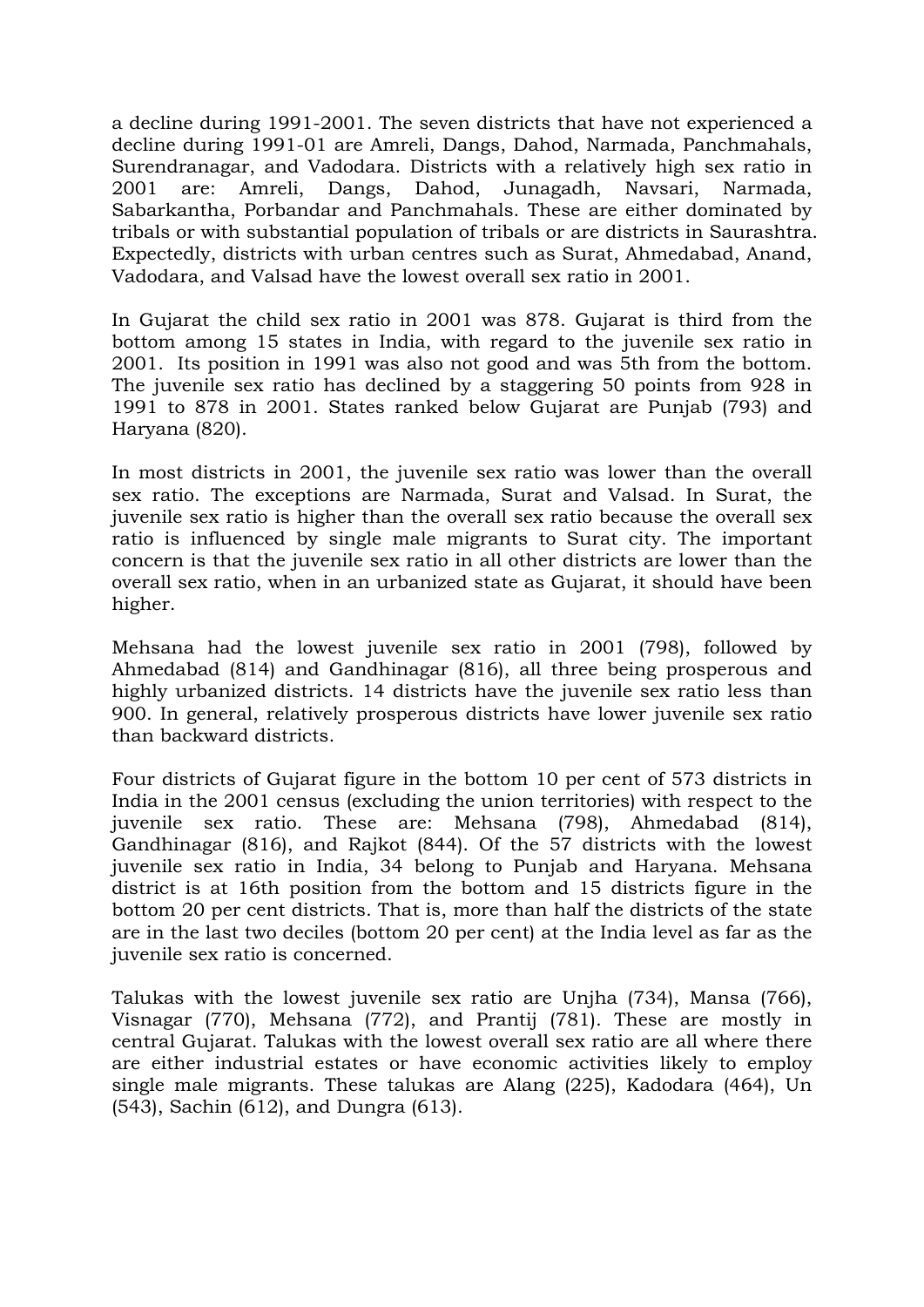The low sex ratio for 0-6 years age group suggests significant discrimination against the girl child in the state. Perhaps the low juvenile ratio is an outcome of social beliefs and practices of dowry in some social groups.

The mortality rate in the age group 3-5 years was higher among females (104) as compared to males (97) in Gujarat in 1991. District-wise child mortality figures show that under five years mortality was higher in Mehsana, Kheda, Banaskantha, Dangs, Panchmahals, Sabarkantha, and Gandhinagar. Of these, female mortality is much higher than male mortality in two districts, Banaskantha and Mehsana.

In the case of mortality for below 1 year child, in the districts of Banaskantha, Mehsana, Kheda and Vadodara, the female IMR was much higher than the male IMR. This suggests that in these districts, there is very high discrimination against female infants as well as female children.

Among 15 large states in India, Gujarat came in 8th position with regards to the age of marriage in the age group 10-14 years. The lowest figure is observed in Kerala (0.54 per cent). The highest figure was in Rajasthan where 13.31 per cent of girls in this age group were married.

There are high inter-district variations with regard to child marriage in the state. The urbanized districts of Ahmedabad, Surat and Vadodara have reported zero incidences of marriages of girls in the age group 10-14 years. In the districts of Saurashtra and Kutch also, the proportion of married girls in this age is quite low. In the districts of north Gujarat, Banaskantha, Sabarkantha and Panchmahals and in the districts of central Gujarat such as Mehsana, Gandhinagar, and Kheda, the proportion of married girls in this age group is quite high. The highest incidence is in Kheda district (5.50 percent) followed by Gandhinagar (5.10 per cent) and Mehsana (3.90 per cent). Among the social groups Child marriage and dowry both are most prevalent with Patels.

Of the currently married females, 27.15 per cent were married before the age of 18 years, the legal marriage age. This percentage is 24.00 for rural areas and 16.03 for urban areas. (Registrar General and Census Commissioner, India 1998a). This shows that quite a high proportion of girls in the state are married before the legal minimum age, particularly in rural areas. The overall proportion of under-age marriages of girls in Gujarat is high because of Mehsana, Gandhinagar, and Kheda districts where the proportion of underage married women is very high. In Mehsana, almost two-fifths of women were married before the age of 18 years. NFHS-2 data gives the average age at marriage of females in Gujarat to be 20.2 in 1998-99. For rural areas, the state is sixth, but for the urban areas it is tenth.

The reproductive span of 8.1 years for women in Gujarat is much lower than the all-India average of 9.9 years. The shortest span is found in Kerala (6.8 years), followed by Punjab (7.6). In births in medical institution the state is 6th and in births assisted by trained professionals, the state is 7th among 15 large states in India.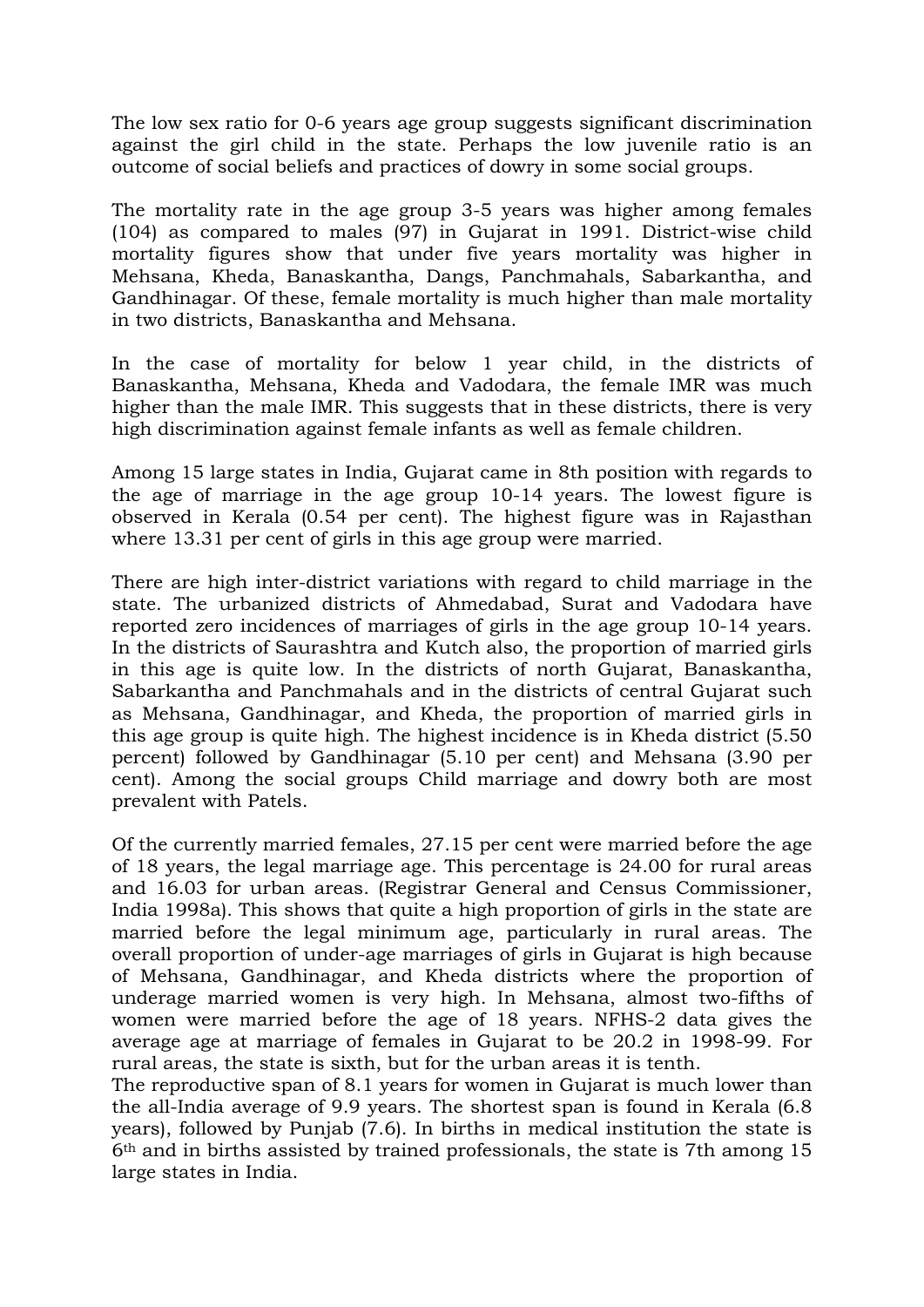Till March 2003, 32,613 women's SHGs were formed in the state or 36.72 per cent of all SHGs. Surat, Panchmahals and Dahod districts have more than 7,000 SHGs. Districts having high proportion of women's SHG groups are Dangs (91.89 per cent), Rajkot (80.51 per cent), Navsari (70.62 per cent), Junagadh (53.10 per cent) and Valsad (52.32 per cent). Rajkot district has a very high proportion of women's SHGs due to Mahila Samakhya programmes success in the districts.

Women's representation in the state legislative assembly is also dismal. Twelve (6.59 per cent) of the 182 members of the legislative assembly (2002) are women. This is an improvement from the previous legislative assembly (1998 election) when there were only four (2.19 per cent) women in the legislative assembly.

There are 41,180 women in village panchayats, 4,435 women sarpanches, 1,312 women taluka panchayat members, 8 women district panchayat presidents, and 77 women taluka panchayat presidents (Unnati 2000).

In Gujarat, the actual expenditure (AE) for women specific schemes in 2001- 02 was Rs. 27,778.29 lakh, just 0.89 per cent of the actual expenditure, although in budgeted estimates (BE), the total allocation for all women specific schemes was Rs. 29,447.30 lakh, that formed 1.26 per cent of BE in 2000-01. In the subsequent year, 2001-02, the allocation in BE to womenspecific schemes was Rs. 26,701.75 lakh, which was less by 9.32 per cent compared to 2000-01 but the actual allocation to women-specific schemes was just 0.79 per cent of the total budget. There was a decline of 45.97 per cent in AE on women specific schemes in 2001-02 as compared to 2000-01.

As a proportion of the social sector, allocation to women-specific schemes is also low, 4.22 per cent in 2000-01 and 1.97 per cent in year 2001-02. AE came down from 3.17 per cent in 2000-01 to 1.75 per cent in 2001-02. Unlike women-specific schemes, allocation for pro-women schemes has increased in BE from Rs. 345,689.88 lakh in 2000-01 to Rs. 382,094.57 lakh in 2001-02. AE on pro women schemes in 2001-02 was less by 24.13 per cent than in 2000-01. AE in 2001-02 was Rs. 268,764.09 lakh, which is much less than the AE of Rs. 354,255.73 lakh in the year 2000-01.

As a proportion of the total budget, allocation on pro-women schemes (BE) in 2000-01 was 14.76 per cent, which went down to 11.31 per cent in 2001- 02 in spite of increase in monetary terms. In 2000-01, AE on these schemes formed only 11.37 percent of the total budgetary expenditure and went down to 6.22 per cent in 2001-02.

Based on crime data available with police records Gujarat ranks 9th regarding crime in state. But, compared to the proportionate share of Gujarat's population in the total population of India, the share is higher in comparison to other major states in India.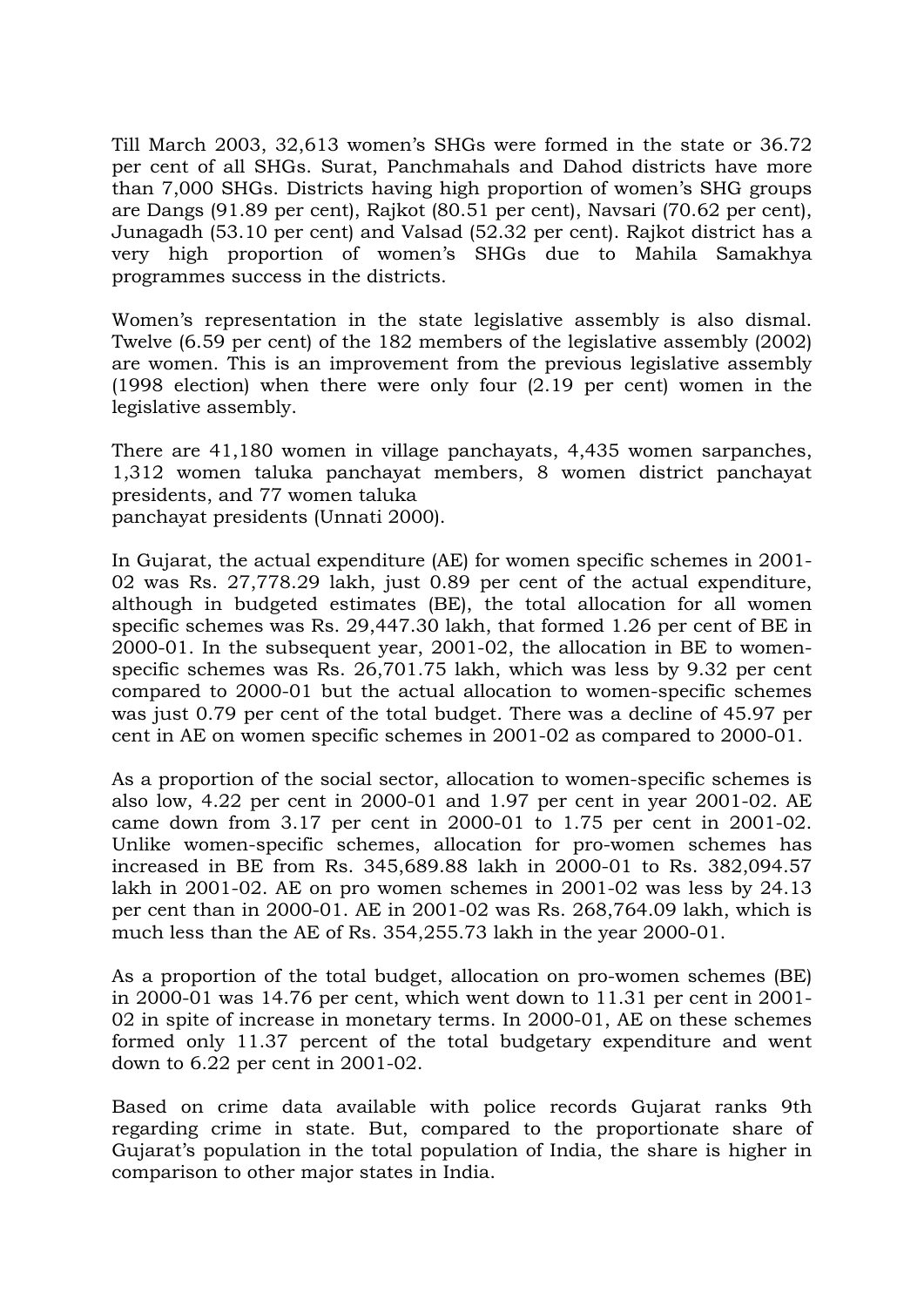Gujarat stands 2nd with respect to importing of girls, with a share of 20.4 per cent. Maharashtra tops with 24.6 per cent. With respect to cases registered on indecent representation of women, Gujarat stands 3rd after Bihar and Karnataka with a share of 11.6 per cent.

|                               | Gujarat                                                              |       |                  |      |       |  |  |  |  |  |  |
|-------------------------------|----------------------------------------------------------------------|-------|------------------|------|-------|--|--|--|--|--|--|
| % of adult female untraced to | % of children untraced to those                                      |       |                  |      |       |  |  |  |  |  |  |
|                               | those reported missing                                               |       | reported missing |      |       |  |  |  |  |  |  |
| 1999                          | 2000                                                                 | 2001  | 1999             | 2000 | 2001  |  |  |  |  |  |  |
| 13.26                         | 13.9                                                                 | 19.20 | 10.9             | 12.8 | 14.58 |  |  |  |  |  |  |
|                               | Source: Trafficking in Women and Children in India: NHRC Report 2005 |       |                  |      |       |  |  |  |  |  |  |

The above data from NHRC report about the number of missing women and children and untraced women and children for three years 1999, 2000 and 2001 show that the number of untraced women and had been continuously on rise in the state.

|                   | Missing women and children in Gujarat-NHRC Report 2005 |        |        |             |               |            |  |  |  |  |  |  |
|-------------------|--------------------------------------------------------|--------|--------|-------------|---------------|------------|--|--|--|--|--|--|
| Reported          | Missing                                                | 1996   | 2001   | Total for 6 | Yearly        | 2001       |  |  |  |  |  |  |
| Persons           |                                                        |        |        | years       | average for 6 | over       |  |  |  |  |  |  |
|                   |                                                        |        |        |             | years         | 1996       |  |  |  |  |  |  |
| Female            | adults                                                 | 622    | 1104   | 5590        | 932           | $77%(+)$   |  |  |  |  |  |  |
| Gujarat           |                                                        |        |        |             |               |            |  |  |  |  |  |  |
| Female            | adults                                                 | 20,494 | 24,034 | 1,34,870    | 22,480        | $17%(+)$   |  |  |  |  |  |  |
| India             |                                                        |        |        |             |               |            |  |  |  |  |  |  |
| Female            | adults                                                 | 67     | 212    | 820         | 137           | 216%       |  |  |  |  |  |  |
| continue          | to                                                     |        |        |             |               | $(+)$      |  |  |  |  |  |  |
| remain            | missing                                                |        |        |             |               |            |  |  |  |  |  |  |
| Gujarat           |                                                        |        |        |             |               |            |  |  |  |  |  |  |
| Female            | adults                                                 | 4,627  | 6,181  | 32, 935     | 5,452         | $34%(+)$   |  |  |  |  |  |  |
| continue          | to                                                     |        |        |             |               |            |  |  |  |  |  |  |
| remain            | missing                                                |        |        |             |               |            |  |  |  |  |  |  |
| India             |                                                        |        |        |             |               |            |  |  |  |  |  |  |
| ChildrenGujarat   |                                                        | 1333   | 1639   | 9743        | 1624          | $23%(+)$   |  |  |  |  |  |  |
| Children India    |                                                        | 41,410 | 46,347 | 2,66,847    | 44,476        | $12\%$ (+) |  |  |  |  |  |  |
| Children continue |                                                        | 133    | 239    | 1145        | 191           | $80\%$ (+) |  |  |  |  |  |  |
| to remain missing |                                                        |        |        |             |               |            |  |  |  |  |  |  |
| Gujarat           |                                                        |        |        |             |               |            |  |  |  |  |  |  |
| Children continue |                                                        | 10,406 | 10,589 | 66,024      | 11,008        | $2\%$ (+)  |  |  |  |  |  |  |
| to remain missing |                                                        |        |        |             |               |            |  |  |  |  |  |  |
| India             |                                                        |        |        |             |               |            |  |  |  |  |  |  |

Source: Trafficking in Women and Children in India: NHRC Report 2005

There has been an increase in the number of missing women over the years in Gujarat between 1996 -2001. The rise in terms of percent in 2001 over 1996 was 77 percent. And the rise in case of untraced women was 216percent. Similarly in case of the children the rise in missing cases was of 23 percent in state while those remained untraced the rise was of 2 percent.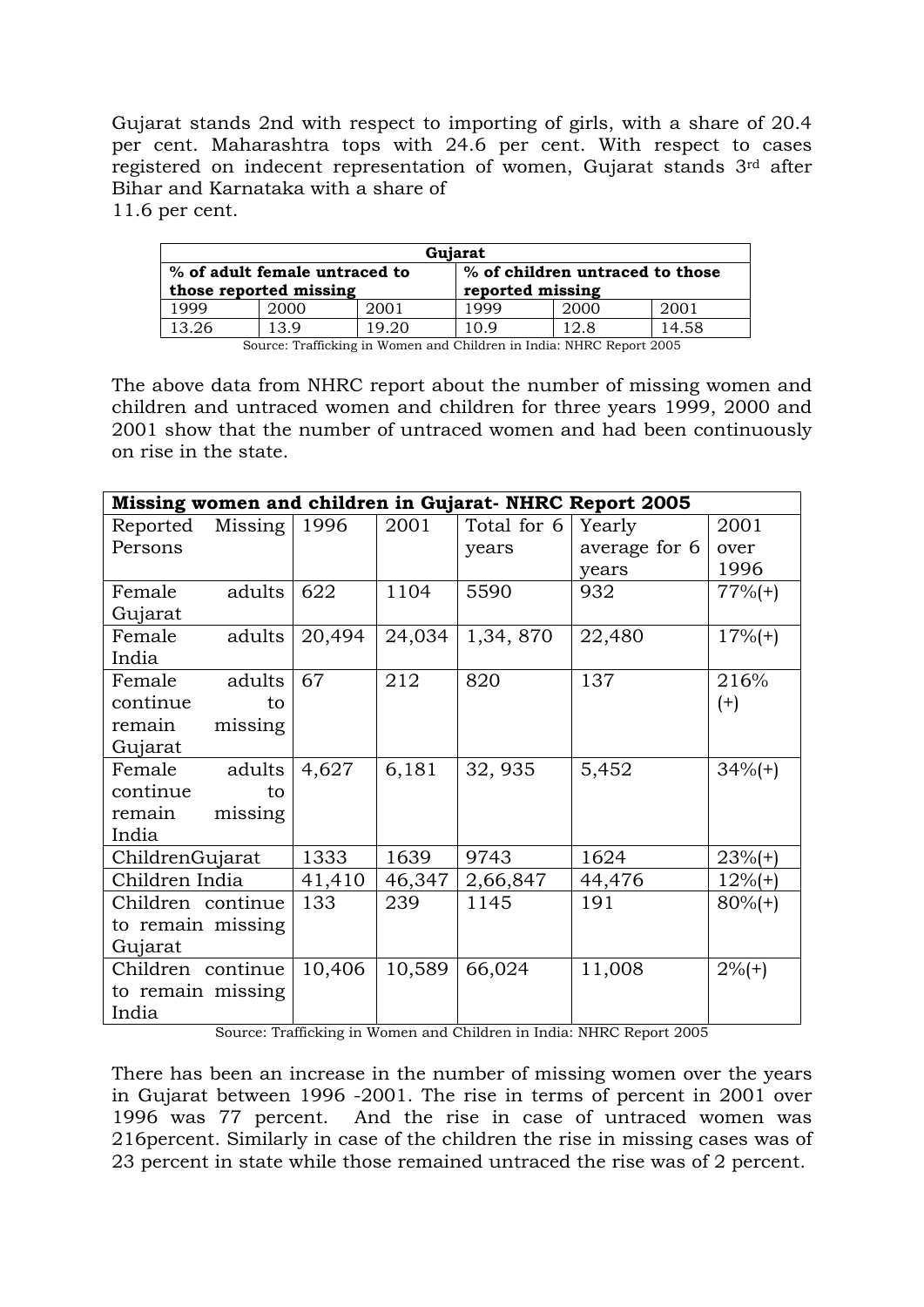|                  | District - wise Crime against Women (Number of reported cases per Lakh population) |      |             |      |                    |      |                |       |  |  |  |  |  |
|------------------|------------------------------------------------------------------------------------|------|-------------|------|--------------------|------|----------------|-------|--|--|--|--|--|
|                  | <b>Rape Cases</b>                                                                  |      | Molestation |      | <b>Eve-Teasing</b> |      | <b>Torture</b> |       |  |  |  |  |  |
| <b>Districts</b> | 2001                                                                               | 2002 | 2001        | 2002 | 2001               | 2002 | 2001           | 2002  |  |  |  |  |  |
| Ahmedabad        | 0.29                                                                               | 0.30 | 1.34        | 0.89 | 0.45               | 0.30 | 10.33          | 7.85  |  |  |  |  |  |
| Gandhinagar      | 0.30                                                                               | 0.51 | 2.85        | 1.10 | 0.60               | 0.37 | 8.02           | 8.07  |  |  |  |  |  |
| Rajkot           | 0.97                                                                               | 0.81 | 2.49        | 2.83 | 0.62               | 0.81 | 14.31          | 12.69 |  |  |  |  |  |
| Navsari          | 0.08                                                                               | 0.32 | 0.24        | 0.00 | 0.00               | 0.00 | 0.16           | 0.56  |  |  |  |  |  |
| Surat            | 0.44                                                                               | 0.39 | 0.44        | 0.67 | 0.04               | 0.13 | 2.88           | 2.16  |  |  |  |  |  |
| Bharuch          | 0.29                                                                               | 0.29 | 1.46        | 1.72 | 0.00               | 0.00 | 2.12           | 2.65  |  |  |  |  |  |
| Valsad           | 0.64                                                                               | 0.21 | 0.71        | 0.83 | 0.00               | 0.00 | 3.54           | 2.21  |  |  |  |  |  |
| Porbandar        | 0.75                                                                               | 0.93 | 2.44        | 2.96 | 0.38               | 0.37 | 11.64          | 11.49 |  |  |  |  |  |
| Junagarh         | 0.57                                                                               | 0.44 | 1.76        | 1.45 | 0.29               | 0.60 | 14.29          | 14.51 |  |  |  |  |  |
| Jamnagar         | 1.10                                                                               | 1.36 | 0.99        | 0.98 | 0.11               | 0.22 | 8.98           | 9.33  |  |  |  |  |  |
| Vadodara         | 0.41                                                                               | 0.54 | 1.43        | 1.03 | 0.27               | 0.11 | 3.46           | 2.51  |  |  |  |  |  |
| Kheda            | 0.40                                                                               | 0.29 | 2.17        | 2.05 | 0.00               | 0.05 | 5.63           | 4.39  |  |  |  |  |  |
| Anand            | 0.27                                                                               | 0.37 | 1.35        | 0.96 | 0.11               | 0.11 | 5.33           | 4.58  |  |  |  |  |  |
| Mehsana          | 0.22                                                                               | 0.70 | 2.78        | 2.37 | 0.11               | 0.00 | 9.41           | 8.55  |  |  |  |  |  |
| Amreli           | 0.29                                                                               | 0.36 | 1.72        | 1.28 | 0.50               | 0.36 | 6.17           | 5.71  |  |  |  |  |  |
| Bhavnagar        | 0.36                                                                               | 0.44 | 1.34        | 1.91 | 0.04               | 0.16 | 4.78           | 3.98  |  |  |  |  |  |
| Sabarkantha      | 0.53                                                                               | 0.52 | 2.74        | 3.02 | 0.05               | 0.14 | 5.71           | 4.86  |  |  |  |  |  |
| Kahchh           | 0.13                                                                               | 0.19 | 1.64        | 1.80 | 0.07               | 0.00 | 10.16          | 10.09 |  |  |  |  |  |
| Narmada          | 1.36                                                                               | 1.34 | 0.97        | 0.77 | 0.00               | 0.00 | 1.36           | 1.34  |  |  |  |  |  |
| Patan            | 0.51                                                                               | 0.50 | 2.03        | 2.00 | 0.00               | 0.00 | 5.67           | 6.10  |  |  |  |  |  |
| Surendranagar    | 0.66                                                                               | 0.84 | 3.17        | 2.45 | 0.20               | 0.13 | 3.89           | 4.00  |  |  |  |  |  |
| Panchmahals      | 0.30                                                                               | 0.39 | 1.63        | 1.55 | 0.05               | 0.05 | 2.42           | 2.42  |  |  |  |  |  |
| Banaskantha      | 0.68                                                                               | 0.59 | 2.00        | 2.26 | 0.00               | 0.00 | 4.95           | 4.10  |  |  |  |  |  |
| Dangs            | 2.16                                                                               | 2.61 | 2.14        | 1.04 | 0.00               | 0.00 | 5.36           | 9.39  |  |  |  |  |  |
| Dahod            | 0.43                                                                               | 0.83 | 1.16        | 1.13 | 0.00               | 0.00 | 0.61           | 0.42  |  |  |  |  |  |
| Gujarat          | 0.49                                                                               | 0.53 | 1.66        | 1.54 | 0.19               | 0.19 | 6.59           | 5.82  |  |  |  |  |  |

| District - wise Crime against Women (Number of reported cases per Lakh population) |      |                    |             |      |                   |      |         |      |  |  |  |
|------------------------------------------------------------------------------------|------|--------------------|-------------|------|-------------------|------|---------|------|--|--|--|
|                                                                                    |      | <b>Dowry Death</b> | Abetment to |      | <b>Attempt to</b> |      | Suicide |      |  |  |  |
|                                                                                    |      |                    | Suicide     |      | Suicide           |      |         |      |  |  |  |
|                                                                                    | 2001 | 2002               | 2001        | 2002 | 2001              | 2002 | 2001    | 2002 |  |  |  |
| Ahmedabad                                                                          | 0.12 | 0.13               | 1.07        | 0.87 | 1.07              | 0.87 | 0.77    | 0.57 |  |  |  |
| Gandhinagar                                                                        | 0.07 | 0.07               | 0.67        | 1.03 | 0.67              | 1.03 | 0.00    | 0.00 |  |  |  |
| Rajkot                                                                             | 0.19 | 0.23               | 1.91        | 2.06 | 1.91              | 2.06 | 0.27    | 0.12 |  |  |  |
| Navsari                                                                            | 0.00 | 0.00               | 0.00        | 0.00 | 0.00              | 0.00 | 0.00    | 0.00 |  |  |  |
| Surat                                                                              | 0.10 | 0.04               | 0.58        | 0.46 | 0.58              | 0.46 | 0.02    | 0.04 |  |  |  |
| Bharuch                                                                            | 0.07 | 0.07               | 0.51        | 0.29 | 0.51              | 0.29 | 1.02    | 0.29 |  |  |  |
| Valsad                                                                             | 0.00 | 0.00               | 0.57        | 0.35 | 0.57              | 0.35 | 0.00    | 0.00 |  |  |  |
| Porbandar                                                                          | 0.00 | 0.19               | 1.31        | 1.11 | 1.31              | 1.11 | 2.44    | 2.04 |  |  |  |
| Junagarh                                                                           | 0.25 | 0.04               | 0.98        | 0.64 | 0.98              | 0.64 | 0.08    | 0.00 |  |  |  |
| Jamnagar                                                                           | 0.11 | 0.00               | 1.82        | 1.52 | 1.82              | 1.52 | 1.16    | 0.76 |  |  |  |
| Vadodara                                                                           | 0.00 | 0.00               | 0.74        | 0.78 | 0.74              | 0.78 | 0.56    | 0.30 |  |  |  |
| Kheda                                                                              | 0.00 | 0.00               | 0.94        | 0.78 | 0.94              | 0.78 | 0.15    | 0.15 |  |  |  |
| Anand                                                                              | 0.00 | 0.00               | 0.86        | 0.74 | 0.86              | 0.74 | 0.59    | 0.27 |  |  |  |
| Mehsana                                                                            | 0.11 | 0.00               | 1.25        | 1.18 | 1.25              | 1.18 | 0.11    | 0.22 |  |  |  |
| Amreli                                                                             | 0.07 | 0.50               | 1.36        | 0.86 | 1.36              | 0.86 | 0.29    | 0.21 |  |  |  |
| Bhavnagar                                                                          | 0.28 | 0.28               | 1.30        | 0.44 | 1.30              | 0.44 | 0.12    | 0.00 |  |  |  |
| Sabarkantha                                                                        | 0.00 | 0.00               | 1.34        | 1.60 | 1.34              | 1.60 | 0.00    | 0.05 |  |  |  |
| Kahchh                                                                             | 0.13 | 0.13               | 1.38        | 0.90 | 1.38              | 0.90 | 0.00    | 0.00 |  |  |  |
| Narmada                                                                            | 0.00 | 0.19               | 0.19        | 0.77 | 0.19              | 0.77 | 0.00    | 0.19 |  |  |  |
| Patan                                                                              | 0.00 | 0.00               | 0.59        | 0.58 | 0.59              | 0.58 | 0.34    | 0.50 |  |  |  |
| Surendranagar                                                                      | 0.07 | 0.26               | 1.19        | 1.29 | 1.19              | 1.29 | 0.00    | 0.00 |  |  |  |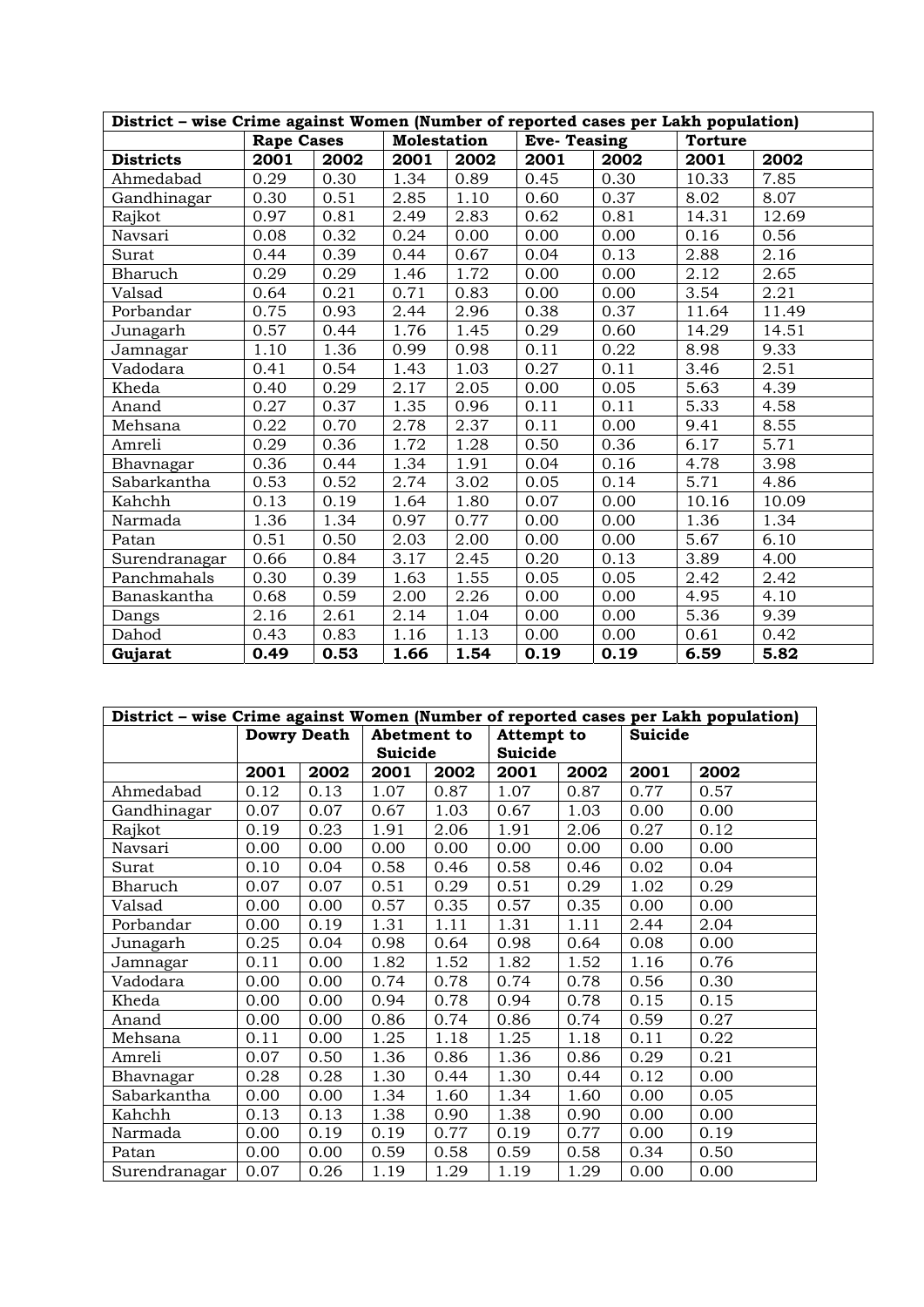| Panchmahals | 0.00 | 0.00 | 0.79 | 0.92 | 0.79 | 0.92 | 0.00 | 0.00 |
|-------------|------|------|------|------|------|------|------|------|
| Banaskantha | 0.12 | 0.00 | 0.76 | 0.47 | 0.76 | 0.47 | 0.00 | 0.00 |
| Dangs       | 0.00 | 0.00 | .07  | 2.09 | 1.07 | 2.09 | 0.00 | 0.00 |
| Dahod       | 0.00 | 0.00 | 0.43 | 0.83 | 0.43 | 0.83 | 0.00 | 0.00 |
| Gujarat     | 0.09 | 0.08 | 0.98 | 0.88 | 0.98 | 0.88 | 0.31 | 0.21 |
|             |      |      |      |      |      |      |      |      |

| District - wise Crime against Women (Number of reported cases per Lakh population) |         |      |          |      |            |      |            |      |       |      |
|------------------------------------------------------------------------------------|---------|------|----------|------|------------|------|------------|------|-------|------|
|                                                                                    | Suicide |      | Child    |      | Kidnapping |      | Attempt to |      | Other |      |
|                                                                                    |         |      | Marriage |      |            |      | Murder     |      |       |      |
|                                                                                    | 2001    | 2002 | 2001     | 2002 | 2001       | 2002 | 2001       | 2002 | 2001  | 2002 |
| Ahmedabad                                                                          | 3.24    | 2.88 | 0.00     | 0.08 | 1.98       | 1.75 | 0.10       | 0.13 | 0.72  | 1.04 |
| Gandhinagar                                                                        | 2.10    | 1.39 | 0.00     | 0.00 | 0.82       | 1.39 | 0.22       | 0.15 | 0.15  | 0.22 |
| Rajkot                                                                             | 3.62    | 3.06 | 0.04     | 0.00 | 2.68       | 2.52 | 0.19       | 0.31 | 6.30  | 4.38 |
| Navsari                                                                            | 0.16    | 0.40 | 0.00     | 0.00 | 0.08       | 0.08 | 0.00       | 0.00 | 0.08  | 0.00 |
| Surat                                                                              | 4.16    | 3.58 | 0.02     | 0.00 | 0.94       | 0.89 | 0.10       | 0.15 | 0.20  | 0.29 |
| Bharuch                                                                            | 2.48    | 1.65 | 0.07     | 0.00 | 1.82       | 1.00 | 0.29       | 0.14 | 1.02  | 0.43 |
| Valsad                                                                             | 0.35    | 0.00 | 0.00     | 0.00 | 0.78       | 1.11 | 0.14       | 028  | 0.00  | 0.14 |
| Porbandar                                                                          | 8.45    | 7.41 | 0.00     | 0.00 | 0.94       | 1.11 | 0.00       | 0.19 | 0.75  | 0.74 |
| Junagarh                                                                           | 5.60    | 4.82 | 0.00     | 0.00 | 1.47       | 1.37 | 0.16       | 0.12 | 4.25  | 1.89 |
| Jamnagar                                                                           | 5.12    | 5.32 | 0.00     | 0.05 | 1.21       | 1.57 | 0.33       | 0.33 | 0.61  | 0.76 |
| Vadodara                                                                           | 3.43    | 2.91 | 0.00     | 0.00 | 1.43       | 1.56 | 0.33       | 0.16 | 0.60  | 0.57 |
| Kheda                                                                              | 1.93    | 1.12 | 0.00     | 0.00 | 1.04       | 0.88 | 0.00       | 0.00 | 0.05  | 0.00 |
| Anand                                                                              | 2.85    | 2.77 | 0.00     | 0.00 | 1.18       | 1.44 | 0.22       | 0.21 | 0.92  | 0.43 |
| Mehsana                                                                            | 2.29    | 2.10 | 0.00     | 0.00 | 2.61       | 1.88 | 0.05       | 0.16 | 0.49  | 0.38 |
| Amreli                                                                             | 7.46    | 5.92 | 0.07     | 0.56 | 2.15       | 1.36 | 0.07       | 0.21 | 6.24  | 3.92 |
| Bhavnagar                                                                          | 4.33    | 4.50 | 0.04     | 0.09 | 1.78       | 1.15 | 0.12       | 0.08 | 4.98  | 2.71 |
| Sabarkantha                                                                        | 2.21    | 1.51 | 0.05     | 0.06 | 1.06       | 1.37 | 0.14       | 0.24 | 0.77  | 0.05 |
| Kahchh                                                                             | 4.52    | 4.69 | 0.07     | 0.00 | 1.44       | 1.86 | 0.20       | 0.19 | 0.07  | 0.13 |
| Narmada                                                                            | 3.89    | 3.07 | 0.00     | 0.00 | 0.97       | 0.38 | 0.00       | 0.00 | 0.58  | 0.19 |
| Patan                                                                              | 2.79    | 1.42 | 0.08     | 0.00 | 1.44       | 1.75 | 0.00       | 0.08 | 0.51  | 0.67 |
| Surendranagar                                                                      | 4.69    | 4.58 | 0.00     | 0.00 | 1.58       | 1.55 | 0.00       | 0.00 | 0.13  | 0.13 |
| Panchmahals                                                                        | 1.63    | 0.48 | 0.00     | 0.00 | 2.12       | 1.02 | 0.25       | 0.05 | 0.64  | 0.29 |
| Banaskantha                                                                        | 1.76    | 1.91 | 0.00     | 0.00 | 1.08       | 1.33 | 0.20       | 0.1  | 0.04  | 0.16 |
| Dangs                                                                              | 3.75    | 4.70 | 0.00     | 0.00 | 1.07       | 5.74 | 1.61       | 0.52 | 0.54  | 1.04 |
| Dahod                                                                              | 0.68    | 1.13 | 0.00     | 0.00 | 0.61       | 0.36 | 0.00       | 0.12 | 1.28  | 0.66 |
| Gujarat                                                                            | 3.37    | 2.96 | 0.02     | 0.05 | 1.51       | 1.42 | 0.15       | 0.15 | 1.39  | 0.94 |
|                                                                                    |         |      |          |      |            |      |            |      |       |      |

# Trafficking:

State of Gujarat does not come among the high prevalence states for trafficking of women and children. But it is neither totally free from the vice. Thousands of women are engaged in commercial sex in Surat, Sabarkantha, Rajkot, Anand, Junagarh, Vadodara, Gandhidham, Ahmedabad, Dahod and areas along the highways especially Highway No 8. There are more than 800 women in the brothels of Surat alone. Around 76% of women in sex work in Gujarat operate independently and 23% operate in groups.

Also networks of call girl rackets run through various hotel and guesthouses keep on being exposed and reported. Surat is a port town and sailors and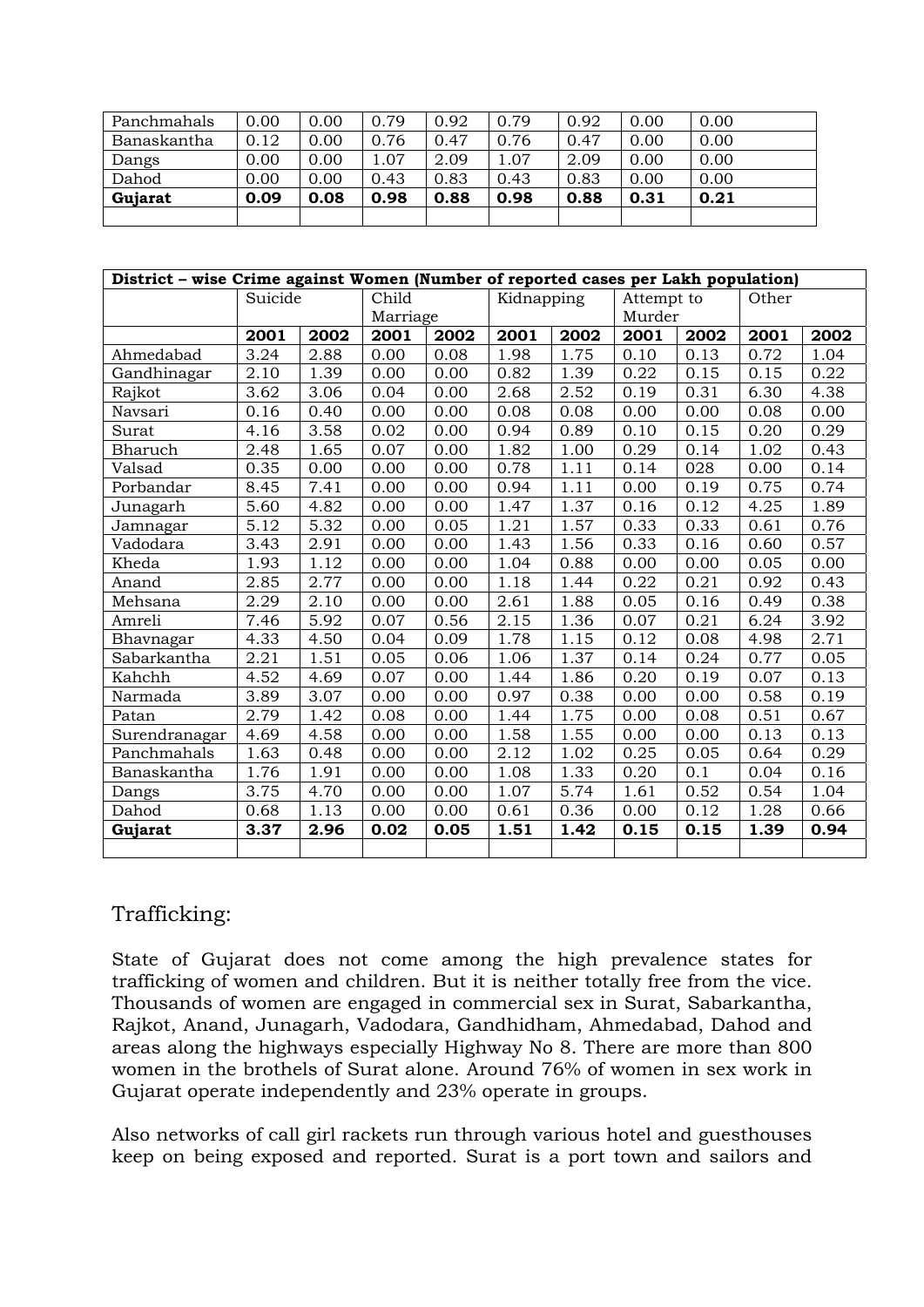traders from several countries congregate and engage themselves for fun and fare before embarking on another several months long sea journey.

| Number of Districts of origin and operation of sex workers Gujarat |                                     |                              |                                  |  |  |  |  |  |  |  |
|--------------------------------------------------------------------|-------------------------------------|------------------------------|----------------------------------|--|--|--|--|--|--|--|
| <b>State</b>                                                       | Number of<br>districts of<br>origin | Number of<br>areas of origin | Number of places of<br>operation |  |  |  |  |  |  |  |
| Gujarat                                                            | 14                                  | 55                           | 48                               |  |  |  |  |  |  |  |
| India                                                              | 378                                 | 1794                         | 1016                             |  |  |  |  |  |  |  |

Source: 'Girls/ Women in prostitution in India, Mukherjee 2004

Mukherjee report identified 14 districts of origin of women in prostitution in Gujarat. There are 55 areas of origin in these 14 districts. The numbers of areas of operation of sex workers in Gujarat are 48.

| <b>District</b> | <b>Mukherjee</b> |                  |        | <b>NHRC</b>      |                                       | <b>SACS</b> | Vulnerable | <b>High</b><br><b>Risk</b> |
|-----------------|------------------|------------------|--------|------------------|---------------------------------------|-------------|------------|----------------------------|
|                 | Origin           | <b>Operation</b> | Origin | <b>Operation</b> | <b>TII Report</b><br><b>Operation</b> |             |            |                            |
| <b>District</b> |                  |                  |        |                  |                                       |             |            |                            |
| Ahmedabad       | Yes- 7           | <b>Yes - 14</b>  |        |                  | Yes                                   | Yes         | Yes        | Yes                        |
| Amreli          | $Yes -1$         |                  |        |                  |                                       |             | Yes        |                            |
| Anand           | $Yes - 2$        |                  |        |                  | Yes                                   | Yes         | Yes        | Yes                        |
| Banaskantha     | Yes - $4$        | $Yes - 5$        |        |                  |                                       |             | Yes        | Yes                        |
| Bharuch         |                  |                  |        |                  |                                       |             |            |                            |
| Bhavnagar       | $Yes - 2$        | Yes-2            |        |                  |                                       |             | Yes        |                            |
| Dahod           | $Yes - 2$        |                  |        |                  |                                       | Yes         | Yes        | Yes                        |
| Gandhinagar     | $Yes - 1$        |                  |        |                  |                                       |             | Yes        |                            |
| Jamnagar        |                  |                  |        |                  |                                       |             |            |                            |
| Junagadh        | $Yes - 3$        |                  |        |                  | Yes<br>Yes                            |             | Yes        | Yes                        |
| Kutch           |                  |                  |        |                  |                                       | Yes         | Yes        | Yes                        |
| Kheda           |                  |                  |        |                  |                                       |             |            | Yes                        |
| Mehsana         | Yes-4            | Yes-3            |        |                  |                                       |             | Yes        |                            |
| Narmada         |                  |                  |        |                  |                                       |             |            |                            |
| Navsari         |                  |                  |        |                  |                                       |             |            |                            |
| Panchmahal      |                  |                  |        |                  |                                       |             |            |                            |
| Patan           | $Yes - 8$        | Yes- $5$         |        |                  |                                       |             | Yes        | Yes                        |
| Porbandar       | $Yes - 2$        | $Yes - 2$        |        |                  |                                       |             | Yes        | Yes                        |
| Rajkot          | $Yes - 5$        | Yes-4            |        |                  | Yes                                   | Yes         | Yes        | Yes                        |
| Sabarkantha     |                  |                  |        |                  | Yes                                   | Yes         | Yes        | Yes                        |
|                 | Yes -            |                  |        |                  |                                       |             |            |                            |
| Surat           | 12               | <b>Yes - 13</b>  | Yes    | Yes              | Yes                                   |             | Yes        | <b>Yes</b>                 |
| Surendranagar   |                  |                  |        |                  |                                       |             |            |                            |
| Dangs           |                  |                  |        |                  |                                       |             |            |                            |
| Vadodara        | $Yes - 2$        |                  |        |                  | Yes                                   | Yes         | Yes        | <b>Yes</b>                 |
| Valsad          |                  |                  |        |                  |                                       |             | Yes        | Yes                        |
|                 |                  |                  |        |                  |                                       |             |            |                            |
|                 | 14- 55           | $9 - ($<br>48)   | 1      | 1                | $\overline{7}$                        | 8           | 16         | $14 - 3(H)$                |

The districts of origin of sex workers in Gujarat according Mukherjee 2004, NHRC report 2005 and Trafficking in India report 2004 (Shakti Vahini) are Ahmedabad, Amreli, Anand, Banaskantha, Bhavnagar, Dahod, Gandhinagar, Junagadh, Mehsana, Patan, Porbandar, Rajkot, Surat and Vadodara.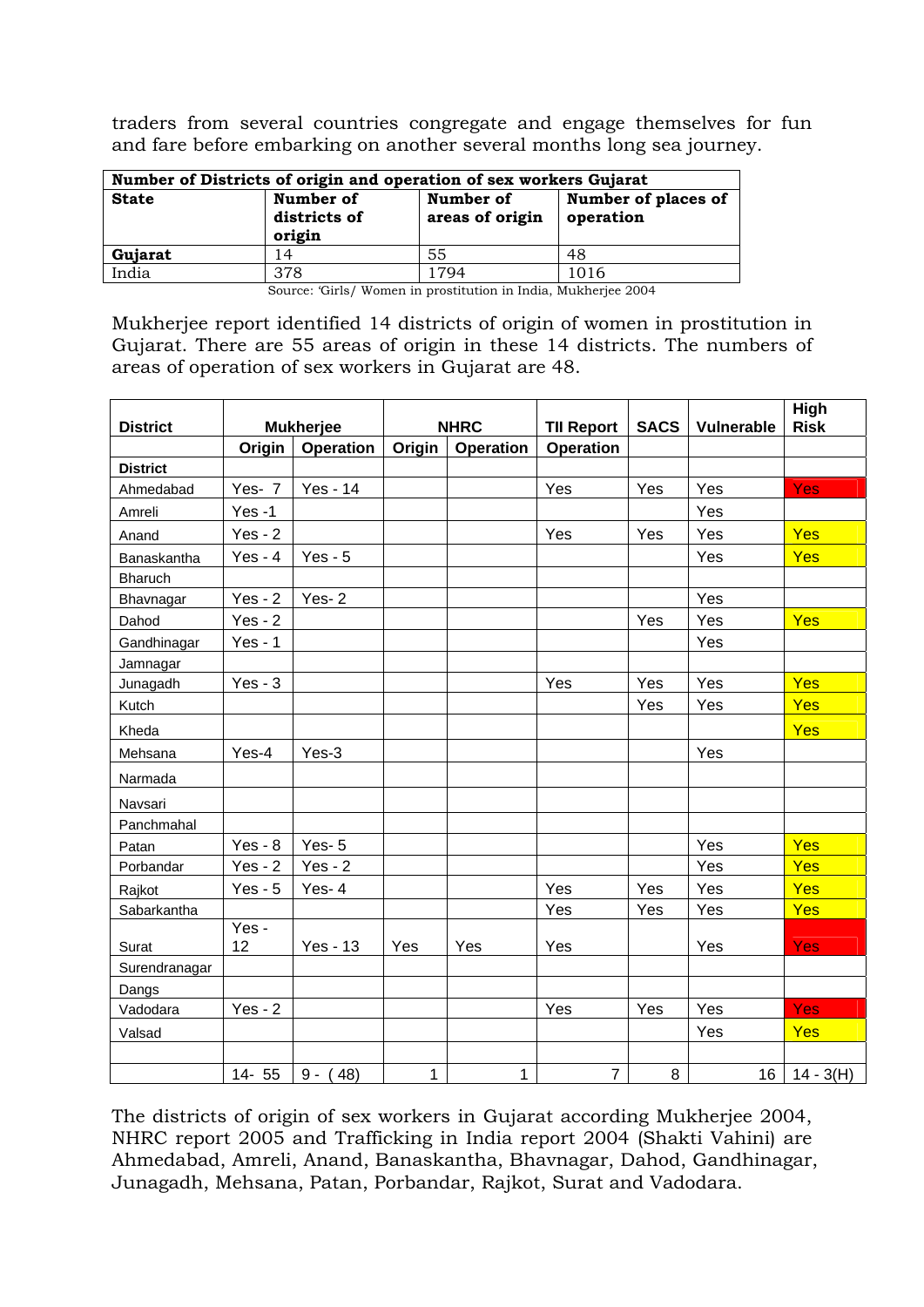Women from Nepal, Maharastra, Andhra Pradesh, Assam, Daman and Diu, West Bengal, Kerala, Punjab, Uttar Pradesh, Rajasthan, Madhya Pradesh, Meghalaya, Orissa, Goa and Gujarat are found in the brothels of Gujarat. Around 70 percent of women come from Nepal and Andhra Pradesh.

| Interstate trafficking for CSE in & from Gujarat |             |      |                      |                |  |  |  |  |  |  |
|--------------------------------------------------|-------------|------|----------------------|----------------|--|--|--|--|--|--|
| Trafficking                                      | Trafficking |      | Trafficking          | Trafficking    |  |  |  |  |  |  |
| into                                             | out         | from | from<br>out          | into Gujarat   |  |  |  |  |  |  |
| Gujarat                                          | Gujarat     | to   | <b>Gujarat (NHRC</b> | (NHRC          |  |  |  |  |  |  |
| (Mukherjee)                                      | (Mukherjee) |      | <b>Report)</b>       | <b>Report)</b> |  |  |  |  |  |  |
| Andhra                                           | Andhra      |      |                      |                |  |  |  |  |  |  |
| Pradesh                                          | Pradesh     |      |                      |                |  |  |  |  |  |  |
| Assam                                            |             |      |                      | Assam          |  |  |  |  |  |  |
|                                                  |             |      | Delhi                |                |  |  |  |  |  |  |
| Daman and                                        | Daman       | and  |                      |                |  |  |  |  |  |  |
| Diu                                              | DIU         |      |                      |                |  |  |  |  |  |  |
| Maharastra                                       | Maharastra  |      | Maharashtra          |                |  |  |  |  |  |  |
|                                                  |             |      | Karnataka            |                |  |  |  |  |  |  |
| Kerala                                           |             |      |                      |                |  |  |  |  |  |  |
| Punjab                                           |             |      |                      |                |  |  |  |  |  |  |
| Rajasthan                                        |             |      |                      |                |  |  |  |  |  |  |
|                                                  |             |      |                      | Meghalaya      |  |  |  |  |  |  |
| Uttar                                            |             |      |                      |                |  |  |  |  |  |  |
| Pradesh                                          |             |      |                      |                |  |  |  |  |  |  |
| Madhya                                           |             |      |                      |                |  |  |  |  |  |  |
| Pradesh                                          |             |      |                      |                |  |  |  |  |  |  |
| Orissa                                           | Orissa      |      |                      |                |  |  |  |  |  |  |
| Goa                                              |             |      |                      |                |  |  |  |  |  |  |
| West Bengal                                      |             |      |                      |                |  |  |  |  |  |  |

There is also trafficking of women for commercial sexual exploitation from state to destinations in other states. Women from Gujarat are trafficked to Andhra Pradesh, Delhi, Daman and Diu, Maharastra, Karnataka and Orissa.

| <b>Trafficking Destinations</b> | <b>Transit Points in Gujarat</b> |
|---------------------------------|----------------------------------|
| Delhi                           | Ahmedabad                        |
| Maharashtra                     | Surat                            |
| Karnataka                       | Vadodara                         |
|                                 | Gandhinagar                      |
|                                 | Saurashtra                       |
|                                 |                                  |

Source: Trafficking in Women and Children in India: NHRC Report 2005

The major transit points for trafficking of women and children in Gujarat are Ahmedabad, Surat, Vadodara, Gandhinagar and Saurashtra.

| <b>State</b> | Govt. /<br>Police/SACS | <b>Sex Worker</b><br>groups. | Average  |  |  |
|--------------|------------------------|------------------------------|----------|--|--|
| Gujarat      | 20,000                 | 250000                       | 146900   |  |  |
| India        |                        |                              | 28 lakhs |  |  |

Source: 'Girls/ Women in prostitution in India, Mukherjee 2004

In Gujarat, according to different estimates there are in average about 146000 women in prostitution. However, there are wide differences among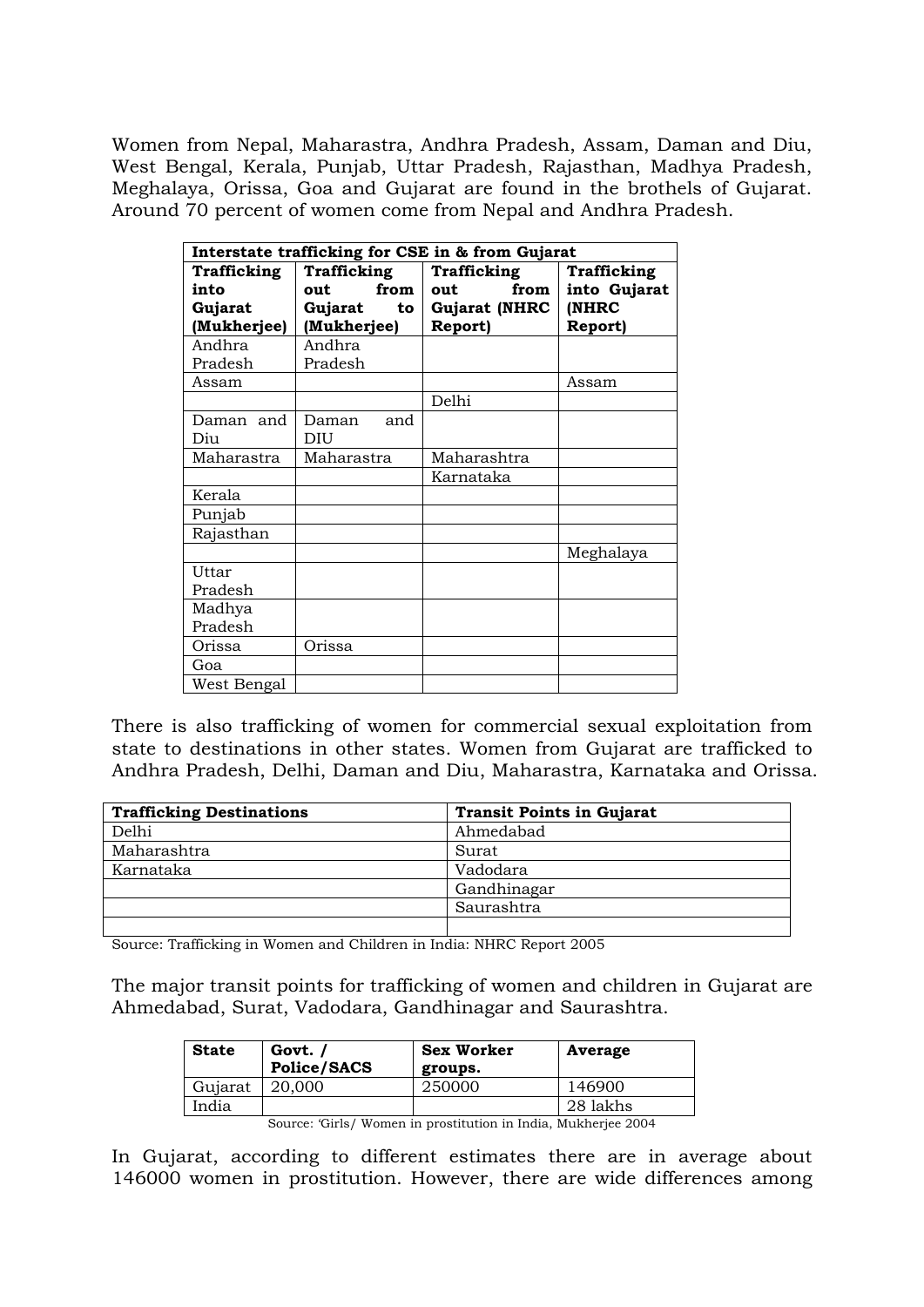the numbers quoted by different sources. While government estimates are about 20,000, the numbers given by sex worker bodies or groups are as high as 250000. According to average estimates about 5 percent of total women in prostitution in India are in Gujarat.

| <b>State</b> | <b>Total</b><br>Female<br>population | Total<br>female 15-<br>$35 \, \text{vrs}$ | Estimated<br>number of<br>prostitutes | $%$ of<br>prostitutes |
|--------------|--------------------------------------|-------------------------------------------|---------------------------------------|-----------------------|
| Gujarat      | 24252939                             | 5578176                                   | 14695                                 | 2.63                  |
| India        | 495738169                            | 113853547                                 | 2827534                               | 2.48                  |

Source: 'Girls/ Women in prostitution in India, Mukherjee 2004

2.63 percent of the total women population in state is forced to earn its living through selling sexual services. This is against the 2.48 percent of all India figure. Thus in average more percent of women in Gujarat are forced to sell sex than in India as a whole.

| <b>State</b> | % of prostitute entry<br>before 18 years of age |  |  |  |  |  |  |  |
|--------------|-------------------------------------------------|--|--|--|--|--|--|--|
| Gujarat      | 12.4%                                           |  |  |  |  |  |  |  |
| India        | 35.47                                           |  |  |  |  |  |  |  |
| .<br>$-$     | .<br>_ _ _<br>.                                 |  |  |  |  |  |  |  |

Source: 'Girls/ Women in prostitution in India, Mukherjee 2004

Only 12.4 percent of women those in prostitution enter the trade when they are minor in Gujarat. This ratio is quite less than the all India figure of above 35 percent.

| Major causes of Sex work in % |                      |                     |                         |                                           |  |  |  |  |  |  |  |
|-------------------------------|----------------------|---------------------|-------------------------|-------------------------------------------|--|--|--|--|--|--|--|
| <b>State</b>                  | Economic<br>distress | Family<br>tradition | <b>Social</b><br>custom | <b>Voience</b><br><b>Against</b><br>Women |  |  |  |  |  |  |  |
| Gujarat                       | 68.8%                | 9.20                |                         | 6.40                                      |  |  |  |  |  |  |  |
| India                         | 61.67                | 12.36               | 3.39                    | 13.22                                     |  |  |  |  |  |  |  |

Source: 'Girls/ Women in prostitution in India, Mukherjee 2004

Economic distress is the major cause behind women falling in sex trade in state. The situation is worse in Gujarat in comparison to all India. 68.8% women in state enter the sex trade due to economical distress in Gujarat as against 61.6 percent in India. Family tradition is the second highest cause pushing women into sex trade in the state. Though less women proportion of women enter sex trade in Gujarat due to family tradition in comparison to all India still quiet a good amount of women in terms of number are forced into commercial sexual exploitation due to family. Though violence against women contributes less in Gujarat as reason behind entering commercial sex than in all India but in state it remains the third largest cause for the same.

| <b>Reason of Continuance</b> |  |                                            |  |                      |                   |                                     |  |  |  |  |  |  |
|------------------------------|--|--------------------------------------------|--|----------------------|-------------------|-------------------------------------|--|--|--|--|--|--|
| <b>State</b>                 |  | <b>Poverty</b>   Unemployment   Illiteracy |  | Family<br>acceptance | Lack of<br>Option | Non<br>implementation<br>of Law /No |  |  |  |  |  |  |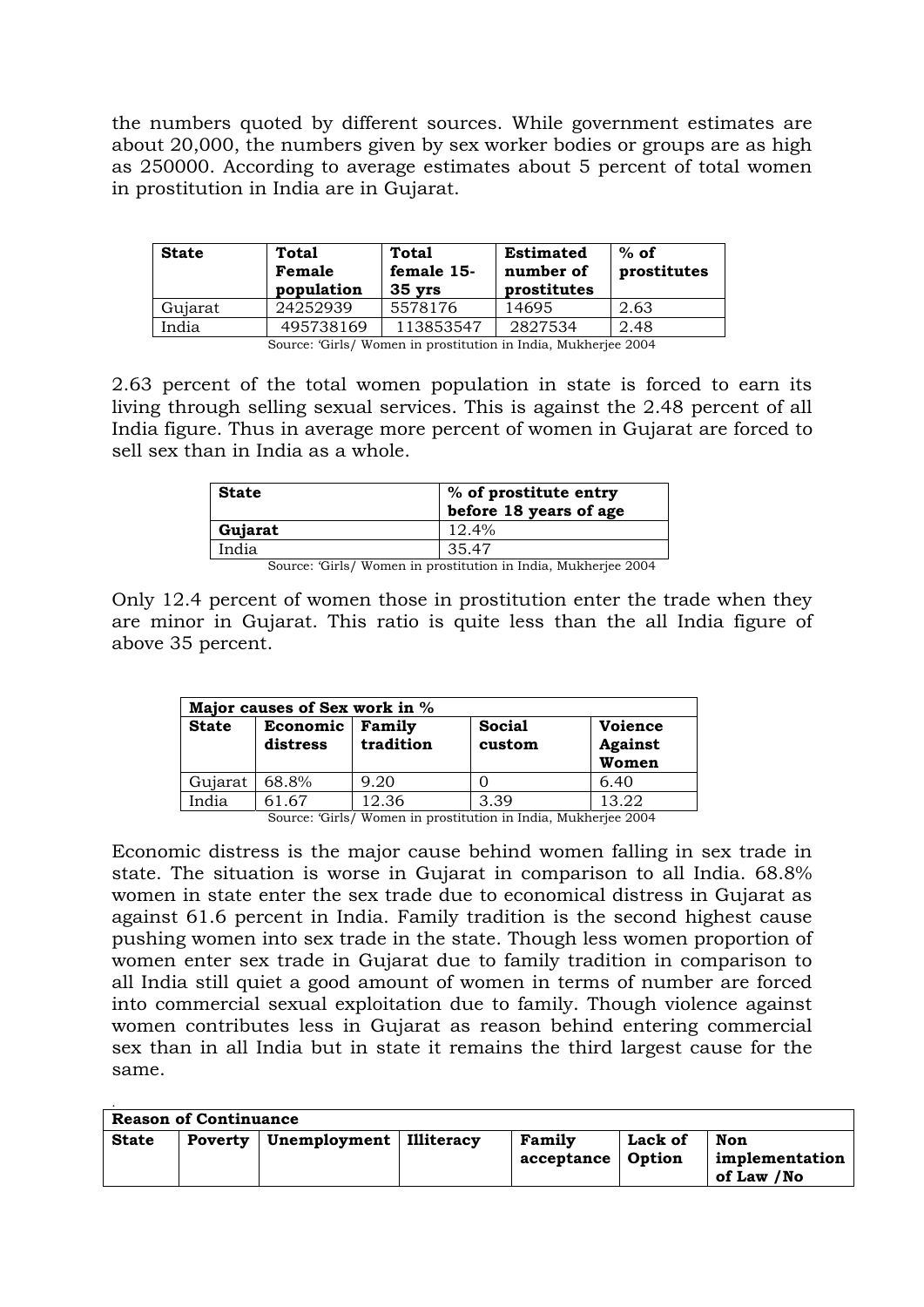|         |       |                       |                                  |                  |                | Rehabilitation |
|---------|-------|-----------------------|----------------------------------|------------------|----------------|----------------|
| Gujarat | 66    | ∼                     | 2.80                             | ⇁<br>ററ<br>∪⊿.   | ററ<br>⇁<br>ں∠. |                |
| India   | 44.14 | $\overline{ }$<br>.89 | $\overline{\phantom{0}}$<br>5.62 | $\sigma$<br>8.37 | 18.05          | ↵              |

Source: 'Girls/ Women in prostitution in India, Mukherjee 2004

Poverty again remains the major cause forcing women in commercial sex to remain and continue with it in Gujarat. 66 percent women find that they continue in the trade due to poverty. This figure is almost 150 percent of that at the India level where only 44 percent women continue to remain in trade due to poverty. Family acceptance and lack of options in life are the other major reasons in state for women to continue to remain in sex trade. Another 4 percent women continue to be sexually exploited due to poor implementation of law or lack of rehabilitation. This is two to that at all India level.

A marked amount of migration from the Northern States of Uttar Pradesh, Bihar, Madhya Pradesh, West Bengal, Orissa etc takes place to Gujarat for labour purpose. This migrating population includes children as well. The state has thousands of child workers at construction sites and garment units all over Gujarat, silver and gold jewelry units in Ahmedabad, bidi and agarbatti units in the eastern belt, carpet and power loom units in south Gujarat and ceramics units in Saurashtra. Post-quake, the incidence of child workers has gone up.

#### State Initiatives:

.

State level coordination committee was established under Chief Secretary Home in 2002. A state level committee was constituted with district units for prevention of atrocities against women. Special police officers under ITPA have been notified.

There are 11 Women Homes, 10 prevention and rescue institutions, 53 children homes under J. J. Act, 7 Short Stay homes under ITPA in the state.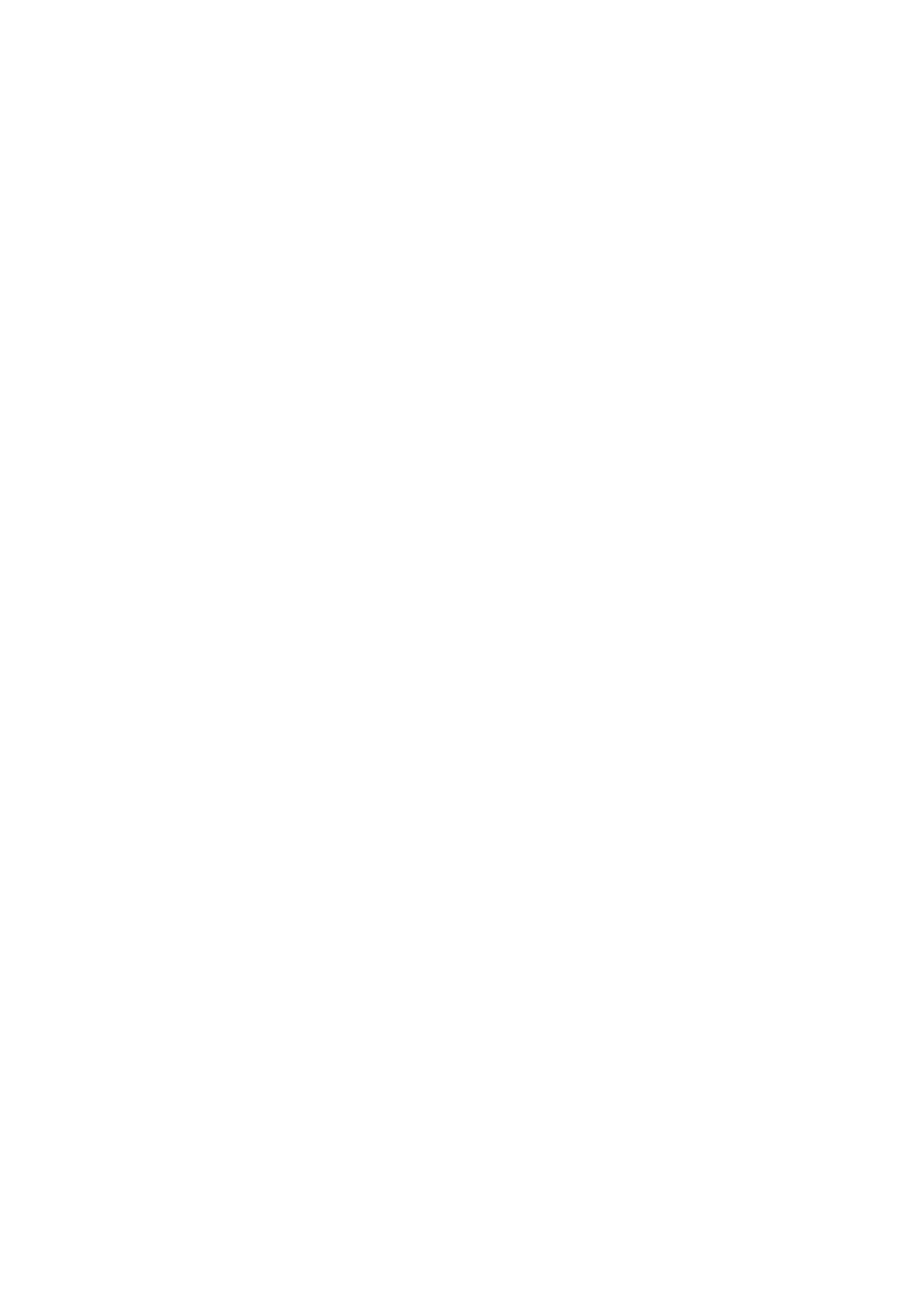| HD              | Districts     | $In-$ | Edu.  | Health | Hou-  | Partici | <b>HDM</b> | HDI   | Child | Child |         |            |            |     |            |       |
|-----------------|---------------|-------|-------|--------|-------|---------|------------|-------|-------|-------|---------|------------|------------|-----|------------|-------|
| $\mathbf M$     |               | come  |       |        | sing  |         |            |       | sex   | marr  |         |            |            |     |            |       |
| Ran             |               |       |       |        |       | pation  |            |       | ratio | iage  |         |            | <b>RTI</b> | Con |            |       |
| k               |               |       |       |        |       |         |            |       |       | of    |         |            | among      | dom |            | Traff |
|                 |               |       |       |        |       |         |            |       |       | girls |         |            | women      | Use | <b>HIV</b> |       |
|                 |               | Index | Index | Index  | Index | Index   | Index      | Index |       |       | RTI/STI | <b>HIV</b> |            |     |            |       |
| 1               | Ahmedabad     | 0.217 | 0.761 | 0.416  | 0.682 | 0.738   | 0.563      | 0.572 | 814   | 2.45  | 36.6    | 59.8       | 50.5       | 8.7 | Yes        | Yes   |
| 2               | Gandhinagar   | 0.298 | 0.756 | 0.442  | 0.498 | 0.674   | 0.533      | 0.576 | 816   | 5.17  | 42.9    | 66.4       | 49.7       | 5.7 | Yes        | Yes   |
| 3               | Rajkot        | 0.131 | 0.656 | 0.429  | 0.546 | 0.829   | 0.518      | 0.539 | 853   | 0.79  | 29.8    | 45.5       | 32.0       | 8.1 | Yes        | Yes   |
| 4               | Navsari       | 0.202 | 0.733 | 0.424  | 0.407 | 0.812   | 0.515      | 0.582 | 912   | 0.71  | 67.3    | 57.4       | 19.9       | 3.8 | Yes        |       |
| 5               | Surat         | 0.116 | 0.713 | 0.426  | 0.550 | 0.724   | 0.506      | 0.517 | 873   | 1.32  | 37.6    | 64.8       | 45.5       | 4.7 | Yes        | Yes   |
| 6               | Bharuch       | 0.066 | 0.715 | 0.472  | 0.471 | 0.763   | 0.497      | 0.515 | 909   | 0.71  | 75.5    | 48.8       | 25.3       | 3.5 | Yes        |       |
| $\overline{7}$  | Valsad        | 0.202 | 0.700 | 0.468  | 0.374 | 0.742   | 0.497      | 0.548 | 934   | 0.71  | 45.4    | 51.9       | 31.1       | 2.4 | Yes        | Yes   |
| 8               | Porbandar     | 0.106 | 0.689 | 0.472  | 0.464 | 0.713   | 0.489      | 0.503 | 897   | 1.03  | 52.6    | 48.9       | 21.4       | 5.8 | Yes        | Yes   |
| 9               | Junagadh      | 0.106 | 0.685 | 0.445  | 0.484 | 0.700   | 0.484      | 0.497 | 898   | 1.03  | 30.6    | 41.9       | 40.7       | 5.4 | Yes        | Yes   |
| 10              | Jamnagar      | 0.129 | 0.619 | 0.438  | 0.447 | 0.770   | 0.481      | 0.506 | 893   | 1.10  | 26.5    | 42.0       | 38.8       | 7.3 | Yes        |       |
| 11              | Vadodara      | 0.021 | 0.646 | 0.454  | 0.487 | 0.770   | 0.476      | 0.479 | 873   | 2.85  | 57.0    | 46.0       | 26.3       | 5.9 | Yes        | Yes   |
| 12              | Kheda         | 0.118 | 0.705 | 0.481  | 0.420 | 0.625   | 0.470      | 0.483 | 880   | 5.74  | 70.5    | 41.3       | 26.8       | 4.0 | Yes        |       |
| 13              | Anand         | 0.118 | 0.716 | 0.469  | 0.379 | 0.652   | 0.467      | 0.496 | 873   | 5.74  | 51.6    | 52.2       | 37.7       | 3.3 | Yes        | Yes   |
| 14              | Mehsana       | 0.037 | 0.721 | 0.496  | 0.397 | 0.631   | 0.454      | 0.459 | 798   | 4.05  | 25.9    | 46.7       | 46.5       | 5.2 | Yes        | Yes   |
| 15              | Amreli        | 0.037 | 0.646 | 0.465  | 0.414 | 0.710   | 0.454      | 0.464 | 894   | 0.71  | 64.3    | 47.3       | 23.3       | 2.4 | Yes        | Yes   |
| 16              | Bhavnagar     | 0.066 | 0.646 | 0.446  | 0.412 | 0.676   | 0.449      | 0.463 | 886   | 1.98  | 59.7    | 44.2       | 23.7       | 5.6 | Yes        | Yes   |
| 17              | Sabarkantha   | 0.021 | 0.702 | 0.526  | 0.291 | 0.615   | 0.431      | 0.446 | 876   | 2.46  | 27.1    | 48.1       | 44.2       | 5.0 | Yes        | Yes   |
| $\overline{18}$ | Kutch         | 0.308 | 0.547 | 0.467  | 0.296 | 0.531   | 0.430      | 0.462 | 918   | 0.74  | 22.1    | 33.6       | 43.2       | 5.8 | Yes        | Yes   |
| 19              | Narmada       | 0.061 | 0.637 | 0.508  | 0.184 | 0.722   | 0.422      | 0.473 | 952   | 0.94  | 65.2    | 33.8       | 31.1       | 2.4 | Yes        |       |
| 20              | Patan         | 0.032 | 0.630 | 0.468  | 0.278 | 0.664   | 0.414      | 0.442 | 862   | 3.94  | 51.1    | 44.8       | 31.7       | 3.7 | Yes        | Yes   |
| 21              | Surendranagar | 0.032 | 0.615 | 0.499  | 0.357 | 0.535   | 0.408      | 0.394 | 861   | 1.57  | 25.9    | 40.6       | 42.0       | 5.8 | Yes        |       |
| 22              | Panchmahal    | 0.018 | 0.582 | 0.461  | 0.150 | 0.517   | 0.346      | 0.372 | 934   | 2.67  | 57.3    | 31.7       | 26.7       | 2.2 | Yes        |       |
| 23              | Banaskantha   | 0.011 | 0.484 | 0.473  | 0.169 | 0.440   | 0.316      | 0.312 | 907   | 3.31  | 18.2    | 34.8       | 50.4       | 2.2 | Yes        | Yes   |
| 24              | Dangs         | 0.013 | 0.561 | 0.422  | 0.050 | 0.447   | 0.299      | 0.340 | 974   | 2.05  | 9.9     | 12.7       | 52.9       | 0.7 | Yes        |       |
| 25              | Dahod         | 0.018 | 0.502 | 0.448  | 0.028 | 0.406   | 0.280      | 0.309 | 964   | 2.67  | 45.0    | 29.9       |            | 3.2 | Yes        | Yes   |